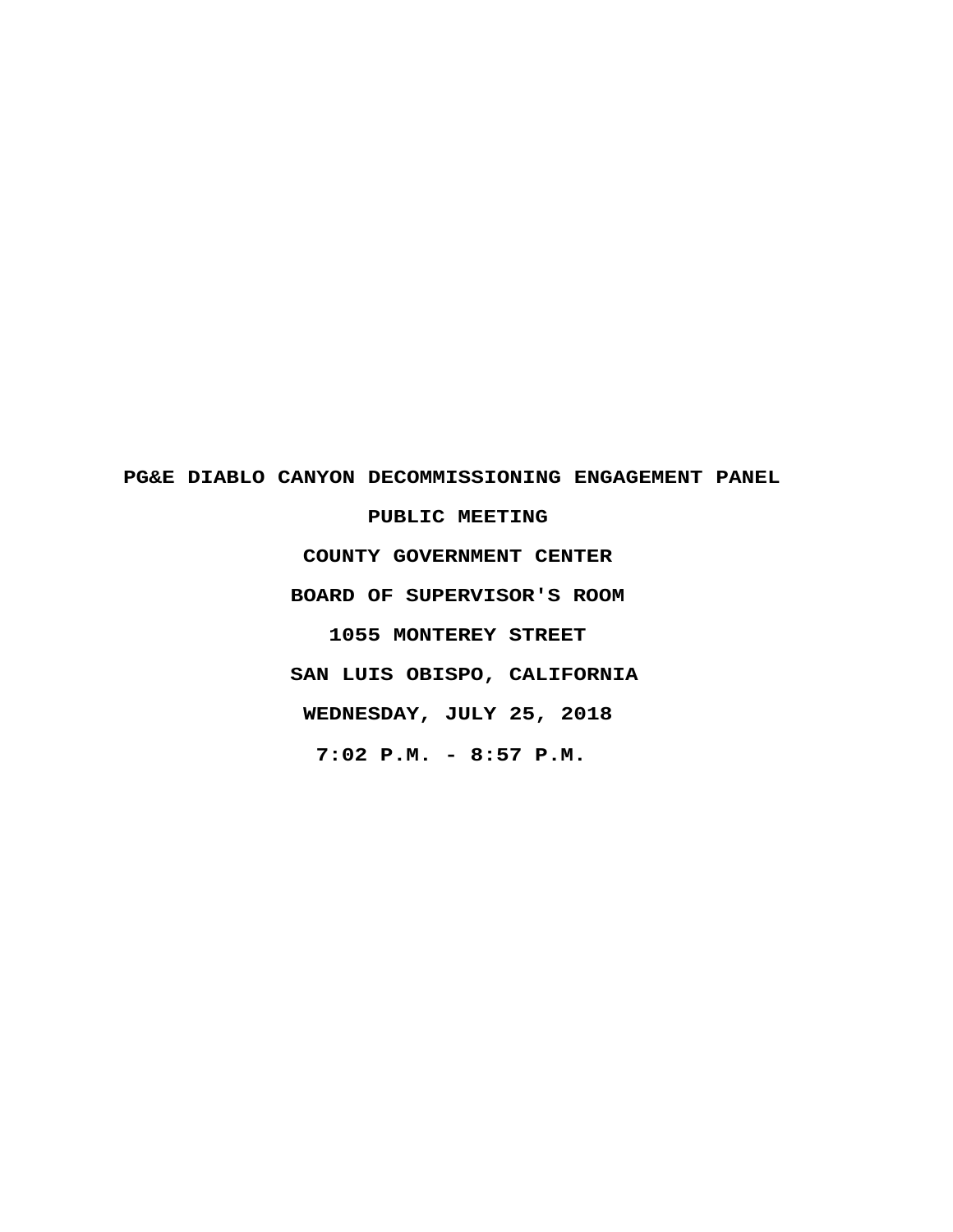# PG&E DIABLO CANYON DECOMMISSIONING ENGAGEMENT PANEL PUBLIC MEETING BOARD OF SUPE , on 07/25/2018 Page 2

 **MR. ANDERS: Good morning, panel. I want to welcome you to the third meeting, public meeting of the Community Engagement Panel. I hope everyone enjoyed the open house. I just want to remind everyone that this meeting is being live-streamed and we also have a transcription service. I want to thank Melissa Plooy, who is our stenographer, and we also have sign interpretation and I want to thank Robin Babb and Julia Townsend. Appreciate you being here with us tonight. As we begin, I'd like to turn it over to Jon, Jon Franke, with PG&E for the welcome. MR. FRANKE: Good evening. I'm Jon Franke, the vice president of power generation for PG&E. I want to welcome everyone to the panel meeting and, certainly, I want to thank the panel members for the hard energy and time that they've been spending and the important work we've been doing. I also want to pass on appreciation to the County of San Luis Obispo. This facility that we've been provided really does make it work very well. The ability to both live stream, the audiovisual equipment really does add a lot to the work we're providing and I want to pass on appreciation for that. There is one update. In previous meetings, we've been talking about the next significant milestone for the decommissioning work that we are preparing for**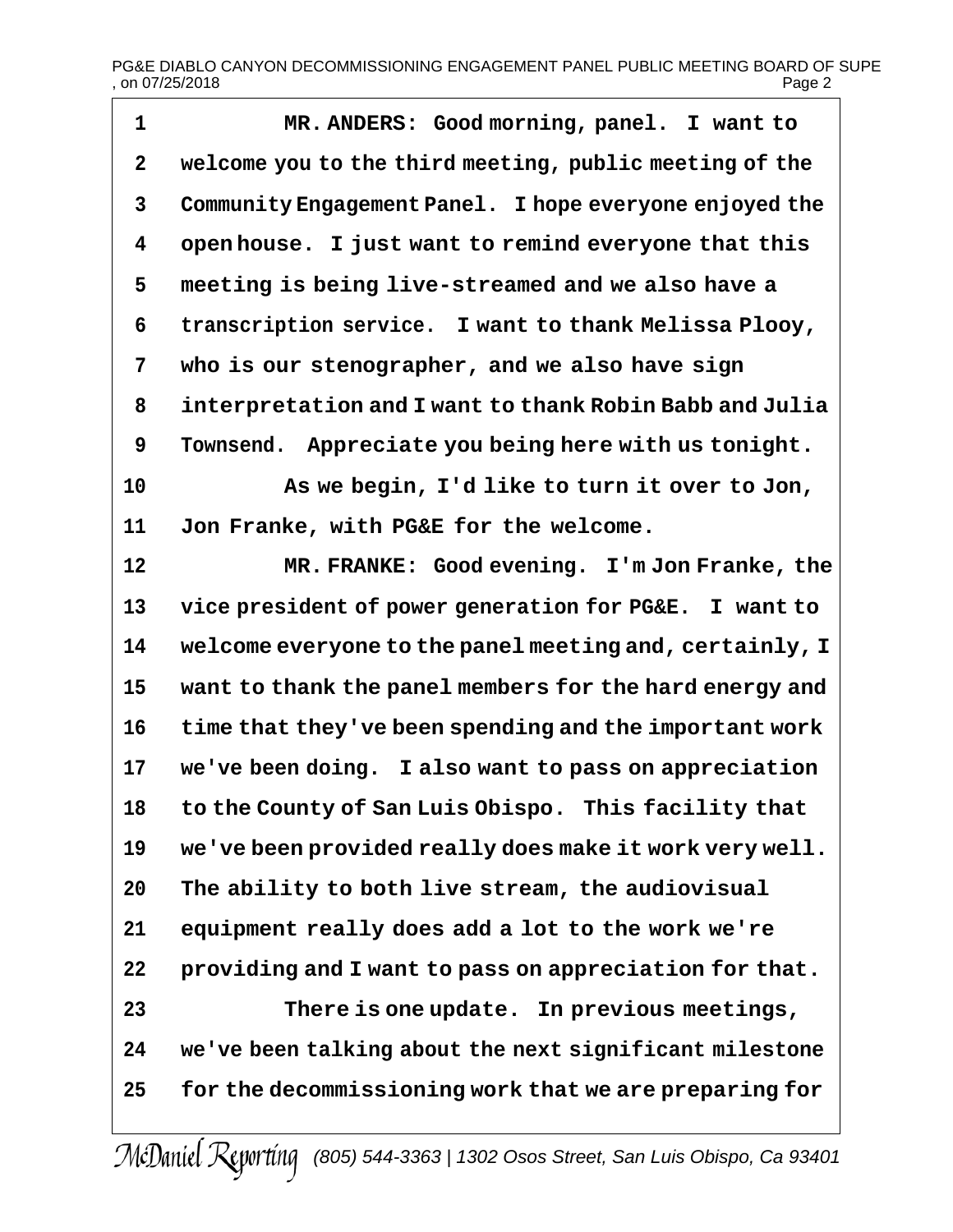## PG&E DIABLO CANYON DECOMMISSIONING ENGAGEMENT PANEL PUBLIC MEETING BOARD OF SUPE<br>on 07/25/2018  $.$  on 07/25/2018

 **Diablo Canyon was the submittal of the detailed site-specific cost estimate that we have been talking about has a March 2019 filing date. We havereceived word from the commission that they do want us to submit that by the end of the year. Our schedule had accommodated that possibility. So right now, we are intending to meet the date of the end of the year and we will meet the end of the year to submit the updated cost estimate for the funding decision by the California Public Utilities Commission.**

 **Now, and as such, we have scheduled the appropriate public hearings through the Engagement Panel for land use, which was required to be completed prior to our filing. So we should be good with our schedule, but just to inform the panel and the public that the next formal filing with the commission will be prior to the end of the year. So with that, I'll turn back to Chuck.**

 **MR. ANDERS: Thanks. Before we begin the meeting, we'd like to take a moment and talk about safety. So, Adam, it's up to you.**

 **ADAM: So we have three site safety rules this evening. These individuals will help facilitate the response in the event of an emergency. So wouldthose with safety roles please raise your hands. Thank you.**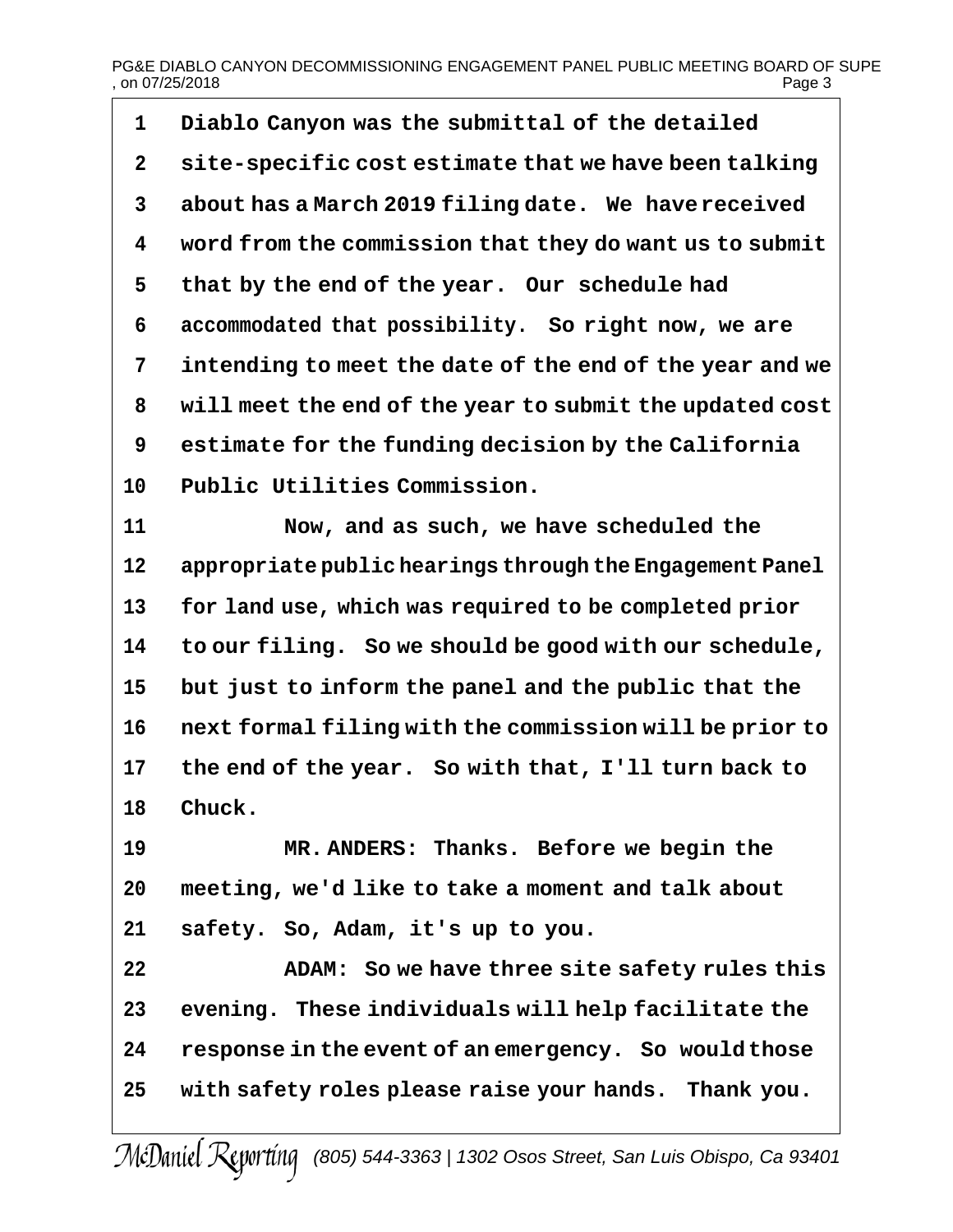**So if you experience an earthquake this evening, we will duck and cover as best as we can, and when the shaking subsides, we will evacuate the building. Our exits are at the back of the room here. You'll turn left to the lobby, and if you make a left there, you'll be on Monterey and you can also make a right and exit out to Higuera. Back to you, Chuck.**

 **MR. ANDERS: Thanks, Adam. This meeting is focused on decommissioning funding. This is the third in a series of eight meetings that the panelists scheduled through this calendar year and first meeting focused on the overview of the process, the second on the process and the approvals and permits that were required for decommissioning and the topic of this meeting is decommissioning funding.**

 **So I'd like to remind the public members that are here tonight that we do have a public comment period and please fill out the blue cards that are available on the table and turn them in by the break, which will be about 8:15, and the public comment period will take place right after the break and we all have some white cards out there, too, which is to provide comments and any other information or any input to the panel that you would like to offer.**

**I do want to note that Trevor Keith is not with**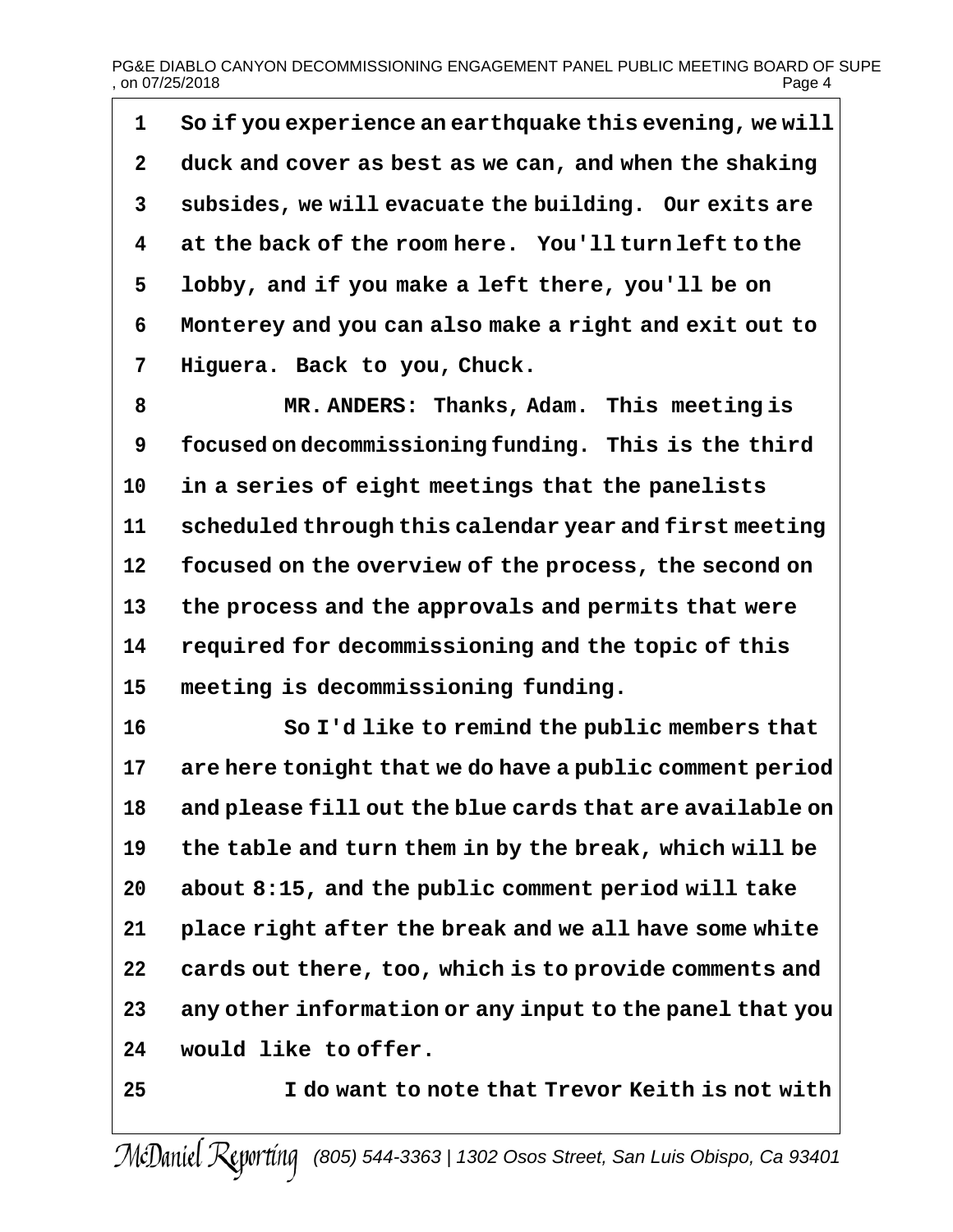# PG&E DIABLO CANYON DECOMMISSIONING ENGAGEMENT PANEL PUBLIC MEETING BOARD OF SUPE<br>page 5 , on 07/25/2018

| 1           | us tonight in person, but he is -- he's traveling and he |
|-------------|----------------------------------------------------------|
| $\mathbf 2$ | is watching live stream and he will be providing any     |
| 3           | notes or questions to Suzanne and she will bring them up |
| 4           | to the panel. So he is participating by afar and I also  |
| 5           | want to congratulate Trevor. It was recently announced   |
| 6           | that he has been promoted to planning director for this  |
| 7           | County of San Luis Obispo and that is going to -- and    |
| 8           | he's going to continue on the panel and his position is  |
| 9           | critical to moving this whole process forward.<br>So     |
| 10          | congratulations, Trevor.                                 |
| 11          | The topic -- first topic this evening is                 |
| 12          | decommissioning funding and status and Mr. Franke is     |
| 13          | going to lead that discussion.                           |
| 14          | MR. FRANKE: Again, tonight's topics are                  |
| 15          | centered around gaining more understanding by both the   |
| 16          | panel and the public with regard to the funding sources  |
| 17          | and kind of a little bit of why the funding happens the  |
| 18          | way it does.                                             |
| 19          | So if I go to the next page, you know, as with           |
| 20          | everything in our business, the regulations determine    |
| 21          | how things work. In this case, there are both federal    |
| 22          | and state regulations. The federal are governed by the   |
| 23          | Nuclear Regulatory Commission under the ten CFRs, Code   |
| 24          | of Federal Regulation. The states have a variety of      |
| 25          | agencies that determine how we act throughout the        |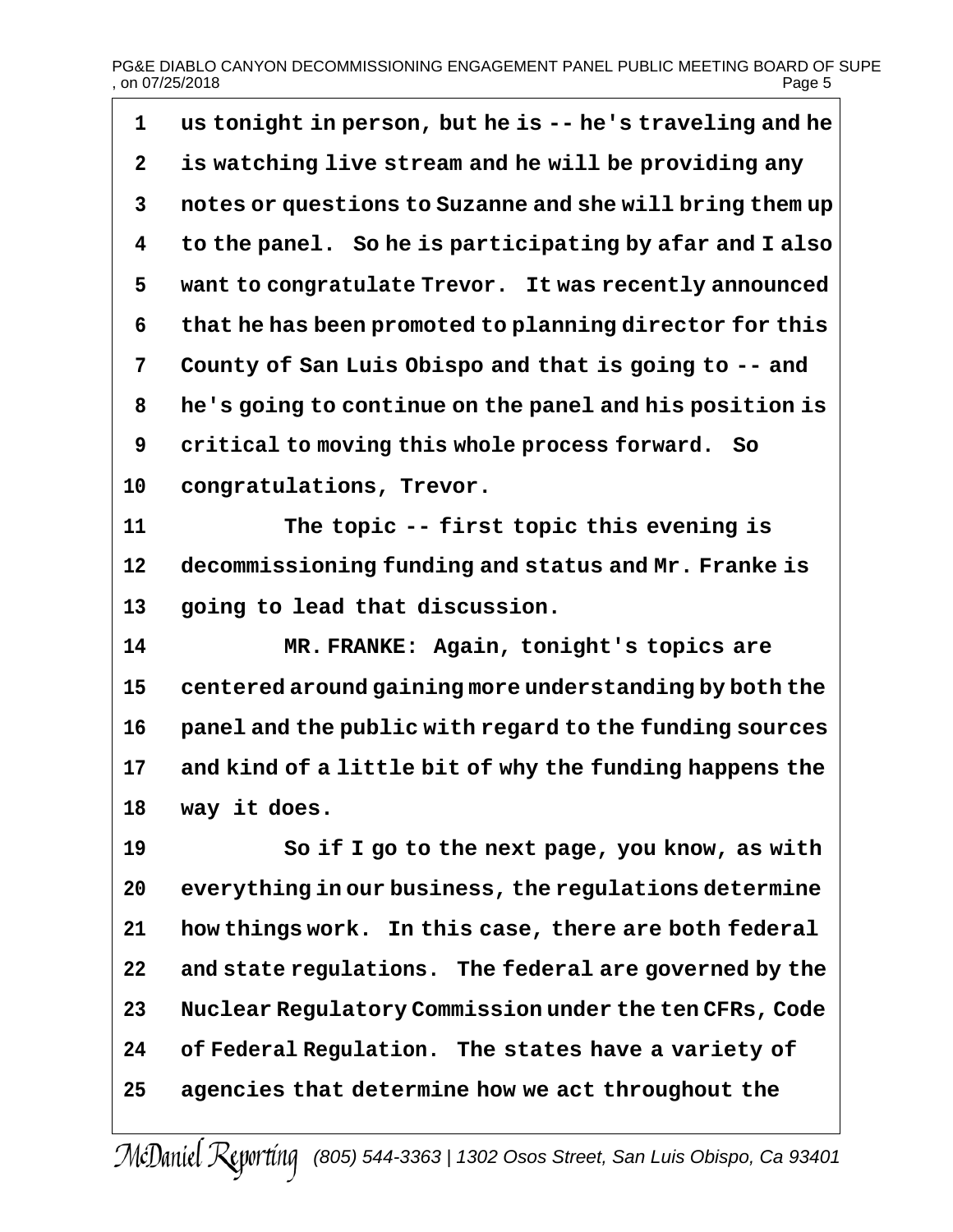**decommissioning process.**

 **There are differences between the federal and the state. There's differences in both scope and requirements and, as such, our both -- the work that we have performed and thereby the funding -- the way the funding occurs has to accommodate both federal and state. And why I mentioned that, it does talk about and create some special requirements that we're going to be talking about today.**

 **It's important to recognize that the federal funding as governed by the NRC really speaks to radiological decontamination of the facility. The NRC rules require all nuclear plants while operating to collect funds to a certain amount that ensure that the company owning the facility has enough funds to perform radiological decommissioning of the site. That means removing all the radioactive sources. The state wants us to go a lot further, as they should. The state requirements and their agencies not only has requirements for radiological remediation, both of which have to be met, both state and federal, but the other agencies in the state require much larger environmental aspects to be addressed during decommissioning, a lot more work than simply the removal of radiological sources and, as such, you know, the state requirements,**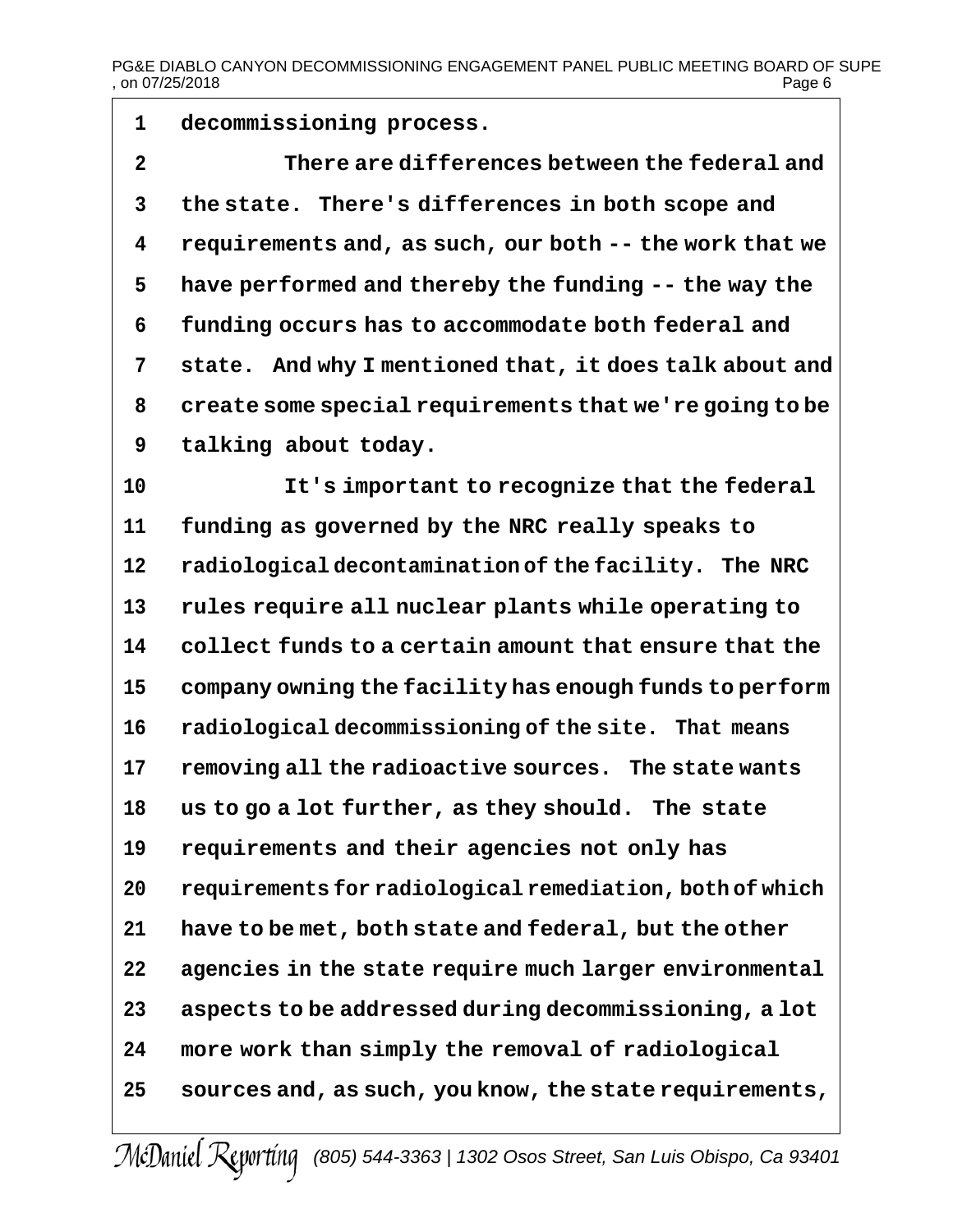# PG&E DIABLO CANYON DECOMMISSIONING ENGAGEMENT PANEL PUBLIC MEETING BOARD OF SUPE , on 07/25/2018  $P_{\text{area}}$  ,  $P_{\text{area}}$  ,  $P_{\text{area}}$  ,  $P_{\text{area}}$  ,  $P_{\text{area}}$  ,  $P_{\text{area}}$  ,  $P_{\text{area}}$  ,  $P_{\text{area}}$  ,  $P_{\text{area}}$  ,  $P_{\text{area}}$  ,  $P_{\text{area}}$  ,  $P_{\text{area}}$  ,  $P_{\text{area}}$  ,  $P_{\text{area}}$  ,  $P_{\text{area}}$  ,  $P_{\text{area}}$  ,  $P_{\text{area}}$  ,

 **quite frankly, go much more expensively relative to the work that is required and we'll continue throughout the process to interact with the state on understanding exactly what those will mean for the site because there are ways to have certain exemptions or maybe to leave some facilities and we've had a chance to talk about already and that's really subject for the next two meetings, but recognize that the state funding requirements are larger than the NRC's because of the much larger scope.**

 **I want to focus first a little bit on the 10 CFR, 10 Code of Federal Regulation, 50 parts that deal with decommissioning funding. It's background to understand why we're doing some of the things we're doing. The 10 CFR 50.75 requires the establishment of the trust fund. That's the legal precedent or the fund that I just described, and when they're defining the scope required for that fund, it really is -- as the screen shows, it's to remove the residual radioactivity to a level that permits free release of the property; in other words, to allow the property to be used freely without any radiological controls in a safe manner for the public to be able to use that facility again and that's really, again, the focus of the federal rules. Now, if you look at the site, the site itself,**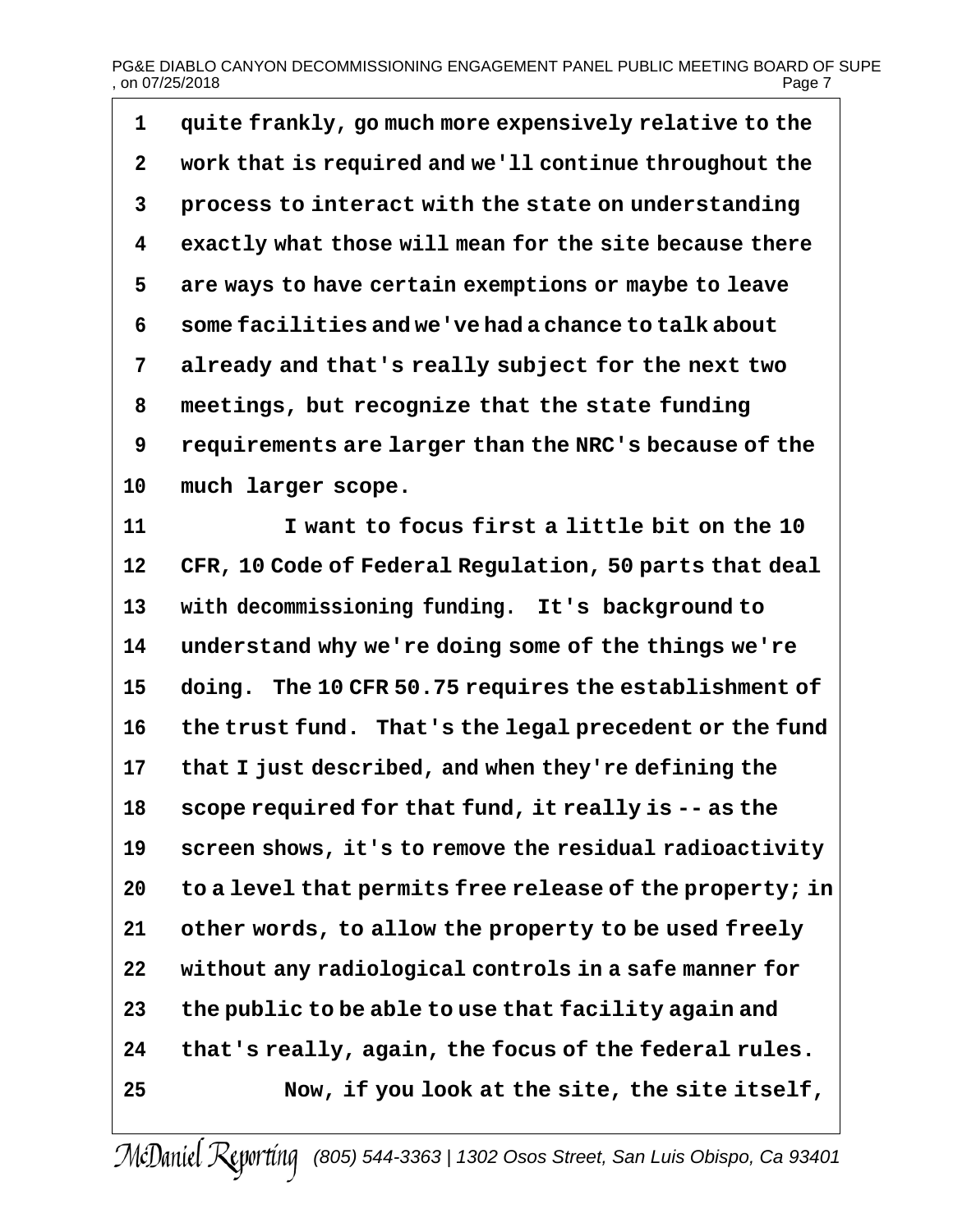## PG&E DIABLO CANYON DECOMMISSIONING ENGAGEMENT PANEL PUBLIC MEETING BOARD OF SUPE , on 07/25/2018 Page 8

 **you'll recognize we're looking at an overview of the entire station. The areas that have potential radioactive -- radioactivity, it's really limited to those areas of the plant where radioactive work was performed or where the surrounding reactor and the reactor systems and you'll see three areas shown on the overhead where we believe that right now the radiological consequence needs to be remediated. That's the power plant near the ocean. Up above, you see two other areas where radioactive material has been stored. So this represents the radiological scope.**

 **Now, because of the federal requirement for a trust fund, similar to virtually all utilities that own nuclear reactors, they worked with the whatever -- you know, most of these plants were started in a regulatory environment where they were regulated assets by a utility commission and so the normal practice was as in California was that the customers of that regulated utility would fund the decommissioning activities as the plant was generating electricity and that's what's occurred here in California.**

 **So a single trust fund was established in the state through the utility commission that funds the decommissioning activities for each of the units. There's one trust fund for Unit 1 and one trust fund for**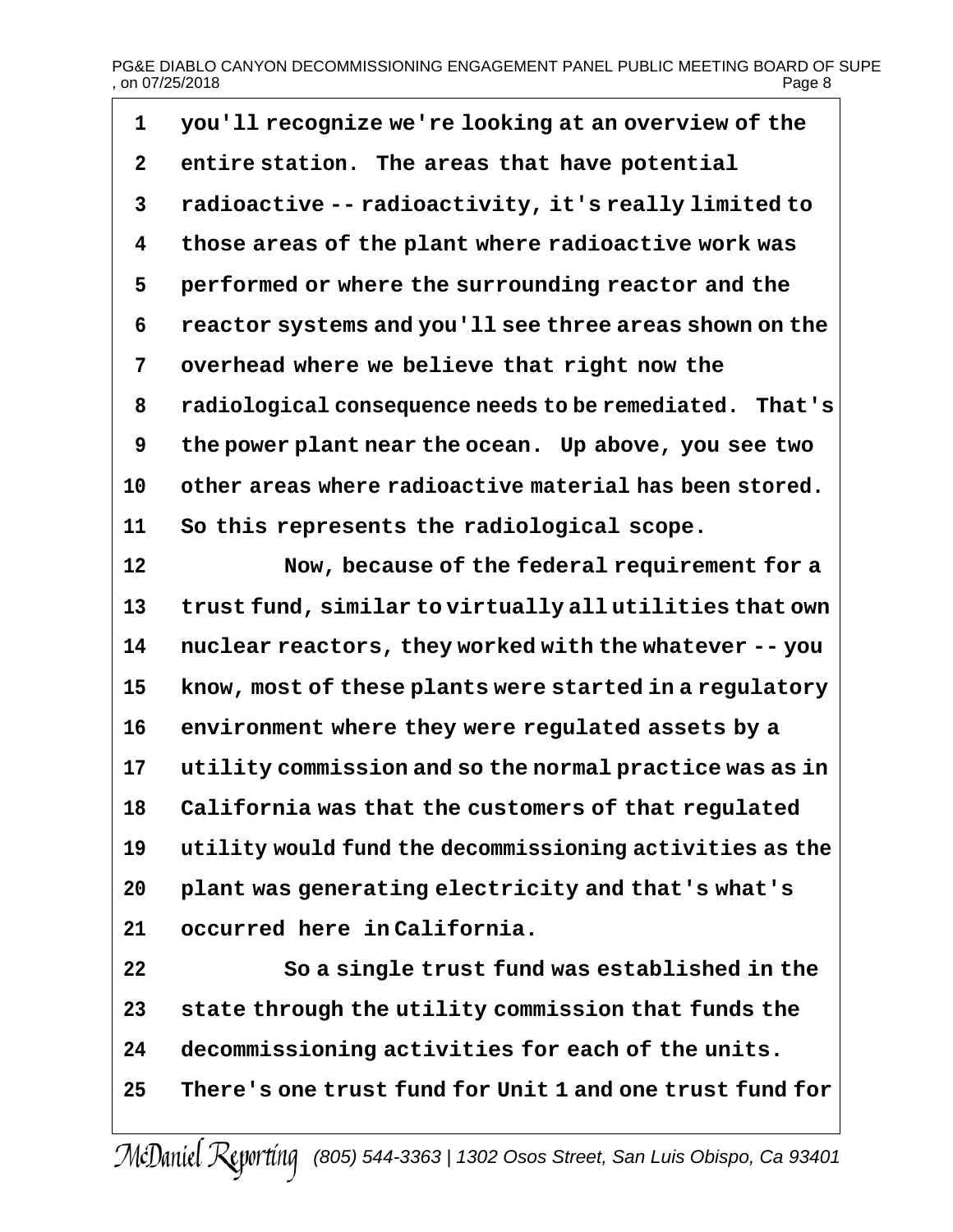## PG&E DIABLO CANYON DECOMMISSIONING ENGAGEMENT PANEL PUBLIC MEETING BOARD OF SUPE  $,$  on 07/25/2018

| $\mathbf{1}$   | Unit 2. Because that fund is directed by 10 CFR 50.75,   |
|----------------|----------------------------------------------------------|
| $\overline{2}$ | it is subject to the rules of the NRC and that law and   |
| $\mathbf{3}$   | that law restricts the use of those funds quite a bit,   |
| 4              | particularly prior to plant shutdown. The ability to     |
| 5              | use those funds prior to plant shutdown is very          |
| 6              | restricted, and, in fact, the rules are that you can     |
| 7              | only spend three percent of the fund on -- they describe |
| 8              | it as paper studies, but, essentially, preparing for the |
| 9              | eventual decommissioning. Okay?                          |

 **Now, when they say three percent, I want to be careful. The NRC has in their own rules a very, very generic number in mind for the completion of this radiological scope. Okay? And, again, it's only the radiological scope and so their number isn't the same three percent as our number or the number of our fund or the -- certainly not the number associated with the complete decontamination and restoration of the site under the state regulation. Remember those regulations go much further than the NRC's regulations.**

 **So right now, the limit is about one and a half percent of the current fund or about one and a half percent of what we think we're going to need eventually for decommissioning. Let's call it just over 37.2 million dollars are available to be spent in this three percent for the study work prior to plant shutdown.**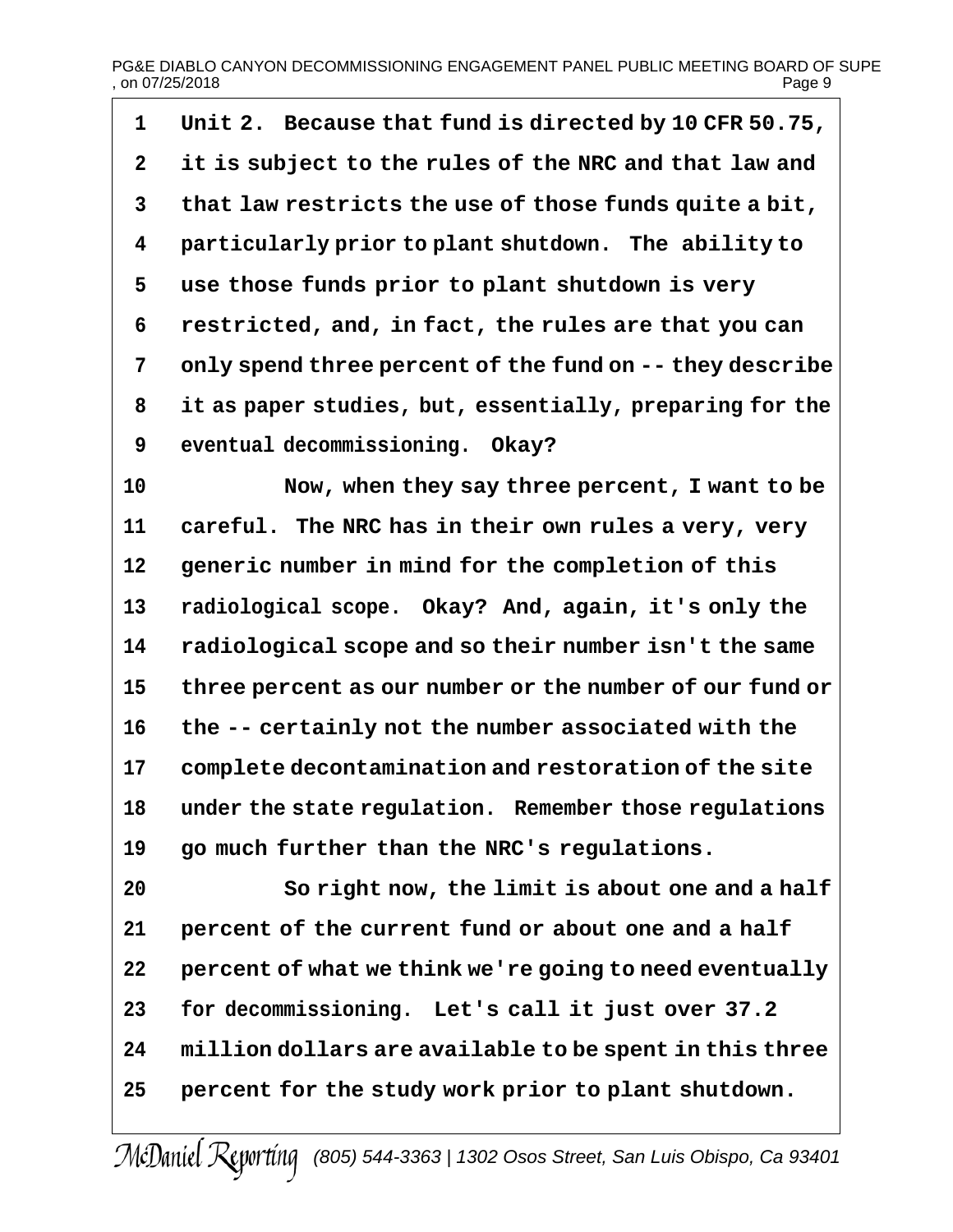# PG&E DIABLO CANYON DECOMMISSIONING ENGAGEMENT PANEL PUBLIC MEETING BOARD OF SUPE<br>on 07/25/2018  $.$  on 07/25/2018

 **There are also limits on how the fund can be used. They are really required to be used for radiological decontamination first. The NRC holds that as the top priority of the funding and then you can use the money for other activities such as what the state might require beyond the radiological scope. Why that's important is because those limits limit how much funding is available under the current decommissioning trust fund prior to plant shutdown. I'll talk a little bit more about that.**

 **If you look at the current funding level for Diablo Canyon, the last filing was in 2015. Well, it was the 2015 filing. The 2015 filing approved 2.5 billion dollars to be approved for the estimate. At the same time during that same filing, we filed in conjunction with Southern California Edison SONGS plant, San Onofre Nuclear Generating Station. At that point, they were actively into decommissioning. They had performed by this point much more detailed decommissioning cost estimates than PG&E had because of where they were in decommissioning. They had made the decision to actively decommission and they got an approval of 4.4 billion. Why that's important is the SONGS facility and the scope of that work is -- it's not exactly the same as Diablo Canyon, but it's very**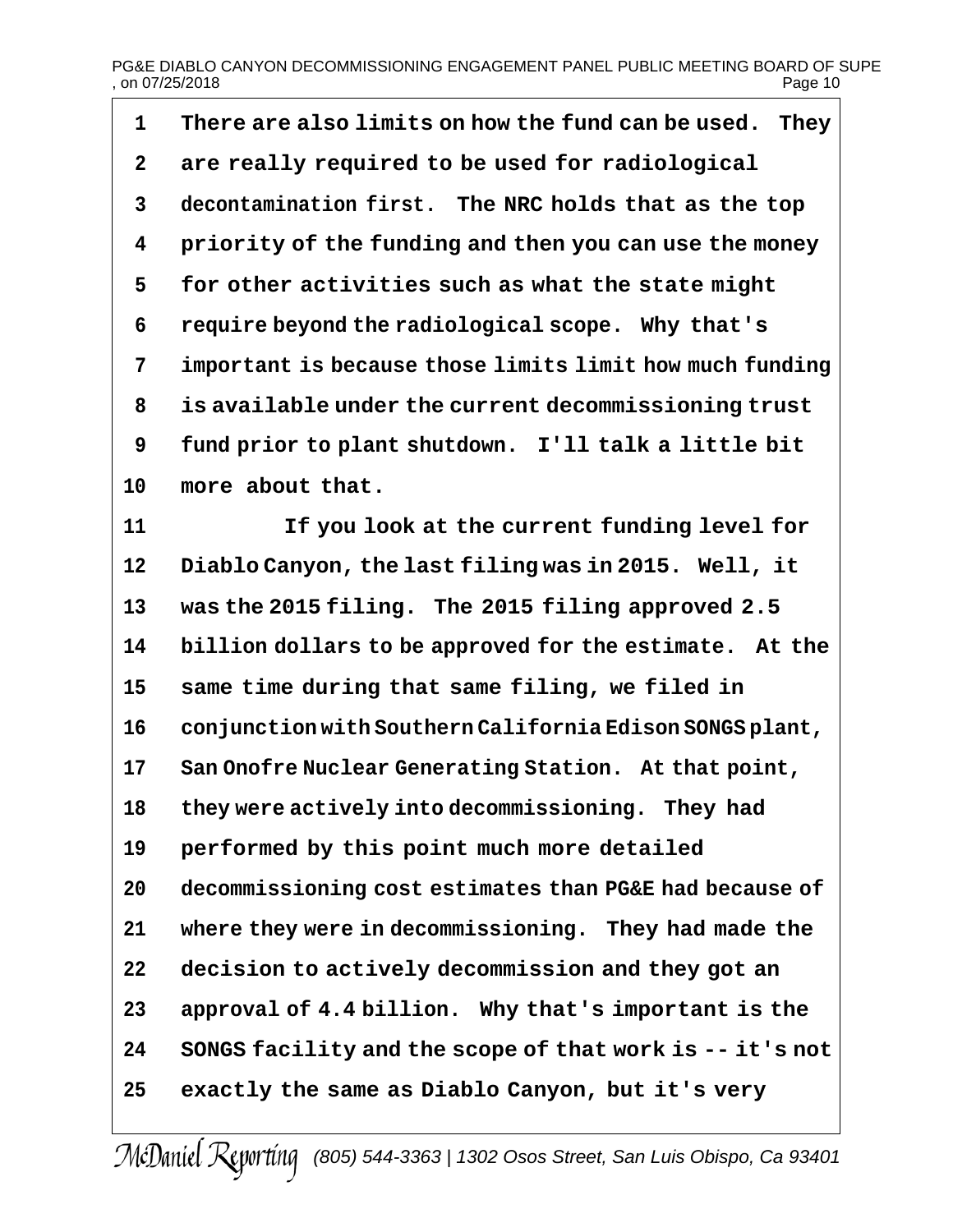## PG&E DIABLO CANYON DECOMMISSIONING ENGAGEMENT PANEL PUBLIC MEETING BOARD OF SUPE<br>on 07/25/2018  $.$  on 07/25/2018

 **similar. It's, essentially, decommissioning a dual-unit pressured water reactor. There is some vestiges of an earlier unit at SONGS that makes that a little bit different. The size of their facility is much smaller because of the compact nature of their footprint, but it's a fairly good approximation to look at what it may take to do the work at Diablo Canyon. Certainly nota detailed cost estimate.**

 **At the time of 2015, we had requested 2.4 billion dollars, but what was approved was 2.5. The commission asked for additional information, did not feel that the filing at that point justified increasing, also in the knowledge that we would have several more attempts to come back to them prior to the plant shutdown. At the time of the submittal for Diablo Canyon, we were actively pursuing relicensing Diablo Canyon and we had believed at that time that the plant was going to run for an additional 20 years. So a lot has changed since the 2015 filing and we recognize that as we get ready for the future.**

 **When I talk about the limit of the funding, this timeline in front of you kind of explains it a little bit. The permanent shutdown is the solid bar on the left-hand side and we know it's important and we want to take advantage of the ability to preplan out**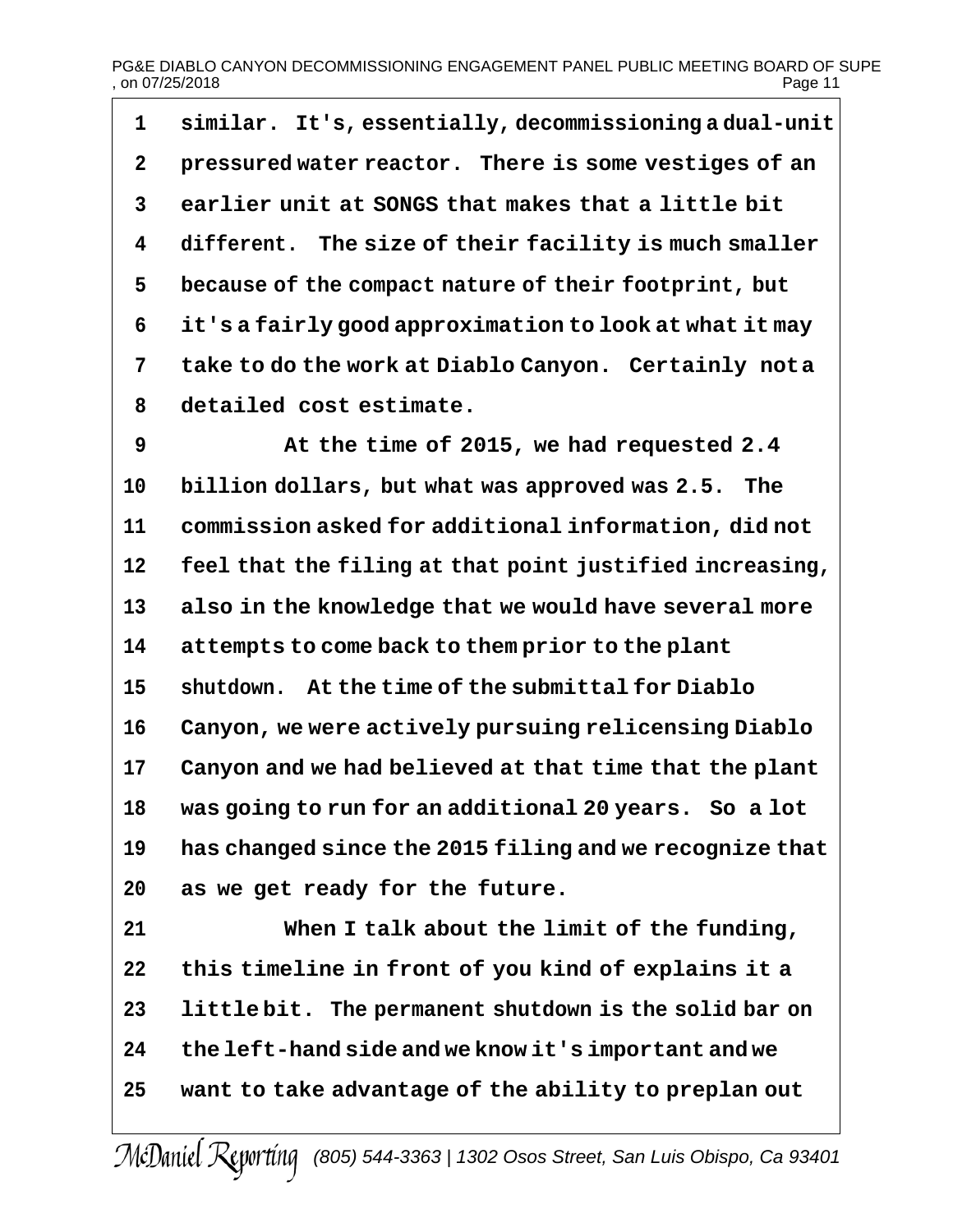# PG&E DIABLO CANYON DECOMMISSIONING ENGAGEMENT PANEL PUBLIC MEETING BOARD OF SUPE<br>2 Page 12  $.$  on 07/25/2018

 **effectively the decommissioning work. That's very important to the people who will be paying for it because the better you prepare for it, you can do a much better job of controlling the cost to effectively decommission the plant and to do the work.**

 **So right now under the way the rules work, we're limited to 37.2 million dollars. It sounds like a lot of money, but another way to look at it, it's about one percent of what we believe is going -- it's going to take in order to do the decommissioning work. So we'll be spending about one percent of the money to do the preplanning prior to the final shutdown.**

 **In order to get access to additional funds and the trust fund, a couple things have to happen. First, we have to certify that the plant has been shut down permanently. That's done for each unit when that unit is shut down. We have to certify permanent removal of all nuclear fuel from the reactor and we have to file something called a PSDAR, or Post-Shutdown Activities Report, within 90 days under the current rules of review in order to gain access to the next 20 percent.**

 **In order to get beyond that 20 percent of funding, you have to have a site-specific cost estimate in addition to those other submittals. That actually can be done earlier, but it has to be done -- and this**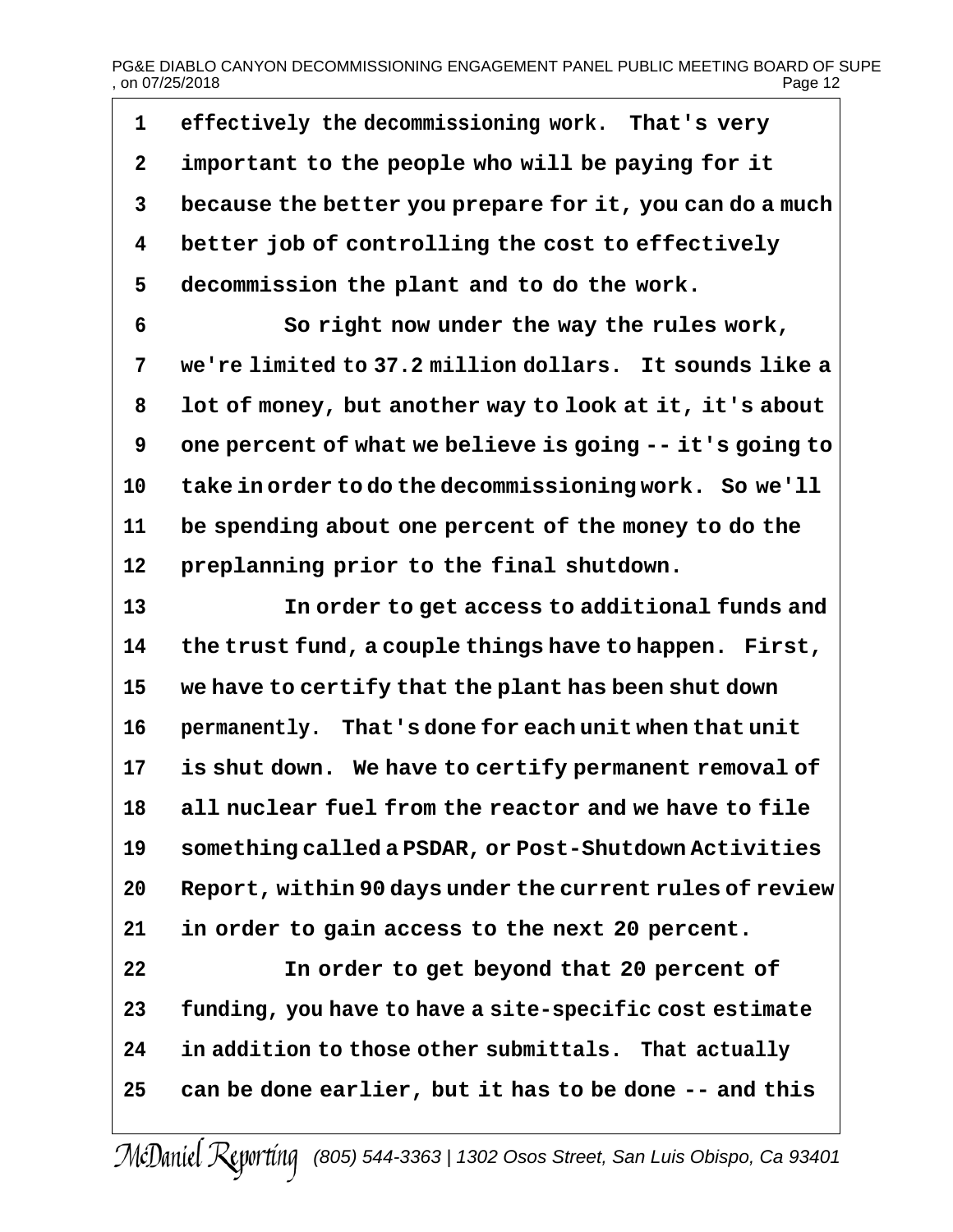# PG&E DIABLO CANYON DECOMMISSIONING ENGAGEMENT PANEL PUBLIC MEETING BOARD OF SUPE<br>on 07/25/2018 Page 13  $.$  on 07/25/2018

 **is kind of a normal timeline that you see for most plants.**

 **We really have some advantage here because we know when the date of our shutdown will be well ahead of time and we can take advantage of that time to do a lot of the work that otherwise might increase the cost of the project if it was done after shutdown instead of before. So we're looking for ways to get access to more than that first one percent of the funding.**

 **Why that is important is if you look at the work that we are currently envision would have to be done under that three percent, there's a lot of activity that can go on before final shutdown that will allow us to move into the decommissioning work much quickly and much more efficiently. There's licensing work, there's a great deal of state and local permitting work that needs to be done, there's some procurement activities so that we have the equipment available to start the work, and we will be intending to continue to fund the engagement panel.**

 **Now, most sites did as we did here in California and we established a single trust fund for all decommissioning activities. Since we have a single fund, that fund is controlled by the NRC rules. So even though there is funding available beyond the -- to do**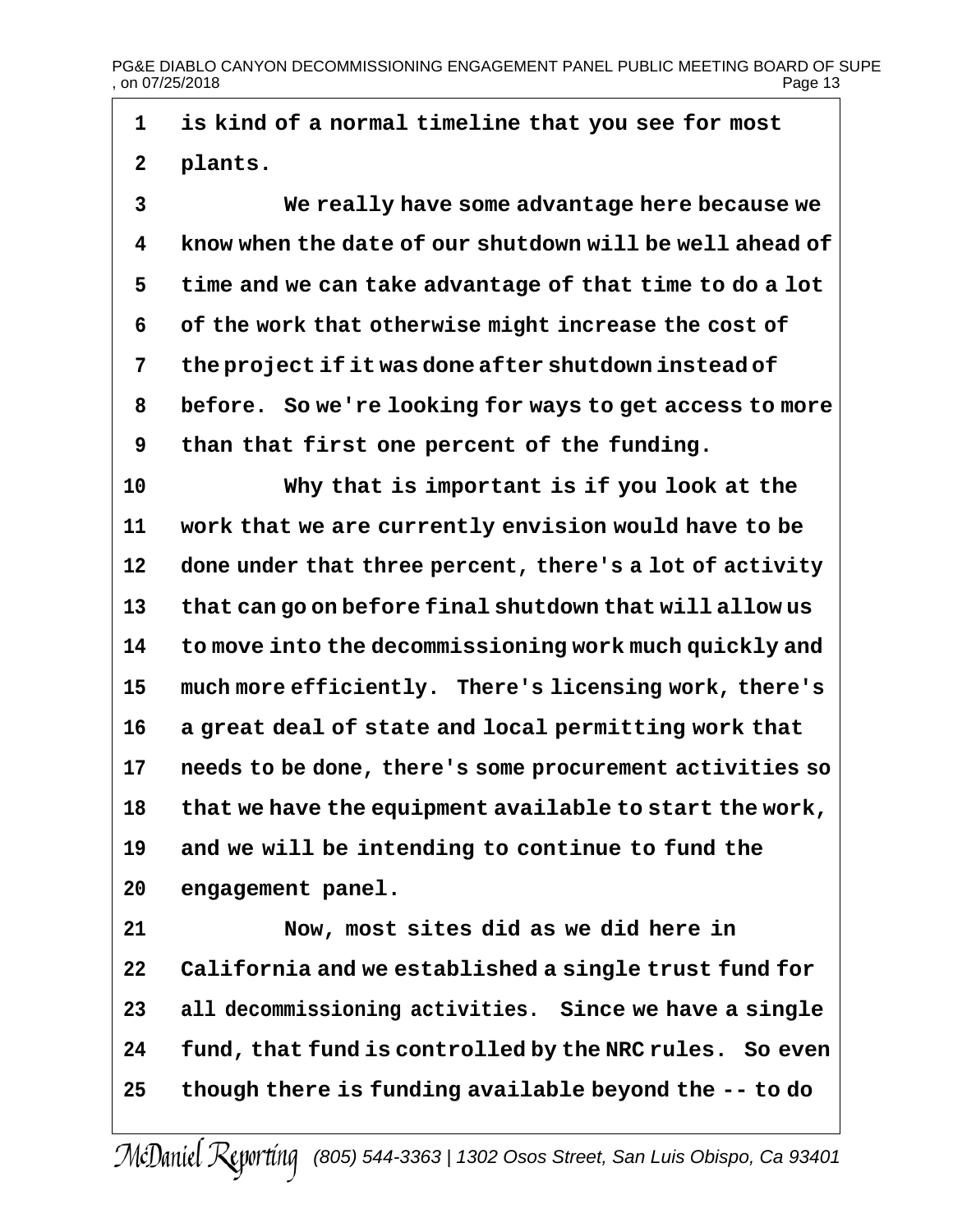# PG&E DIABLO CANYON DECOMMISSIONING ENGAGEMENT PANEL PUBLIC MEETING BOARD OF SUPE<br>on 07/25/2018  $.$  on 07/25/2018

 **work scope outside of NRC purview, it is subject to the control of the NRC exclusion of the three percent unless we do something different, and Eric is going to talk a little bit more about that later. So right now, we have 2.5 billion -- we had 2.5 billion approved in 2015. That is invested money. It's about 2.8 billion now and we're under the limit of the three percent at this time. Since the trust fund was commingled, it's going to be limited by that radiological control first prior to non-radiological decommissioning and three percent funding. Again, that's very common strategy employed by most states when they design their trust funds for other utilities, as well. Okay. Now, since we're going through the efforts to do a very detailed cost study and we have a lot of work scope that we otherwise know is the right thing to do, the prudent work activities to execute prior to plant shutdown, we're going to exceed our three percent well before the time the plant shuts down. The scope that I just described earlier is important to be done. I want to emphasize that the reason why this work is so important is because by doing the work prior to shutdown, you can lower the overall cost of decommissioning significantly. The faster you can get**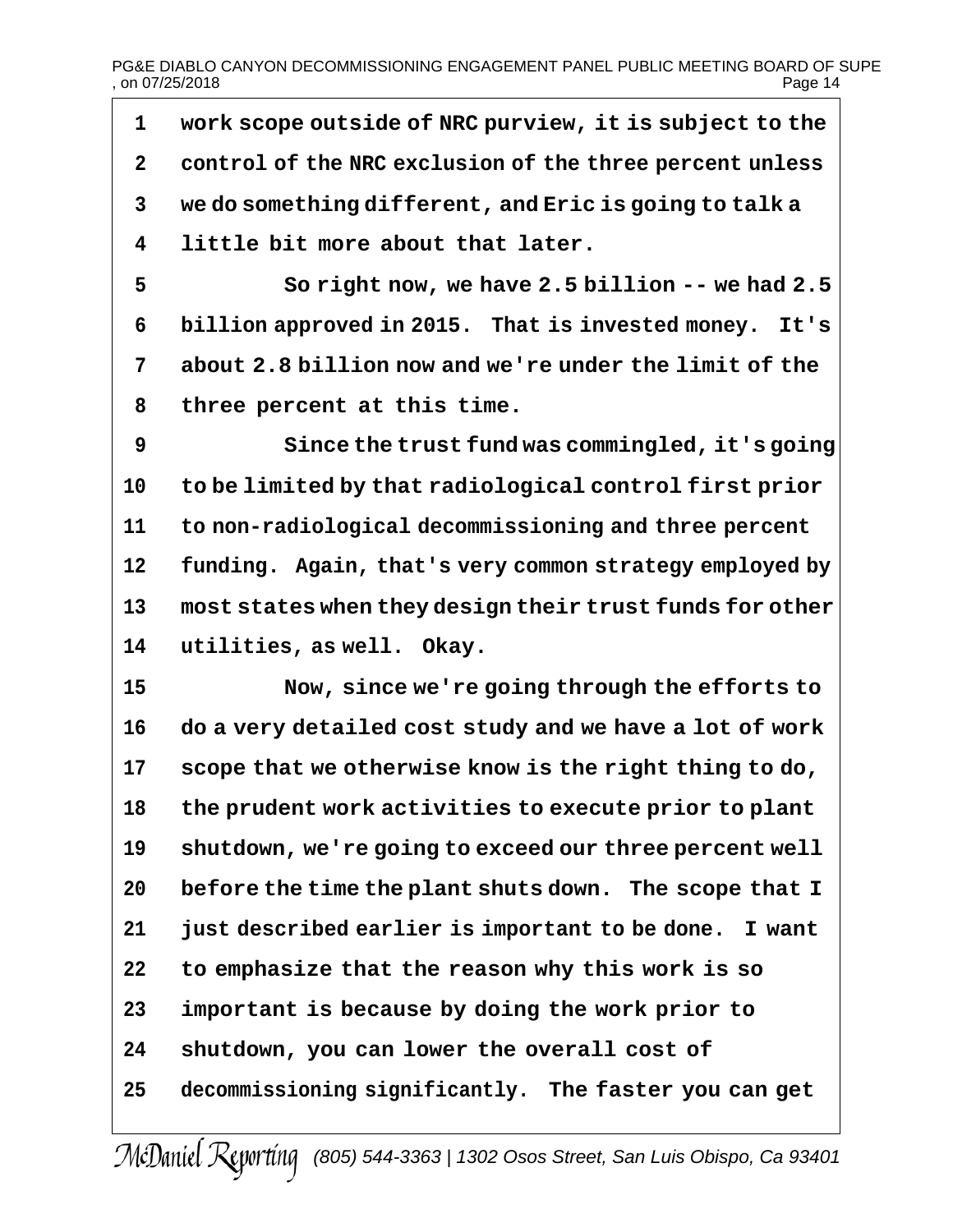## PG&E DIABLO CANYON DECOMMISSIONING ENGAGEMENT PANEL PUBLIC MEETING BOARD OF SUPE<br>01 Page 15  $.$  on 07/25/2018

 **to certain milestones in your decommissioning, your costs reduce dramatically, but in order to get to those steps, they require permitting, they require NRC licensing activity, they require planning, engineering work. There's a lot of work that can go on while the plant continues to operate, but that work costs more than the three percent.**

 **We've talked about it a couple times in these panel meetings. Diablo Canyon and this community has a tremendous advantage and that advantage is we have a long stretch of time to get ready for this decommissioning and the best use of that time is to find ways to be able to do the work more safely, more soundly from a radiological standpoint to be able to have the best legacy impact on the community and to find ways to reduce the cost to our customers for the eventual work and so we're going to be working on ways to find ways to fund those activities going forward and, again, I think Eric's going to talk about that a little bit coming up. So were there any questions? Well, we'll take questions at the end. MR. ANDERS: Thank you. Any questions? Frank?**

 **MR. MECHAM: We met all the folks on the team that's going to be working on the decommissioning. Is that part of the cost of the three percent?**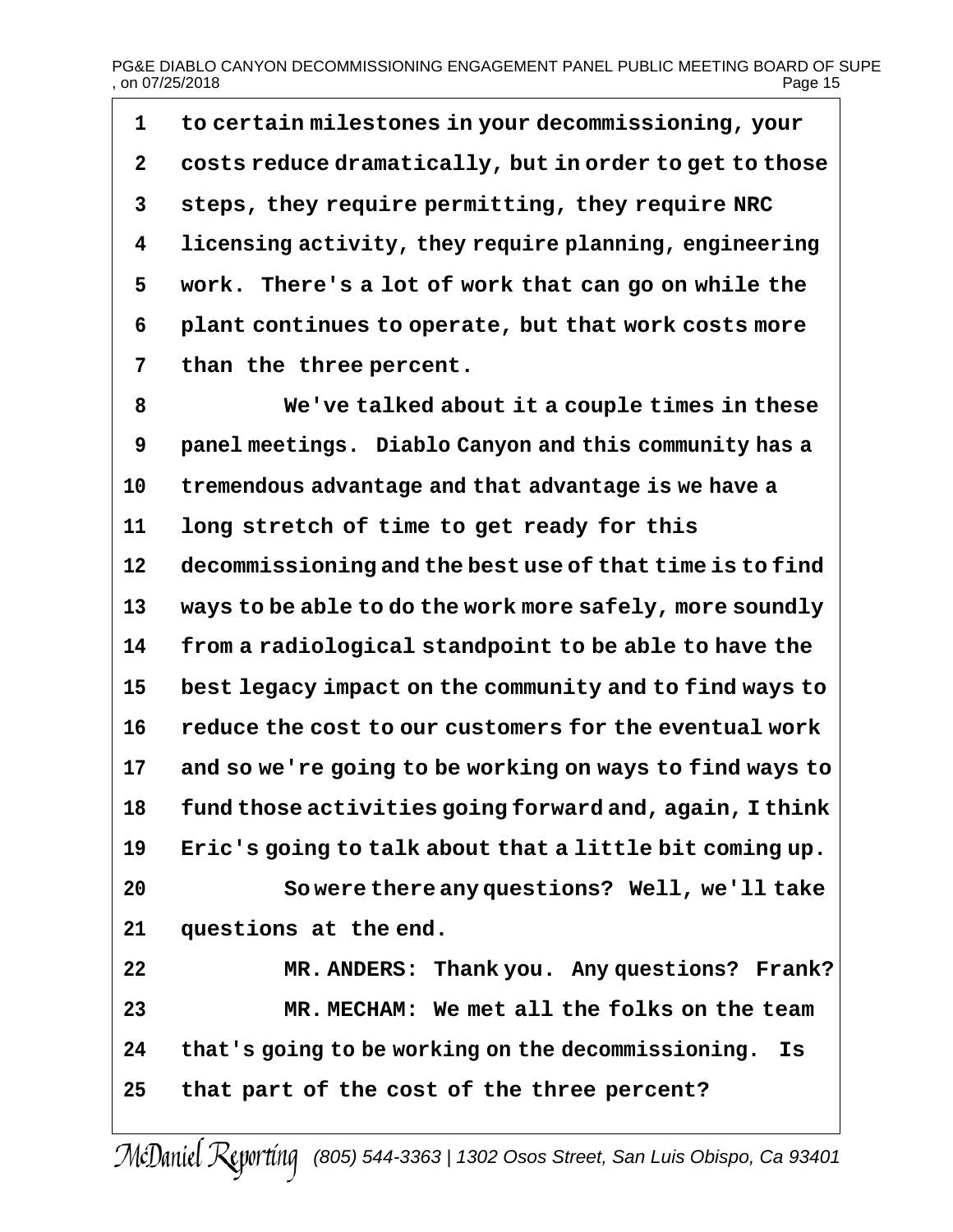h.

| $\mathbf 1$ | MR. FRANKE: Yes. It's -- the folks you met, I            |
|-------------|----------------------------------------------------------|
| $\mathbf 2$ | would say, are relatively small costs. A number of -- a  |
| 3           | larger portion is we have really engaged a lot of        |
| 4           | industry experts that do this kind of work around the    |
| 5           | country or have the expertise, the skills to do this to  |
| 6           | help generate the report. So part of it is the folks     |
| 7           | you met. They're doing a certain chunk of the work and   |
| 8           | then the remaining part is being done under contract by  |
| 9           | specialty folks.                                         |
| 10          | MR. MECHAM: Thank you.                                   |
| 11          | MR. ANDERS: Linda?                                       |
| 12          | MS. SEELEY: Just to clarify a question, you              |
| 13          | said that you have to file a certificate of permanent    |
| 14          | fuel removal from the reactors by 2025?                  |
| 15          | MR. FRANKE: Well, there's not a deadline for             |
| 16          | that. That was one of the requirements to gain access    |
| 17          | to greater than three percent of the fund.               |
| 18          | MS. SEELEY: Okay.                                        |
| 19          | MR. FRANKE: In other words, a normal sequence            |
| 20          | under the NRC rules for the fund was you would have      |
| 21          | three percent for planning purposes and then you would   |
| 22          | shut the unit down, submit a letter indicating that was  |
| 23          | the last time the unit would operate, remove all the     |
| 24          | fuel from the reactor vessel, submit another letter that |
| 25          | said that would occur. So those are two of the           |
|             |                                                          |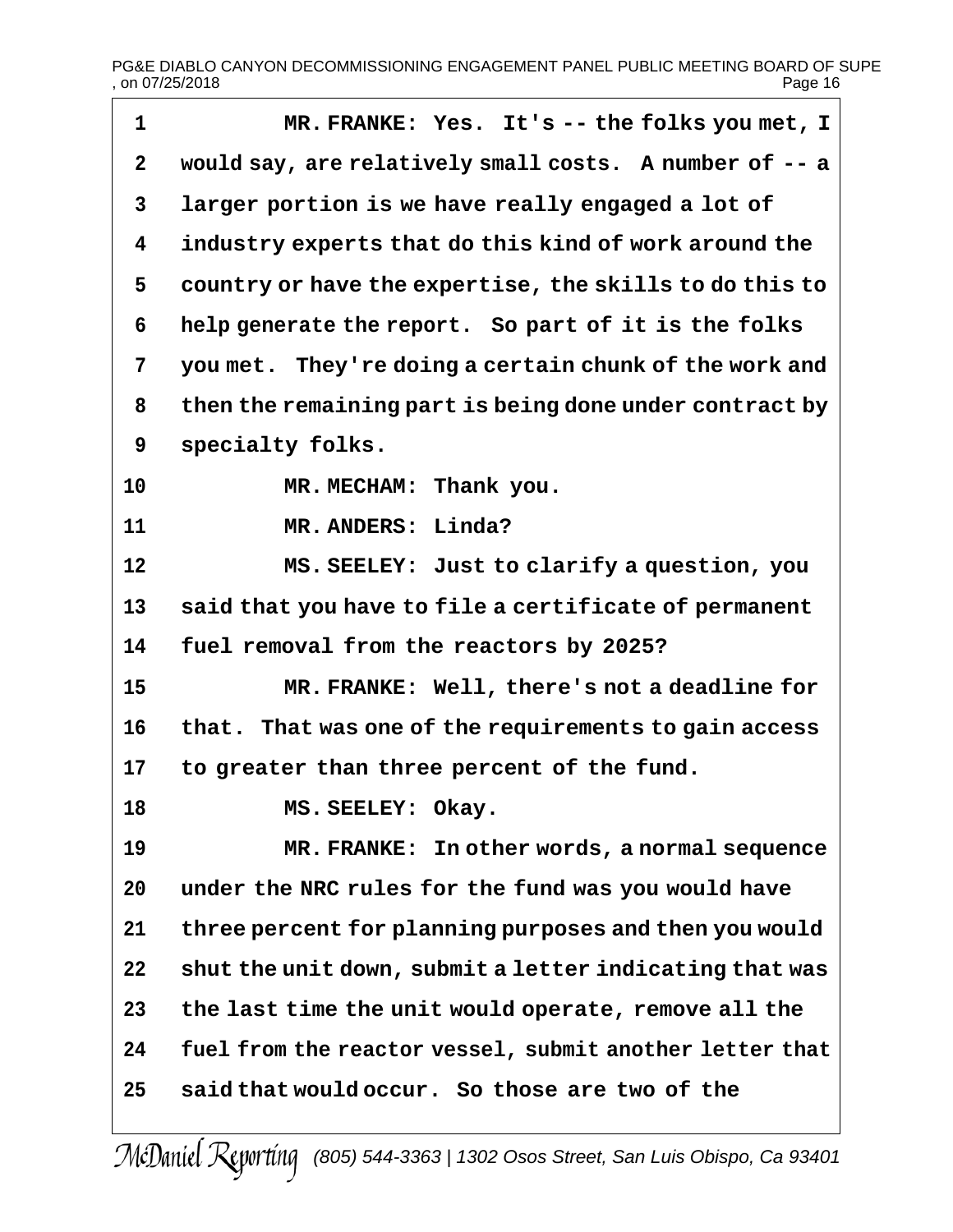PG&E DIABLO CANYON DECOMMISSIONING ENGAGEMENT PANEL PUBLIC MEETING BOARD OF SUPE<br>on 07/25/2018 Page 17  $.$  on 07/25/2018

 **milestones required to get access to funds beyond the three percent. MS. SEELEY: I wasn't thinking reactor vessel. I was thinking spent fuel pools. MR. FRANKE: No, no. Just out of the reactor vessel, out of the power plant. So storage facility. In this case, the pool, yes. MS. SEELEY: Okay. Thank you. MR. ANDERS: Sherri? MS. DANOFF: Yes. Could you give an example of what the savings might be if -- MR. FRANKE: I can give a rough number, or maybe Eric or Tom can join in. MS. DANOFF: Or even what would account for the savings rather than the amount? MR. FRANKE: So probably SONGS is a great example. San Onofre Nuclear Generating Station, they shut down without really expecting to. You know, it was kind of a -- it was an equipment issue that led to a shutdown decision. So they didn't have this long-term planning. They had cost estimates prior to that, but nothing like the kind of preplanning and permitting requirements and the agency work and the community work that we are envisioning accomplishing prior to shutdown. And I don't know. Tom, maybe you have a better feel for**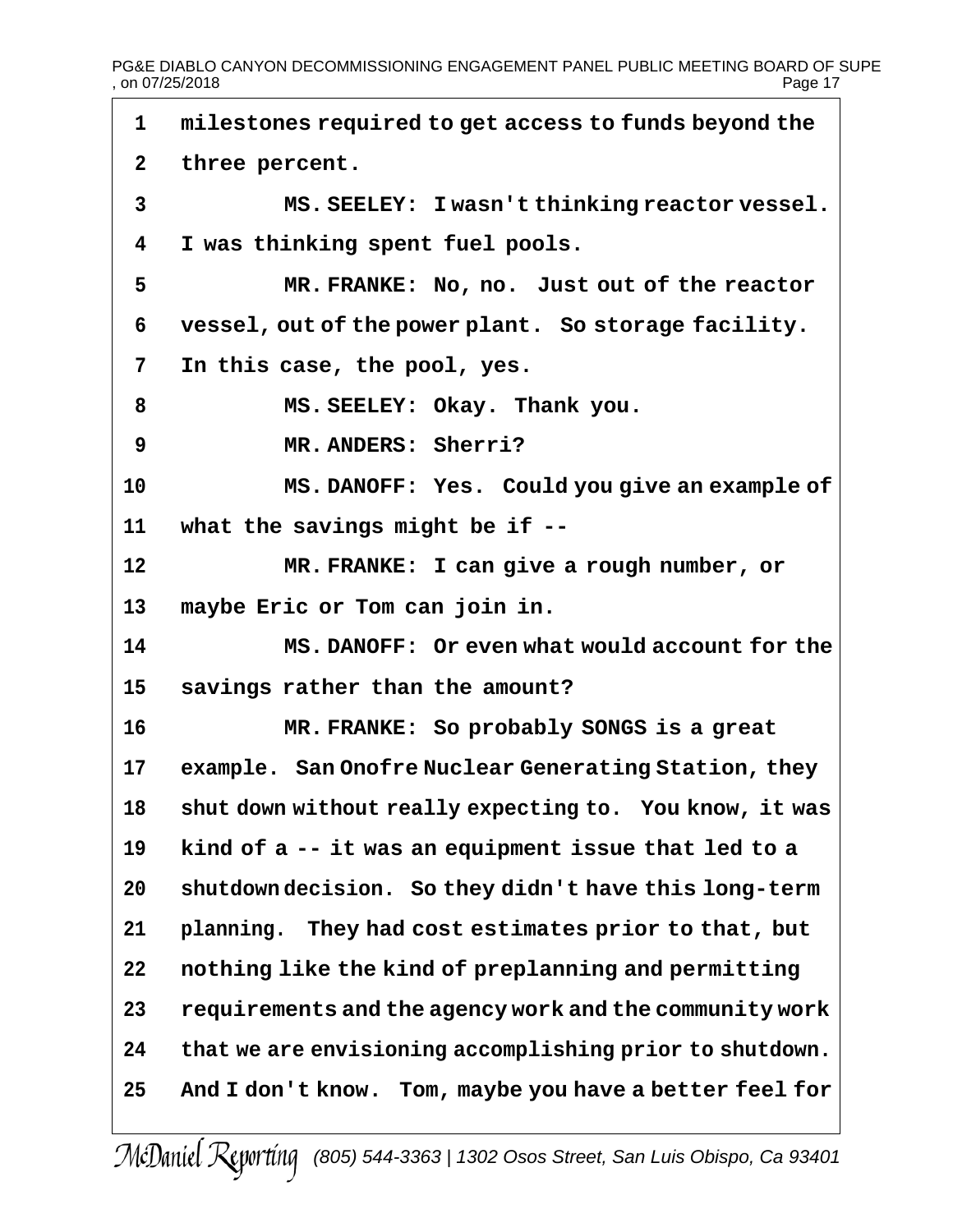PG&E DIABLO CANYON DECOMMISSIONING ENGAGEMENT PANEL PUBLIC MEETING BOARD OF SUPE<br>on 07/25/2018 Page 18  $.$  on 07/25/2018

 **it. To this date, they have removed fuel, but they haven't started any decommissioning work despite the fact they've been shut down for five years. So that all costs money and I don't know if we have a cost estimate, Tom. MR. JONES: Using our 2015 estimate numbers, the annual average for carrying cost is around 85 million dollars a year. So that's all the security, the staff to operate, circulating water for the pools, all the power you consume, you name it, and that would be for SAFSTOR situation. That carrying cost roughly, again, in 2015, 85 million a year. So, for instance, the CPC order asks us to look at moving the fuel forward three years. You start to pick up almost a quarter billion dollars if you can do that and complete the project sooner. So that's why this replanning work really pays dividends to our customers by reducing the overall cost and time schedule. MR. FRANKE: That's one thing. There's other examples. Once the fuel is permanently out of the reactor, security perimeters change, physically change. So security costs can change, but it takes some physical changes to the plant where those security barriers are. That's an example.**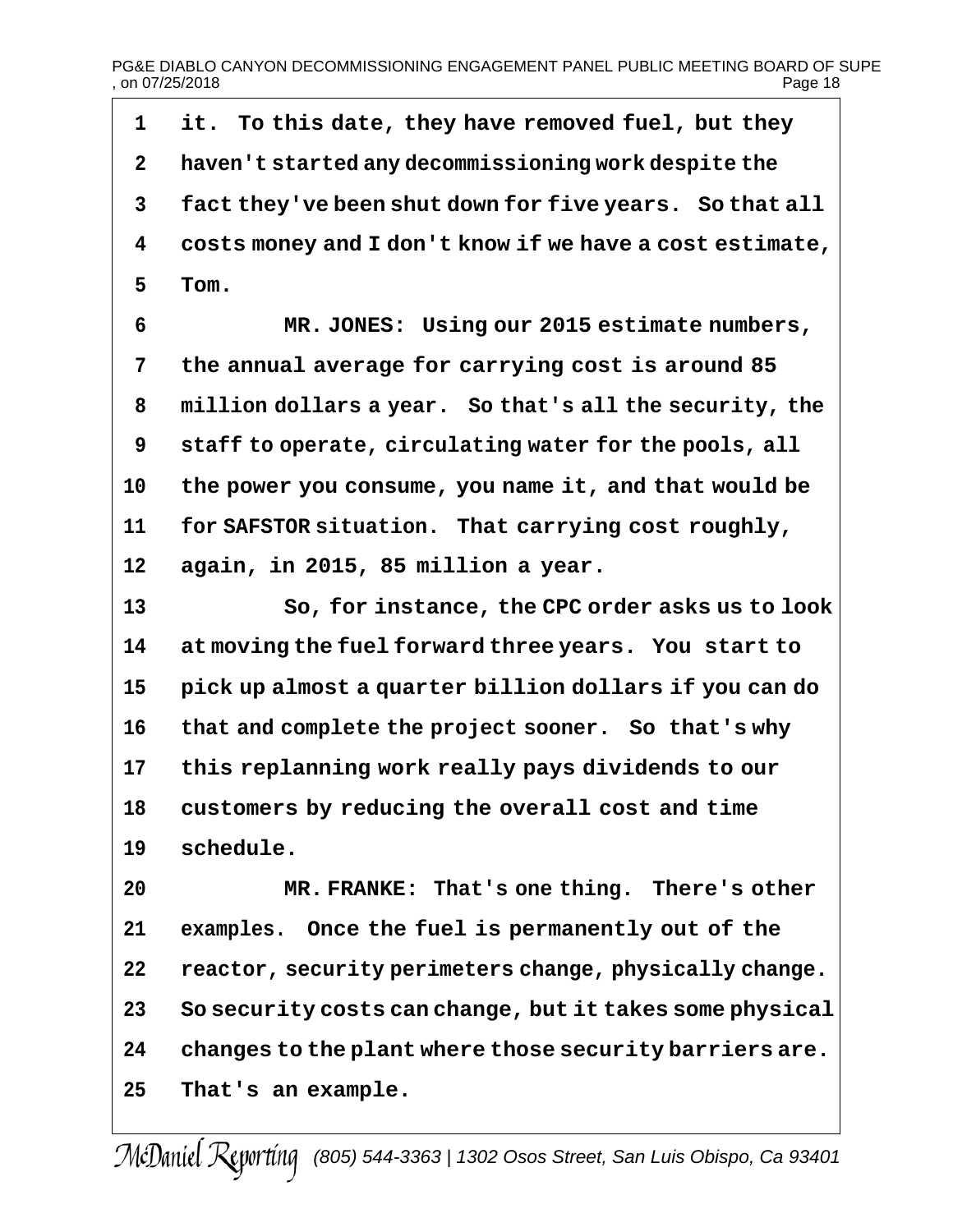PG&E DIABLO CANYON DECOMMISSIONING ENGAGEMENT PANEL PUBLIC MEETING BOARD OF SUPE<br>Page 19 , on 07/25/2018

| 1  | There's a number of ways by planning ahead of            |
|----|----------------------------------------------------------|
| 2  | time you can get ahead of those milestones so you're     |
| 3  | prepared for them when they occur and take advantage of  |
| 4  | them from cost.                                          |
| 5  | MR. ANDERS: Scott and then Linda and then                |
| 6  | Alex.                                                    |
| 7  | MR. LATHROP: Just a little bit of                        |
| 8  | clarification. On Page 13, you're talking, of course,    |
| 9  | the estimate, also what was approved and, of course,     |
| 10 | where the trust fund's currently at. What I'm            |
| 11 | interested in as far as -- I think I understand          |
| 12 | correctly that so far today, ratepayers have been paying |
| 13 | a certain dollar amount on their bill. That goes into    |
| 14 | this trust fund; is that correct?                        |
| 15 | MR. FRANKE: Well, they had in the past.                  |
| 16 | MR. LATHROP: But not now?                                |
| 17 | MR. FRANKE: Current customers are not paying             |
| 18 | into the Diablo Canyon decommissioning fund anymore      |
| 19 | because the fund level is at the level that the          |
| 20 | California Public Utility Commission believes is         |
| 21 | sufficient.                                              |
| 22 | MR. LATHROP: And that level currently is at              |
| 23 | what number?                                             |
| 24 | MR. FRANKE: Approximately 2.8 billion. You've            |
| 25 | got to be careful with the numbers because we always     |
|    | $\epsilon$                                               |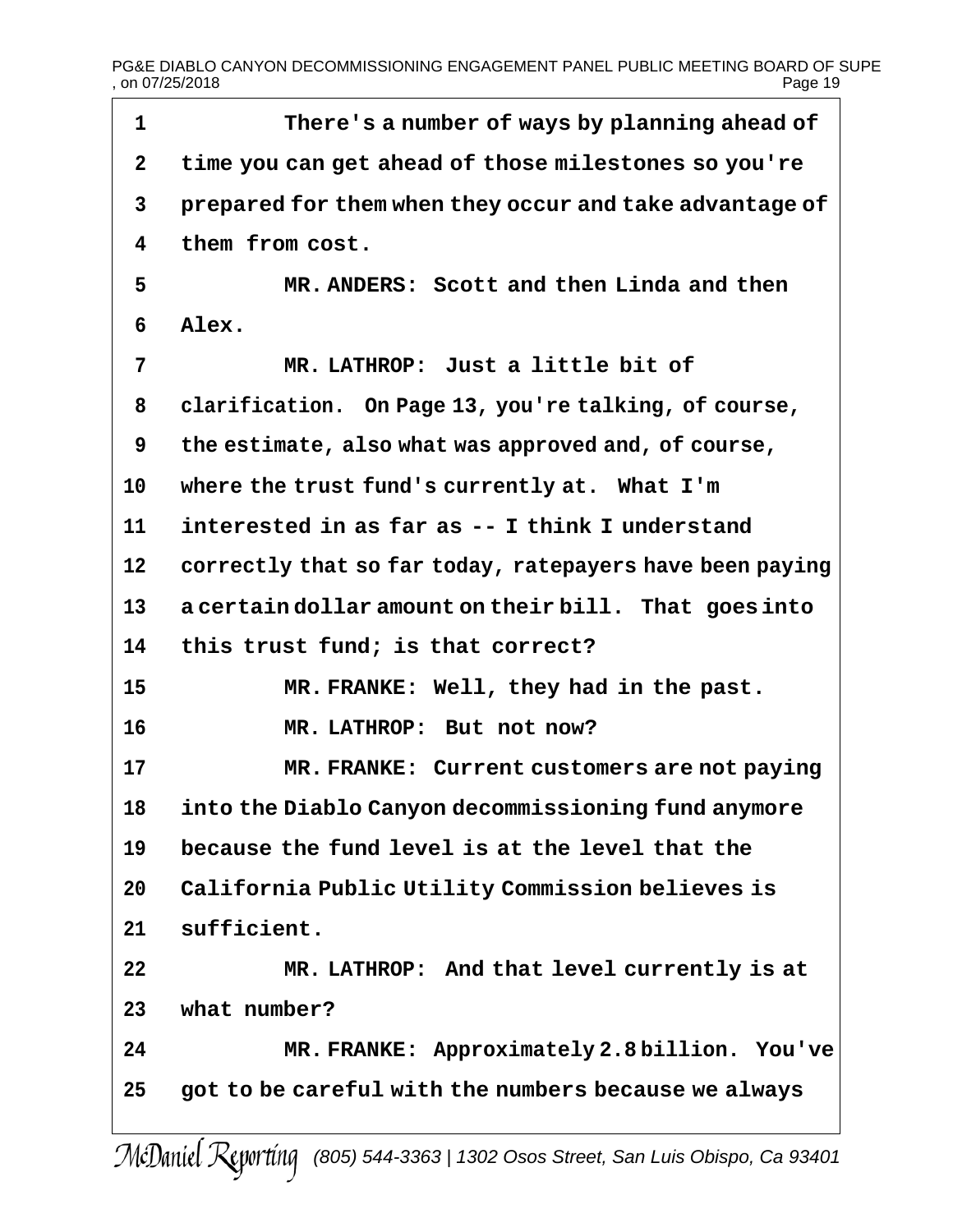## PG&E DIABLO CANYON DECOMMISSIONING ENGAGEMENT PANEL PUBLIC MEETING BOARD OF SUPE<br>page 20 , on 07/25/2018

| 1            | have to submit based on -- inflation hits everything.    |
|--------------|----------------------------------------------------------|
| $\mathbf{2}$ | So you always submit based on a certain year's cost      |
| 3            | estimate knowing that that cost will grow and that's     |
| 4            | what happened with the fund. 2.5 billion was based on a  |
| 5            | specific year. I'm sure Lauren knows. Was it 2015?       |
| 6            | 2014.<br>MR. BROWN:                                      |
| 7            | MR. FRANKE: 2014. We know that the fund will             |
| 8            | grow because it is invested and we know the cost will    |
| 9            | grow at the same time, too.                              |
| 10           | MR. LATHROP: Do you know what that growth rate           |
| 11           | is on that fund?                                         |
| 12           | MR. FRANKE: Well, it's actually pretty good.             |
| 13           | From 2015 to 2018, it's gone from 2.5 to 2.8 billion.    |
| 14           | MR. LATHROP: Who controls that and who manages           |
| 15           | that?                                                    |
| 16           | MR. FRANKE: Great question. It's legally                 |
| 17           | required by both the Utility Commission and the NRC for  |
| 18           | there to be certain governance over that trust fund and  |
| 19           | that -- in fact, I sit on the Decommissioning Trust Fund |
| 20           | Oversight Board for as a member of the PG&E team and we  |
| 21           | meet quarterly. That is all reviewed. The management     |
| 22           | of that fund is carefully monitored.                     |
| 23           | MR. LATHROP: What company actually manages the           |
| 24           | dollars?                                                 |
| 25           | MR. FRANKE: You know, I can't remember the               |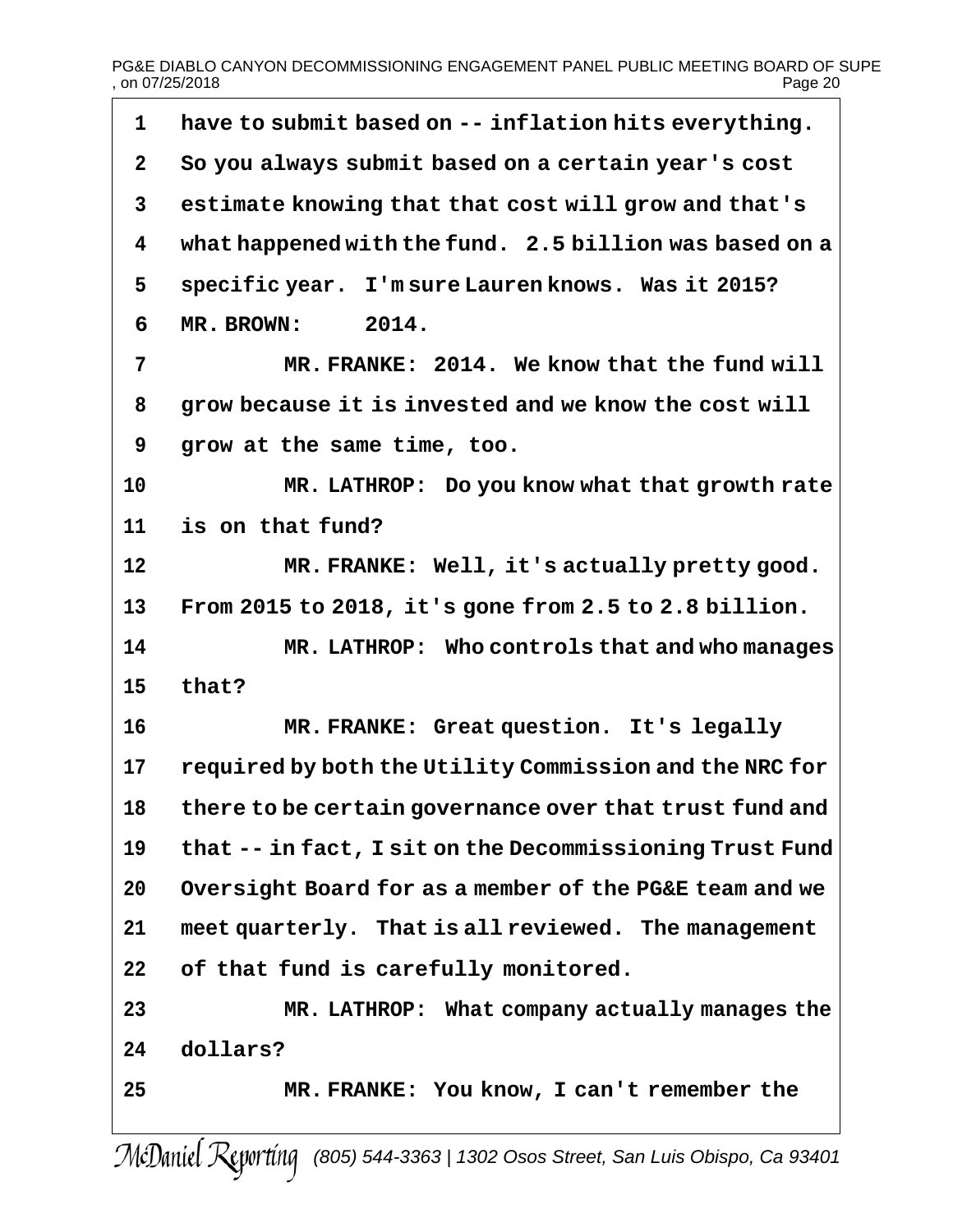PG&E DIABLO CANYON DECOMMISSIONING ENGAGEMENT PANEL PUBLIC MEETING BOARD OF SUPE<br>01 Page 21  $,$  on 07/25/2018

 **name. We -- that is a -- we can -- we can get the answer to that. MR. LATHROP: And then, in addition, if -- MR. FRANKE: What I mean by that is we pay a management company, kind of a fund manager, if you want to think about it, to manage the trust fund and they report out to us -- MR. LATHROP: I was just curious what big firm that is. In reference to the estimate itself, if it was higher, if, let's say, the last time out was granted at three bill, since it was only at 2.5, that means that ratepayers would kick in at that time? MR. FRANKE: Yes. You know, Scott, you're asking a really important question and one that we think is important for everyone to recognize and that is that we really think it's very important to get the number right so that the customers that are benefiting from the generation of electricity will be the ones that fund the decommissioning fund. By state law, the decommissioning will be funded through rates of some sort. So if we get into decommissioning and we find out it costs more, then customers that are no longer benefiting from the generation from the site will now be paying for the decommissioning.**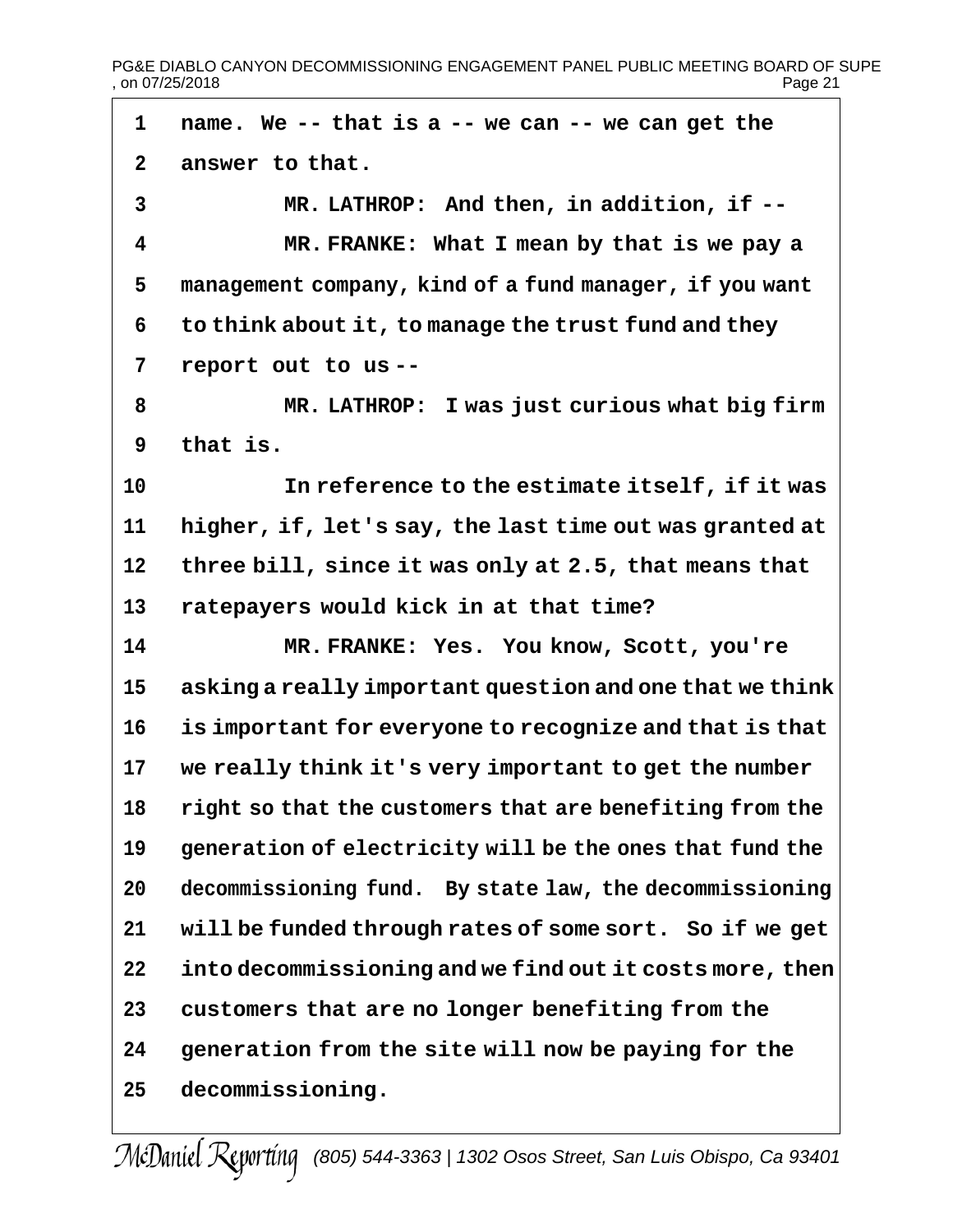PG&E DIABLO CANYON DECOMMISSIONING ENGAGEMENT PANEL PUBLIC MEETING BOARD OF SUPE<br>page 22 , on 07/25/2018

| 1            | So to your point, it's important for any rate            |
|--------------|----------------------------------------------------------|
| $\mathbf{2}$ | affected to be established while the plant is still      |
| 3            | operating from a -- you know, kind of from a fairness    |
| 4            | standpoint of who is paying for decommissioning.         |
| 5            | MR. LATHROP: In relationship to the dollars              |
| 6            | that would be available whether current now or later for |
| 7            | decommissioning, how would they relate to any current    |
| 8            | assets of the ETA has of the site?                       |
| 9            | In other words, if we're just talking out loud           |
| 10           | here, if there was something -- a piece of property sold |
| 11           | off, would that offset that cost?                        |
| 12           | MR. FRANKE: Um, sort of. Not really. I can               |
| 13           | talk a little bit about that. Tom's indicating he's got  |
| 14           | probably a better answer.                                |
| 15           | MR. JONES: Yeah. So there's a process through            |
| 16           | the Public Utilities Commission called the 851 process   |
| 17           | and any assets that have been burdened on behalf of      |
| 18           | customers, whether it was a lease or purchase or         |
| 19           | anything like that, when it's disposed of, the recovery  |
| 20           | of those assets goes back into rates to help offset the  |
| 21           | overall cost of the operating utility. It won't in this  |
| 22           | instance go back into the decommissioning trust fund.    |
| 23           | It would go back in the general rate process because the |
| 24           | purchase of the power plant and those assets associated  |
| 25           | with it are part of the general rate cases.              |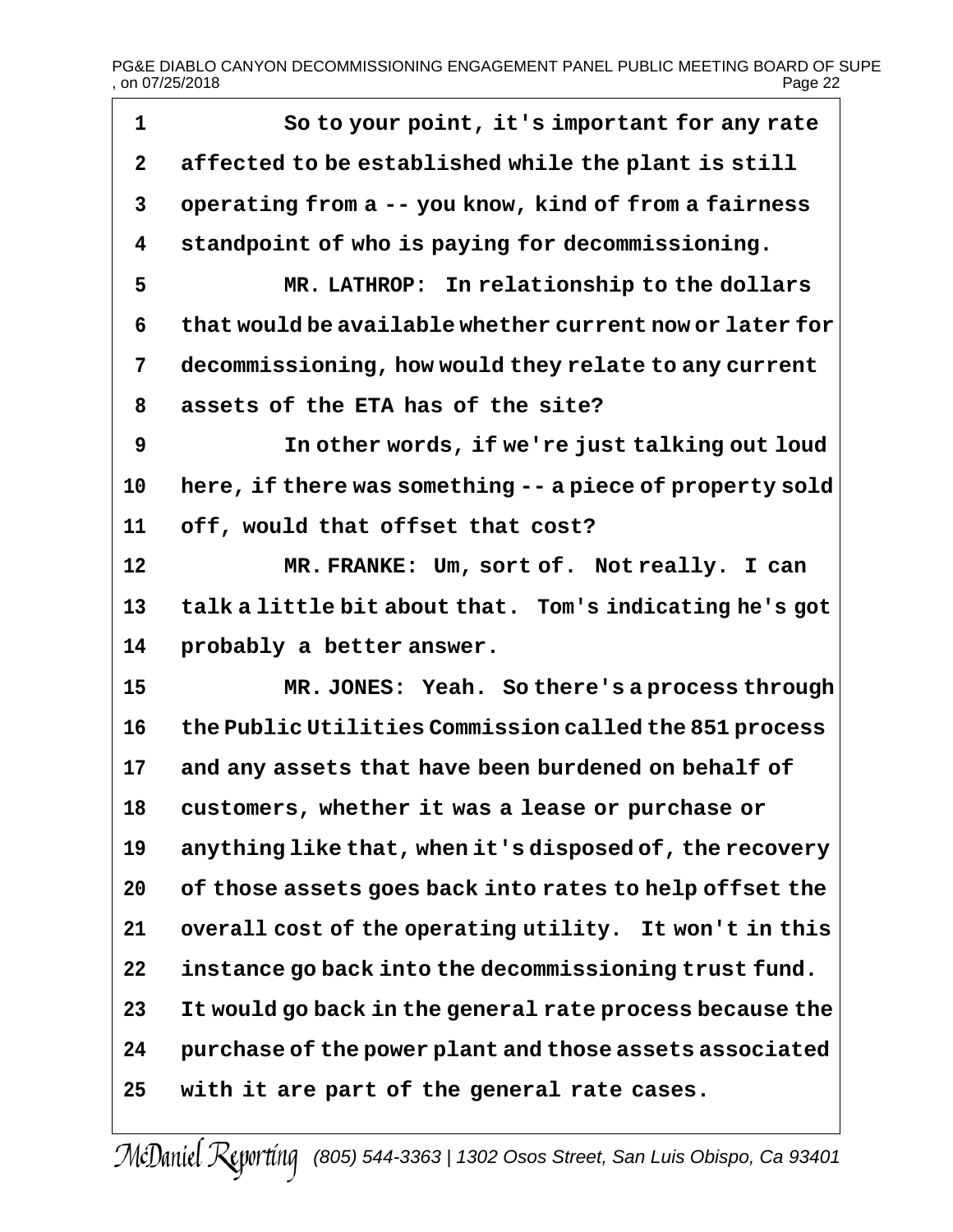PG&E DIABLO CANYON DECOMMISSIONING ENGAGEMENT PANEL PUBLIC MEETING BOARD OF SUPE<br>page 23 , on 07/25/2018

| $\mathbf{1}$   | MR. LATHROP: Different pot of money?                     |
|----------------|----------------------------------------------------------|
| $\overline{2}$ | MR. FRANKE: Different pot of money, but both             |
| 3              | goes back to the customer.                               |
| 4              | MR. JONES: Whether it was revenue from a lease           |
| 5              | or a sale or anything like that, it would go to offset   |
| 6              | the $--$                                                 |
| 7              | MR. LATHROP: So those dollars are not                    |
| 8              | commingled. We're truly looking at the overall process   |
| 9              | as far as this trust fund to support decommissioning of  |
| 10             | this plant?                                              |
| 11             | MR. FRANKE: That's correct. Yeah. And when               |
| 12             | we deal with land issues, if any land is sold and that   |
| 13             | land was part of the regulated asset, the revenue would  |
| 14             | go back to customers, reflected at whoever the customers |
| 15             | at that time were.                                       |
| 16             | MR. LATHROP: One last comment. It seems like             |
| 17             | to me the quicker PG&E can get to a solid estimate,      |
| 18             | approved solid estimate, we would be, essentially,       |
| 19             | charging the appropriate people because that doesn't     |
| 20             | seem very appropriate that if we delay, delay, delay     |
| 21             | where maybe the use of the plant is not there anymore,   |
| 22             | it doesn't seem fair that any future ratepayer should    |
| 23             | have to pay for this.                                    |
| 24             | MR. FRANKE: That's exactly one of our desires,           |
| 25             | is to ensure that the right customers pay for            |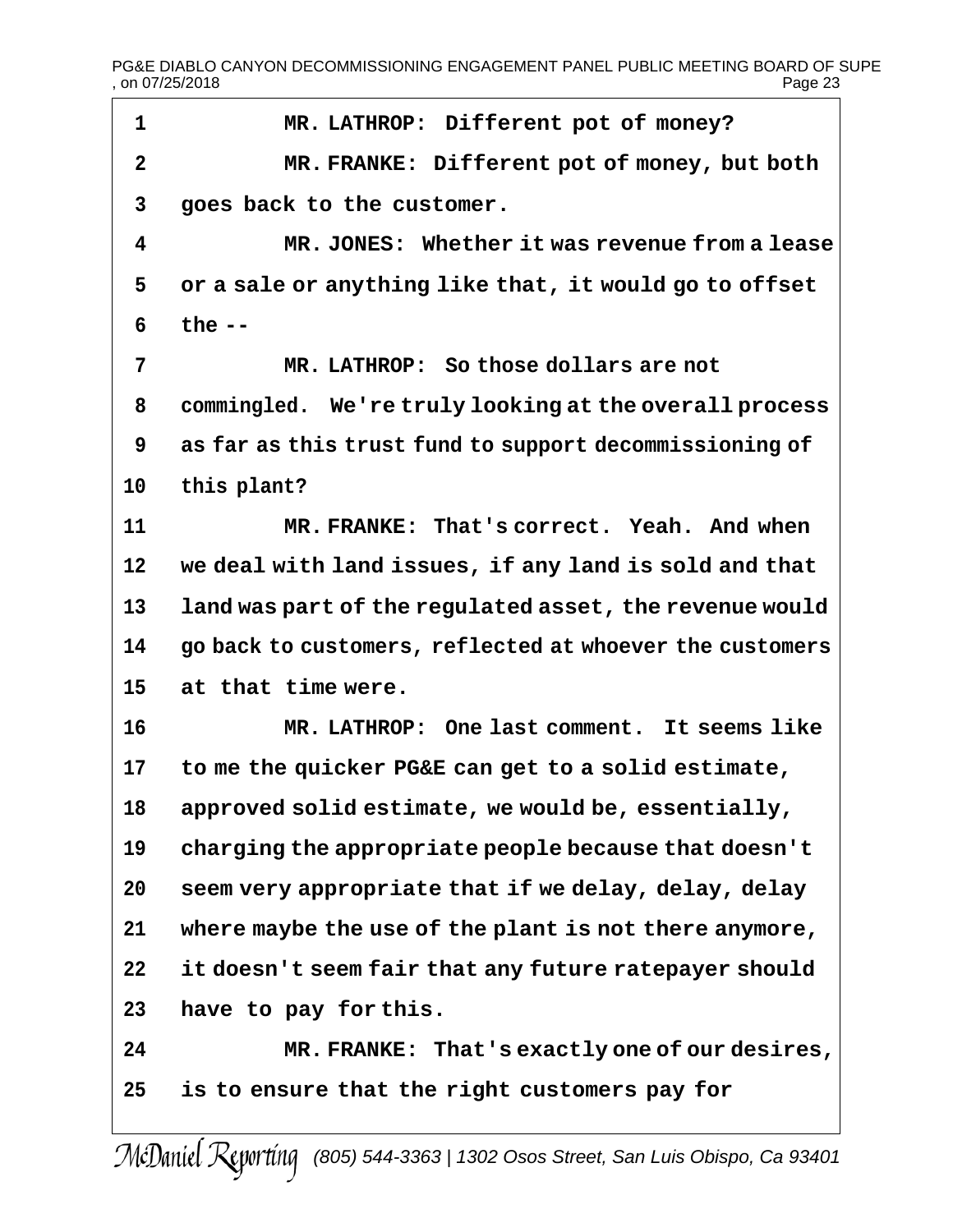**decommissioning. MR. ANDERS: Linda had a comment and then Alex. MS. SEELEY: Unit 1 is shutting down in '24 and Unit 2 in '25. So how are they going to parse out when you -- you're going to file with the NRC for the removal of the fuel from Unit 1 and then you will be eligible to get money for the Unit 1 process and then that will happen again the year after? Is that how that will work? MR. FRANKE: That's exactly right. Yeah. There are two funds, one for each unit, and as each of the units meet those milestones I described, then the additional portions of that unit's funding would become available. MS. SEELEY: Okay. Thanks. MR. ANDERS: Alex? MR. KARLIN: Thank you. I had a question about Slide Number 8. Could you throw that up on the screen for a minute? This one, the slide, I think, shows the 10 -- at the top, 10 CFR 50 site boundary. So what we're talking, as I understand that, that's the NRC-regulated site boundary, right, Jon? MR. FRANKE: That's right. MR. KARLIN: And how many acres is that? MR. JONES: Over 700.**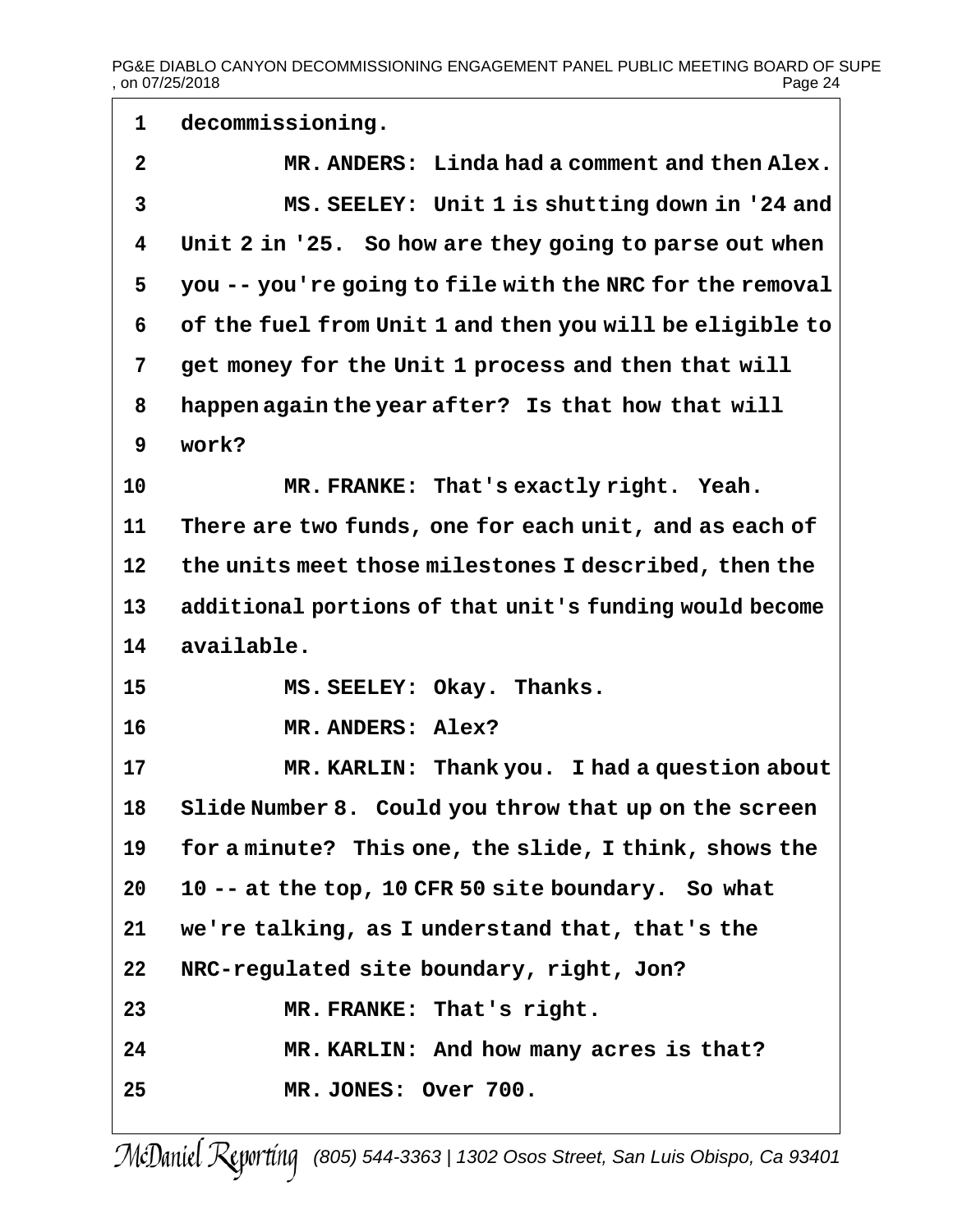PG&E DIABLO CANYON DECOMMISSIONING ENGAGEMENT PANEL PUBLIC MEETING BOARD OF SUPE<br>on 07/25/2018 Page 25  $,$  on 07/25/2018

 **MR. FRANKE: Is that 700? It's not the full parcel. It's not the full Diablo land, but I don't think -- MR. JONES: It's over 700acres. MR. KARLIN: Let's say 700 acres. I think that's what I'm hearing. The Diablo lands, broadly stated, I understand it's not all of them by PG&E, some is about 12,000 acres. So we're coming up soon to a discussion of land use and reuse of the operation. I think it's important to understand, for us to understand, the community, that as far as NRC is concerned, that's the 700 acres that they regulate, right? And they don't regulate the 11,000 and, you know, 300 other acres that are out there. So as far as once that's decontaminated to the radiological limits the NRC is happy with, essentially, NRC is good to go. It's safe, as far as NCR is concerned from a radiological point of view, and they have preemptive status and that's the end of the discussion, essentially. The state can impose other things and PG&E has a lot of other lands out there, but they aren't going to be covered by the NRC regulatory process, I think is what I'm getting. MR. FRANKE: I think you have it exactly right. The only thing I would add to that is that the current**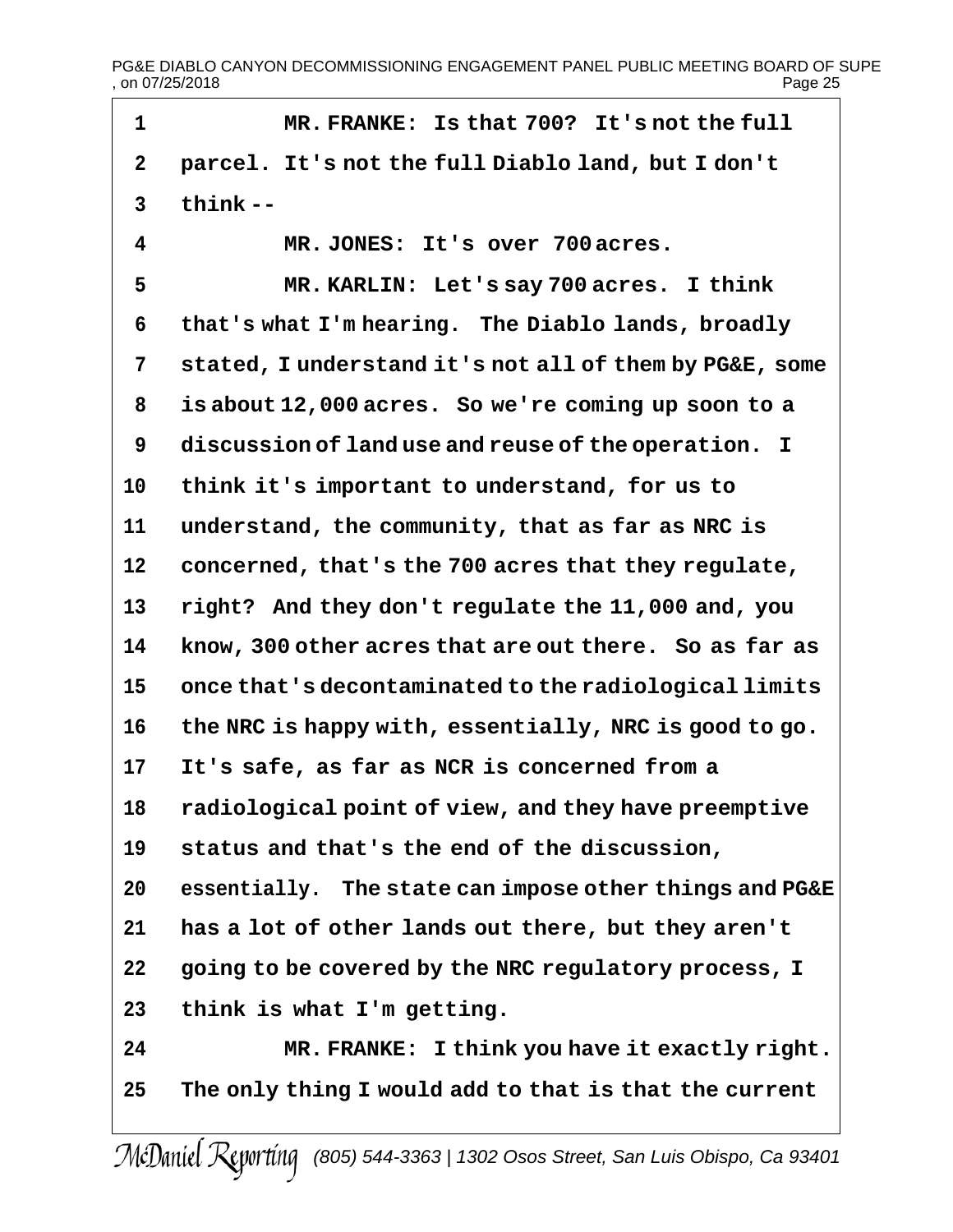# PG&E DIABLO CANYON DECOMMISSIONING ENGAGEMENT PANEL PUBLIC MEETING BOARD OF SUPE<br>Page 26 , on 07/25/2018

| 1            | plan is to collapse down to a spent fuel pool area and   |
|--------------|----------------------------------------------------------|
| $\mathbf 2$  | that spent fuel pool area will continue to exist under   |
| $\mathbf{3}$ | an NRC license. Now, that's -- you know, that goes from  |
| 4            | 700 acres to -- what is it? A couple acres? Actually,    |
| 5            | I think it's, like, two acres where the spent fuel --    |
| 6            | that dry storage for the spent fuel will be.             |
| 7            | So they still will maintain purview over the             |
| 8            | spent fuel pool area -- I mean, I'm sorry -- the dry     |
| 9            | cask -- the dry -- ISFSI, the dry cask storage facility, |
| 10           | they will still have purview there.                      |
| 11           | MR. KARLIN: Great. That's what I thought and             |
| 12           | that's an important clarification.                       |
| 13           | I mean, I think the other thing you mentioned            |
| 14           | at the beginning, Jon, and I'm concerned, I guess, about |
| 15           | this is we are engaged -- next month, we're having       |
| 16           | workshops on land use, right? Land uses for next month   |
| 17           | and the public is being invited for presentations on,    |
| 18           | you know, PowerPoints, significant presentations will be |
| 19           | invited. So that's good, and -- you know, but do I       |
| 20           | understand you to say that -- and the last time the PUC  |
| 21           | dealt with this in this decision of January 16th of      |
| 22           | 2018, decision approving the retirement of the Diablo    |
| 23           | Canyon Nuclear Power Plant, the PUC ordered PG&E to      |
| 24           | establish a process that included this board and what    |
| 25           | we're supposed to be doing here and dealt with lands and |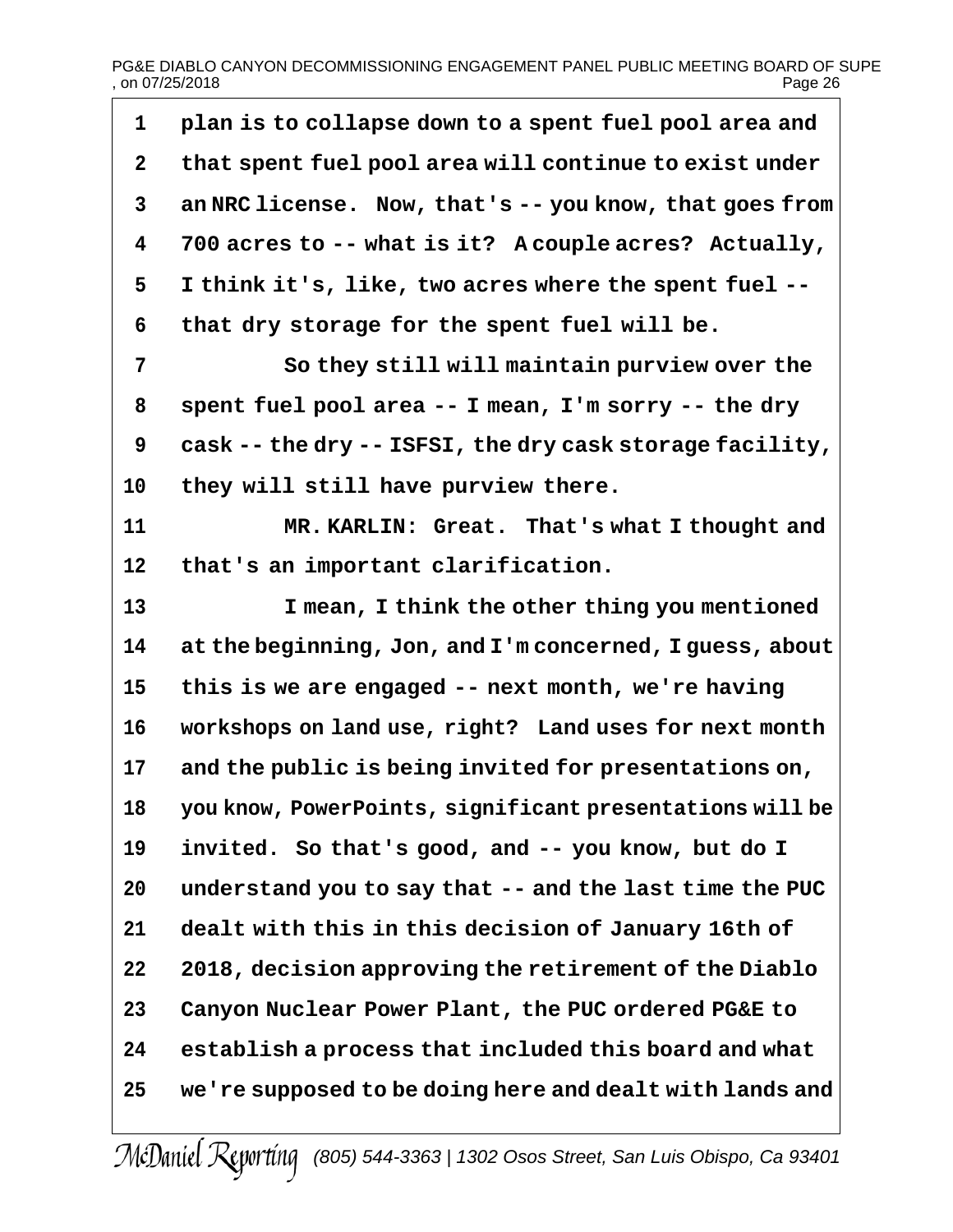# PG&E DIABLO CANYON DECOMMISSIONING ENGAGEMENT PANEL PUBLIC MEETING BOARD OF SUPE<br>page 27 , on 07/25/2018

| 1            | I want to read that because I think it's very important   |
|--------------|-----------------------------------------------------------|
| $\mathbf{2}$ | to -- I don't think we're going to be done by the end of  |
| 3            | this year is the bottom line. I don't think -- but        |
| 4            | here's what the PUC ordered PG&E to do on January 16th    |
| 5            | of 2018. Quote, "Pacific Gas and Electric will take no    |
| 6            | action with respect to any of the lands and facilities,   |
| 7            | whether owned by the utility or a subsidiary, before      |
| 8            | the, " and here's the key phrase, "completion of a future |
| 9            | process including a public stakeholder process, "that's   |
| 10           | this panel, in part, "and there will be local input and   |
| 11           | further commissioner view prior to the disposition of     |
| 12           | Diablo Canyon facilities and surrounding lands." Now      |
| 13           | we're talking about the 12,000 acres.                     |
| 14           | So completion of a future process including the           |
| 15           | public -- now, did you mention -- say at the beginning    |
| 16           | you thought this process would be complete by the end of  |
| 17           | this year?                                                |
| 18           | MR. FRANKE: No.                                           |
| 19           | MR. KARLIN: Okay.                                         |
| 20           | MR. FRANKE: Thank you for the clarification.              |
| 21           | We felt it was important to have at least a single swing  |
| 22           | at that prior to our filing at the end of the year        |
| 23           | because some of that information will inform our cost     |
| 24           | estimates that we'll be submitting for that important,    |
| 25           | you know, first, you know, best cost estimate, as Scott   |
|              |                                                           |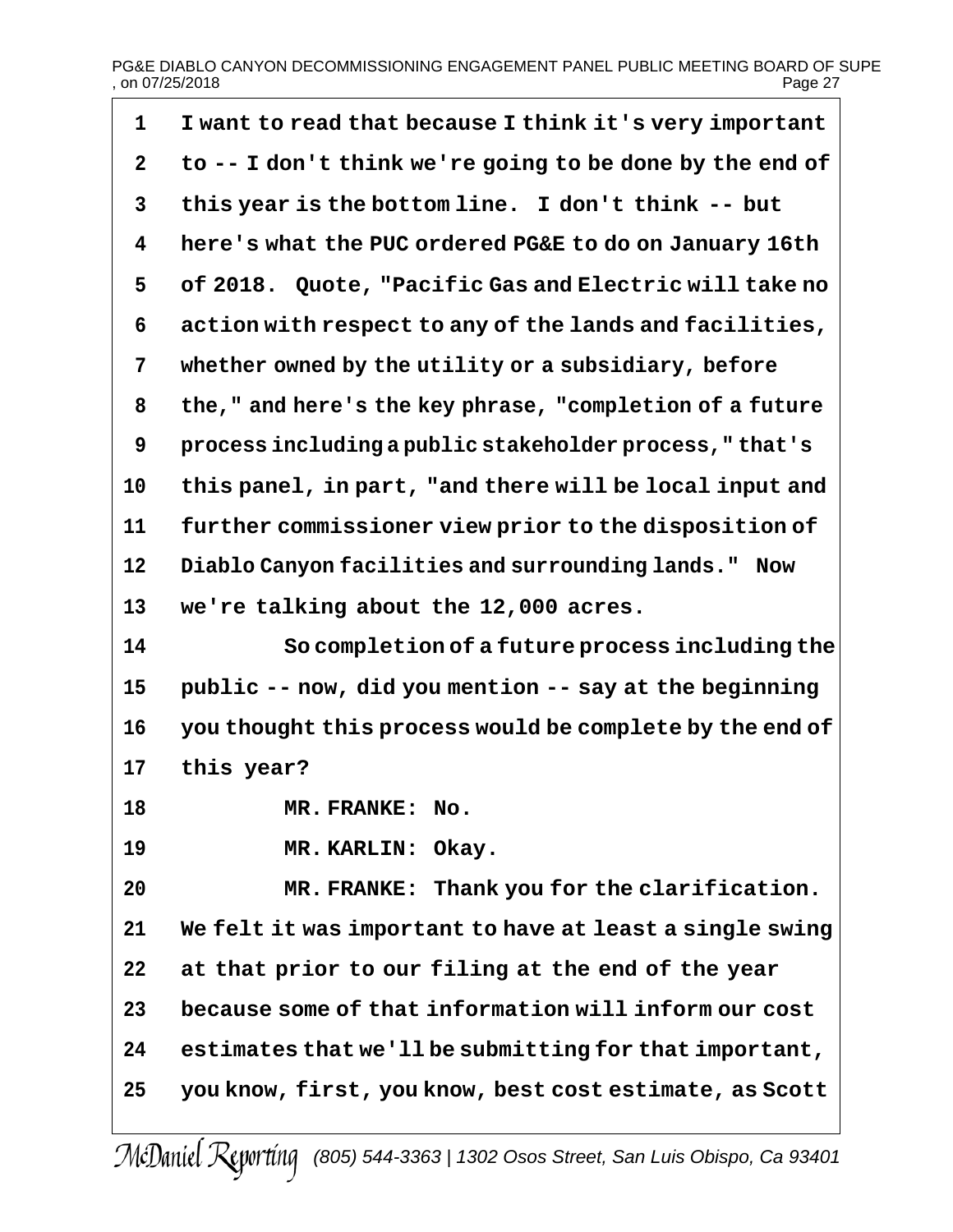PG&E DIABLO CANYON DECOMMISSIONING ENGAGEMENT PANEL PUBLIC MEETING BOARD OF SUPE<br>on 07/25/2018 Page 28  $.$  on 07/25/2018

 **had said, so we get the right amount of money into the decommissioning fund going forward. Now, this engagement panel and the engagement as required by the order -- and I would actually note that order was a reflection of our own submittal because this is something we desired. MR. KARLIN: You committed to that in the process. I remember that. MR. FRANKE: Yeah. And then they came back and ordered us to do what we had suggested to do. That's going to be ongoing. So that order that's required isn't actually doing anything with the land. So we're not going to take any action with the land for many years and so this engagement will continue. We'd like to get as much engagement in the next couple so it informs that funding requirement for the end of the year and, again, we're going to be filing at least two more times before final shutdown and there are opportunities between those filings to have amendments and so this is going to be an ongoing process for many years. MR. KARLIN: Okay. Thank you. That's a helpful clarification. MR. ANDERS: Thank you. Scott and then Frank. MR. LATHROP: Mine's real short. Just kindof getting back to the funding, you mentioned there was two**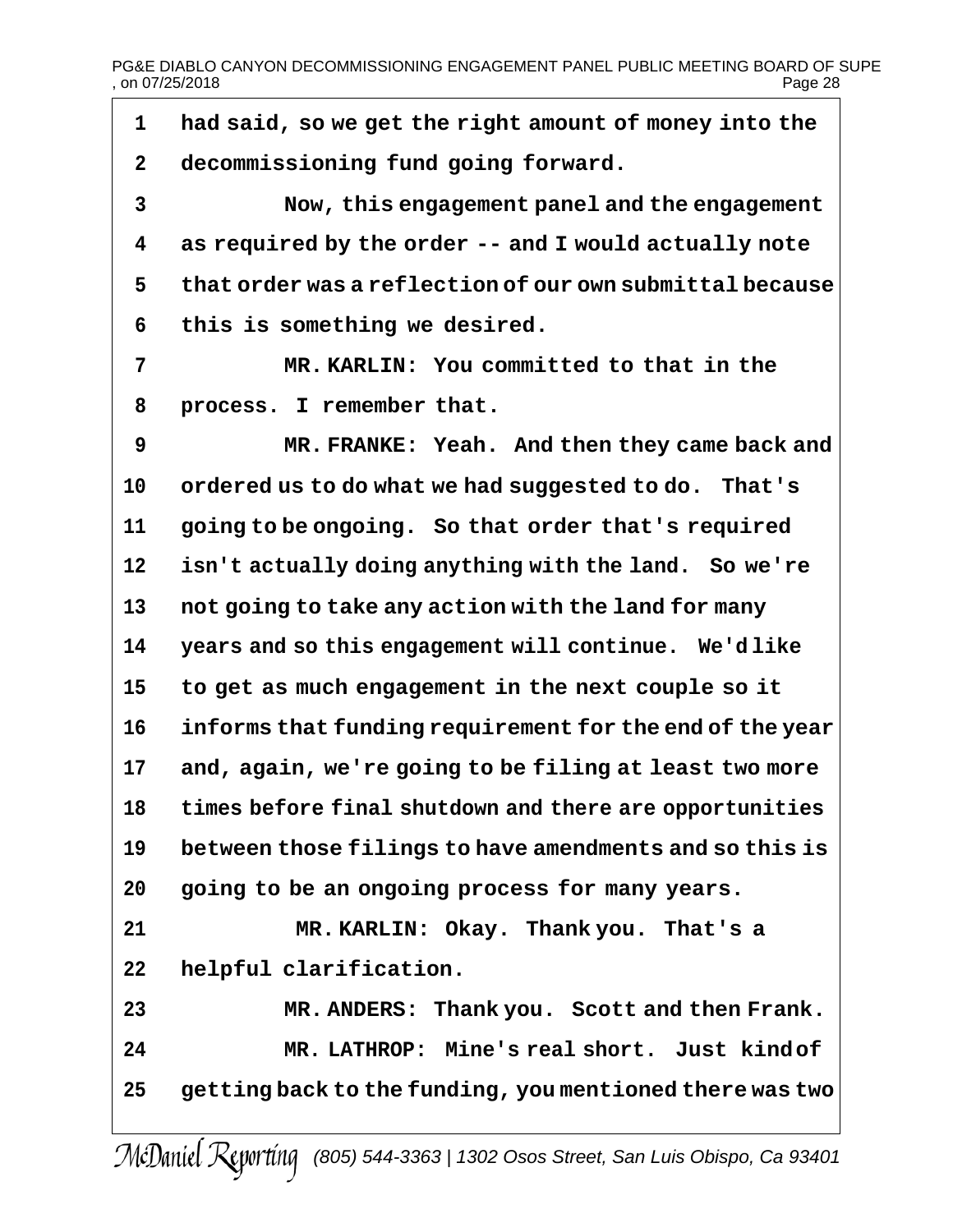PG&E DIABLO CANYON DECOMMISSIONING ENGAGEMENT PANEL PUBLIC MEETING BOARD OF SUPE , on 07/25/2018 Page 29

 **trust funds for each one of the generators, I guess. MR. FRANKE: One for each unit. MR. LATHROP: The grand total, is that for both? MR. FRANKE: The grand total for both. MR. LATHROP: So is that split 50/50? I'm just kind of curious. MR. FRANKE: You're asking trivias. You finally dug down deep enough to a point I don't know the answer. Eric may know the answer to that. MR. NELSON: Yeah. It's roughly about 55/45 right now. MR. ANDERS: Okay. Frank and then we'll move on to our next presentation. MR. MECHAM: Going back to the Slide Number 8, when we get into the land use discussion, will there be the ability to take those three areas that are concerned -- of concern -- not concern, I guess, that need to be secured, is there an area around that that will be excluded? I guess I'm trying to determine where the boundaries will be for these areas that are of contamination. MR. FRANKE: I think the better way to say as we -- you're talking about security? MR. MECHAM: Yes, sir.**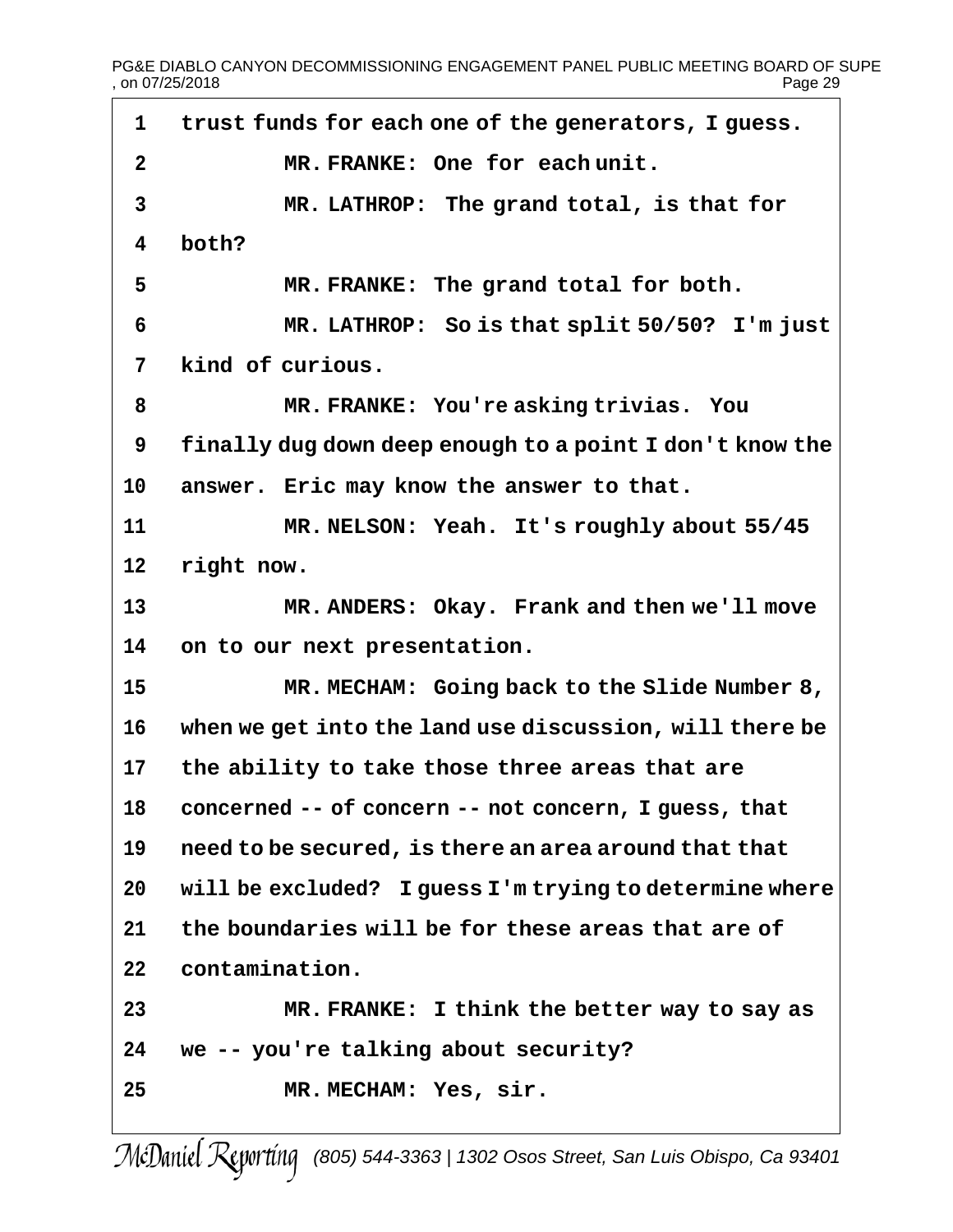# PG&E DIABLO CANYON DECOMMISSIONING ENGAGEMENT PANEL PUBLIC MEETING BOARD OF SUPE<br>on 07/25/2018  $,$  on 07/25/2018

 **MR. FRANKE: I know you had the opportunity to go to the plant, Frank, and you saw the security that we have. The different stages of decommissioning of that security boundary will change. The security rules are based on protecting the radiological sources and the ability to, you know, get access to those radioactive sources or the cause of the problem. That will change at different stages, it will change when the plant is permanently defueled, it will change when the fuel is all placed in the dry cask storage facility and each of those opportunities of that security boundary will change and the cost, as a consequence, will change with it.**

 **MR. MECHAM: And I guess the reason I'm asking is I get people asking me, well, where is the area that you're talking about in discussion about land use because some of this area is secured and a lot of it is not.**

 **MR. FRANKE: Well, and I guess I'm -- probably will be normally prescriptive. I'm talking about the barbwire fence, the access control area. We actually are required by regulation to have security over what we call the owner-controlled area, which goes beyond that, but that's not the same thing as badged access. It's -- we have to maintain some security ability even beyond**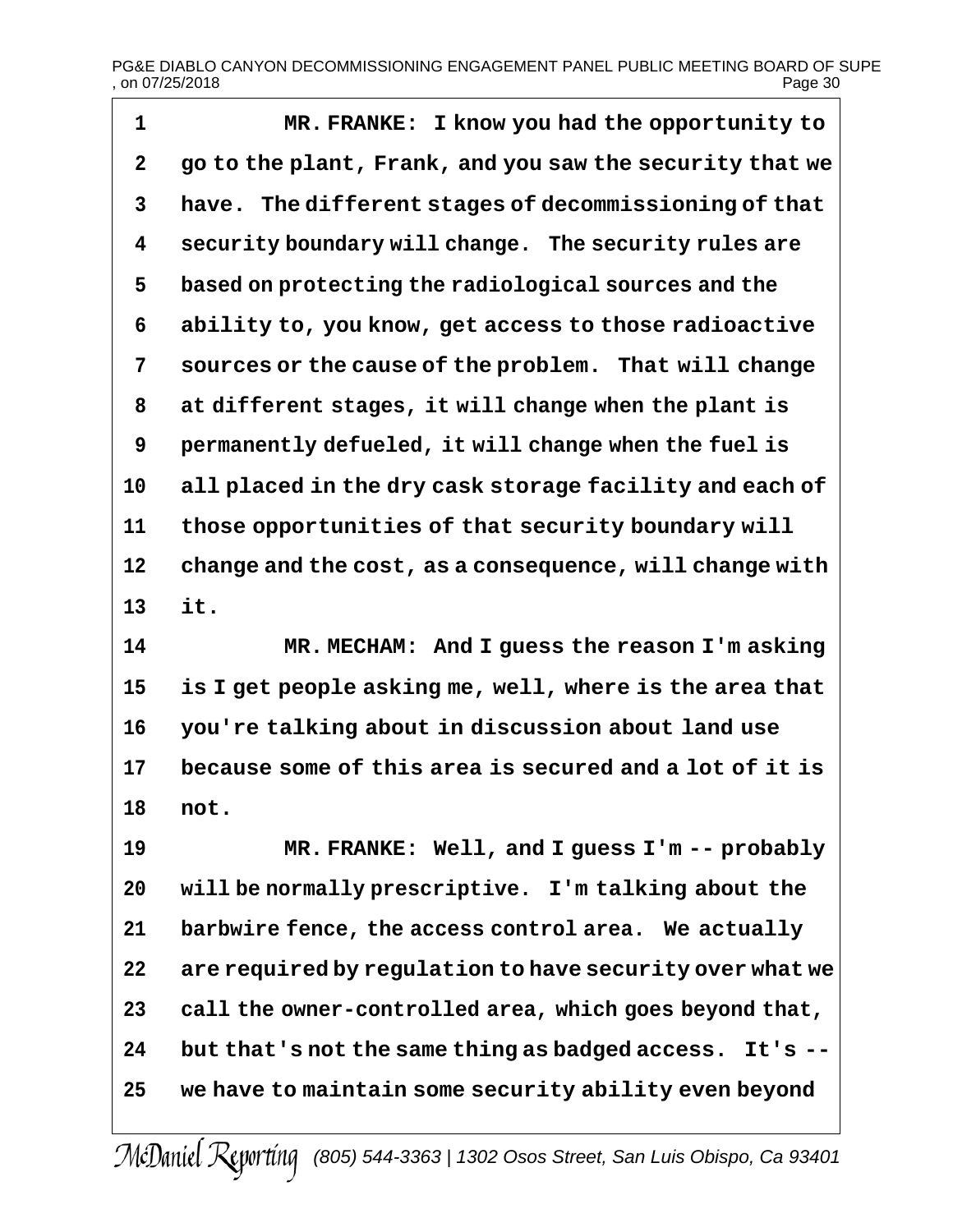PG&E DIABLO CANYON DECOMMISSIONING ENGAGEMENT PANEL PUBLIC MEETING BOARD OF SUPE<br>page 31 , on 07/25/2018

| $\mathbf{1}$ | the immediate -- and each of those will change.          |
|--------------|----------------------------------------------------------|
| 2            | MR. MECHAM: Thank you.                                   |
| 3            | MR. JONES: If I can just add on to that.                 |
| 4            | We're talking about all of it, all 12,000 acres, but     |
| 5            | think of it as in phases. Subparcels to the north and    |
| 6            | south are not as effective as Parcel B where the power   |
| 7            | plant is. So we're talking about the ultimate            |
| 8            | disposition of the site over decades to come.            |
| 9            | MR. MECHAM: Got it. Thank you.                           |
| 10           | MR. ANDERS: Let's move on to our next                    |
| 11           | presentation and we'll have question and answer after    |
| 12           | that, also.                                              |
| 13           | So our next presenter is Eric Nelson and Eric            |
| 14           | is the man in charge of the decommissioning plant.       |
| 15           | MR. NELSON: That's correct. Thank you. That              |
| 16           | was a good detailed intro. Should make the rest of the   |
| 17           | slides easier to understand.                             |
| 18           | So Jon went through the discussion of where we           |
| 19           | are with respect to needing additional funds to perform  |
| 20           | all the planning activities that we have been discussing |
| 21           | from 2019 through 2024 and, again, as Jon discussed,     |
| 22           | they're really not available through the trust fund      |
| 23           | because of the two limitations, first one being the      |
| 24           | three percent generic trust fund limit that the NRC has  |
| 25           | and, also, the limit from the NRC on the restriction on  |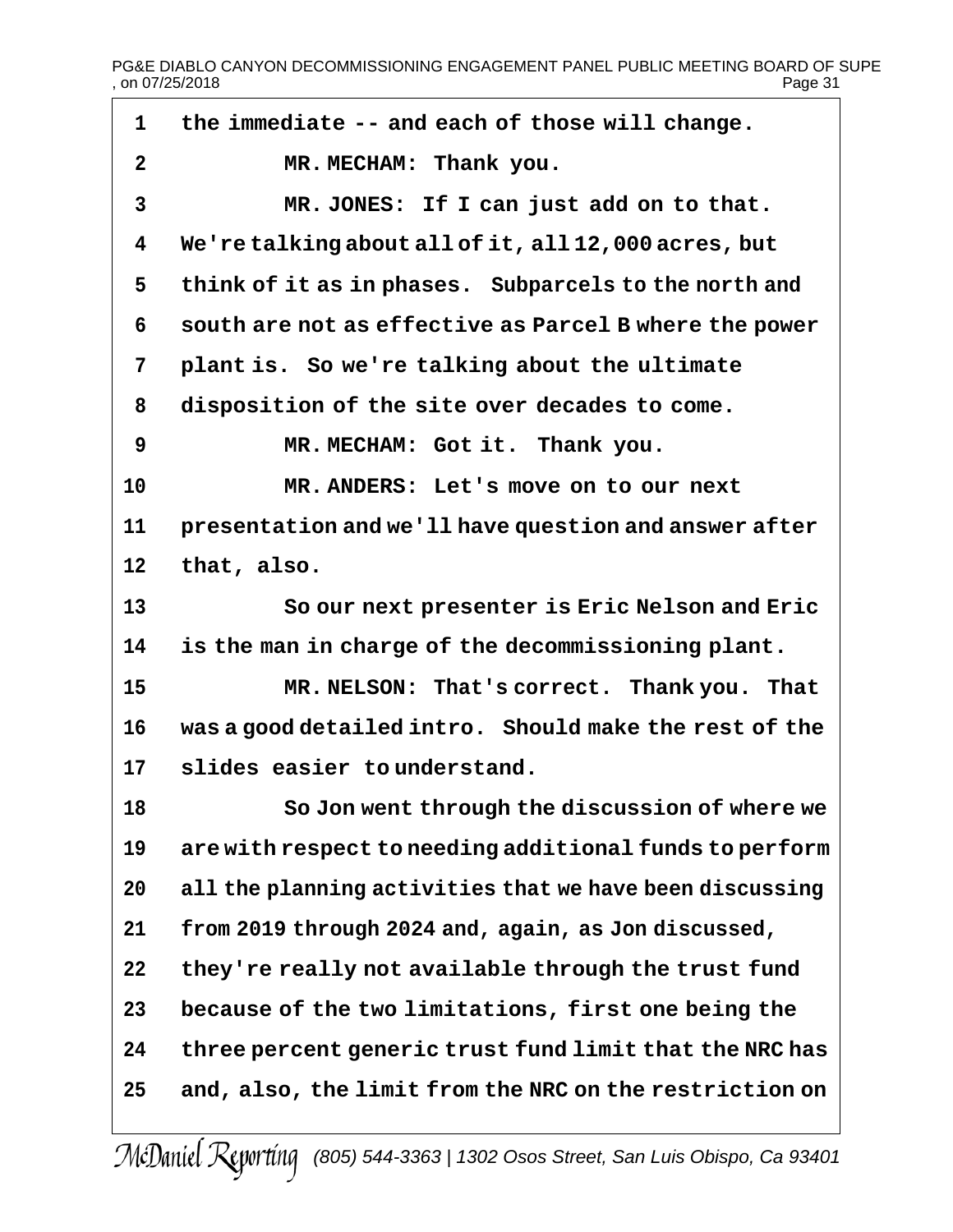## PG&E DIABLO CANYON DECOMMISSIONING ENGAGEMENT PANEL PUBLIC MEETING BOARD OF SUPE<br>02 Page 32  $.$  on 07/25/2018

 **not using the trust fund for anything other than radiological decommissioning activities. So that leaves spent fuel management, site restoration activities and the engagement panel. So we need to be able to address the funding from both aspects of that and we'll be covering that.**

 **So we considered three options. First option we considered is can we get an exemption from the NRC? It's an NRC restriction. Can we get an exemption from the NRC? And exemptions have been granted to the regulations that Jon described; hence, 50.75 and 50.82. So we took a detailed look at that and we also did some benchmarking. What are the other exemptions? What has the NRC used as a basis for granting exemptions and there's really two considerations. One is as Jon described. An NRC exemption has never been granted to a plant that hasn't been shut down yet. So, again, we have the tremendous advantage of preparing to go into decommissioning, but we're so far ahead of where everyone else has been when they've granted that exception. That's something the NRC hasn't done, and then we took a look at, specifically, San Onofre Generating Station because they also did request an exemption for the regulations and we read that very carefully and what the exemption -- so what SONGS**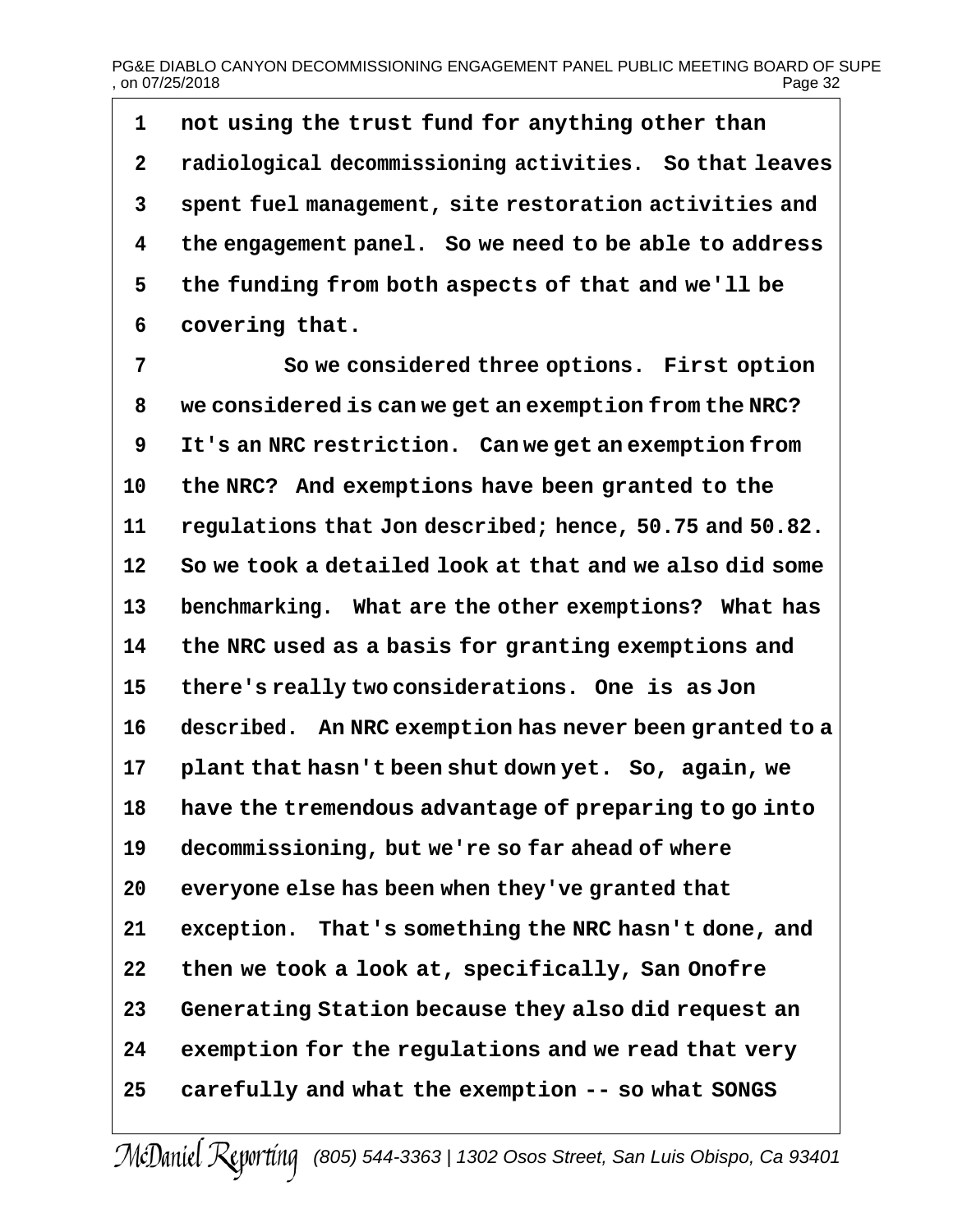# PG&E DIABLO CANYON DECOMMISSIONING ENGAGEMENT PANEL PUBLIC MEETING BOARD OF SUPE<br>on 07/25/2018  $.$  on 07/25/2018

 **presented and what the NRC based their exemption approval on was the fact that their trust fund was already funded to the extent that it was above where they said our cost estimate is this much and they had more money in that.**

 **So one quick in terms of absolute detailed clarity is that when the NRC does that evaluation, it essentially says if I'm going to allow you to access this money, I want to make sure you have enough money to do that's within the scope of what needs to be done. They also have a very conservative allowance in there for trust fund growth, much less than we are getting, as Jon described, in terms of our actual rate of return, but the NRC actually factors that in.**

 **So we took a look at those two considerations and, obviously, we're still operational and the amount that we have presented to the NRC as part of a biennial requirement to identify the NRC where we are with the trust fund aspect, we have told the NRC consistent with what we told the CPUC, we believe this amount of funds is required to decommission the plant and it is less than we currently have in the trust fund. Irrespective of how much the CPUC has approved, the amount that we have told the NRC and the CPUC that we believe we need to do commissioning is less than we actually have in the**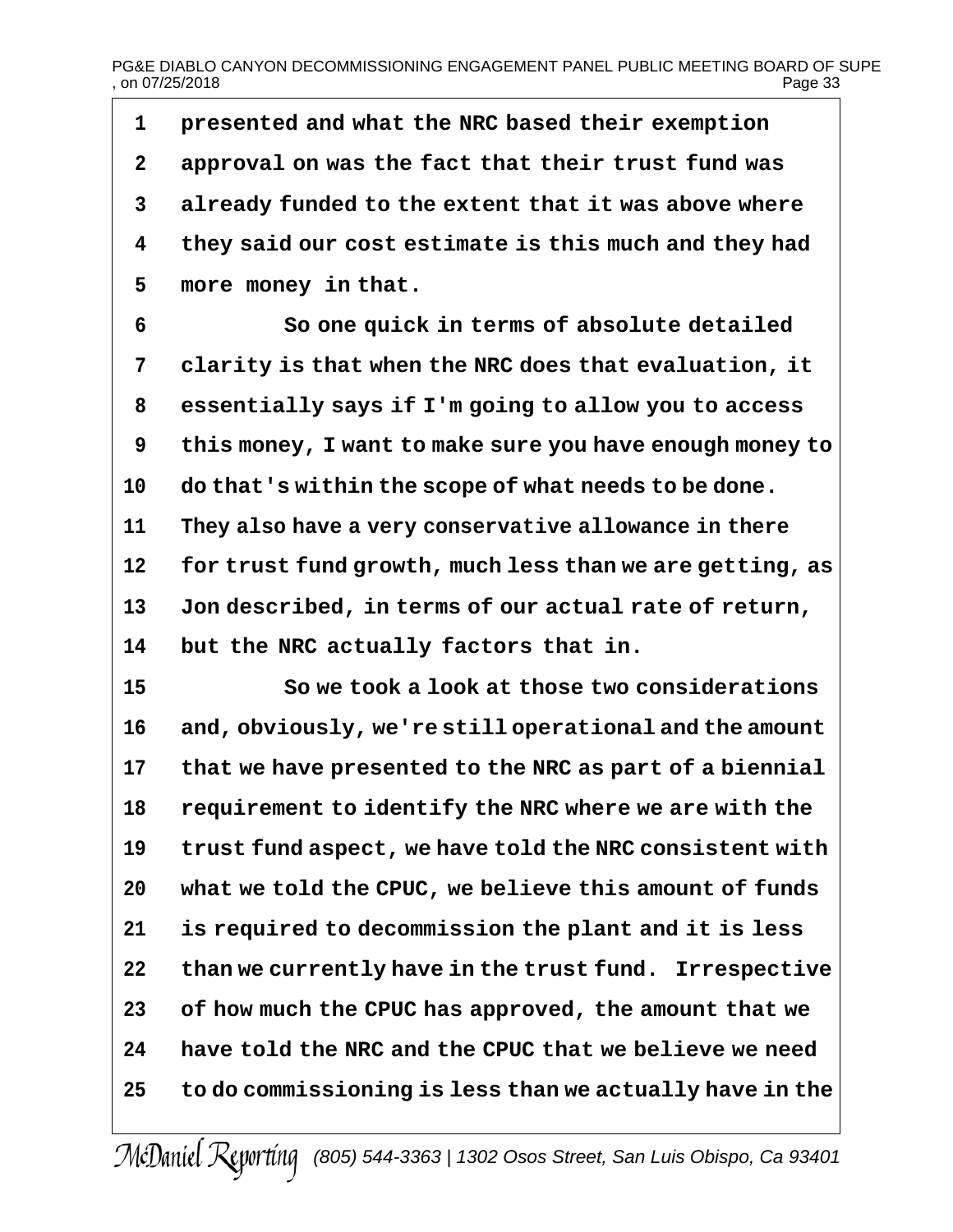## PG&E DIABLO CANYON DECOMMISSIONING ENGAGEMENT PANEL PUBLIC MEETING BOARD OF SUPE<br>on 07/25/2018 Page 34  $,$  on 07/25/2018

 **trust fund and even accounting for the conservative growth. So that leaves us with the conclusion that getting an exemption from the NRC to be able to allow access to the greater than three percent is unlikely. And there's one additional thing, as well, is that from a timing standpoint, because we're going to be running out of the funding in the second quarter of 2019, getting a response from the NRC, even if we believed it to be successful, wouldn't necessarily be in time before we would exhaust the funds and so we want to be in a position to continue to do the right planning to be able to reduce the overall cost of decommissioning to the PG&E customers. So for those reasons, we don't believe that that option is really viable for Diablo Canyon.**

 **So let's talk about option two. Option two is, well, can you go to the California Public Utilities Commission to the general rate case? Is that an option? And, again, take a look at considering that, there is no California precedence for using general rate case funds for decommissioning activities. That is really how the operational costs of the entire utility and all the utilities in the state is set up. That's why, specifically, the CPUC set up the decommissioning trust fund to be separate from that, and since that isn't a**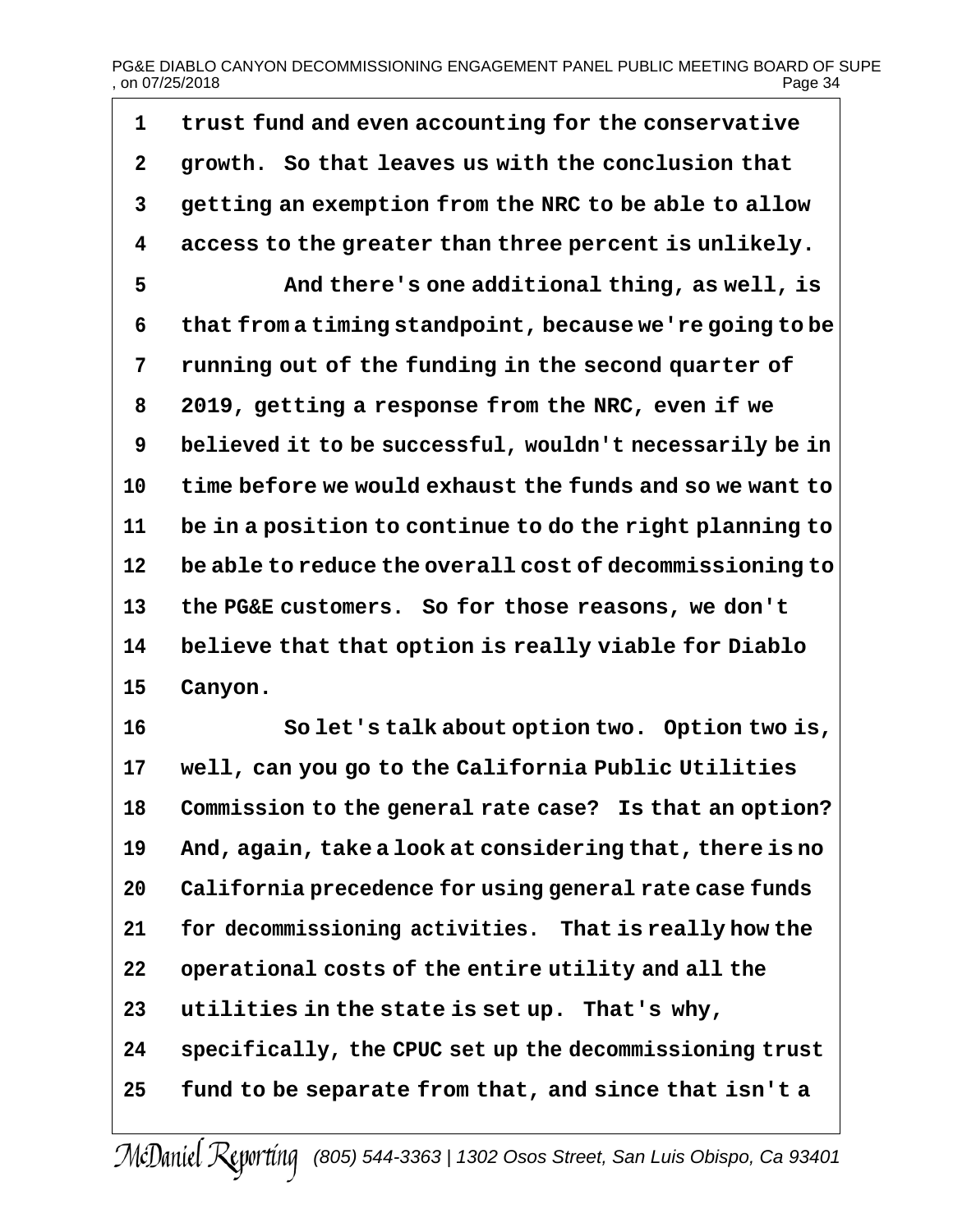# PG&E DIABLO CANYON DECOMMISSIONING ENGAGEMENT PANEL PUBLIC MEETING BOARD OF SUPE<br>page 35<br>Page 35 , on 07/25/2018

| 1           | path that -- going through the GRC is not a normal path, |
|-------------|----------------------------------------------------------|
| $\mathbf 2$ | and because we set up a separate trust fund for that,    |
| 3           | we're not planning on pursuing that option.              |
| 4           | Since I said there were three options, option            |
| 5           | three must be where we're going. We are going to and we  |
| 6           | have, actually, last Monday, we requested a memorandum   |
| 7           | account from the California Public Utilities Commission. |
| 8           | So what does a memorandum account do? What it does is    |
| 9           | it allows us to track decommissioning planning costs     |
| 10          | beyond those that are allowed by the NRC. So,            |
| 11          | essentially, what it says is we know we're going to have |
| 12          | costs and we want to get agreement with the CPUC that    |
| 13          | it's okay for us to start tracking these costs for       |
| 14          | future cost recovery. Okay? Similar accounts have been   |
| 15          | granted by the California Public Utilities Commission.   |
| 16          | For an example, a natural disaster recovery              |
| 17          | cost. So if there's a natural disaster that occurs,      |
| 18          | CPUC has granted these memorandum accounts in the past,  |
| 19          | and the reason you do this is that when a natural        |
| 20          | disaster occurs, it isn't going to align when your       |
| 21          | filing schedule is. So we're on a three-year filing      |
| 22          | schedule for both the general rate case and for the      |
| 23          | decommissioning. So if a natural disaster occurs         |
| 24          | outside of that scheduled time frame, we really want to  |
| 25          | put in place a mechanism so that the utility has the     |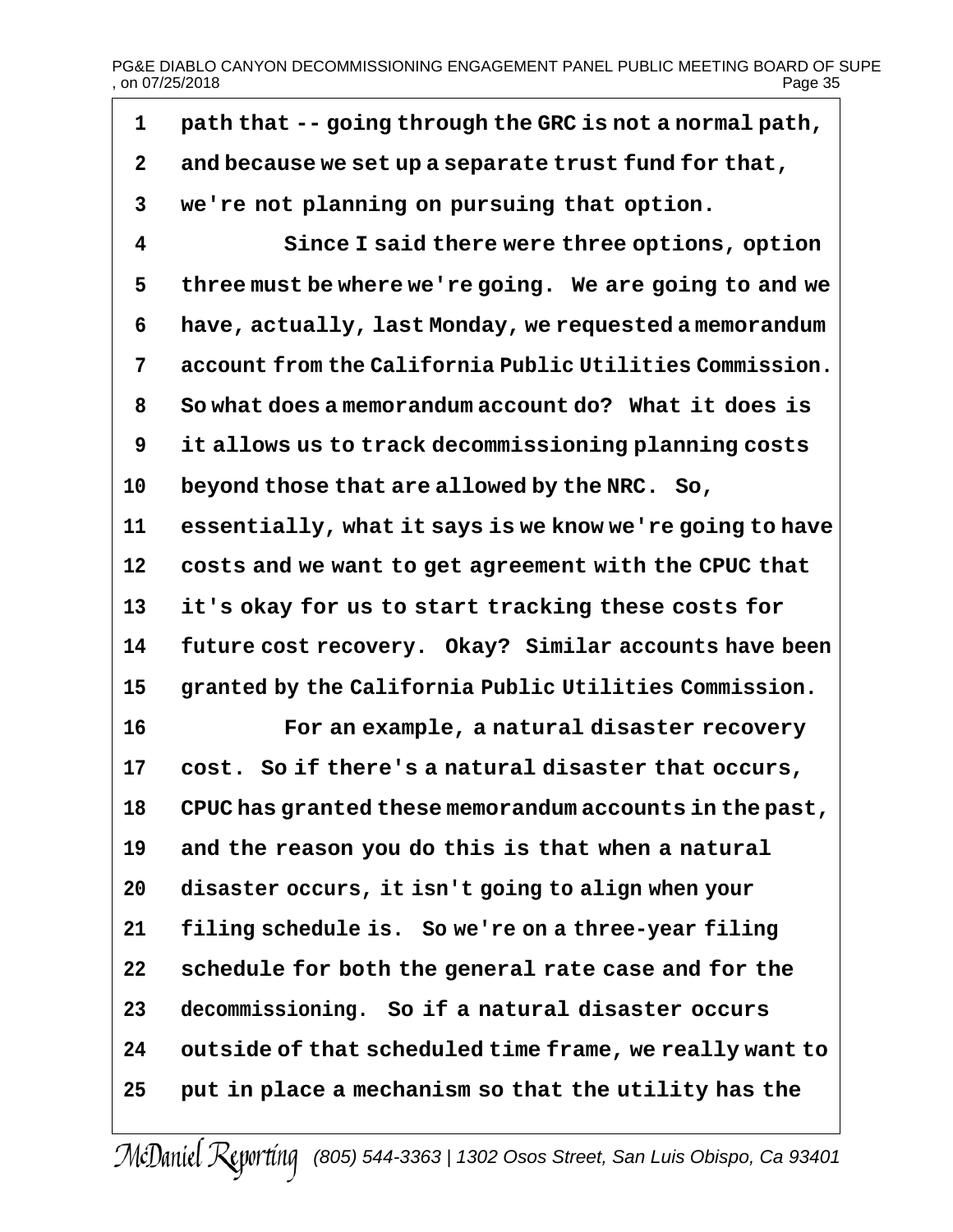**ability and confidence that, hey, we're going to be able to come back and demonstrate why these costs are prudent and we want to set that up now so we can go address the issue. So that's really the reason why they set these up.**

 **As I stated, the approval of the account, the memorandum account, is not a guarantee of cost recovery. It just says we're going to set up the ability to track the cost and be able to submit them for cost recovery in the future. So we looked at that.**

 **So what does that do for us? That's goingto allow us to continue for planning for decommissioning to continue at the level necessary to provide the lowest cost of the customers. So, you know, Jon described all the good work we're trying to do to make sure we can move effectively right into decommissioning, take advantage of being able to do all of the permitting and the licensing in advance to be able to go right into there and not talk about the 85-million-dollar carrying costs if we're delayed.**

 **So what we're going to be doing, so as I talked about earlier, we have submitted the request for the memorandum account. So what we're going to do as part of the 2018 NDCTP, Nuclear Decommissioning Cost Triennial Proceeding -- wanted to make sure I could say**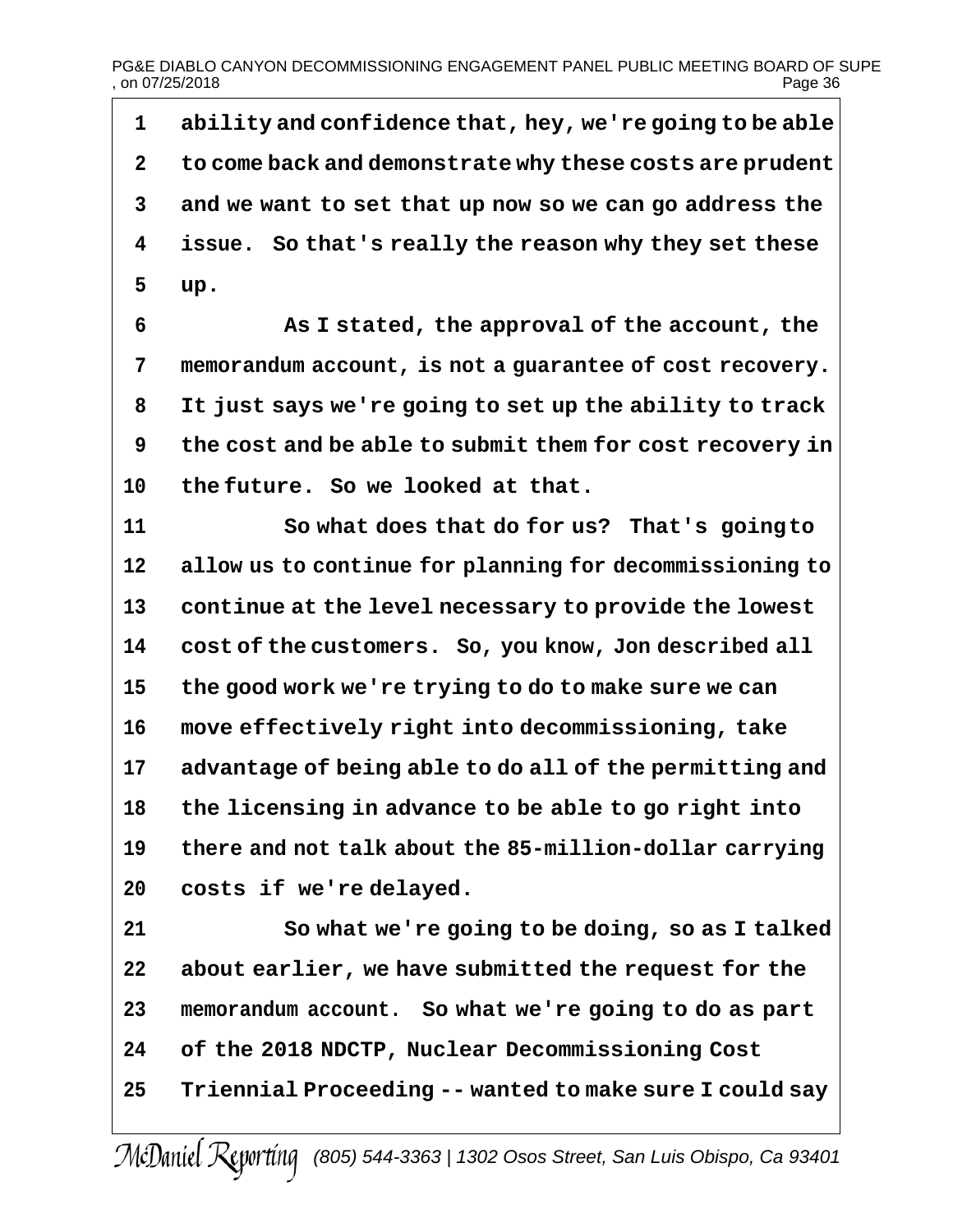# PG&E DIABLO CANYON DECOMMISSIONING ENGAGEMENT PANEL PUBLIC MEETING BOARD OF SUPE<br>on 07/25/2018 Page 37  $.$  on 07/25/2018

 **that at least once -- we're going to be requesting funding as part of that submittal separate from the decommissioning trust fund. So what does that look like? What does that look like to the customers? So Jon talked about the fact that we are currently not collecting funds for Diablo Canyon, but if you pull your bill up, you will see there's a decommissioning cost on it. We're actually getting costs for Humboldt Bay. So as an example, if you wondered, that's what's happened, but what the CPUC can do is through that same mechanism, and you'll see it on your bills a decommissioning cost, behind the scenes, they can allocate where those funds are going.**

 **So Jon talked earlier about the fact that we have a commingled trust fund. So I would -- Eric's opinion here is if you were to go back to when we originally set up the trust fund and you really understood these regulations more carefully, we could have set up -- or CPUC could have set up a mechanism where the monies they were collecting from the PG&E customers were designated into the specific buckets where they could have set a radiological decommissioning, site restoration spent fuel management. That wasn't done and that's part of, sort of, the conundrum we're in, is we know it was gathered for that,**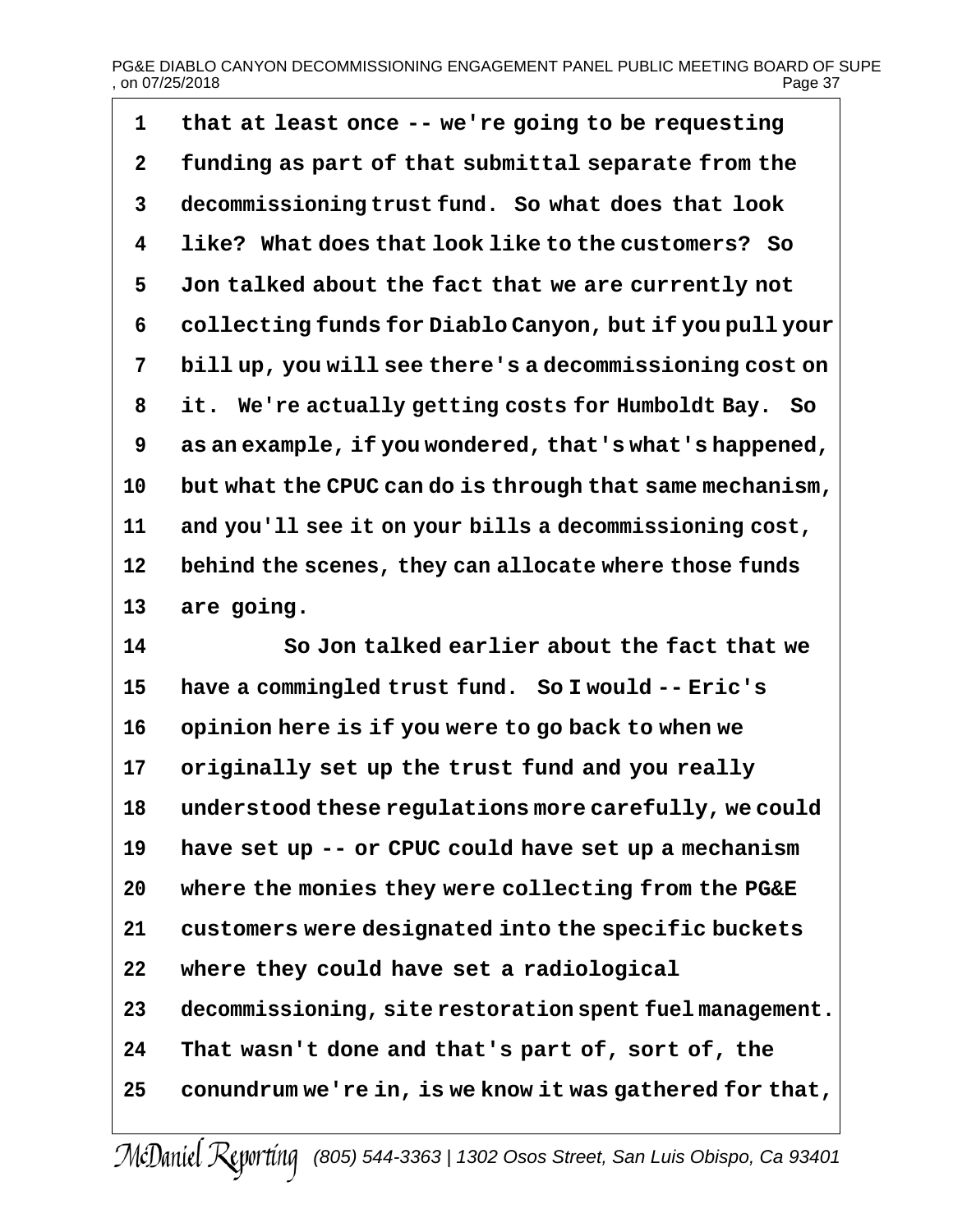# PG&E DIABLO CANYON DECOMMISSIONING ENGAGEMENT PANEL PUBLIC MEETING BOARD OF SUPE  $.$  on 07/25/2018

 **but they're not individually accounted for. So what we're going to be asking in the 2018 NDCTP is we want to be able to collect costs outside of the decommissioning trust fund itself in addition to putting funds into the decommissioning trust fund, but a separate portion or separate funding mechanism so that we can collect costs in both places so we can continue the planning and what that does is that -- again, and Jon talked about this, we're going to do that and we will have that in place for the 2018 filing. Why are we doing that? So what does it allow us to do? What's the benefits? It allows us to continue the critical decommissioning planning, it's consistent with the regulatory recovery mechanisms that are in place for similar situations. We talked about the reasons why we went though the options and the reason we chose this and it also doesn't depend on getting an NRC exemption request. So, essentially, we're sort of moving the funding solution, working with the state because that's really where the issue is, is trying to work with the state as opposed to having the funds be restricted through the NRC. So we're sort of moving it down to a level where it belongs and, also, it puts all of the decommissioning costs into the same CPUC proceeding.**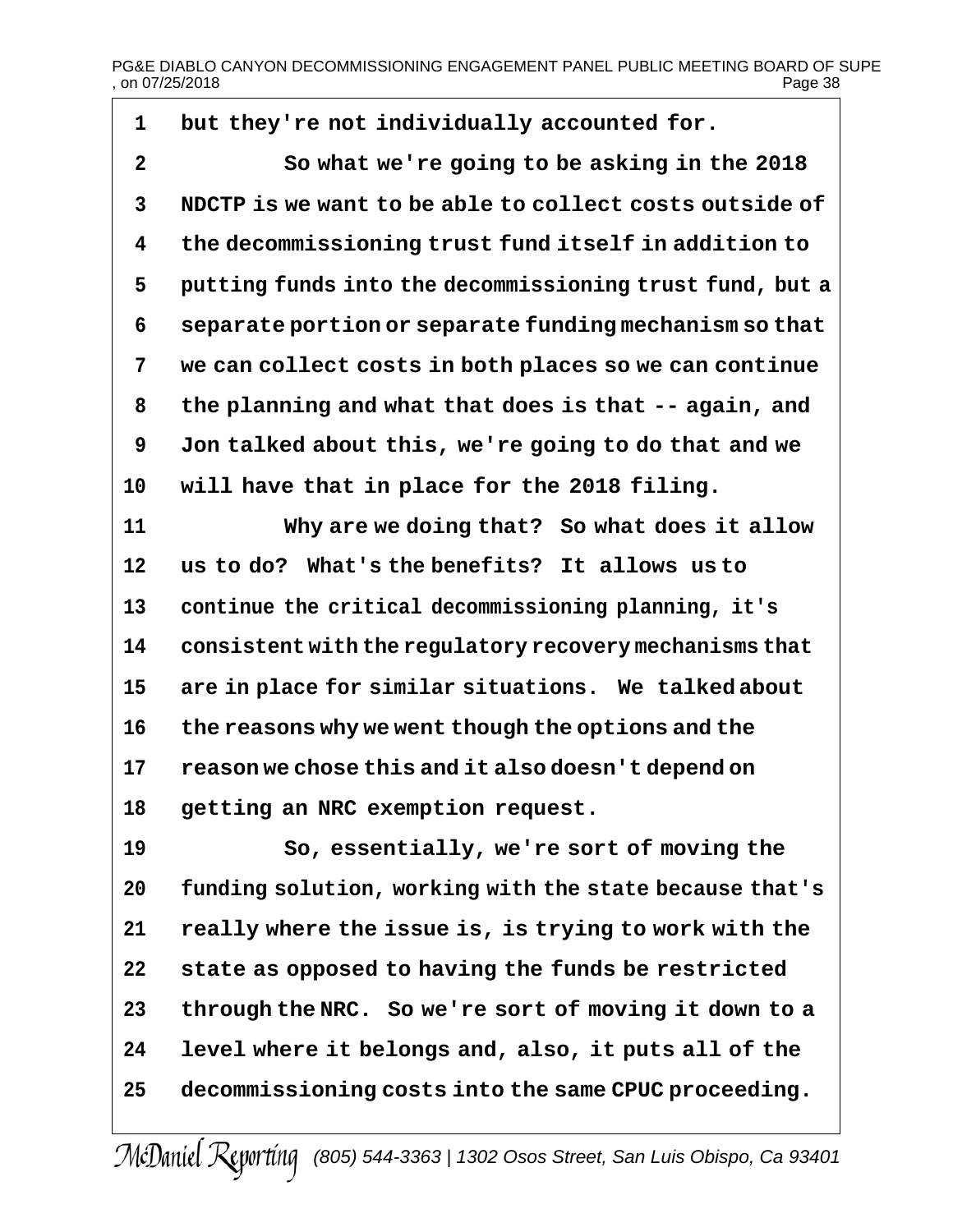# PG&E DIABLO CANYON DECOMMISSIONING ENGAGEMENT PANEL PUBLIC MEETING BOARD OF SUPE<br>on 07/25/2018 Page 39  $,$  on 07/25/2018

 **So, again, we're going to go into the 2018 filing saying here is all of the costs for decommissioning and that's also consistent with the feedback that we've gotten from the CPUC in terms of we'd like to see the whole package here in terms of one filing so it really accomplishes that.**

 **So just from a key takeaway standpoint, I'll do mine and Jon's covering the same thing. So the NRC restricts trust fund use, the nuclear decommissioning trust fund use, but we need additional funds to continue the decommissioning planning activities, including non-radiological decommissioning activities, spent fuel management, the engagement panel and non-radiological site restoration. We're working on attaining that funding for those planning activities from 2019 through 2024. Our filing date is December 2018. We will meet that filing date and the filing will include funding for this engagement panel and all the necessary planning, permitting and licensing activities, and then per state law, the costs of nuclear decommissioning are recovered in rates.**

 **So with that, I think Jon probably answered both of the questions earlier. Are there other ones I can answer?**

**MR. ANDERS: Linda, you had a question before**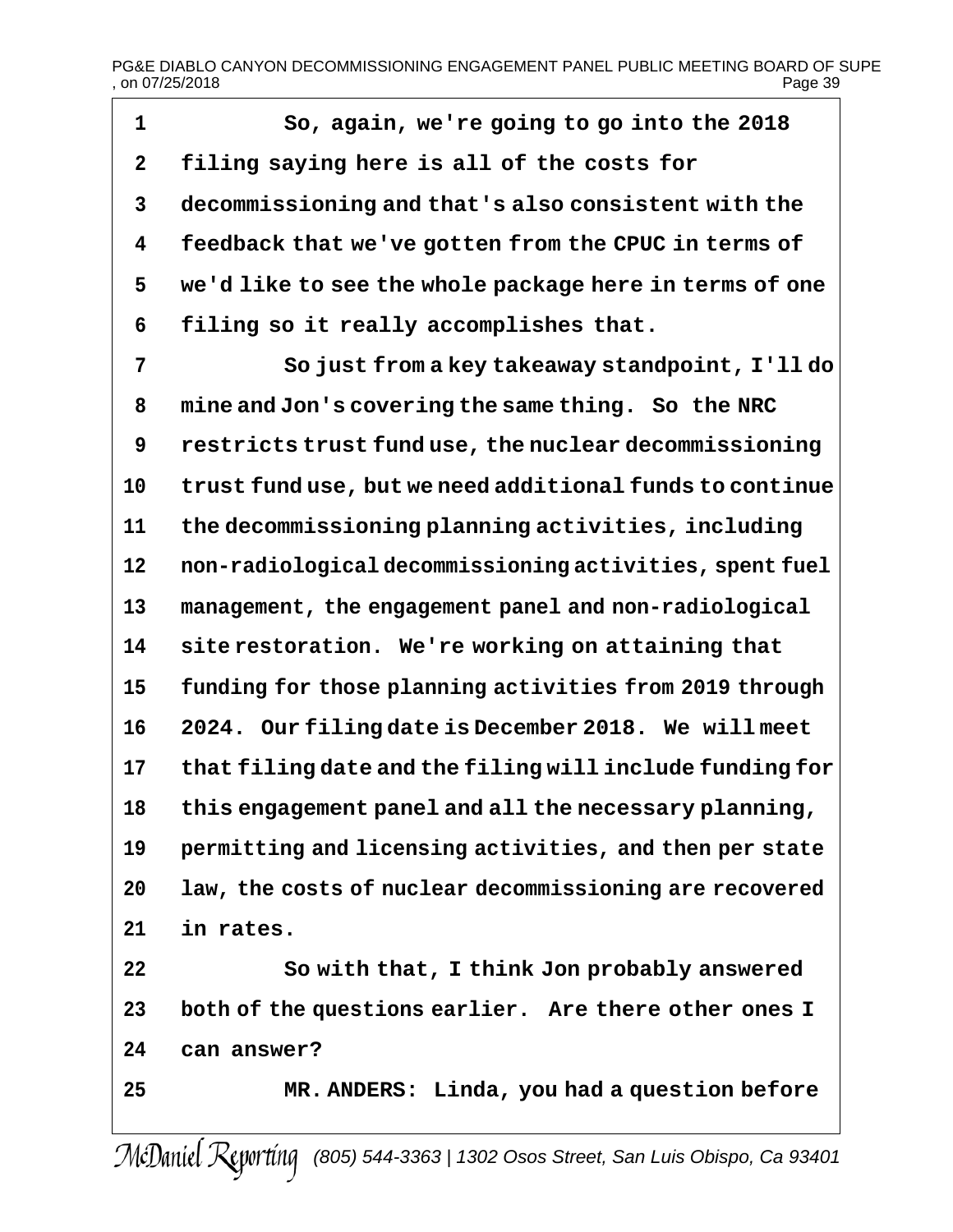PG&E DIABLO CANYON DECOMMISSIONING ENGAGEMENT PANEL PUBLIC MEETING BOARD OF SUPE<br>on 07/25/2018 Page 40  $,$  on 07/25/2018

 **our other. MS. SEELEY: I forgot it. MR. ANDERS: Kara and then Lauren. MS. WOODRUFF: Thank you for that introduction. It's very interesting. I'm not sure I entirely understand. I understand there were three choices and you ruled out one and two. We came up with a separate funding or memorandum count. And so I guess my question is where does that money come to fund that? Is that that piece on the bill that's sort of tagged as Humboldt Bay, but you think it can be used here? Is that what you're saying? MR. NELSON: Yeah. Let me clarify. MS. WOODRUFF: Yeah. That would be great. MR. NELSON: So what you'll see on the bill, there's a decommissioning cost number on your bill and that is for -- for PG&E customers, that's associated with Humboldt Bay and it's associated with Diablo Canyon sort of generically, but behind the scenes how the CPUC or how -- where exactly which fund or which place that's going to, that's determined by how the CPUC sets it up. So what we're suggesting is that as part of our filing, that the funding needed to support the preplanning activities that can't be accessed because of the NRC restrictions in the nuclear decommissioning**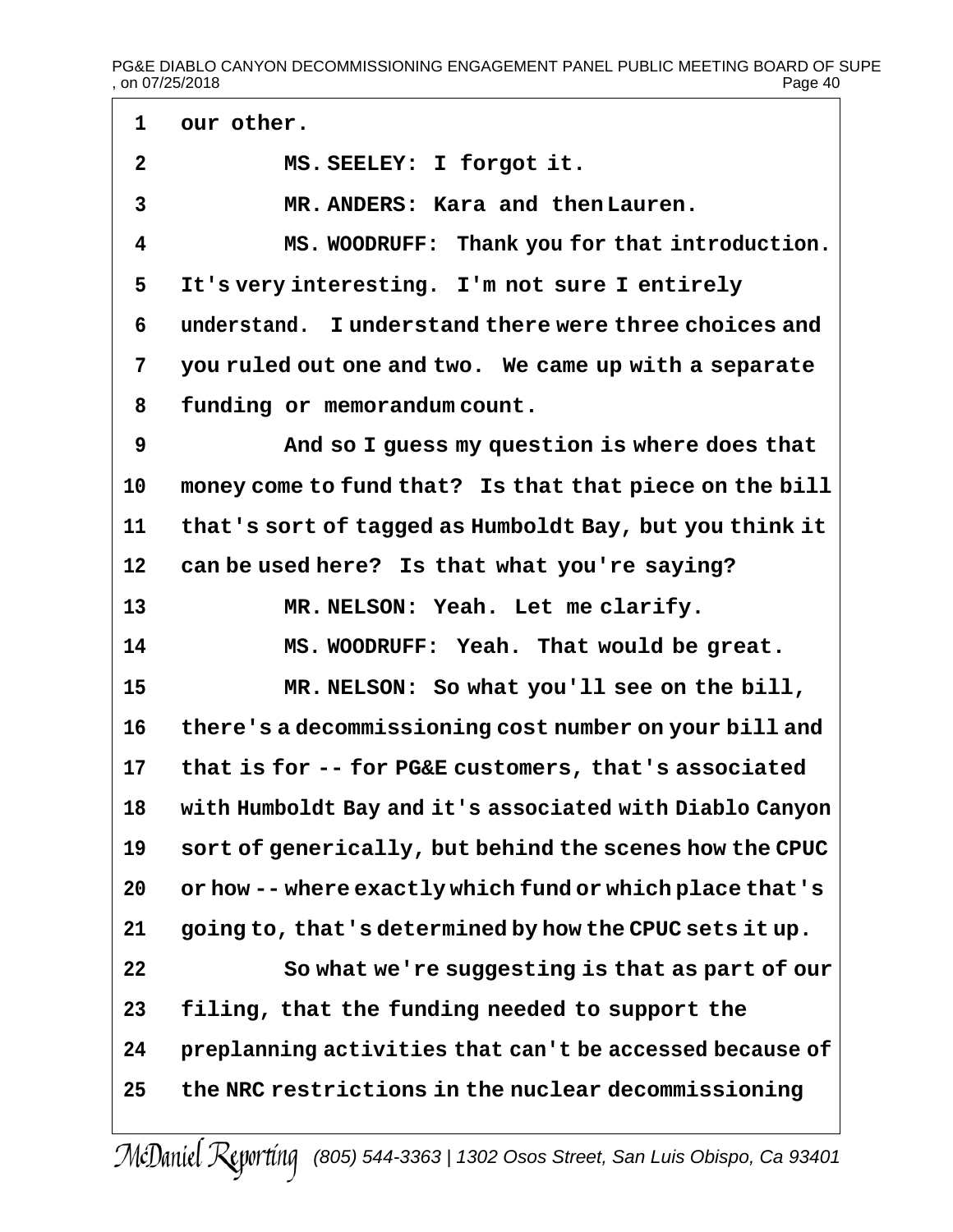# PG&E DIABLO CANYON DECOMMISSIONING ENGAGEMENT PANEL PUBLIC MEETING BOARD OF SUPE , on 07/25/2018 Page 41

 **trust fund for the activities between 2019 and 2024, we're going to be requesting that that be -- separate revenues can be provided. What I was providing was as the customers. So by the end of the day, you asked me do we have to talk to people in the community, well, where would I see that on that bill, it would be on that one line item on the bill.**

 **MR. FRANKE: I think it's probably a little early for us to say exactly how the CPUC would do that, but we're going to request some funding outside the NRC trust fund for radiological decommissioning for this planning work. I don't want to, you know, guess on where it's going to show up on your bill.**

 **MS. WOODRUFF: Well, I guess my question was I understand you wanted to use alternative source. I wasn't clear where that source was being funded and it sounds like the short answer is ratepayers, but you still have to seek permission and receive permission from the PUC before that occurs?**

 **MR. FRANKE: That's correct. It's probably important to note that this isn't additional money to spend. We're just spending it earlier so we can lower the overall cost of decommissioning. If we were to wait until we had access under the NRC rules, we'd still have to do the same activities, it would just be much more**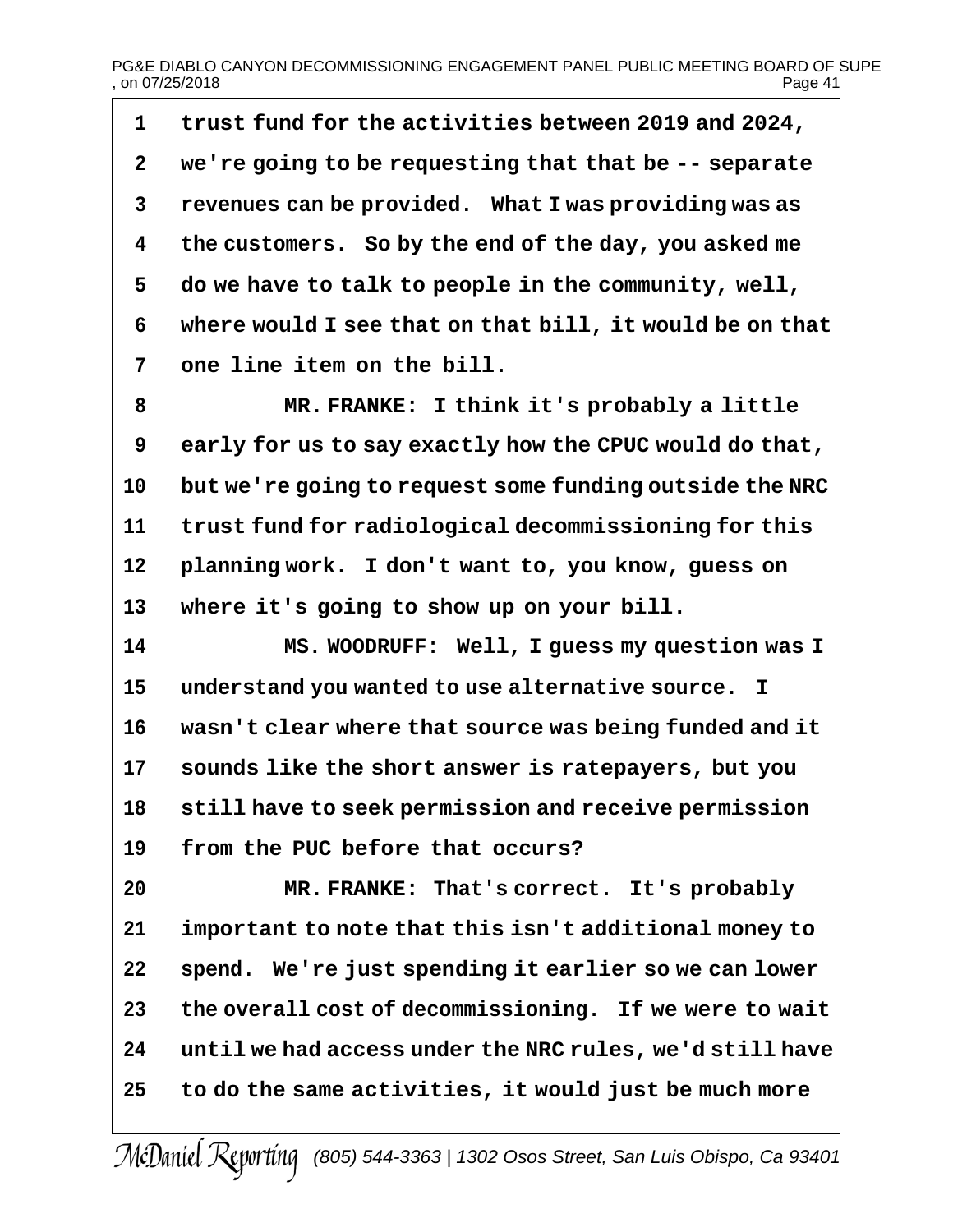PG&E DIABLO CANYON DECOMMISSIONING ENGAGEMENT PANEL PUBLIC MEETING BOARD OF SUPE<br>Page 42 , on 07/25/2018

┑

| $\mathbf 1$  | expensive to do it then. So it's not more money we're    |
|--------------|----------------------------------------------------------|
| $\mathbf{2}$ | asking for, it's just being able to get access to some   |
| 3            | of that money earlier. That's all.                       |
| 4            | MS. WOODRUFF: With the hope that later -- that           |
| 5            | first you get the approval to do that and then,          |
| 6            | secondly, later you can get reimbursed.                  |
| 7            | MR. FRANKE: Well, if we can get access to it             |
| 8            | beforehand, there would be no need to reimburse it. We   |
| 9            | are going to hold some -- we have asked to be able to    |
| 10           | hold some in a special account to be reimbursed if they  |
| 11           | don't give us the right to collect funding into a        |
| 12           | separate bucket at the next filing.                      |
| 13           | MS. WOODRUFF: Thank you.                                 |
| 14           | MR. ANDERS: Lauren?                                      |
| 15           | MR. BROWN: I know that PG&E is a public                  |
| 16           | utility heavily regulated and I'm just curious to        |
| 17           | understand that -- what that means. Are there ever any   |
| 18           | circumstances where the shareholders might be required   |
| 19           | to cover some of these costs, might be forced into it if |
| 20           | the CPUC doesn't approve some of these? How does it      |
| 21           | work?                                                    |
| 22           | MR. FRANKE: I can try to answer that. By                 |
| 23           | state law, the decommissioning work is considered part   |
| 24           | of the work that was required for the decision to have a |
| 25           | nuclear plant and to generate electricity, and under     |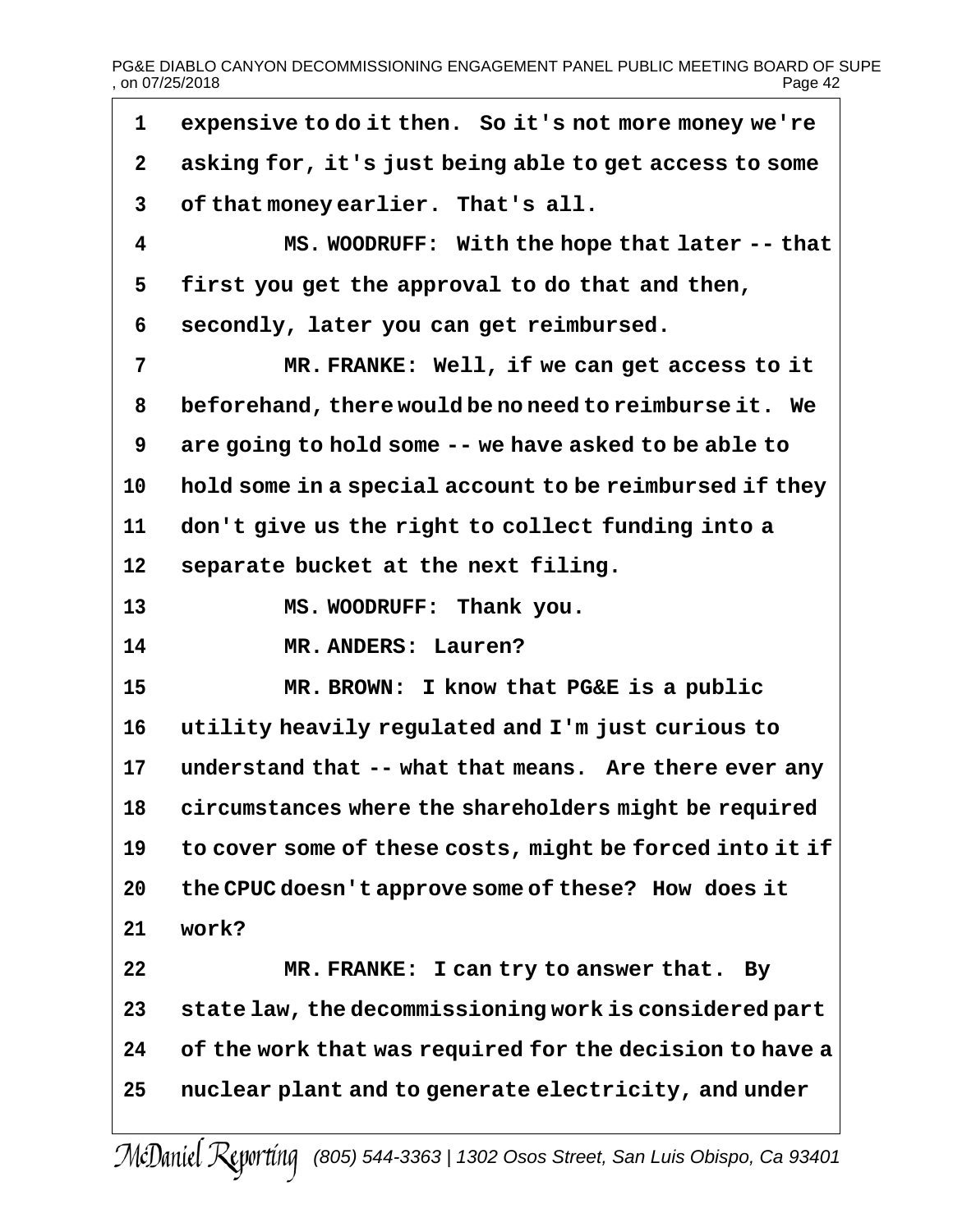PG&E DIABLO CANYON DECOMMISSIONING ENGAGEMENT PANEL PUBLIC MEETING BOARD OF SUPE<br>page 43 , on 07/25/2018

| 1            | that law, the customers, through rates, would pay for    |
|--------------|----------------------------------------------------------|
| $\mathbf{2}$ | all decommissioning activities.                          |
| 3            | Now, if we were to perform it in a manner that           |
| 4            | would be considered imprudent, not spend the money       |
| 5            | wisely, you know, do something that made it more         |
| 6            | expensive than a prudent manager would execute, we would |
| 7            | be negligent in that fashion and, therefore, the         |
| 8            | shareholders would have to pick up any costs that would  |
| 9            | be characterized based on some kind of negligent         |
| 10           | activity.                                                |
| 11           | Loren has participated in numerous hearings              |
| 12           | concerning that kind of question. So maybe you can       |
| 13           | answer it more.                                          |
| 14           | MR. SHARP: Probably the best answer I can give           |
| 15           |                                                          |
|              | you, Lauren, is in the Humboldt case, when they go       |
| 16           | through a lot of the things, they have a reasonable      |
| 17           | review like we will for Diablo Canyon. So how did we     |
| 18           | perform and execute when we did the work? And the best   |
| 19           | example I can think of is that Humboldt Bay, before we   |
| 20           | shut down, we were doing seismic upgrades to the         |
| 21           | facility that we never operated with and so those costs  |
| 22           | for seismic upgrades were never approved as part of      |
| 23           | decommissioning because they weren't part of the         |
| 24           | operating plant. So in that particular case, the         |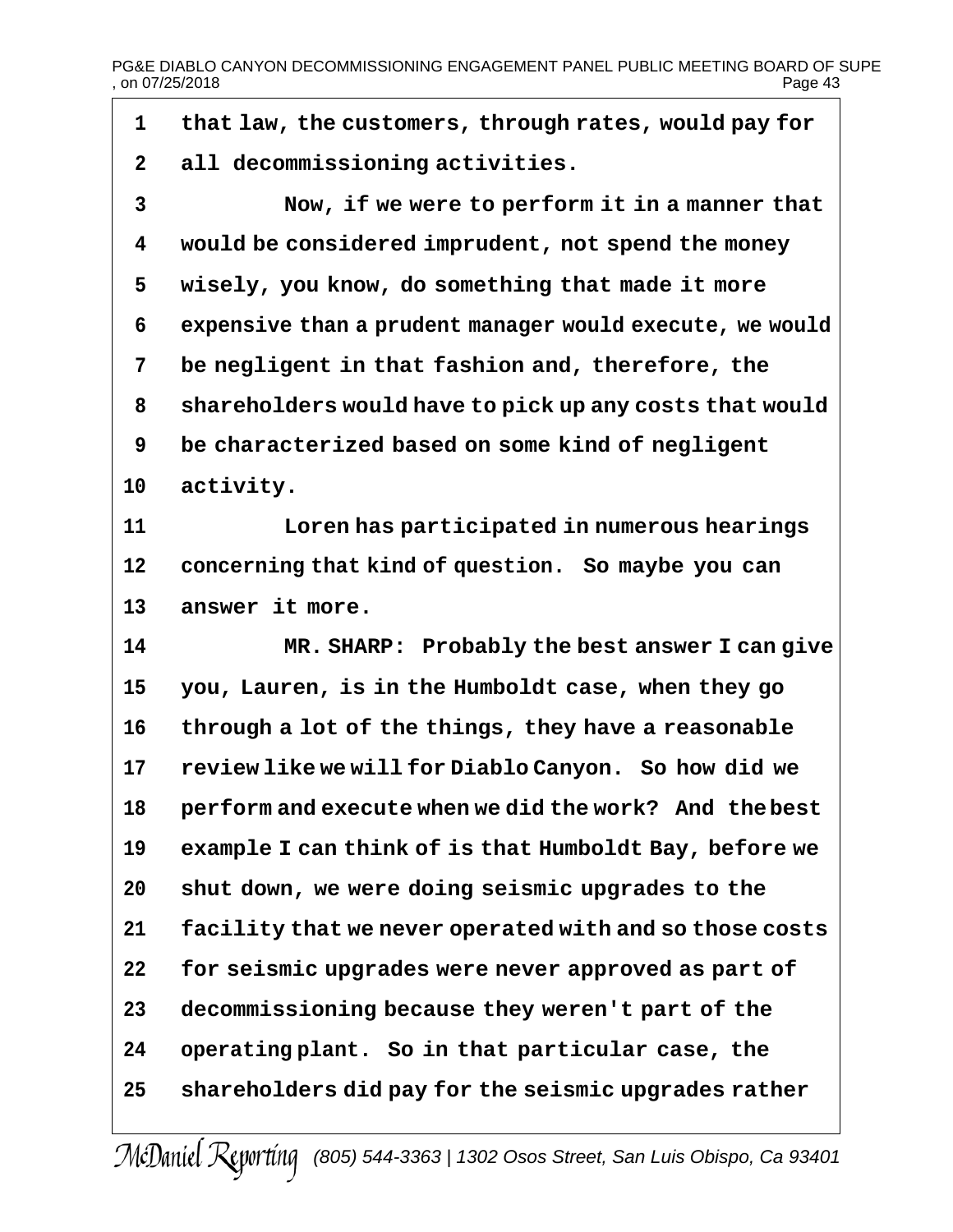# PG&E DIABLO CANYON DECOMMISSIONING ENGAGEMENT PANEL PUBLIC MEETING BOARD OF SUPE<br>page 44 , on 07/25/2018

| 1              | than the ratepayers or rather than the CPUC approving    |
|----------------|----------------------------------------------------------|
| $\mathbf 2$    | it. That's probably the best example that we've had.     |
| $\overline{3}$ | MR. FRANKE: Loren Sharp is our senior director           |
| 4              | for decommissioning. He has been responsible for the     |
| 5              | Humboldt Bay decommissioning and is actually overseeing  |
| 6              | the preparation work in addition with working with Eric  |
| 7              | for the Diablo Canyon work, as well.                     |
| 8              | MR. BROWN: Allright. Thanks.                             |
| 9              | MR. ANDERS: Scott, you had a question, and               |
| 10             | then Frank and then Alex.                                |
| 11             | MR. LATHROP: I guess I want to tie this dollar           |
| 12             | amount that's on the bill that was mentioned for         |
| 13             | Humboldt Bay, I think you said. Now, how does that       |
| 14             | relate to the 2.8 billion that's in the trust fund?      |
| 15             | MR. NELSON: It doesn't in the sense that the             |
| 16             | money -- there's no more money today being collected for |
| 17             | Diablo Canyon.                                           |
| 18             | MR. LATHROP: So -- but what has been collected           |
| 19             | to date or continued to be collected, what is that       |
| 20             | dollar amount?                                           |
| 21             | MR. NELSON: The amount that has been -- the              |
| 22             | amount that has been collected, plus the interest that   |
| 23             | has been earned is equated up to 2.8 billion dollars.    |
| 24             | MR. FRANKE: I think we're mixing -- managing             |
| 25             | to confuse ourselves. Pacific Gas and Electric is        |
|                |                                                          |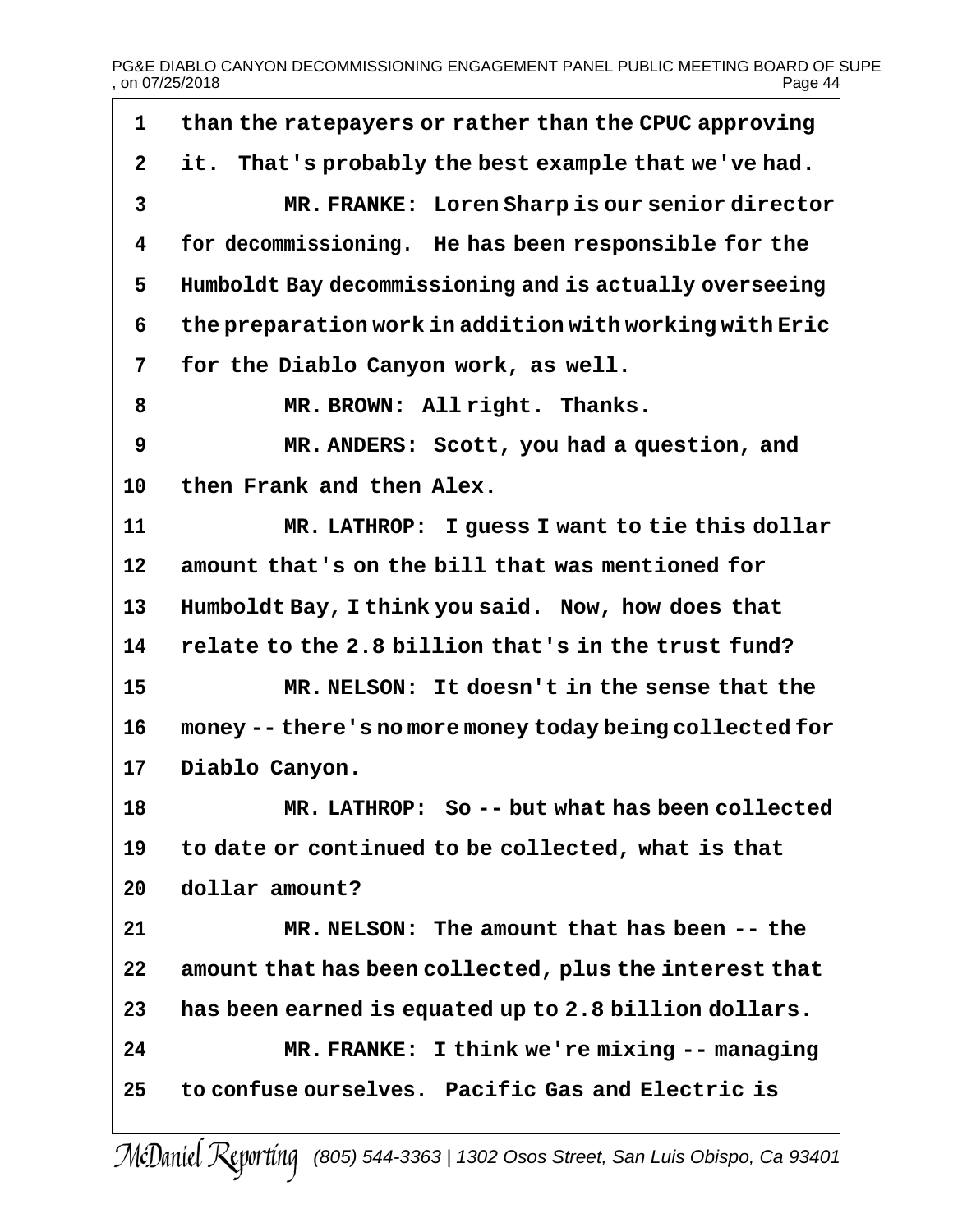# PG&E DIABLO CANYON DECOMMISSIONING ENGAGEMENT PANEL PUBLIC MEETING BOARD OF SUPE<br>Page 45 , on 07/25/2018

| 1            | preparing for the decommissioning of Diablo Canyon. We   |
|--------------|----------------------------------------------------------|
| $\mathbf{2}$ | are currently executing a decommissioning of a nuclear   |
| $\mathbf{3}$ | facility at Humboldt Bay. That project is -- let's call  |
| 4            | it 85 percent complete. The total cost of that project   |
| 5            | is about 1.1 billion. We've spent most of that already   |
| 6            | and most of the job is done. Since that plant shut down  |
| 7            | after a relatively short run, this was the case where    |
| 8            | customers were required to pay for the decommissioning   |
| 9            | after the plant shut down and, in fact, we're still      |
| 10           | collecting a small amount to finish off the job at       |
| 11           | Humboldt Bay. I think the final shutdown was 1976.       |
| 12           | MR. KARLIN: So it's been shut down since 1976;           |
| 13           | is that right?                                           |
| 14           | That's the right date. Yes.<br>MR. FRANKE:               |
| 15           | MR. KARLIN: What kind of time frames you're              |
| 16           | talking about?                                           |
| 17           | In this case, the plant went to<br>MR. FRANKE:           |
| 18           | SAFSTOR and we didn't actively start, like, really       |
| 19           | decommissioning until about ten years ago, but, yeah, it |
| 20           | sat in SAFSTOR. The funding was not available to         |
| 21           | decommission it. It only ran for -- it did not run for   |
| 22           | anywhere near the length of Diablo Canyon, and as a      |
| 23           | consequence, there was funding required for              |
| 24           | decommissioning following shutdown.                      |
| 25           | MR. ANDERS: Frank?                                       |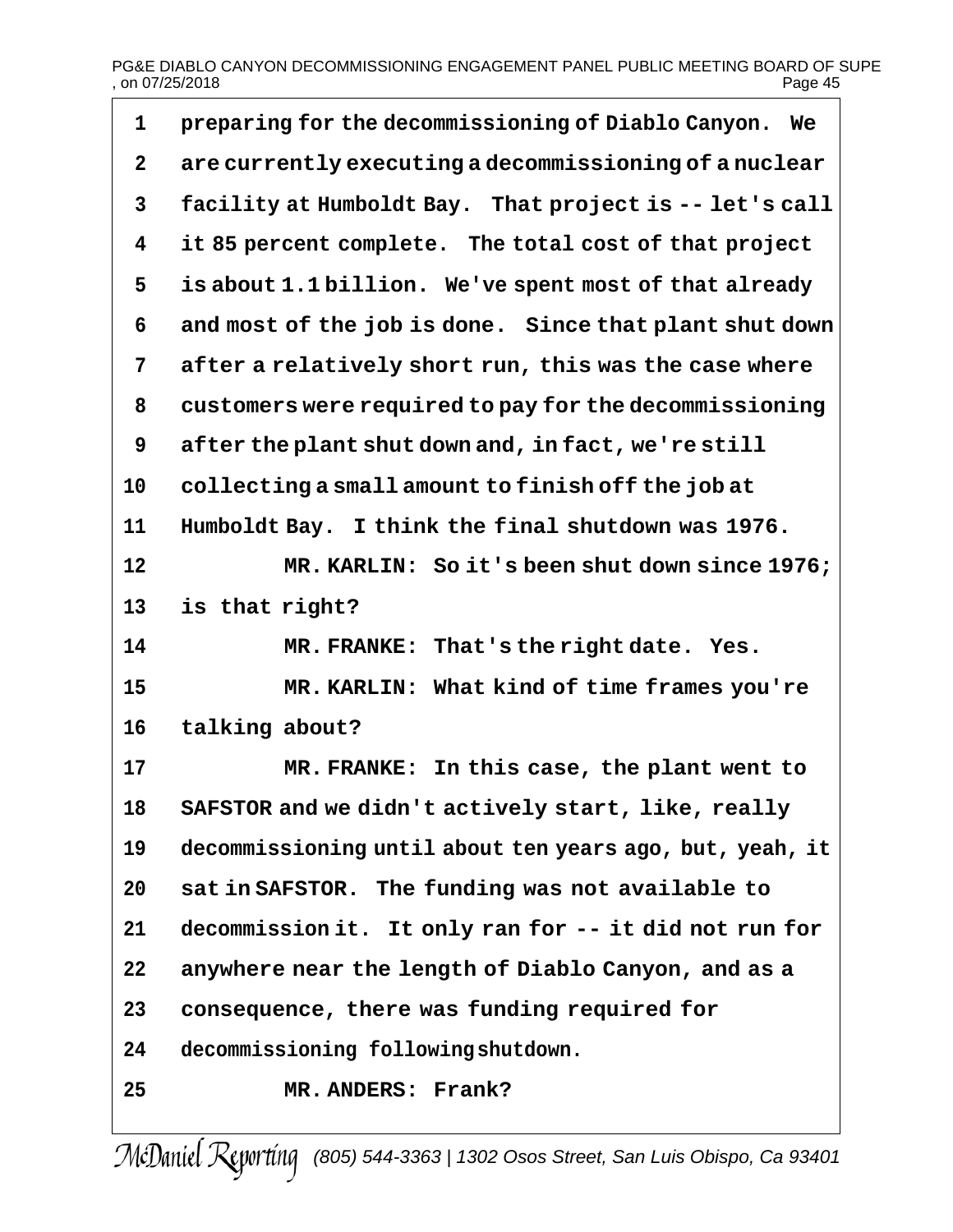| 1           | MR. MECHAM: Just a quick comment. I think                |
|-------------|----------------------------------------------------------|
| $\mathbf 2$ | it's important for the public to know. We're talking a   |
| 3           | lot about funding, we're talking a lot about the         |
| 4           | engagement panel. The engagement panel is not being      |
| 5           | paid. We're doing this for fun.                          |
| 6           | MR. ANDERS: Alex?                                        |
| 7           | MR. KARLIN: Eric, could you get up Slide 19?             |
| 8           | I think it was 19. I think that was one I had a          |
| 9           | question on. Maybe that isn't it. Could you go to 18?    |
| 10          | I'm sorry. Well, maybe it's 19. Let's go to 19. Here     |
| 11          | is a question or point I have, I think it's important to |
| 12          | make.                                                    |
| 13          | The NRC requires all utilities and all                   |
| 14          | companies who run nuclear power plants to have a         |
| 15          | decommissioning fund and to sock this money away during  |
| 16          | the operational life of that reactor and that is a       |
| 17          | lockbox fund that is set aside under various rigorous    |
| 18          | regulations that the NRC has and that money cannot be    |
| 19          | touched, and one of the reasons why they have these      |
| 20          | strict rules about three percent or not take -- because  |
| 21          | they don't want people to dip into that money before the |
| 22          | decommissioning gets going. So they want to preserve     |
| 23          | that money for the long term and that's the whole point. |
| 24          | They guard that money very closely.                      |
| 25          | If I may ask, we're talking about the                    |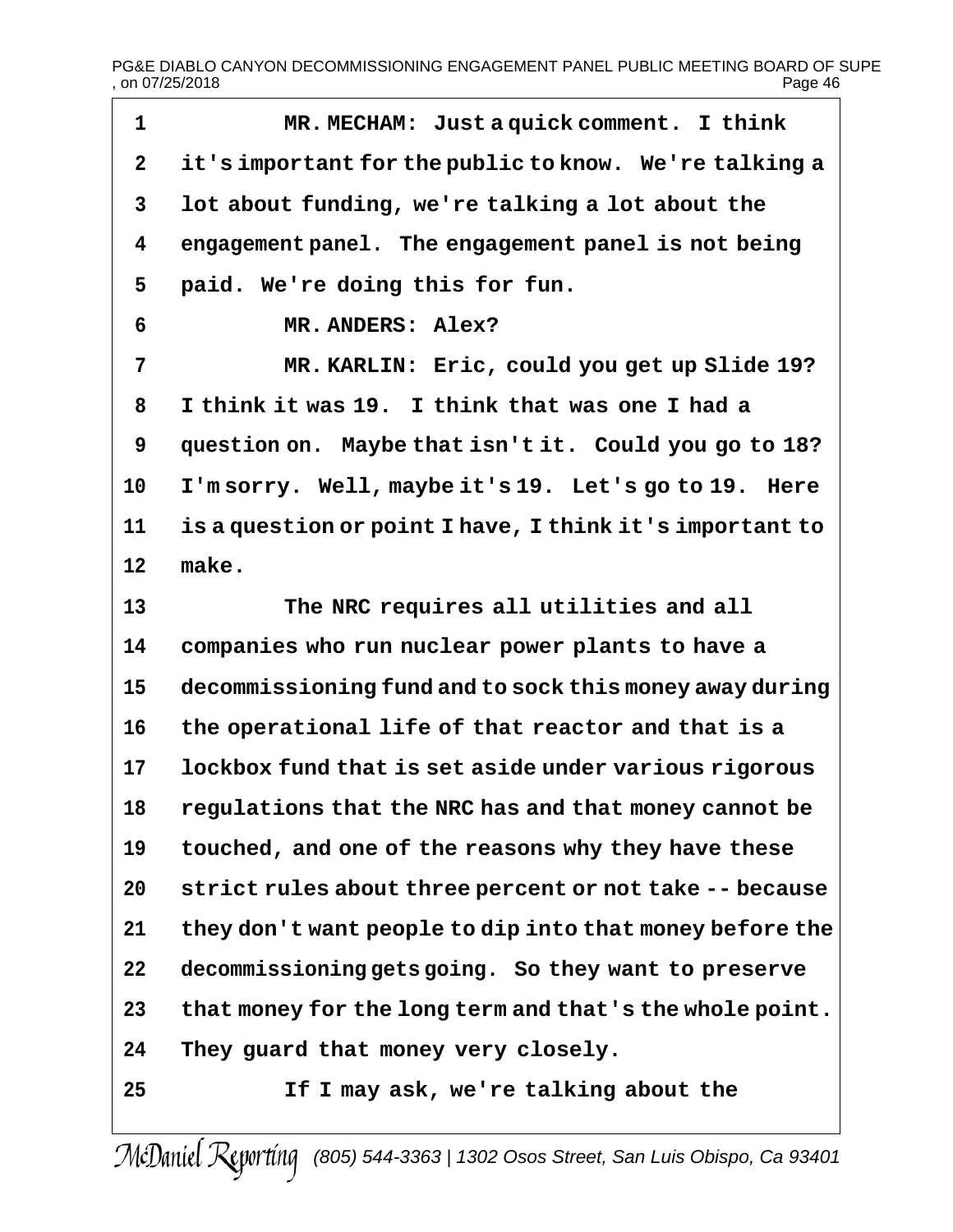PG&E DIABLO CANYON DECOMMISSIONING ENGAGEMENT PANEL PUBLIC MEETING BOARD OF SUPE<br>page 47 , on 07/25/2018

 $\overline{\phantom{a}}$ 

| $\mathbf{1}$ | decommissioning estimate or fund. At the last PUC      |
|--------------|--------------------------------------------------------|
| $\mathbf 2$  | proceeding in last year, the PUC said 2.5 billion,     |
| 3            | right?                                                 |
| 4            | MR. NELSON: That's correct.                            |
| 5            | MR. KARLIN: And there's currently 2.8 billion          |
| 6            | in the fund for Diablo Canyon?                         |
| 7            | MR. NELSON: That's correct.                            |
| 8            | MR. KARLIN: Do we get 300 million dollars              |
| 9            | back? No. That's a bit of a joke, but here's my        |
| 10           | question. What is the NRC's figure? NRC has a          |
| 11           | regulation that prescribes exactly -- it's a generic   |
| 12           | estimate -- how much the decommissioning has to be.    |
| 13           | What is that number?                                   |
| 14           | MR. NELSON: For Diablo Canyon--                        |
| 15           | MR. KARLIN: For Diablo Canyon.                         |
| 16           | MR. NELSON: -- it would be 1.2 billion                 |
| 17           | dollars.                                               |
| 18           | MR. KARLIN: So as far as NRC's generic                 |
| 19           | regulation is concerned, the decommissioning of the    |
| 20           | plant is 1.2 billion dollars; is that right?           |
| 21           | MR. NELSON: That's correct.                            |
| 22           | MR. KARLIN: And I understand that there's a            |
| 23           | biennial proceeding that the company has to submit to  |
| 24           | the NRC and it's based upon a generic until five years |
| 25           | before and then it's a cost site-specific, but I think |
|              |                                                        |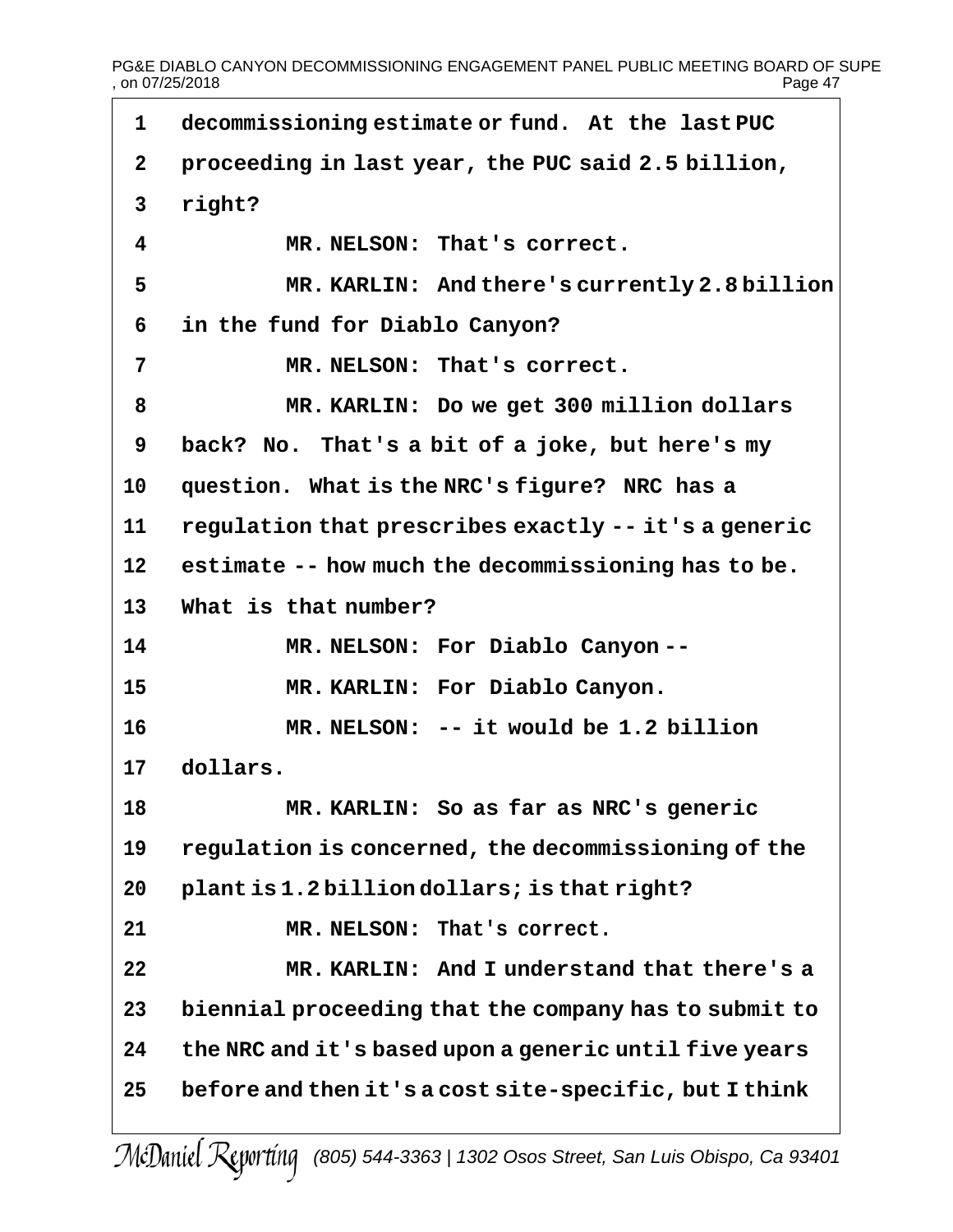**it's important data point to say that NRC's regulations currently prescribed a decommissioning cost of 1.2 billion dollars and there's 2.8 billion dollars in the fund. MR. FRANKE: A couple of clarifications. First of all, the NRC rules only account for radiological decommissioning. So under the NRC rules, we could spend the 1.2 billion dollars to remove all the radiation, we can leave all the buildings, we can leave all the roads,**

 **we can leave everything else behind, the state would never allow that. So the fund -- and that's the point made earlier about the commingling of funds. We could have just a radiological decommissioning fund for each unit and 1.2 billion -- I don't know if we have broken it out like that, but 1.2 billion might be sufficient in order to execute that order. The state's never going to let us do that. That's why they're funding us at a much higher level. So the remaining money is for the rest of the work, which is not -- which is not trivial. So**

**that -- it's an important distinction.**

 **MR. ANDERS: Thank you. Linda? MS. SEELEY: I remembered my question and I have another one. Okay. On that slide that we just saw, Slide 8 with the area, just for clarification, aren't you saying that the highlighted -- the three**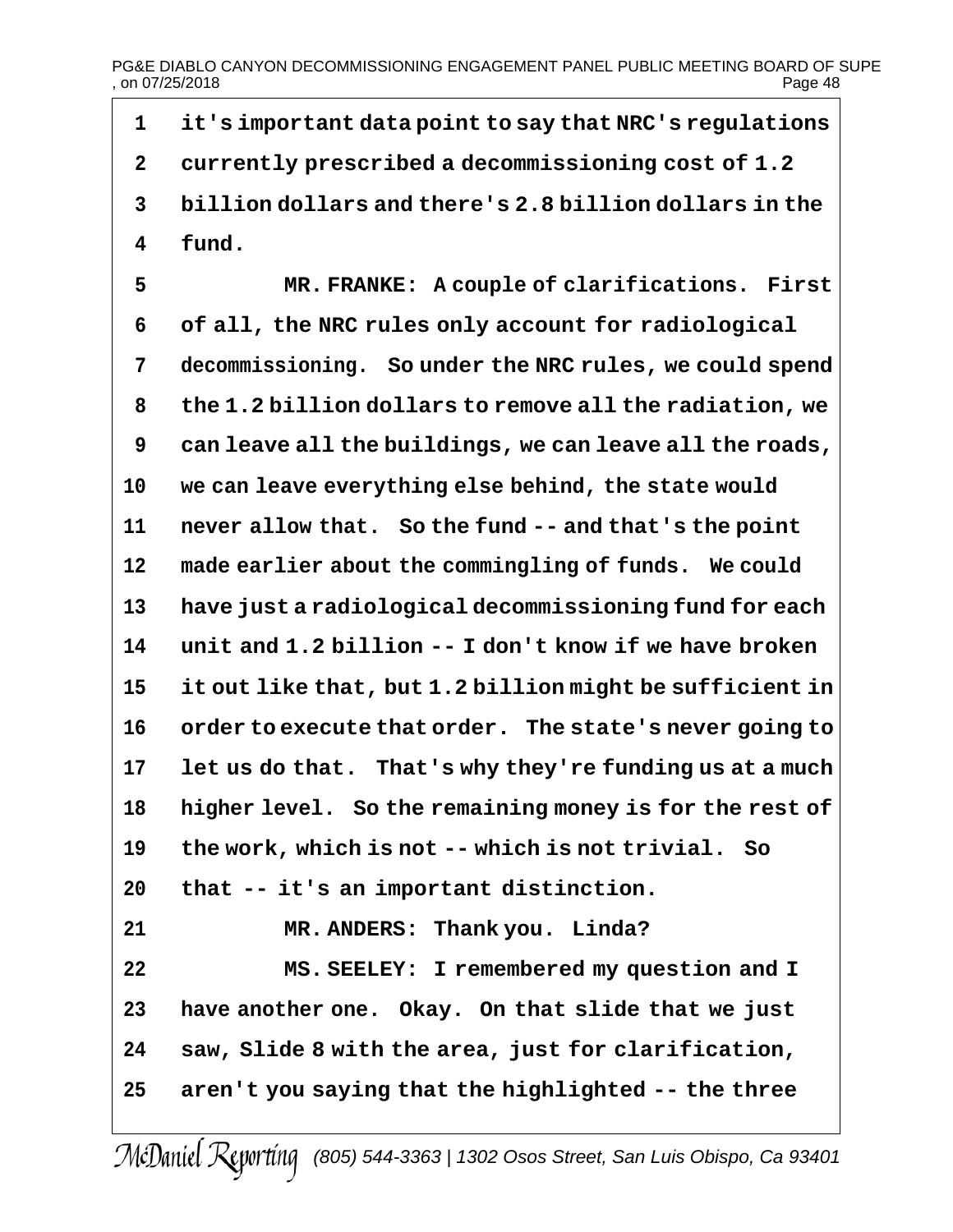PG&E DIABLO CANYON DECOMMISSIONING ENGAGEMENT PANEL PUBLIC MEETING BOARD OF SUPE<br>Page 49 , on 07/25/2018

| 1            | parts that are highlighted there in the brown, those are |
|--------------|----------------------------------------------------------|
| $\mathbf{2}$ | the radiological areas, right? That's what you're        |
| $\mathbf{3}$ | saying?                                                  |
| 4            | MR. FRANKE: Those are the areas that we                  |
| 5            | consider -- well, those are the areas where we know      |
| 6            | there will be radiological remediation performed.        |
| 7            | MS. SEELEY: Are you saying -- don't they say             |
| 8            | you have to take all that away and make it go -- make it |
| 9            | not be there anymore?                                    |
| 10           | MR. FRANKE: No. When you say that, you've got            |
| 11           | to be careful. When you say take that away, the way the  |
| 12           | NRC rules work, recognize we can't go into a lot of      |
| 13           | detail, but the state rules are very different from the  |
| 14           | NRC rules.                                               |
| 15           | MS. SEELEY: I'm talking NRC.                             |
| 16           | MR. FRANKE: The NRC says we have to take away            |
| 17           | all radiological sources. So let's look at the           |
| 18           | bottom -- the big area around the power plant. A large   |
| 19           | area that most of those buildings on the outside don't   |
| 20           | have any radioactivity in them, or very minimal. So we   |
| 21           | can take the components that might have some radiation   |
| 22           | out and leave the components that never saw radiation    |
| 23           | and still meet the NRC release criteria for the station. |
| 24           | Nobody does it that way because most -- you know, most   |
| 25           | sites or some at ours, they want to remove the facility  |
|              |                                                          |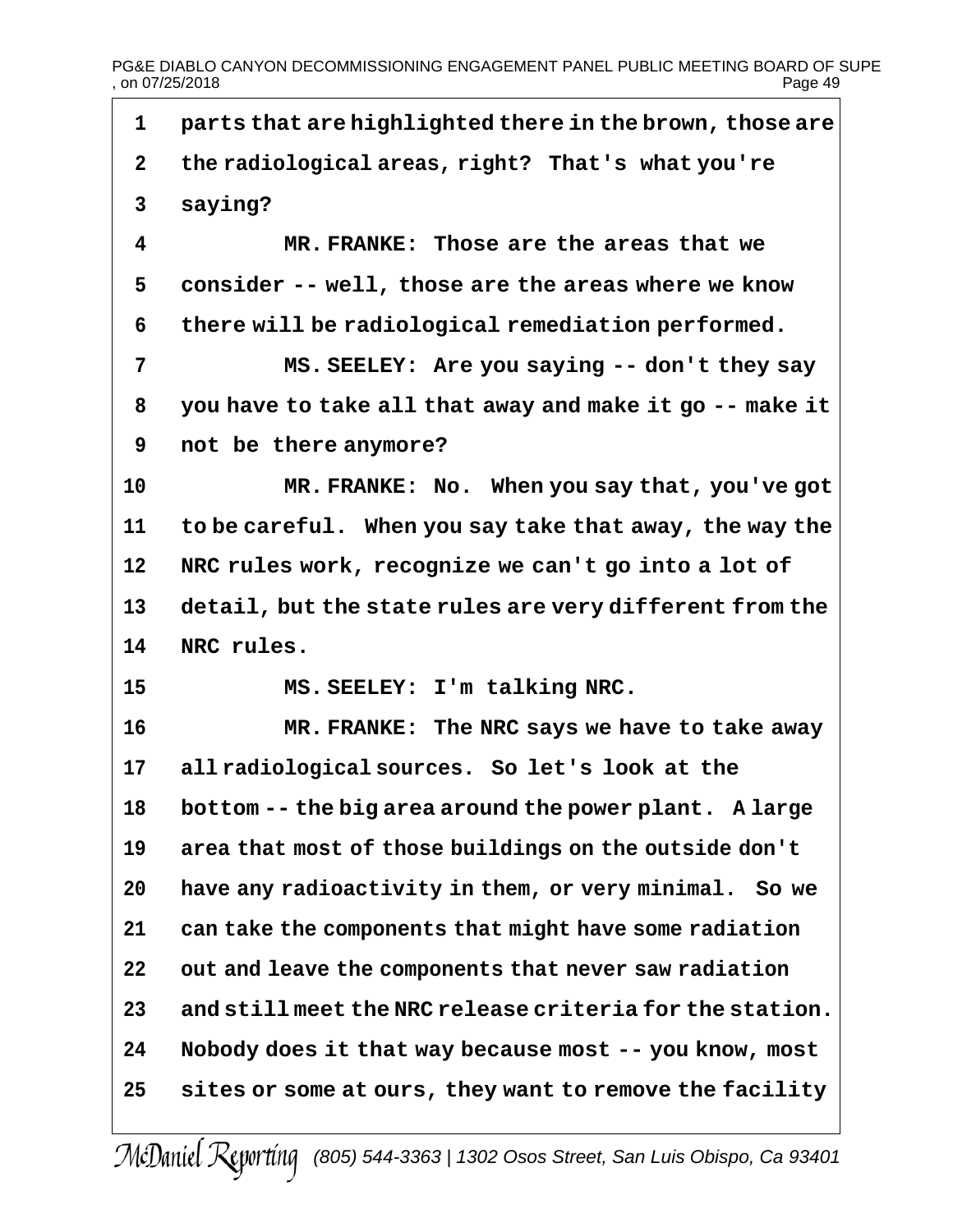# PG&E DIABLO CANYON DECOMMISSIONING ENGAGEMENT PANEL PUBLIC MEETING BOARD OF SUPE<br>on 07/25/2018 Page 50  $,$  on 07/25/2018

 **so it can be used for something else in the future, but under strict interpretation of the NRC rules, so long as we took all the radioactivity out, everything else can remain. MS. SEELEY: So -- and then the one that's kind of oblong that's up by the emergency pools, is that the old steam generator, or what's in there? MR. FRANKE: That's, actually, the -- MR. NELSON: That's where the dry cask storage is. MS. SEELEY: No. MR. NELSON: At the very top. MR. FRANKE: The long oblong is a dry cask storage area. MS. SEELEY: Oh. I thought that was over to the left. So that stays? MR. FRANKE: Yeah. When we drove the bus by the -- we parked just below those pools and looked at the storage facility. MS. SEELEY: Okay. And then the one up above, that's the old steam generator? MR. FRANKE: That's correct. MS. SEELEY: And that has to go away? MR. FRANKE: The steam generators will have to go away.**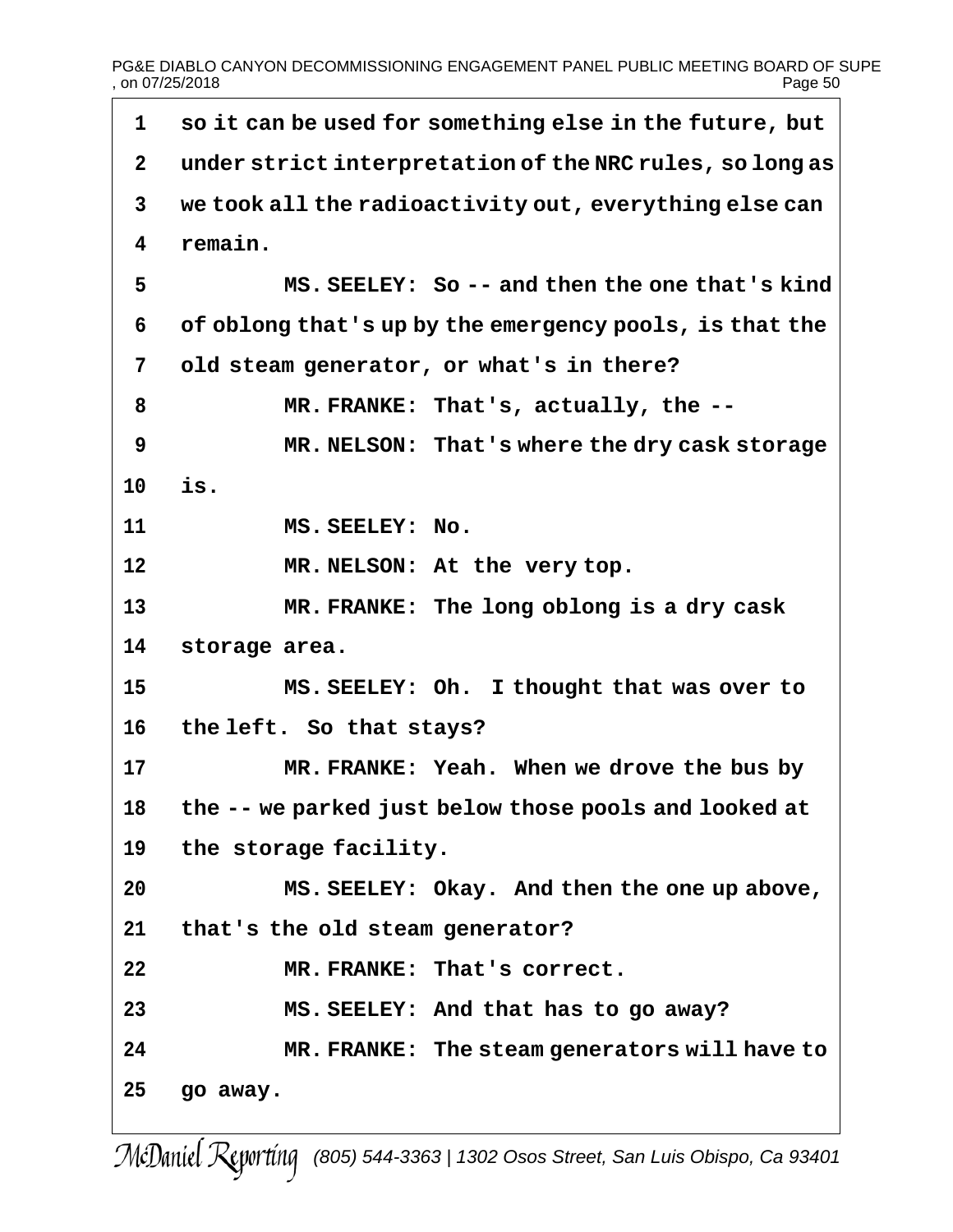PG&E DIABLO CANYON DECOMMISSIONING ENGAGEMENT PANEL PUBLIC MEETING BOARD OF SUPE<br>01 Page 51  $,$  on 07/25/2018

 **MS. SEELEY: Okay. Thank you. And then my other question was -- this is going back to the last presentation, I'm sorry, but the agreement was that the land can't be sold or distributed or anything till shutdown, right? MR. FRANKE: It depends on what agreement you're talking about. I think -- MS. SEELEY: PUC. MR. FRANKE: If you're talking about -- actually, what the rule was, we cannot act on any disposition of lands until we engage with the community. So -- MS. SEELEY: Oh, okay. MR. FRANKE: So that's -- that's what we're doing now, it's what we'll continue to do for many years. MS. SEELEY: So there's no, like, time that doesn't say it has to be 2025 before the decision is made? Okay. So the question I have was all this 12,000 acres of land, who -- PG&E purchased it, right? And did they purchase it with ratepayer money? MR. FRANKE: You're asking a very simple question with a complicated answer. So of course I'll turn to Mr. Jones to help me out.**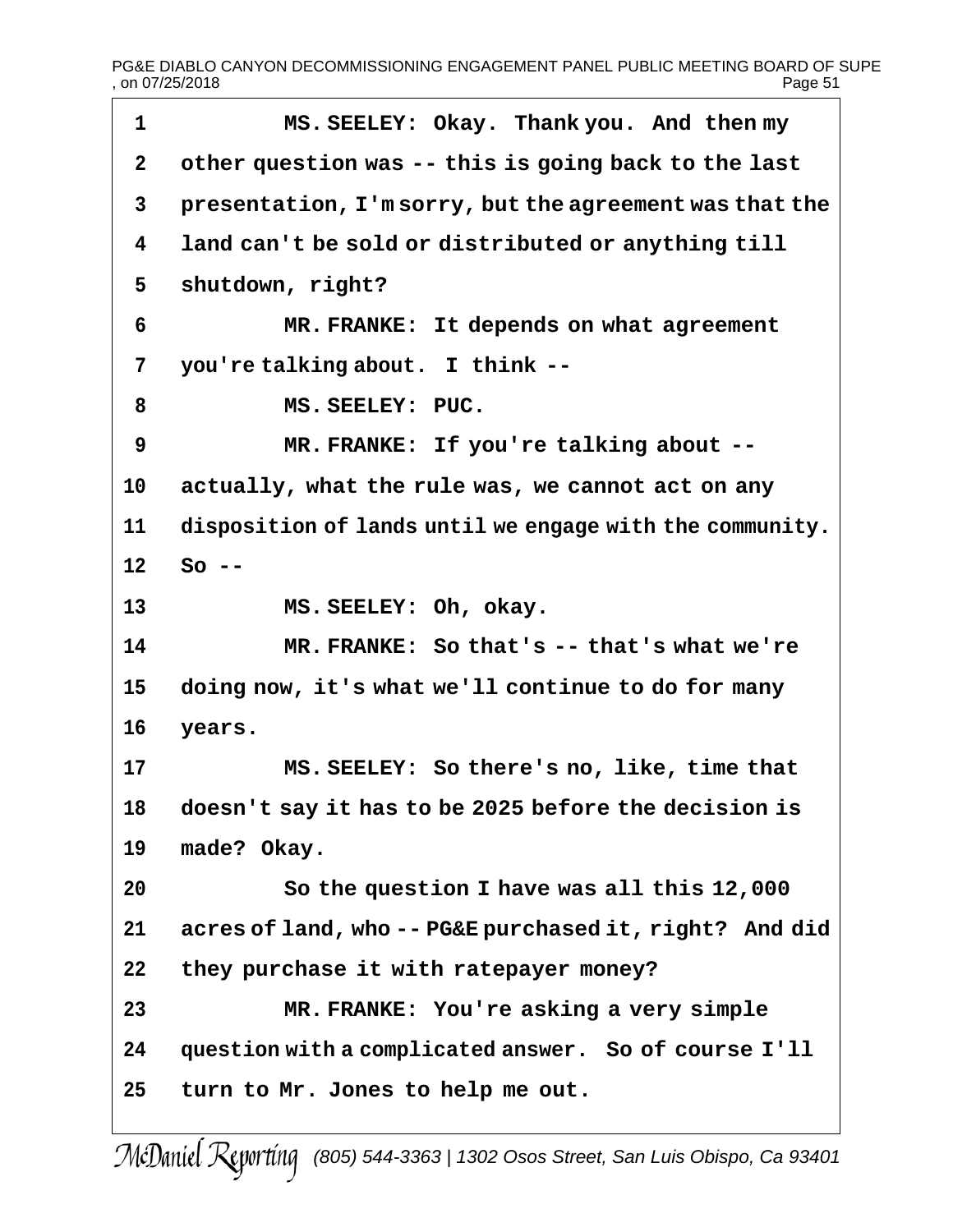| 1            | MR. JONES: Portions of it were encumbered with           |
|--------------|----------------------------------------------------------|
| $\mathbf{2}$ | utility assets and utility rates. That's the parcels     |
| 3            | north of the power plant. The parcels from the power     |
| 4            | plant south to Avila Beach were actually originally      |
| 5            | leased by the utility from the Robert Moray Cattle       |
| 6            | Company. Subsequently, that institution went bankrupt    |
| 7            | and Eureka Energy acquired the title actually across the |
| 8            | street in a cell by the county ultimately due to default |
| 9            | of taxes.                                                |
| 10           | MS. SEELEY: But Eureka Energy is a subsidiary            |
| 11           | of PG&E, right?                                          |
| 12           | MR. FRANKE: Correct.                                     |
| 13           | MS. SEELEY: Okay.                                        |
| 14           | MR. FRANKE: But those lands were not placed in           |
| 15           | the rate base. They were out of rate base. So they       |
| 16           | were not treated as regulatory assets.                   |
| 17           | MS. SEELEY: So they were -- so, basically,               |
| 18           | they were paid for by -- out of the profits of PG&E?     |
| 19           | MR. FRANKE: By shareholders.                             |
| 20           | MS. SEELEY: By shareholders. Okay. Thank                 |
| 21           | you.                                                     |
| 22           | MR. FRANKE: So it's not as simple. Some lands            |
| 23           | are in one condition, some are in another. When Tom      |
| 24           | talked about the 851 process, for all regulated assets,  |
| 25           | disposition of those will go through the CPUC. Since     |
|              |                                                          |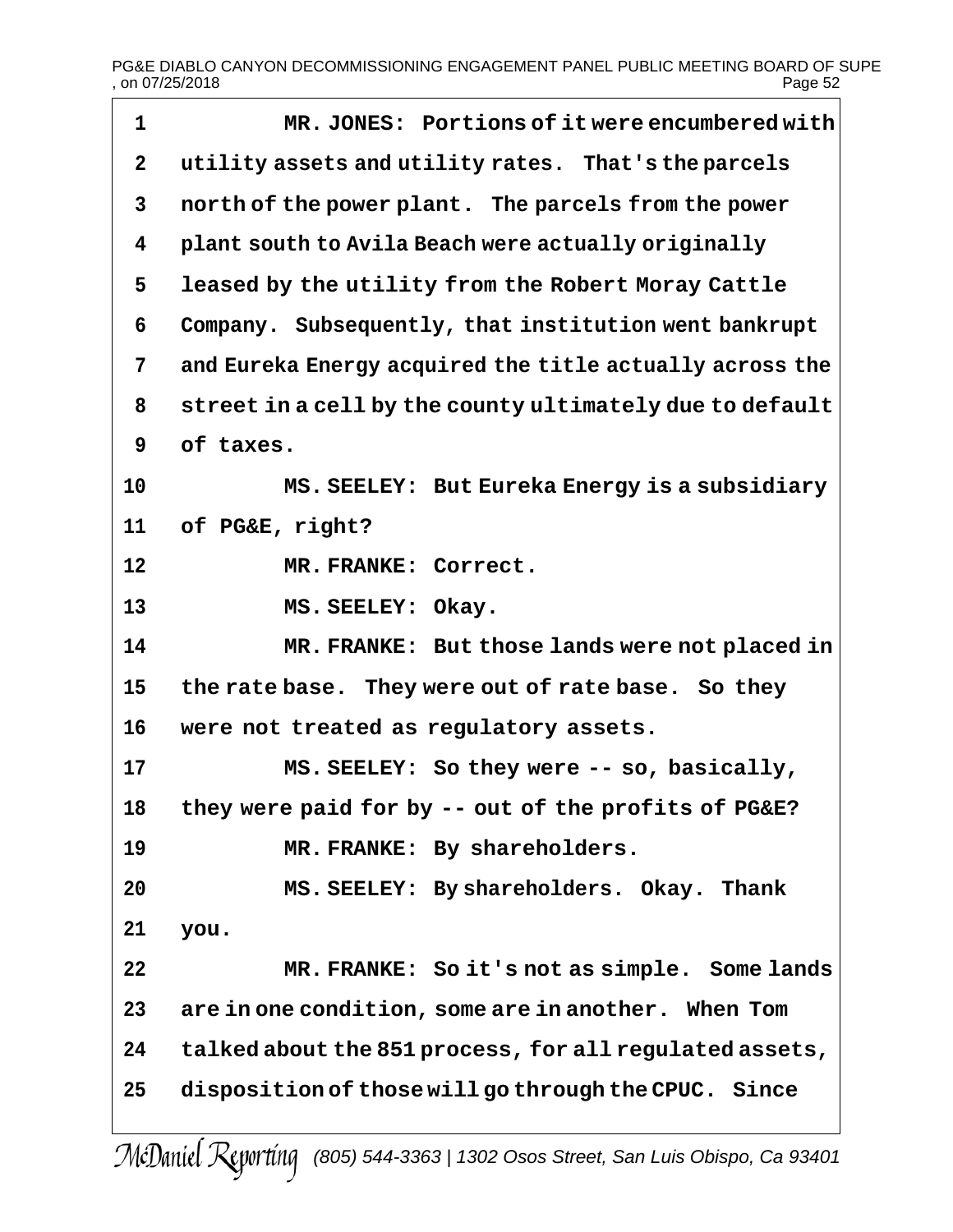PG&E DIABLO CANYON DECOMMISSIONING ENGAGEMENT PANEL PUBLIC MEETING BOARD OF SUPE<br>on 07/25/2018 Page 53  $.$  on 07/25/2018

 **that was purchased on behalf of the ratepayers and was treated as regulatory asset that was earned on, it would go through the 851. MR. JONES: On that map we looked at before, there were 44 different parcels, some of which are owned by the affiliate, some of which are owned by the regulated utility and all have some level of encumbrances on them, whether it's assessments or other property owners or leases from one party to another. So all 44 parcels I would suggest to you are unique both in size and in the restrictions on them. MS. SEELEY: And there will be -- we'll know, like, where the money came from for each one of those parcels? MR. JONES: Correct. We have that designated now on the map we used before. There's an orange color that shows it's owned by the utility and there's a green shading for the power plant south that represents Eureka Energy ownership. MS. SEELEY: Okay. Thank you. MR. ANDERS: We have time for one more question or comment before our break. Alex? MR. KARLIN: Yes. Eric, question on Slide 21. The request for memorandum account, I guess is what it's called, memorandum account, is that a rate-making**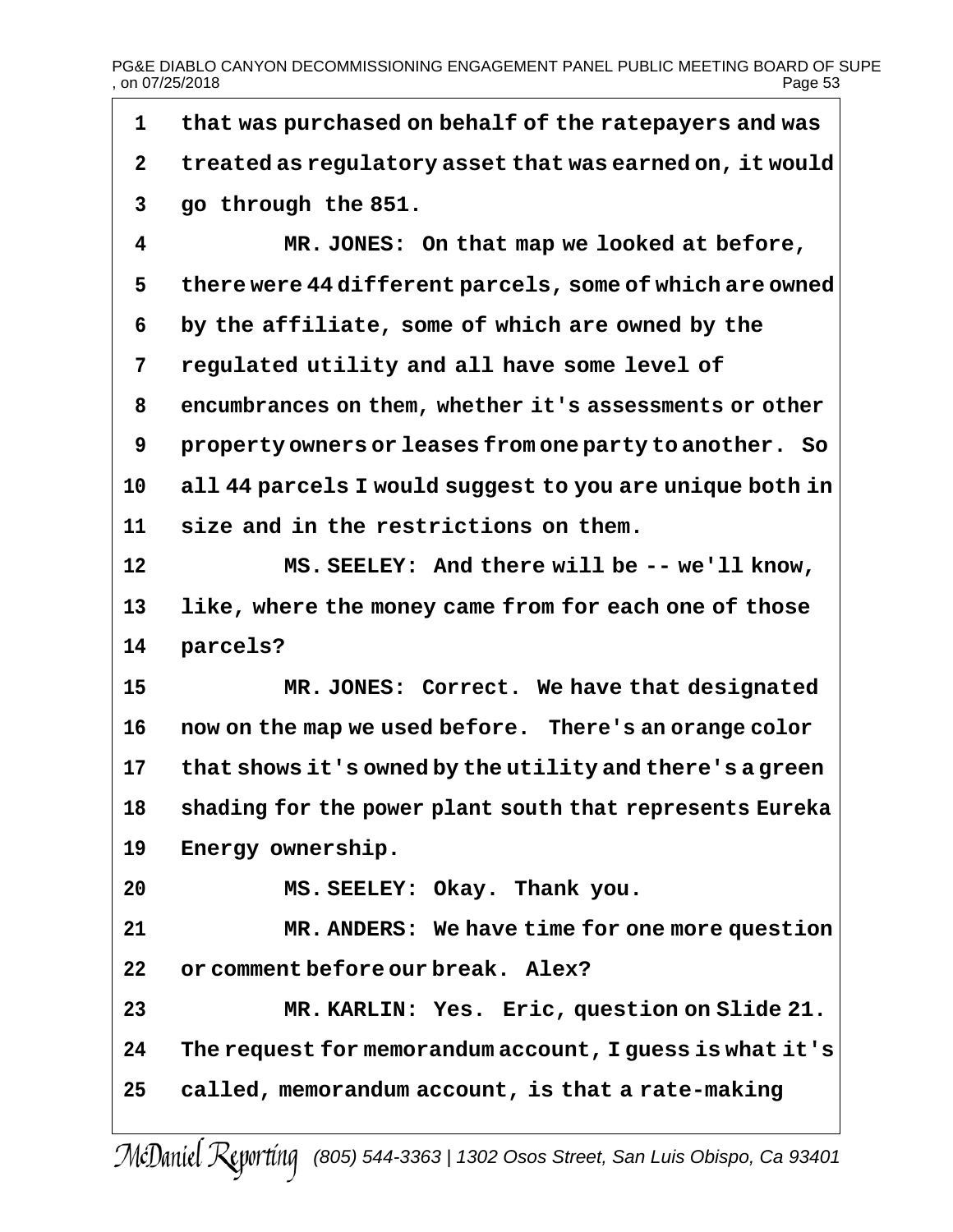PG&E DIABLO CANYON DECOMMISSIONING ENGAGEMENT PANEL PUBLIC MEETING BOARD OF SUPE<br>Page 54 , on 07/25/2018

| 1            | process that PUC would trigger -- that would trigger a   |
|--------------|----------------------------------------------------------|
| $\mathbf{2}$ | rate-making process?                                     |
| 3            | MR. NELSON: What that does is that allows us             |
| 4            | to start tracking the cost. We will address the          |
| 5            | rate-making process in the 2018 NDCTP.                   |
| 6            | MR. KARLIN: I understand that's the plan to              |
| 7            | fold it into the triennial proceeding decommissioning    |
| 8            | cost. Would it be possible for it to be a separate       |
| 9            | rate-making process, i.e., for operating costs, for      |
| 10           | current operating costs?                                 |
| 11           | MR. FRANKE: No. Actually, I don't think --               |
| 12           | MR. KARLIN: Does it have to be part of the               |
| 13           | triennial?                                               |
| 14           | MR. FRANKE: Let's be careful. You're using a             |
| 15           | very specific term. A memorandum account isn't part of   |
| 16           | rate-making. We're not changing rates with the           |
| 17           | memorandum account. All it is is asking for the Utility  |
| 18           | Commission to recognize a certain account that we are    |
| 19           | going to track spending money, which later in some other |
| 20           | rate-making process we will ask for recovery of. It's    |
| 21           | really just a means of keeping track of spending of a    |
| 22           | specific type with the understanding that later we will  |
| 23           | come and request those funds, in this case, through a    |
| 24           | decommissioning fund process.                            |
| 25           | MR. KARLIN: Okay. But I thought it was you               |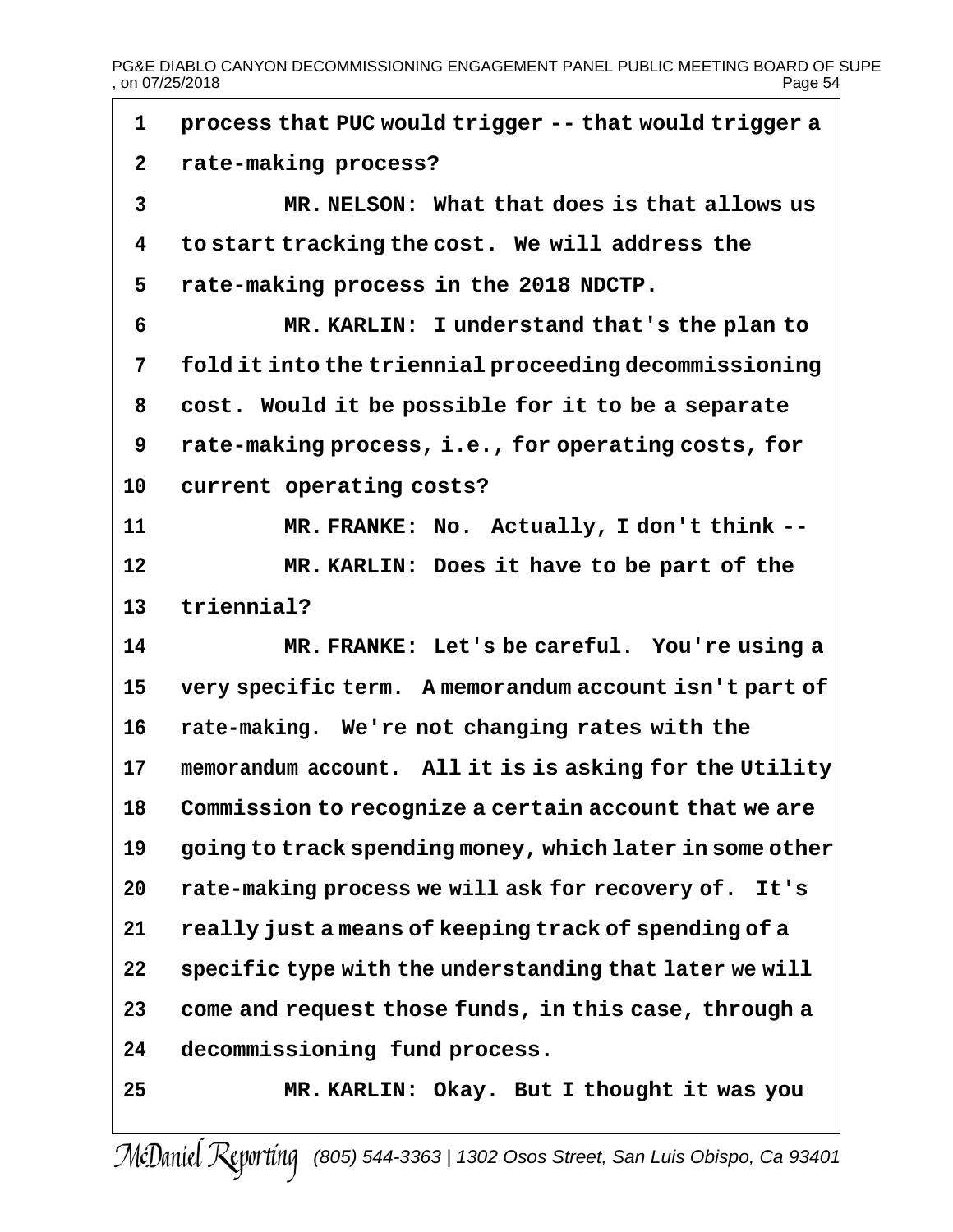# PG&E DIABLO CANYON DECOMMISSIONING ENGAGEMENT PANEL PUBLIC MEETING BOARD OF SUPE<br>page 55<br>Page 55 , on 07/25/2018

 $\overline{\phantom{a}}$ 

| $\mathbf 1$  | need -- you say all you can get is 37 million from the   |
|--------------|----------------------------------------------------------|
| $\mathbf{2}$ | NRC process, you need more than that, you want to get    |
| 3            | some more money now. So how are you going to get that    |
| 4            | money if you're just taking it out of the 2.5 with the   |
| 5            | approval for decommissioning? That may be problematic.   |
| 6            | MR. NELSON: Again, we can't go beyond the 37.2           |
| 7            | out of the decommissioning trust fund because we need to |
| 8            | be in compliance with the federal regulations.           |
| 9            | MR. KARLIN: The NRC.                                     |
| 10           | MR. NELSON: Right. The memorandum account                |
| 11           | allows us to simply track the costs above the 37.2       |
| 12           | million dollars. We will address how we are proposing    |
| 13           | to recover the money through whatever the rate mechanism |
| 14           | in the 2018 NDCTP and what that allows the commission to |
| 15           | see is the holistic costs associated with                |
| 16           | decommissioning Diablo Canyon and then we will propose   |
| 17           | rate-making for how either a portion of it is coming     |
| 18           | into the decommissioning trust fund for the majority,    |
| 19           | but for the planning, do another rate mechanism, and     |
| 20           | that's our obligation to do that, but, again, it puts it |
| 21           | into one view for the CPUC.                              |
| 22           | MR. FRANKE: I think, Alex, the way to think              |
| 23           | about it is the memorandum account is a bridge. We know  |
| 24           | that it's -- that we expect, based on our spending rate, |
| 25           | to -- and our scope to be finished with the 37.2         |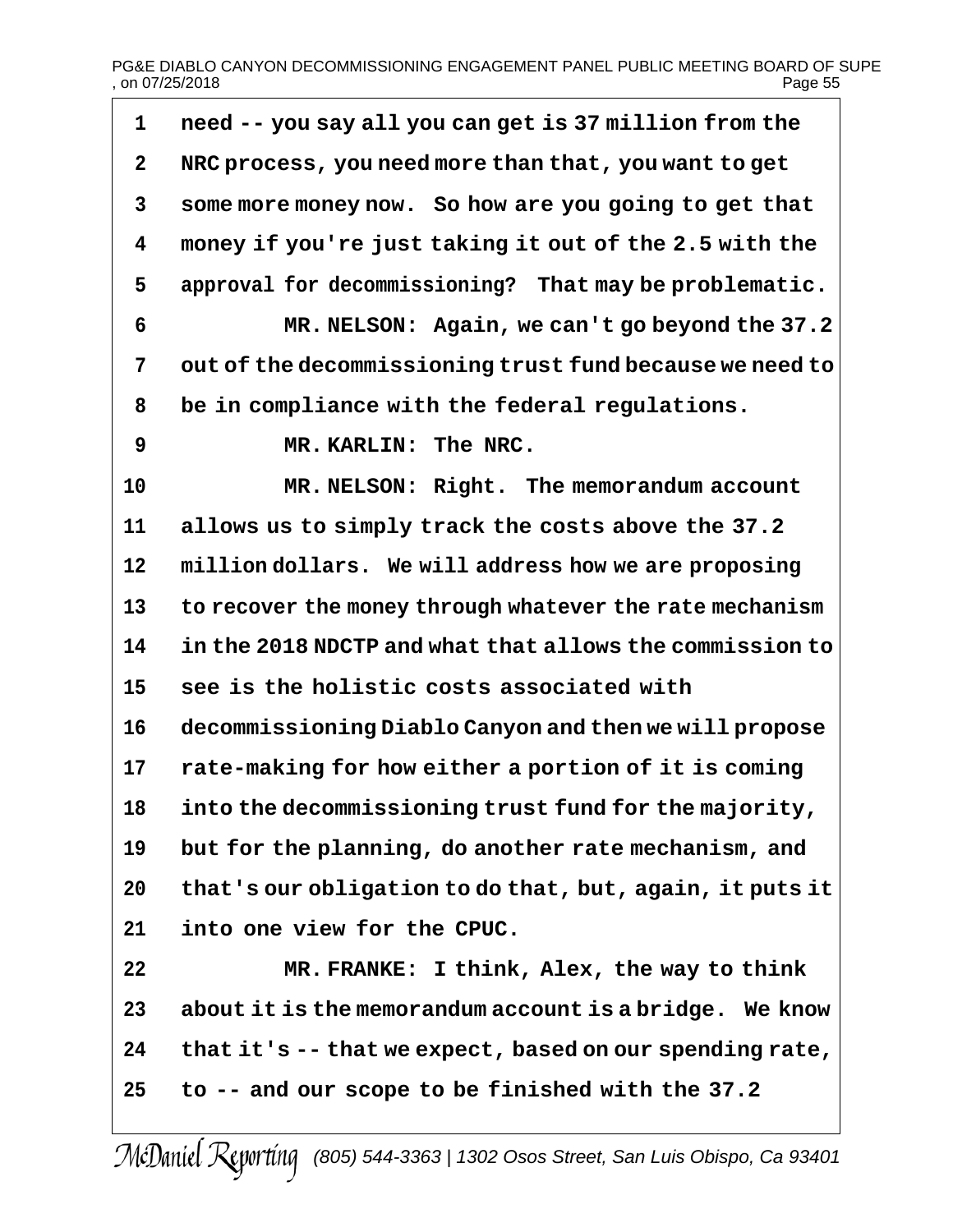# PG&E DIABLO CANYON DECOMMISSIONING ENGAGEMENT PANEL PUBLIC MEETING BOARD OF SUPE<br>page 56<br>Page 56 , on 07/25/2018

| 1            | sometime second quarter next year, but we don't expect   |
|--------------|----------------------------------------------------------|
| $\mathbf{2}$ | it be commissioned to have ruled on the nuclear          |
| 3            | decommissioning triennial cost proceeding that we're     |
| 4            | going to file at the end of this year prior to the end   |
| 5            | of second quarter of next year. So this memorandum will  |
| 6            | keep track of funding until they can rule on our filing, |
| 7            | which we will be filing in December. It's really just a  |
| 8            | way to bridge and it's not a lot of money because most   |
| 9            | of the -- all the vendor work will be done.<br>It's      |
| 10           | presently answering questions of the filing and doing    |
| 11           | some -- a little bit of early, early work, but it's not  |
| 12           | a lot.                                                   |
| 13           | MR. ANDERS: Okay. Thank you all and we're                |
| 14           | going to take a ten-minute break, and when we come back, |
| 15           | we will begin with our public comment. I would like      |
| 16           | everyone in the audience -- anyone who wants to make a   |
| 17           | public comment right after the break, please make sure   |
| 18           | that you've handed a blue card to one of the PG&E        |
| 19           | representatives in the audience or to me up here. So     |
| 20           | with that, we will reconvene at 8:25. Thank you very     |
| 21           | much.                                                    |
| 22           | (Recess.)                                                |
| 23           | MR. ANDERS: Okay. Let's reconvene. We did                |
| 24           | not receive any requests to comment. Just want to        |
| 25           | double-check with the public in the audience. You have   |
|              |                                                          |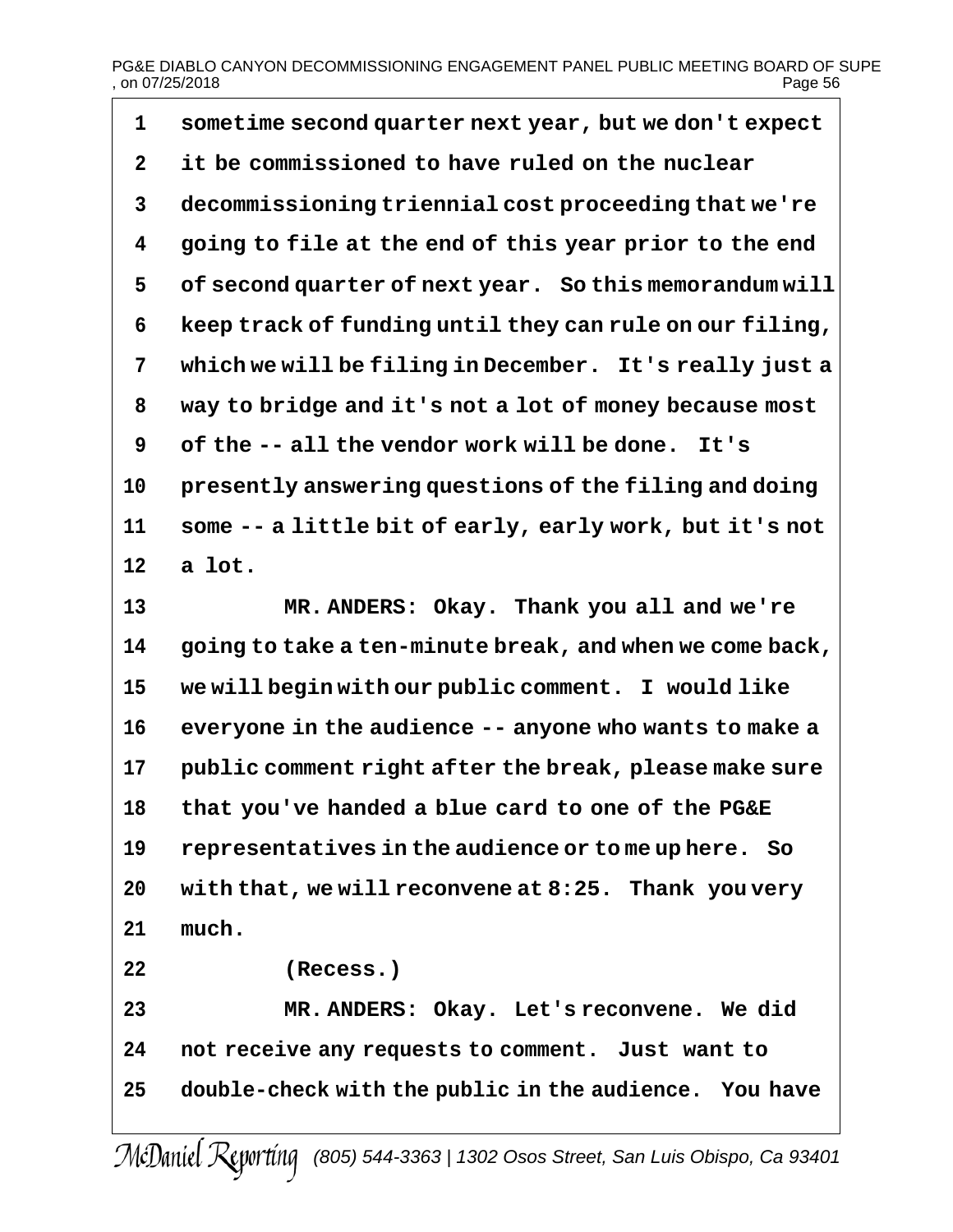PG&E DIABLO CANYON DECOMMISSIONING ENGAGEMENT PANEL PUBLIC MEETING BOARD OF SUPE<br>page 57 , on 07/25/2018

| 1            | one? We have one card comment.                           |
|--------------|----------------------------------------------------------|
| $\mathbf{2}$ | So, William Toman, please state your name and            |
| 3            | address and you have three minutes to present to the     |
| 4            | panel.                                                   |
| 5            | MR. TOMAN: Thank you very much. It's really              |
| 6            | just a question. I'm Bill Toman from Los Osos. How can   |
| 7            | PG&E and the Utility Commission reconcile the very, very |
| 8            | large differences in the decommissioning cost estimates  |
| 9            | between San Onofre and Diablo Canyon?                    |
| 10           | As you noted, they're very similar in many,              |
| 11           | many, many measures, similar size, similar volumes of    |
| 12           | concrete to be removed, similar vintage, the State of    |
| 13           | California regulation. Same, same, same, same, same,     |
| 14           | but there's a very large difference between the cost     |
| 15           | estimates. It seems that there's a justification in      |
| 16           | SONGS for the much higher cost estimate.                 |
| 17           | MR. FRANKE: Yeah. I think Eric can probably              |
| 18           | do a great job answering that.                           |
| 19           | MR. NELSON: I think you exactly described the            |
| 20           | burden that we have with respect to the 2018 NDCTP.      |
| 21           | It's up to PG&E to be able to make the case for what the |
| 22           | right amount of funds for decommissioning are and to be  |
| 23           | able to clearly articulate that to the CPUC to have a    |
| 24           | convincing case and such they agree with us and adjust   |
| 25           | rates accordingly.                                       |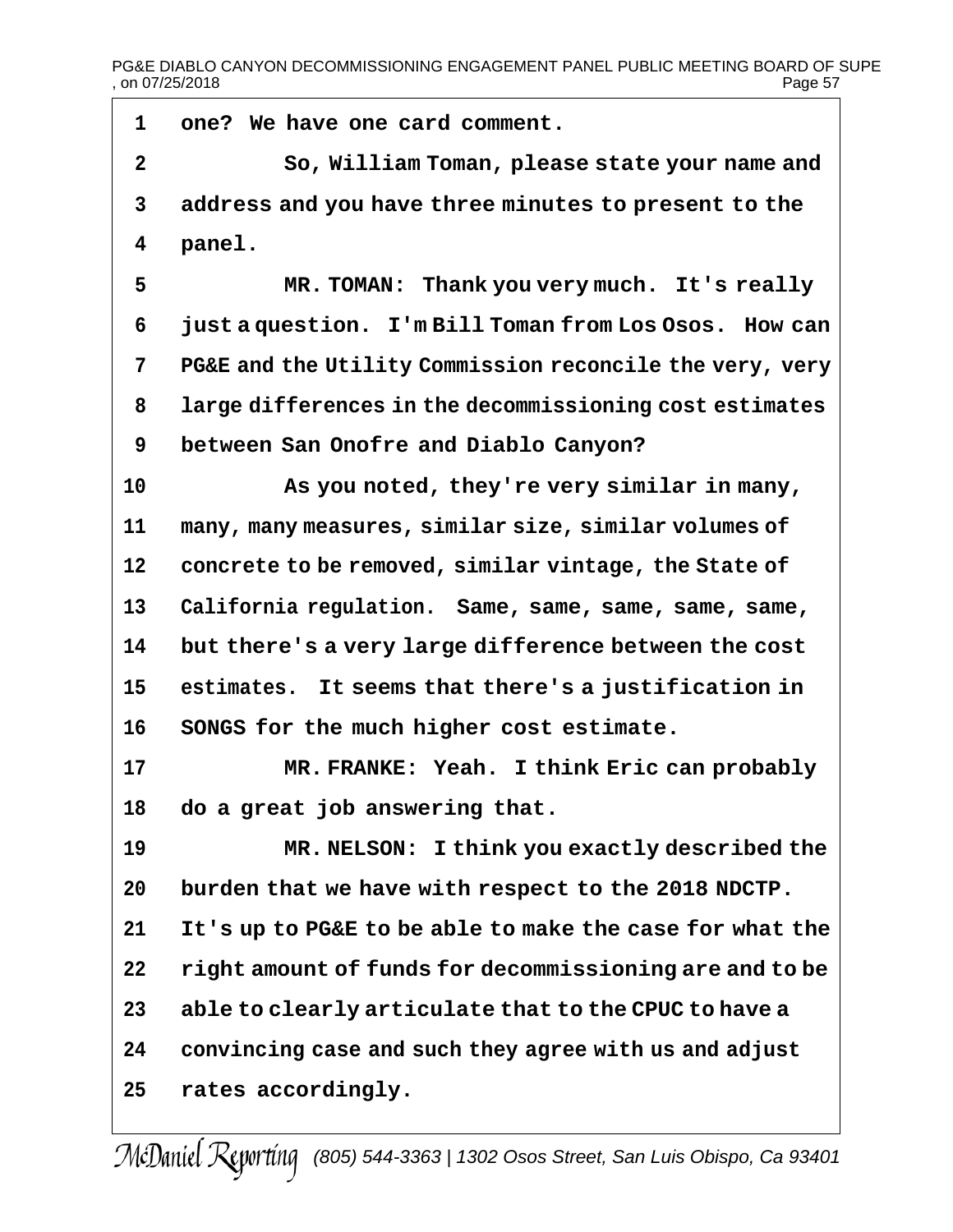PG&E DIABLO CANYON DECOMMISSIONING ENGAGEMENT PANEL PUBLIC MEETING BOARD OF SUPE<br>on 07/25/2018 Page 58  $,$  on 07/25/2018

 **So that's really our obligation and that's what we've spent all the time doing the site-specific decommissioning cost estimate and getting external experts for is to be able to better articulate and document the activities that are going to be required to decommission the plant.**

 **MR. TOMAN: Right. So as a follow-up, so the proposed decision of the administrative law judge that rejected the increase in the Diablo decommissioning cost last year was because it wasn't properly justified as opposed to the lower amount has been calculated to be the correct number.**

 **MR. NELSON: What I would say is that the judge identified what she felt was the appropriate amount that had been justified by PG&E for decommissioning and it is our obligation to do better this time and to address the issues that the judge specifically called out for those areas where we didn't provide in her dramatic documentation of justification for those additional laws.**

 **MR. TOMAN: Right. And in the past, because the joint proposal had not been arrived at, PG&E had not gone beyond generic studies to get your estimate and now you're taking it very serious about a very precise estimation of the total cost.**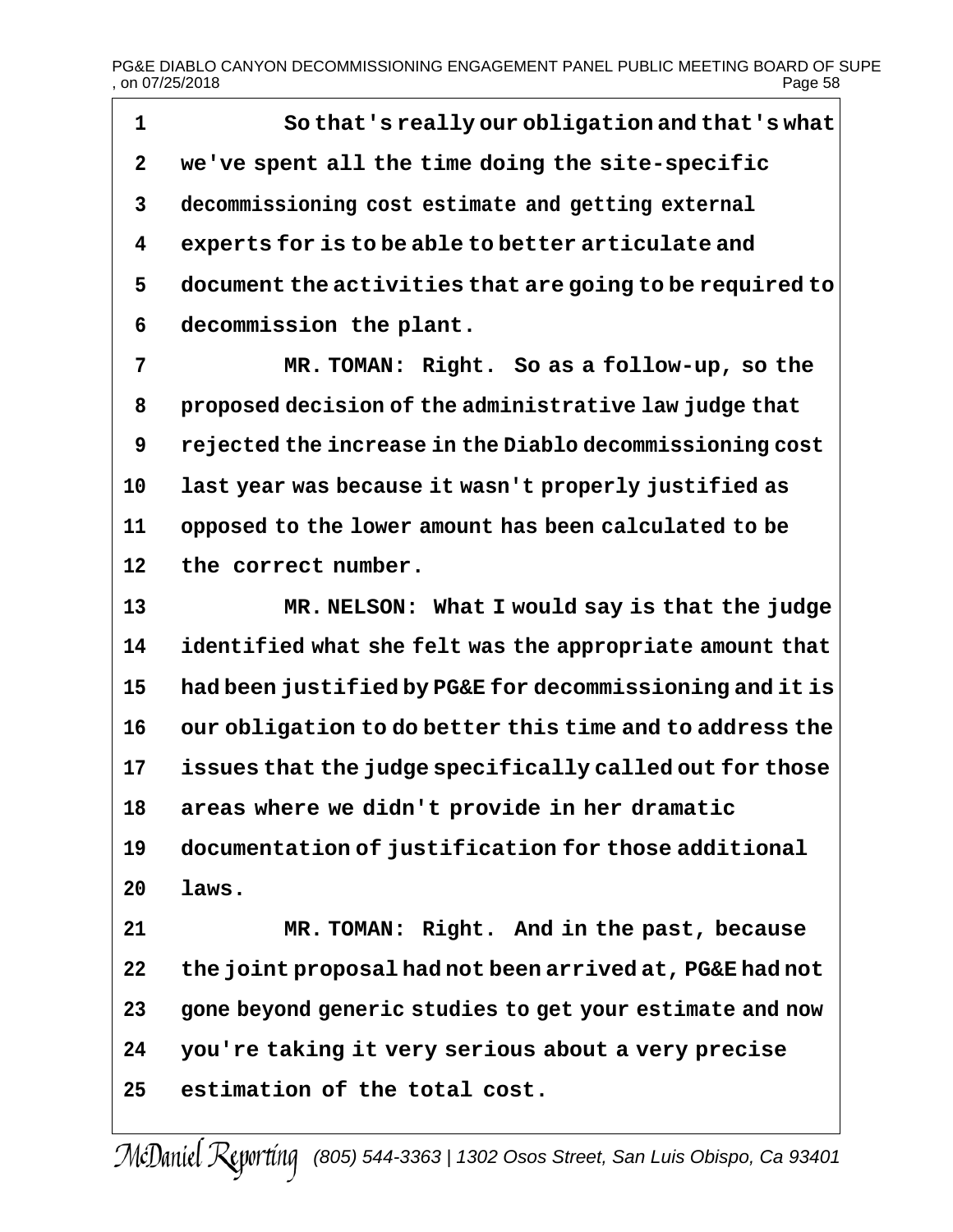| 1            | MR. NELSON: I wouldn't use exactly those                 |
|--------------|----------------------------------------------------------|
| $\mathbf 2$  | terms, but yes. I would say we were already well along   |
| $\mathbf{3}$ | the way and we will meet the deadline. So we have been   |
| 4            | actively working with industry experts on that, taking   |
| 5            | very sharp notice of the specific areas where we did not |
| 6            | get the exact funding that we had requested and we are   |
| 7            | going after those.                                       |
| 8            | MR. TOMAN: And, finally, a question.<br>In the           |
| 9            | 2.5 billion dollar cost estimate, does that include the  |
| 10           | removal of all the lines out to the central valley, out  |
| 11           | to midway and gates?                                     |
| 12           | MR. NELSON: No. I don't believe it did in                |
| 13           | that one in particular.                                  |
| 14           | MR. TOMAN: But will that be -- in other words,           |
| 15           | will those transmission lines be removed after 2025?     |
| 16           | MR. JONES: No. They will remain in place.                |
| 17           | They are important infrastructure for the transmission   |
| 18           | capability of PG&E and the central coast.                |
| 19           | MR. TOMAN: Okay. And that will go all the way            |
| 20           | from the Diablo swish yard out to --                     |
| 21           | MR. JONES: They will not be removed. You're              |
| 22           | correct.                                                 |
| 23           | MR. TOMAN: Okay. Thank you.                              |
| 24           | MR. ANDERS: Thank you, Mr. Toman.                        |
| 25           | That concludes our public comment period. So             |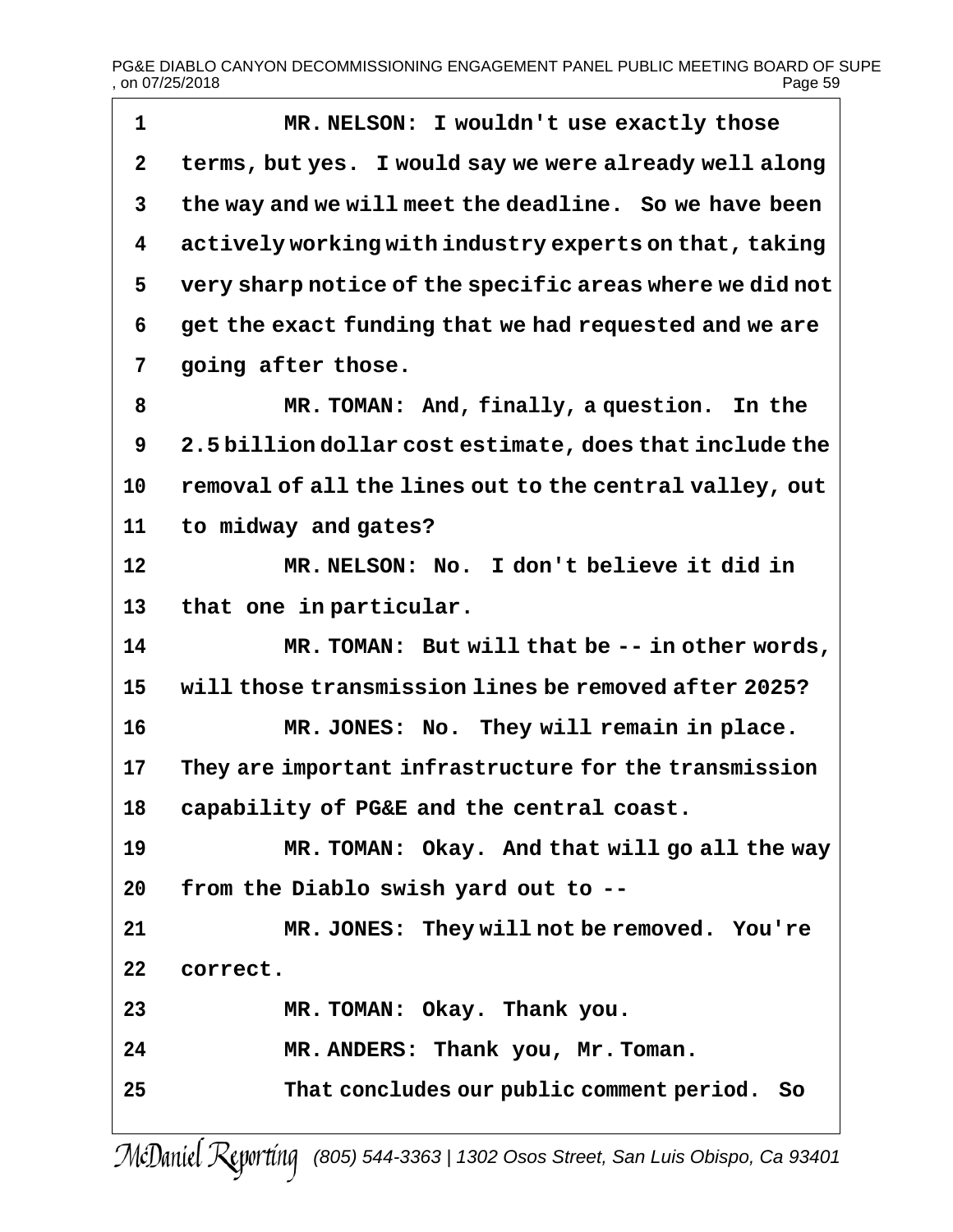# PG&E DIABLO CANYON DECOMMISSIONING ENGAGEMENT PANEL PUBLIC MEETING BOARD OF SUPE<br>on 07/25/2018 Page 60  $,$  on 07/25/2018

 **the next thing on our agenda is panel discussion, but before we do that, I want to quickly review the public comments that we received today and just point out that we have received almost 50 comments and this is through a number of medium. This is public individuals filling out the public comment form that's on the website, this is input from panel members, from community members they've talked about or organizations and associations. Some cases, emails have been received. So there are -- and in addition, all of the public comment that we've received at prior meetings. So there are many, many venues for the general public to provide input. I really encourage everyone to do so and all of that input is being kept track of and being reviewed. So with next agenda item is being land and repurposing over the next couple months, I would anticipate we're going to have a significant rise in those numbers. So that's our report on the public outreach. So with that, let's move on to our next agenda item, which is panel discussion and comments. Are there any items or concerns or issues that the panel would like to raise or questions of PG&E in general? Kara? MS. WOODRUFF: So I'm not sure if I'm doing this in the right order, but I did want to make a few**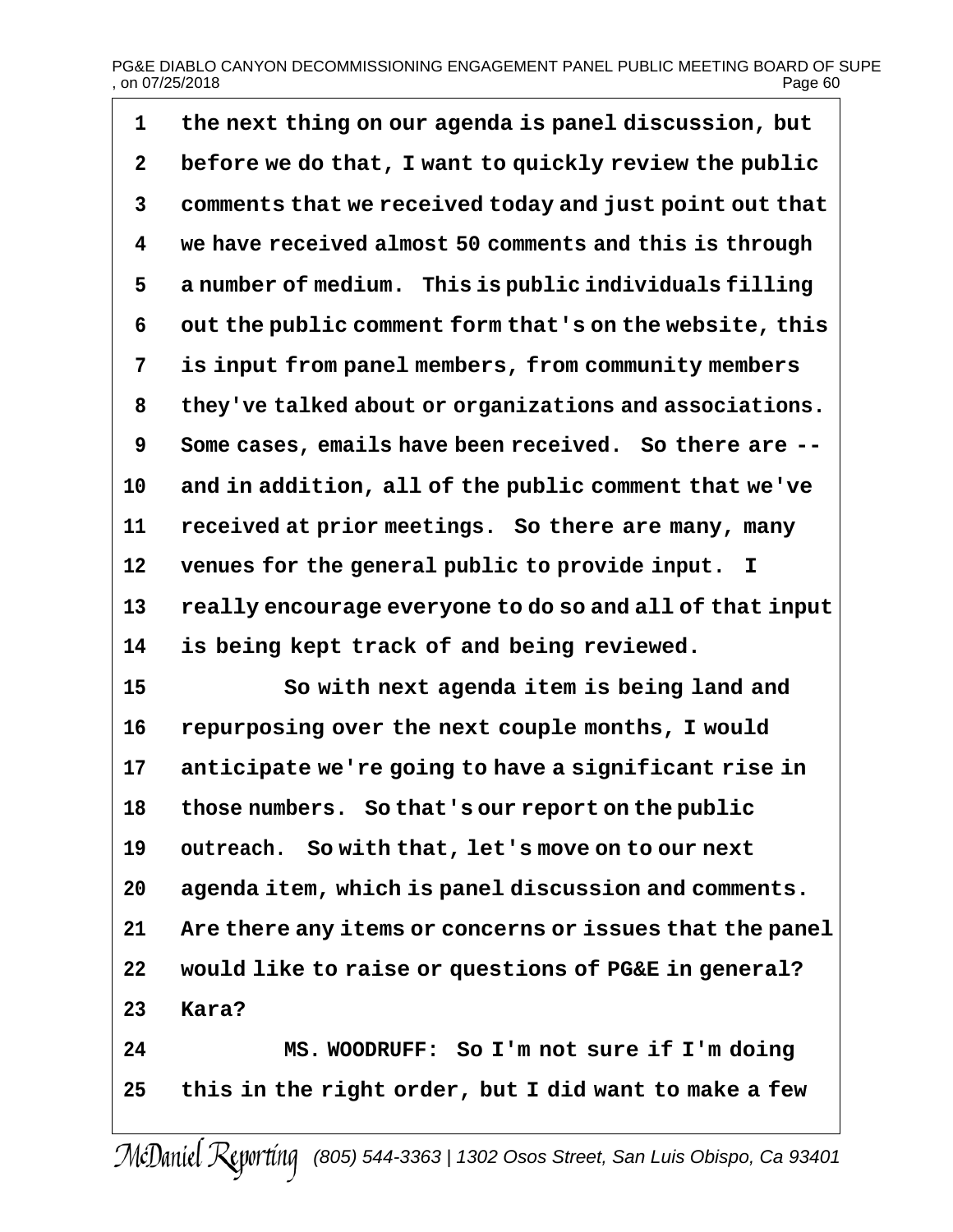# PG&E DIABLO CANYON DECOMMISSIONING ENGAGEMENT PANEL PUBLIC MEETING BOARD OF SUPE<br>on 07/25/2018  $,$  on 07/25/2018

| 1                       | comments in response to public outreach effort. Should   |
|-------------------------|----------------------------------------------------------|
| $\mathbf{2}$            | I hold off until we get through this?                    |
| 3                       | MR. ANDERS: No. This would be appropriate.               |
| $\overline{\mathbf{4}}$ | MS. WOODRUFF: Okay. So I think part of the               |
| 5                       | reason I may have been selected for this panel is that   |
| 6                       | I've been very interested in land conservation, in       |
| 7                       | particular, Wild Cherry Canyon and the Diablo Canyon     |
| 8                       | lands. As a result of that affiliation, since being on   |
| 9                       | the panel, I have been contacted by many, many people in |
| 10                      | groups who are extremely interested in the land issues.  |
| 11                      | Some are interested in repurposing perhaps on Parcel B,  |
| 12                      | but the vast majority of people I've been talking to are |
| 13                      | very interested in the conservation of a public access   |
| 14                      | to all of the Diablo lands, except those portions that   |
| 15                      | have to be protected or secured for continuing plant     |
| 16                      | operations.                                              |
| 17                      | So in that vein, over the next couple days, I'm          |

 **So in that vein, over the next couple days, I'm going to be sending out an email that provides specifics about -- it's just another form for people to get information about future tours of the land that may be possible in the month of August. We're also going to be having some public workshops. I want to get the word out about those dates and times and places and then the big land hearing, of course, is at the end of the month next month, August 29th. So if people want to have**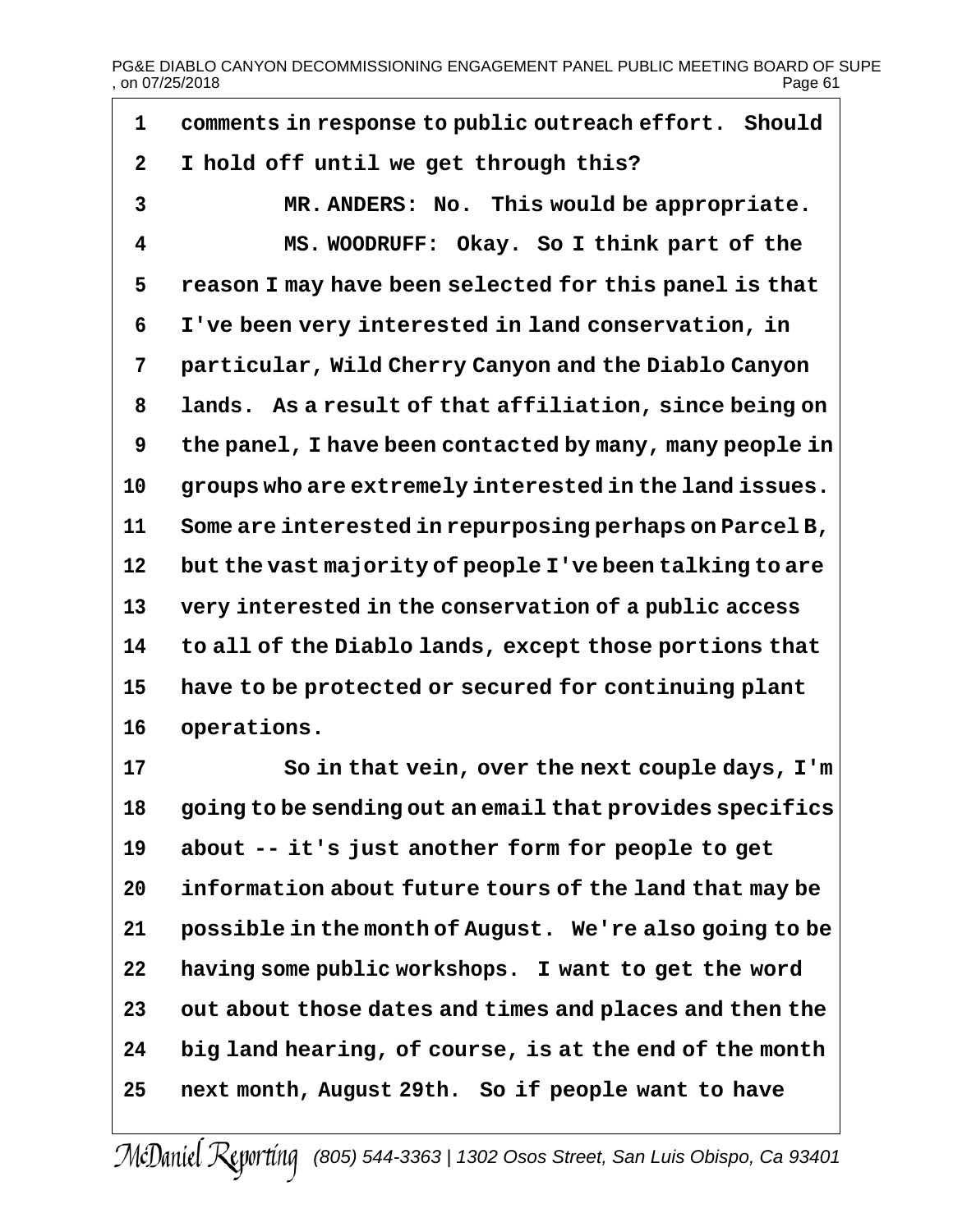# PG&E DIABLO CANYON DECOMMISSIONING ENGAGEMENT PANEL PUBLIC MEETING BOARD OF SUPE<br>Page 62 , on 07/25/2018

| 1            | information about that, I would encourage you to do one  |
|--------------|----------------------------------------------------------|
| $\mathbf{2}$ | of two things. Number one, check on Facebook, go to      |
| 3            | Friends of Wild Cherry Canyon and we'll be posting a lot |
| 4            | of details about upcoming workshop, tour and the hearing |
| 5            | dates and, secondly, if you want to receive the email    |
| 6            | that I'll be sending around, feel free to email me your  |
| 7            | email address and I'll make sure you're on that list.    |
| 8            | My email address is easy. It's just                      |
| 9            | Karaslo@charter.net, Karaslo@charter.net, and I'll make  |
| 10           | sure you get an email with all the detailed information  |
| 11           | for next month. Thank you.                               |
| 12           | MR. ANDERS: Thank you, Kara. Any other                   |
| 13           | comments or questions? Linda?                            |
| 14           | MS. SEELEY: Something occurred to me in the              |
| 15           | past few minutes, which was, now, the money from the     |
| 16           | joint proposal that you had proposed to the PUC, part of |
| 17           | that money was rejected, that part for the retraining    |
| 18           | and retention, I believe, of employees and some other    |
| 19           | parts of it and I think that was quite a bit of money,   |
| 20           | but now there is legislation to cover those costs that   |
| 21           | were not allowed in the CPUC case, that that money would |
| 22           | come out of the taxpayers rather than the ratepayers.    |
| 23           | First of all, am I right about that? And second of all,  |
| 24           | doesn't that kind of make up the gap between what you    |
| 25           | asked for and what you got?                              |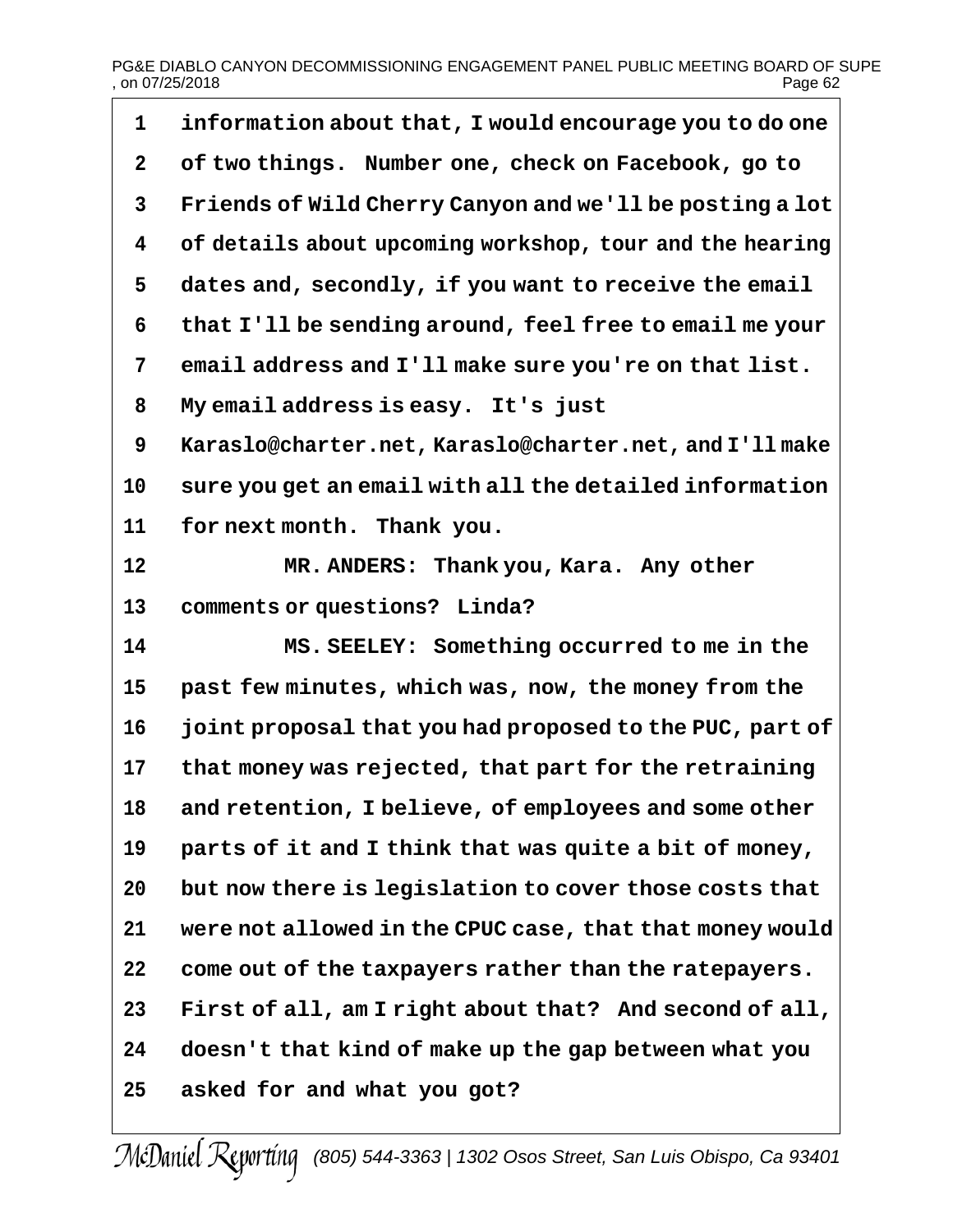┑

| $\mathbf 1$ | MR. JONES: A couple clarifications. So the               |
|-------------|----------------------------------------------------------|
| $\mathbf 2$ | employee retraining portion of the joint proposal was    |
| 3           | fully funded 11.3 million dollars. The retention         |
| 4           | originally proposed at 25 percent, the CPUC awarded 15   |
| 5           | percent. Senate Bill 1090 by Senator Monning and         |
| 6           | co-authored by Senator Cunningham seeks to make up the   |
| 7           | balance of all aspects of the joint proposal that were   |
| 8           | not enforced in the utilities decision. Okay? So that    |
| 9           | would make it whole from its original proposal with that |
| 10          | large coalition and superlative.                         |
| 11          | MS. SEELEY: So then you wouldn't have a                  |
| 12          | deficit -- I mean, you won't have a deficit if that's    |
| 13          | passed, right? I mean --                                 |
| 14          | MR. JONES: Are you referring to the deficit in           |
| 15          | terms of what we're seeking to gain from the nuclear     |
| 16          | decommissioning cost triennial proceeding?<br>Because    |
| 17          | those are separate cases.                                |
| 18          | MS. SEELEY: No -- yes. I'm confused.                     |
| 19          | MR. JONES: So let me just take one step back.            |
| 20          | So the joint proposal is about the continued operation   |
| 21          | and transition from Diablo Canyon to new ways to deal    |
| 22          | with the energy demand, whether energy efficiency,       |
| 23          | renewable power, et cetera. That is funded from rates    |
| 24          | from an operational perspective. That was a special      |
| 25          | rate case that augmented the general rate case the way   |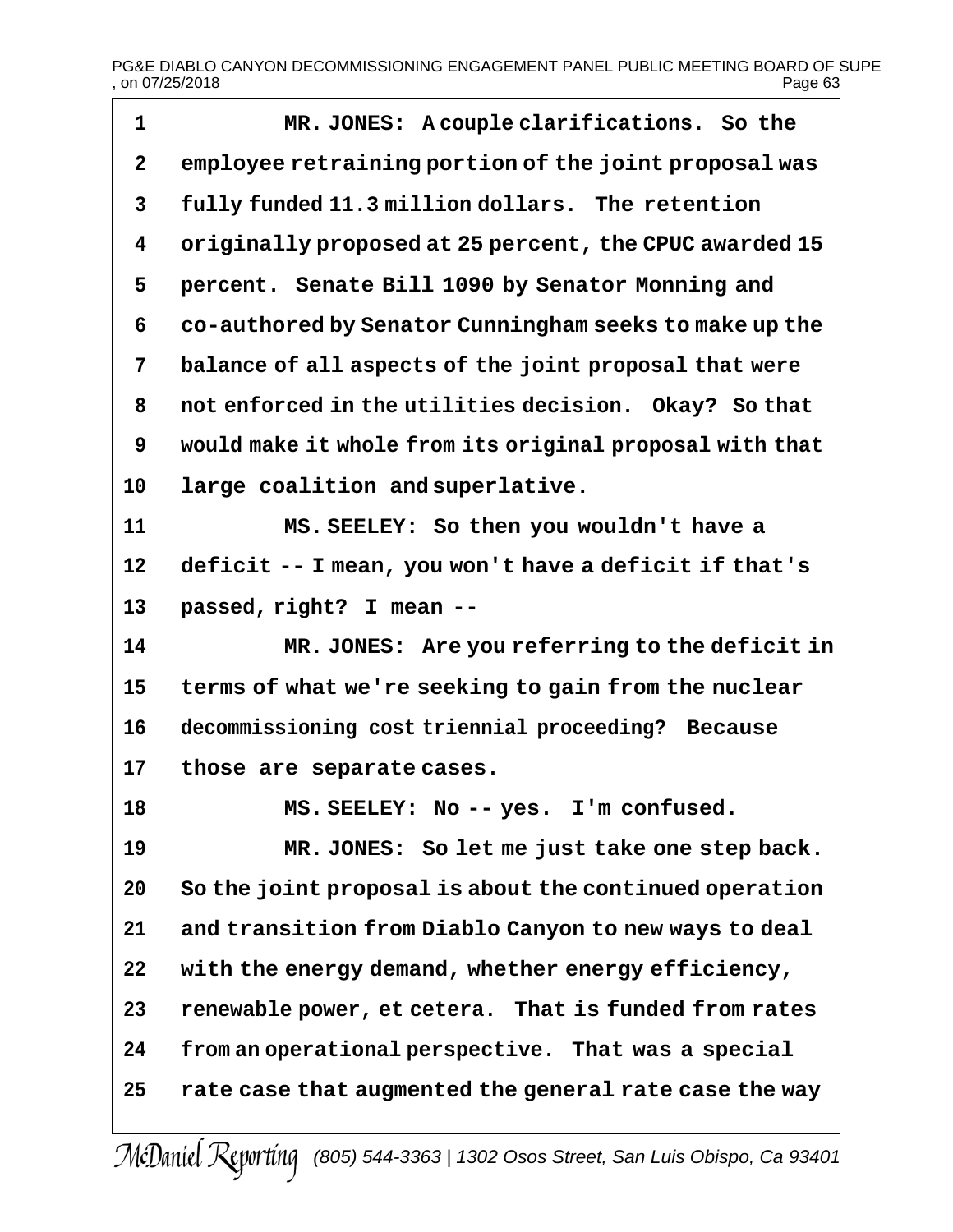### PG&E DIABLO CANYON DECOMMISSIONING ENGAGEMENT PANEL PUBLIC MEETING BOARD OF SUPE<br>Page 64 , on 07/25/2018

 $\overline{\phantom{0}}$ 

| $\mathbf{1}$   | we collect revenues and operate the utility. The trust   |
|----------------|----------------------------------------------------------|
| $\mathbf{2}$   | fund proceedings are separate for retiring the power     |
| $\mathbf{3}$   | plant. That deficit that you're referring to, that       |
| 4              | we've been referring to tonight where we have the burden |
| 5              | of making the case for getting more revenue will be in   |
| 6              | the 2018 filing on a separate revenue collection that    |
| $7\phantom{.}$ | would be noted in the decommissioning trust fund portion |
| 8              | of the line item on the bill. Okay? So two separate      |
| 9              | revenue streams, separate work, one for operations, one  |
| 10             | for retiring of the facility.                            |
| 11             | MS. SEELEY: Got it. Thank you.                           |
| 12             | MR. ANDERS: Lauren?                                      |
| 13             | MR. BROWN: I'm looking at the draft agenda and           |
| 14             | I see that the next item is introduction for the next    |
| 15             | meeting topic. What I don't see here, and maybe it was   |
| 16             | added in the final agenda, is some discussion about the  |
| 17             | workshops. That's only three weeks away and I'm          |
| 18             | concerned that people aren't going to have enough time   |
| 19             | to prepare presentations at the workshops. What are we   |
| 20             | doing about that?                                        |
| 21             | MR. ANDERS: That would be included in the next           |
| 22             | presentation.                                            |
| 23             | MR. BROWN: Oh, okay.                                     |
| 24             | MR. JONES: You're two slides ahead of me.                |
| 25             | MR. BROWN: Okay.                                         |
|                |                                                          |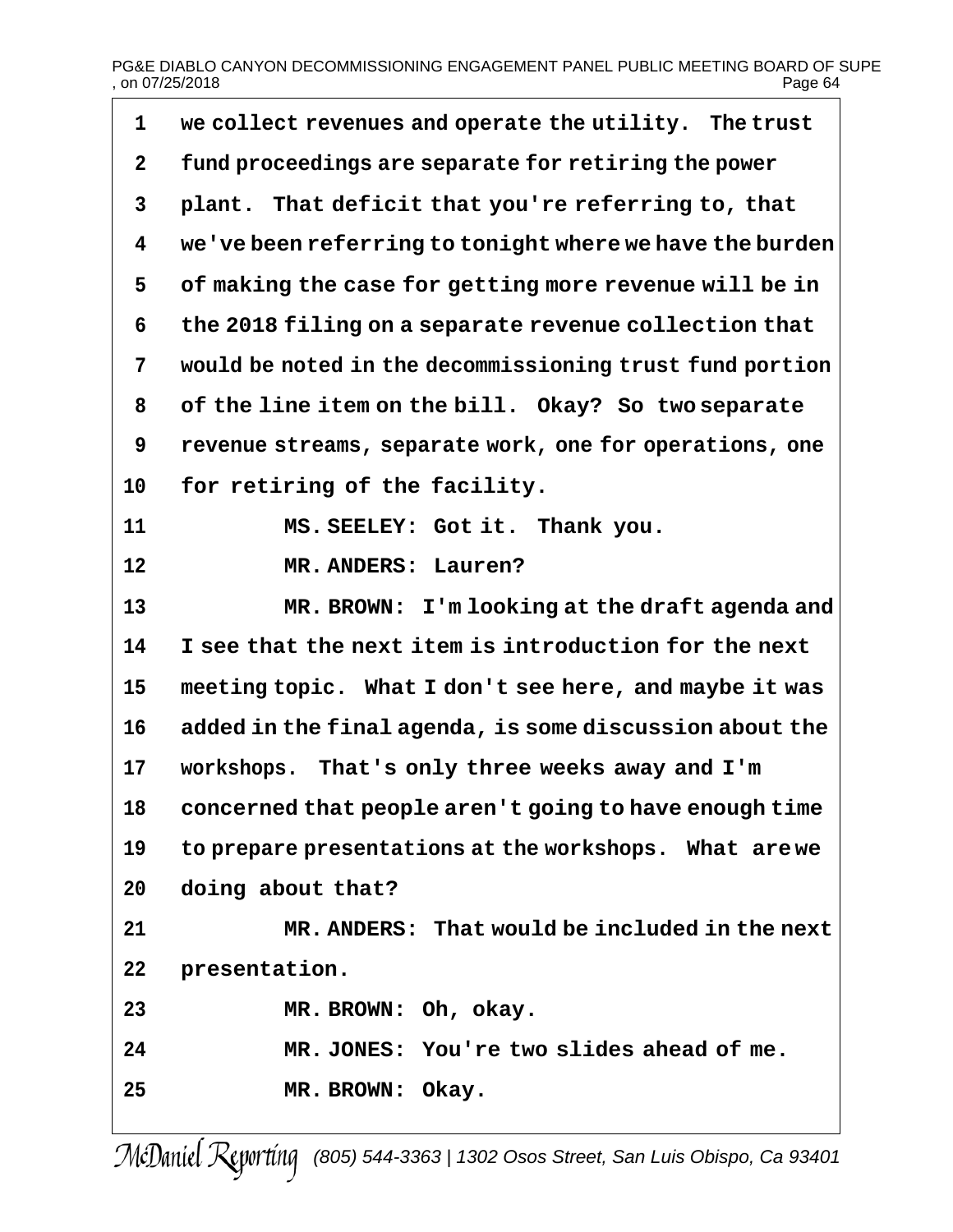$\overline{\phantom{a}}$ 

| 1              | MR. ANDERS: Good catch, though.                          |
|----------------|----------------------------------------------------------|
| $\overline{2}$ | MR. BROWN: All right.                                    |
| $\overline{3}$ | MR. ANDERS: Any other questions or comments?             |
| 4              | Move forward? Okay. So the next item is exactly what     |
| 5              | Lauren discussed and it's a great segue, introduction to |
| 6              | the next meeting topics. So I'll turn that over to Tom   |
| 7              | Jones.                                                   |
| 8              | MR. JONES: Thanks, Chuck, and thanks, Lauren.            |
| 9              | So, yes, we have the two next panel meetings are August  |
| 10             | 29th and September 26th. August 29th will deal with the  |
| 11             | future use of lands and we're looking for ideation,      |
| 12             | concepts from people on what they'd like to see happen   |
| 13             | with those properties, and then September 26 is more the |
| 14             | discussion around repurposing and remember going back to |
| 15             | the last judge's decision on the 2015 estimate or NDCTP, |
| 16             | there was a specific order, do you really have to remove |
| 17             | the break water, investigate that, consult with          |
| 18             | regulators and then that begs the question if it stays,  |
| 19             | what purpose does it serve, right? That gets us into     |
| 20             | the repurposing discussion.                              |
| 21             | If we go to the next slide, we have -- we have           |
| 22             | the workshops, the dates and the locations now. So our   |
| 23             | partners at the City of Pismo Beach graciously offered   |
| 24             | their City Hall for these two meetings, which is closer  |
| 25             | to where we think some of the groups are for future land |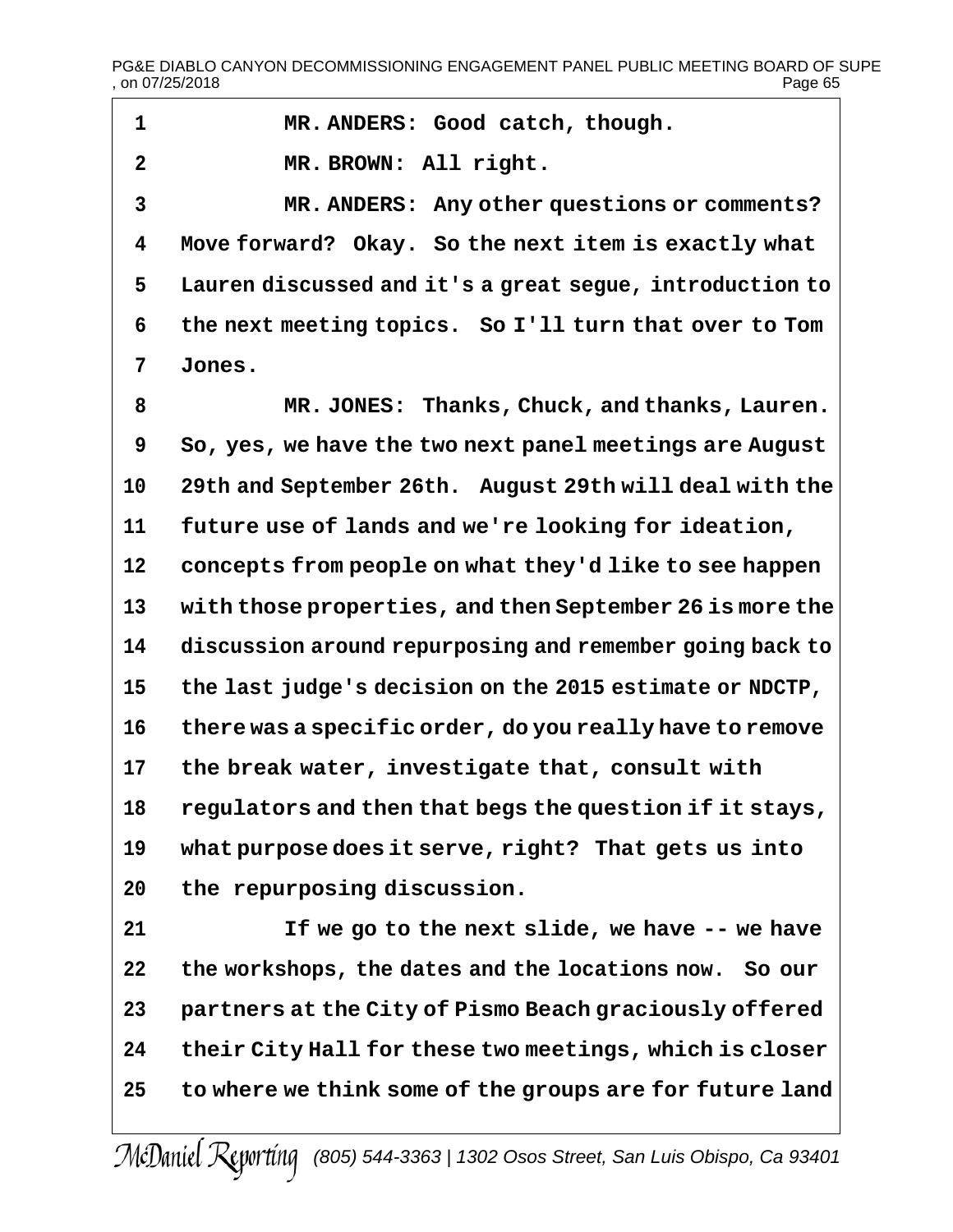# PG&E DIABLO CANYON DECOMMISSIONING ENGAGEMENT PANEL PUBLIC MEETING BOARD OF SUPE<br>on 07/25/2018 Page 66  $,$  on 07/25/2018

 **use. So we have the City Hall available for those two dates and then the panel meeting afterwards and then the repurposing will be in Atascadero. The panel gave us some direction to try to seek some geographic diversity so folks can participate in different locations and then the second workshop for repurposing the reason for having it delayed behind the land uses, some of those concepts might be more complex than simple conservation or trail discussions, but that won't be exclusive to repurposing. If there's a group that can't make -- can't make the August dates work, we'll try to find time in September.**

 **And in front of that or in parallel with that, on the next slide, we have these tour dates. So we've already issued a press release and I know many members of the panel pushed out this information. We have a carrying capacity, a baseline carrying capacity of 660 seats and thanks to a number of the panelists who helped participate in a dry run of that. Takes about three hours so folks can experience the full run coastline and see some of the assets that could be repurposed in the future date and so that information is on our website. We pushed it out in the press release and we'll start getting those reservations filled up. In addition, if there's anything the panel**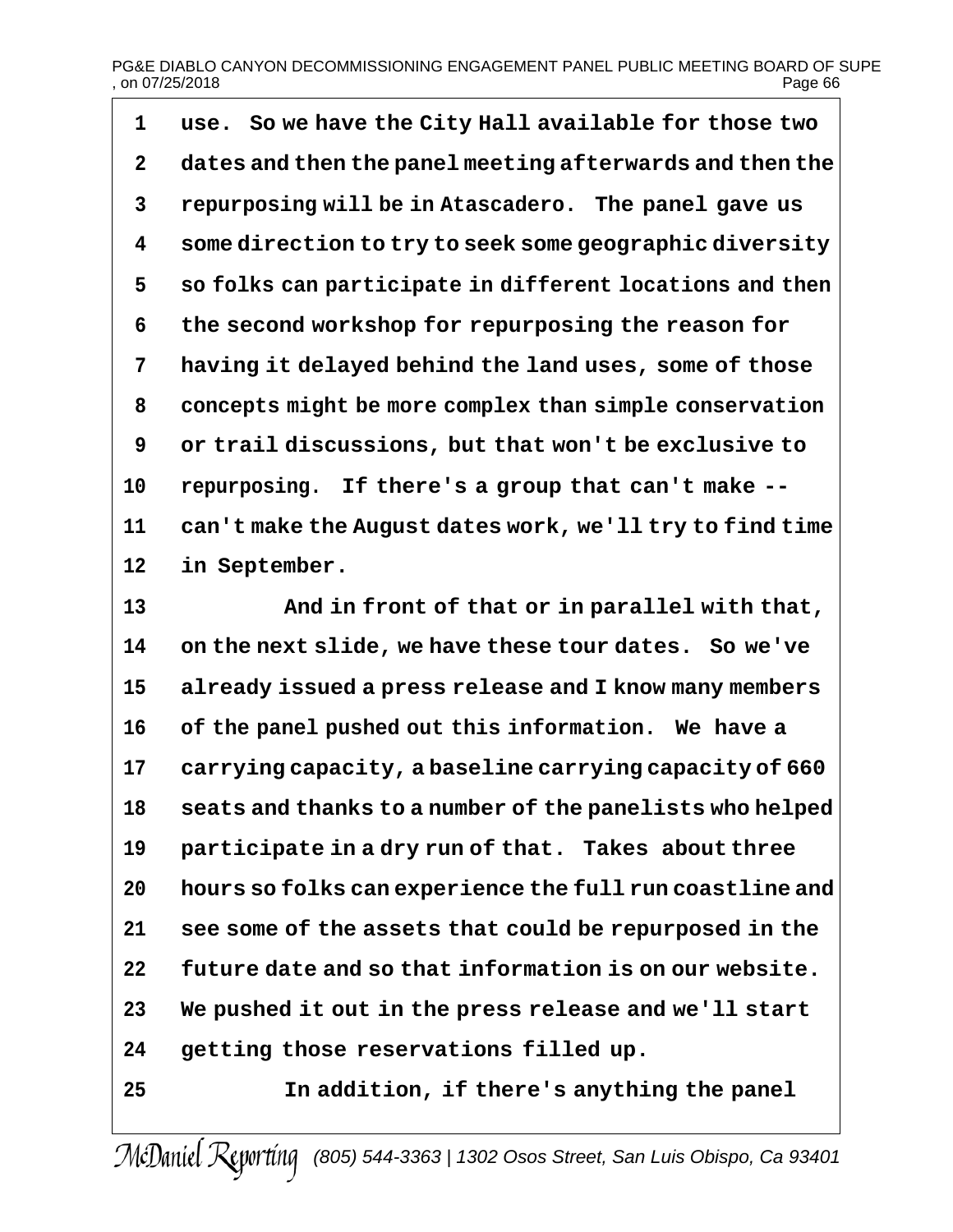### PG&E DIABLO CANYON DECOMMISSIONING ENGAGEMENT PANEL PUBLIC MEETING BOARD OF SUPE<br>on 07/25/2018 Page 67  $,$  on 07/25/2018

 **needs, we can accommodate additional tours on top of this, but that will be limited to about 18 folks based on the two vans that the company owns. So we havea total carrying capacity, if we use these dates plus with the vans, of 1,020 people. I don't think we'll hit that mark, but I'm really impressed with what the team was able to put together to get folks out there in the next 60 days.**

 **So, again, here are the dates we will be issuing a press release on this and I think the panel will have -- everyone here will be making some call to action from their different constituencies and we'll collect that information and determine who will be presenting. The format that the panel did discuss at the administrative meeting was approximately a 30-minute presentation, then the panel had about 50 minutes of Q and A and then you discuss amongst yourselves and have the next group come up. So we still need panelists. We'll have to get the logistics down of which panels are certain which dates and how we do this. These meetings will be open to the public, but they wouldn't have public comment. These will be invited folks that have something to offer, whether it be a group that's interested in conservation or trail riding or repurposing. So we know there's a lot of different**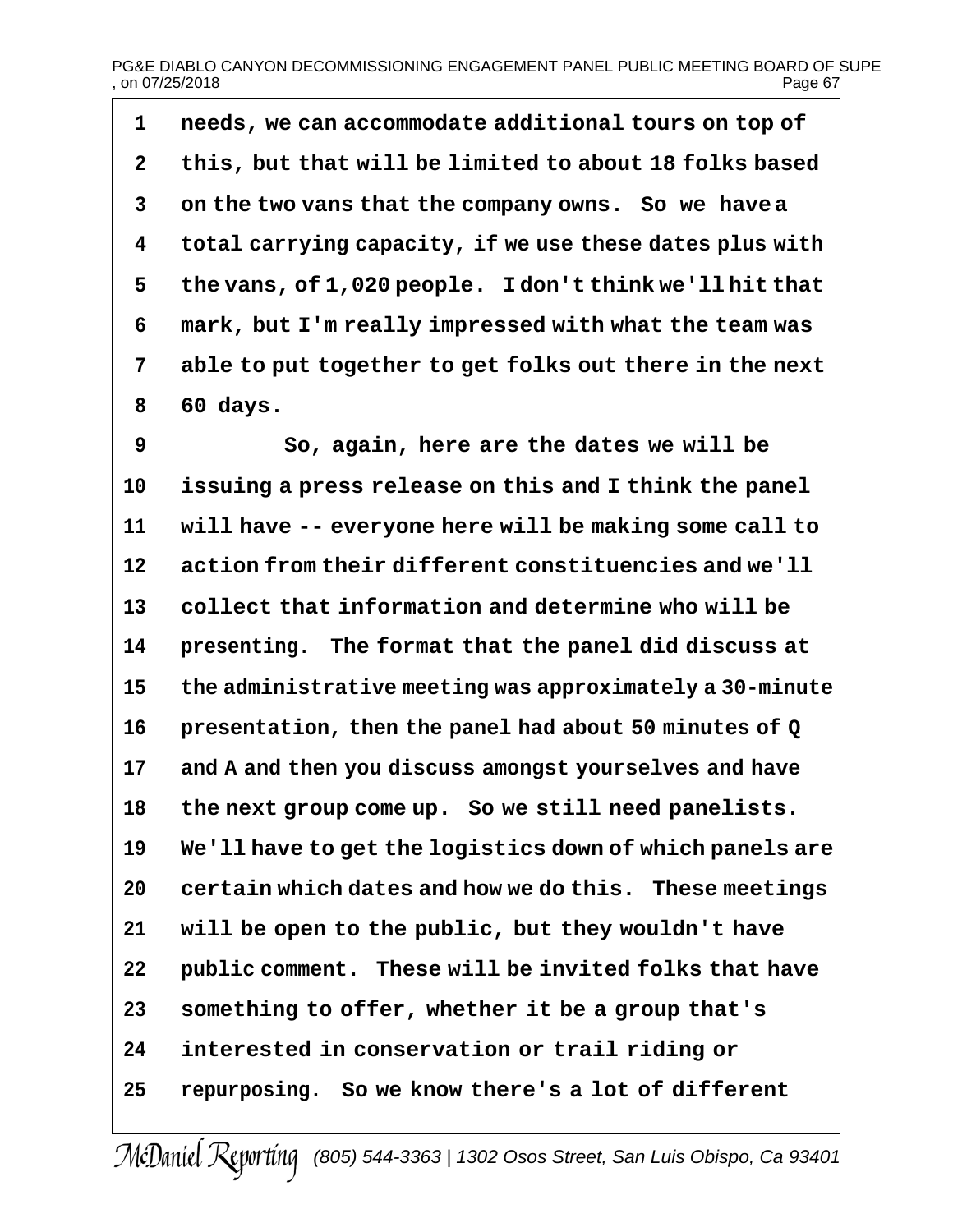| 1            | groups out there, but I think we're going to hear from a |
|--------------|----------------------------------------------------------|
| $\mathbf{2}$ | lot more folks once we start this outreach through the   |
| 3            | various networks.                                        |
| 4            | MR. ANDERS: Frank?                                       |
| 5            | MR. MECHAM: I think it would be important to             |
| 6            | somehow -- and I don't know when this is going to        |
| 7            | happen, but we're going to be getting a lot of folks     |
| 8            | that are going to be talking about the repurposing and   |
| 9            | land use and this commission has discussed it, as well.  |
| 10           | I'm hoping that we can come away with some credibility   |
| 11           | to say that we're here to do something and that there's  |
| 12           | going to be a definitive -- some sort of definitive      |
| 13           | direction given and hopefully that will be               |
| 14           | well-received. I would hate to think when we go through  |
| 15           | this whole exercise and gather public input, gather the  |
| 16           | ideas and then find out that that's not where we're      |
| 17           | going to go.                                             |
| 18           | So I don't know how and when that has to                 |
| 19           | happen, but in order to gain any kind of credibility for |
| 20           | this engagement panel and for the public and PG&E,       |
| 21           | there's got to come a time when something is defined.    |
| 22           | MR. ANDERS: Thank you. Any comments on that?             |
| 23           | Yes, Lauren.                                             |
| 24           | MR. BROWN: Just to follow up on Frank's                  |
| 25           | comment, I'dlike to make the point that these workshops  |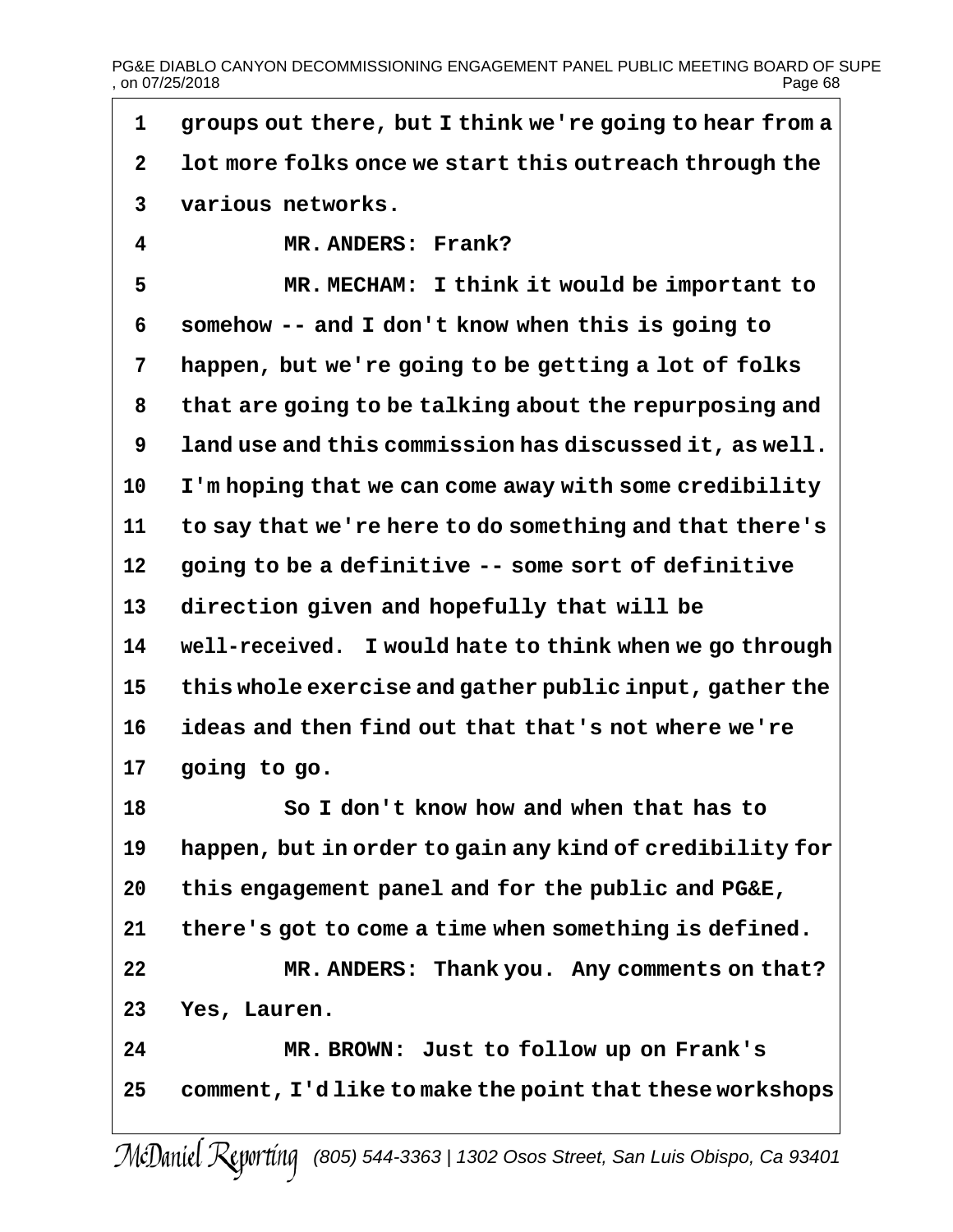# PG&E DIABLO CANYON DECOMMISSIONING ENGAGEMENT PANEL PUBLIC MEETING BOARD OF SUPE , on 07/25/2018 Page 69

 **and the presentations are not only an opportunity for presenters to make known to this panel and to PG&E their ideas that it is a very important opportunity to introduce these ideas to the general public. You know, we are here representing the public and I see part of our function is to stimulate this kind of conversation, to encourage it, and, you know, it's not just our panel that needs to get behind an idea that we can endorse with the larger public because if there are ideas that are well-received by the general public, there could be a ground swell of support that might be important from a -- getting approvals from necessary government bodies, but also perhaps stimulating the creation of some fundraising mechanisms that might make possible some of the wonderful ideas I'm sure we're going to hear, ideas that might involve dedicating some of the lands, for example, to public use. Who is going to pay for it? Alex has been emphasizing that. MR. ANDERS: Alex?**

 **MR. KARLIN: Yeah. Exactly. I agree with that comment. I mean, one of the reasons we're having these workshops is that I'm frustrated by a process where members of the public give three minutes at the podium in an evening session of maybe a total of a half an hour and there's a lot of very involved and creative and**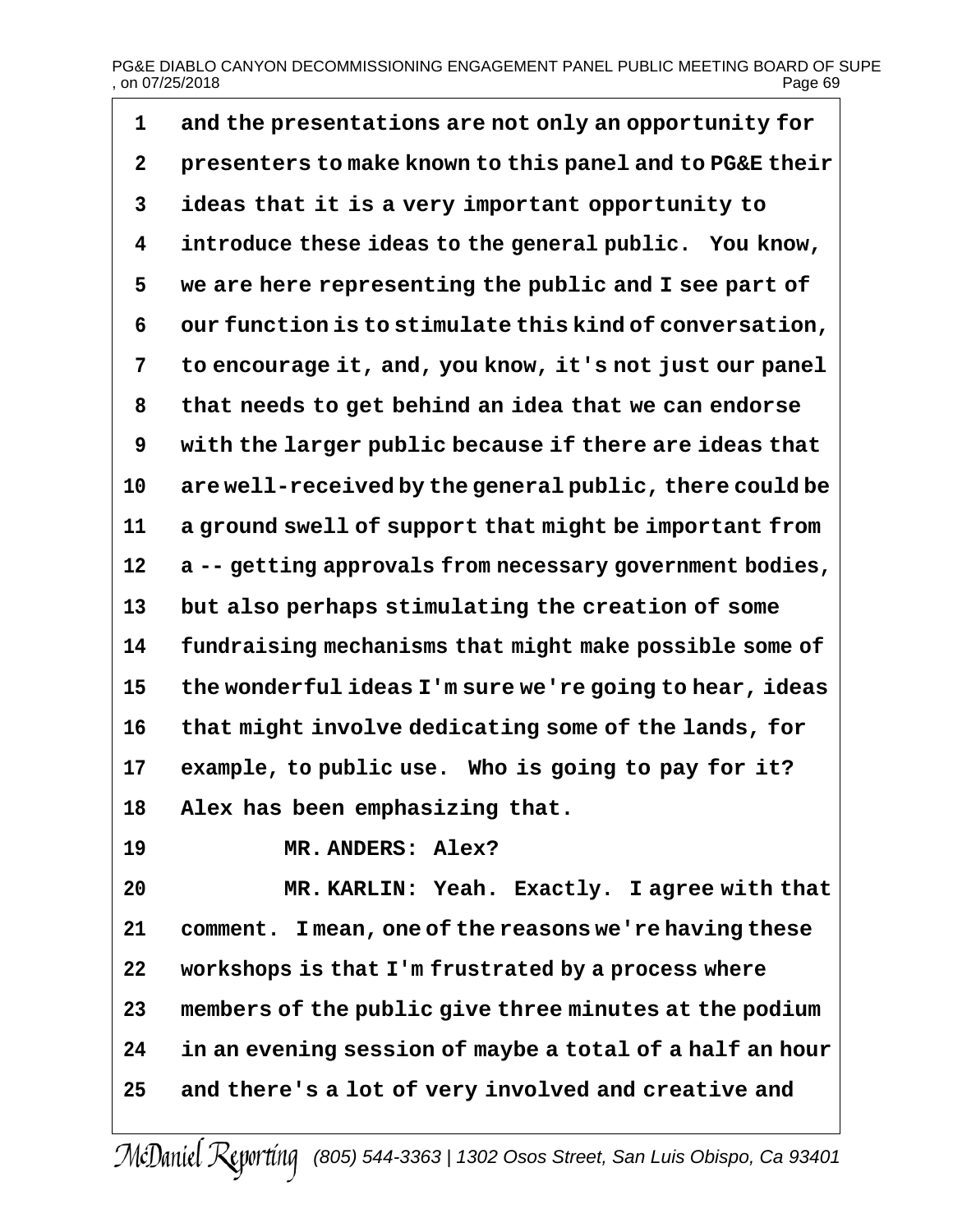# PG&E DIABLO CANYON DECOMMISSIONING ENGAGEMENT PANEL PUBLIC MEETING BOARD OF SUPE<br>on 07/25/2018  $,$  on 07/25/2018

 **concerned people out there about the decommissioning of the Diablo and the use of the lands and there are a lot of ideas out there and we thought let's set up a workshop, you know, two days in August, all day long where people who want to give a pitch give a PowerPoint presentation, do something serious, give them 15 minutes or a half an hour, put together a proposal and a thought-out analysis and maybe even how they think somebody's going to pay for it because this isn't just a Christmas tree with money falling from heaven. PG&E owns this 12,000 acres and it's valuable property and they aren't just going to give it away.**

 **So if somebody says let's make the whole thing a state park, oh, that's great, I love it, I'm a docent out at Montana de Oro. I'd love to double up Montana de Oro property, but, okay, let's figure out -- maybe somebody can come up with an idea how that's going to happen and how it's going to be paid for because we can all ask for the sky, but let's get down to brass tax a little bit, and these proceedings will be recorded and they will be submitted to the PUC and it will be used in other proceedings, state proceedings on this side. So if there's somebody out there who's got --**

 **some group out there that's got a good pitch, let's hear it and we're going to -- hopefully, we'll get a number**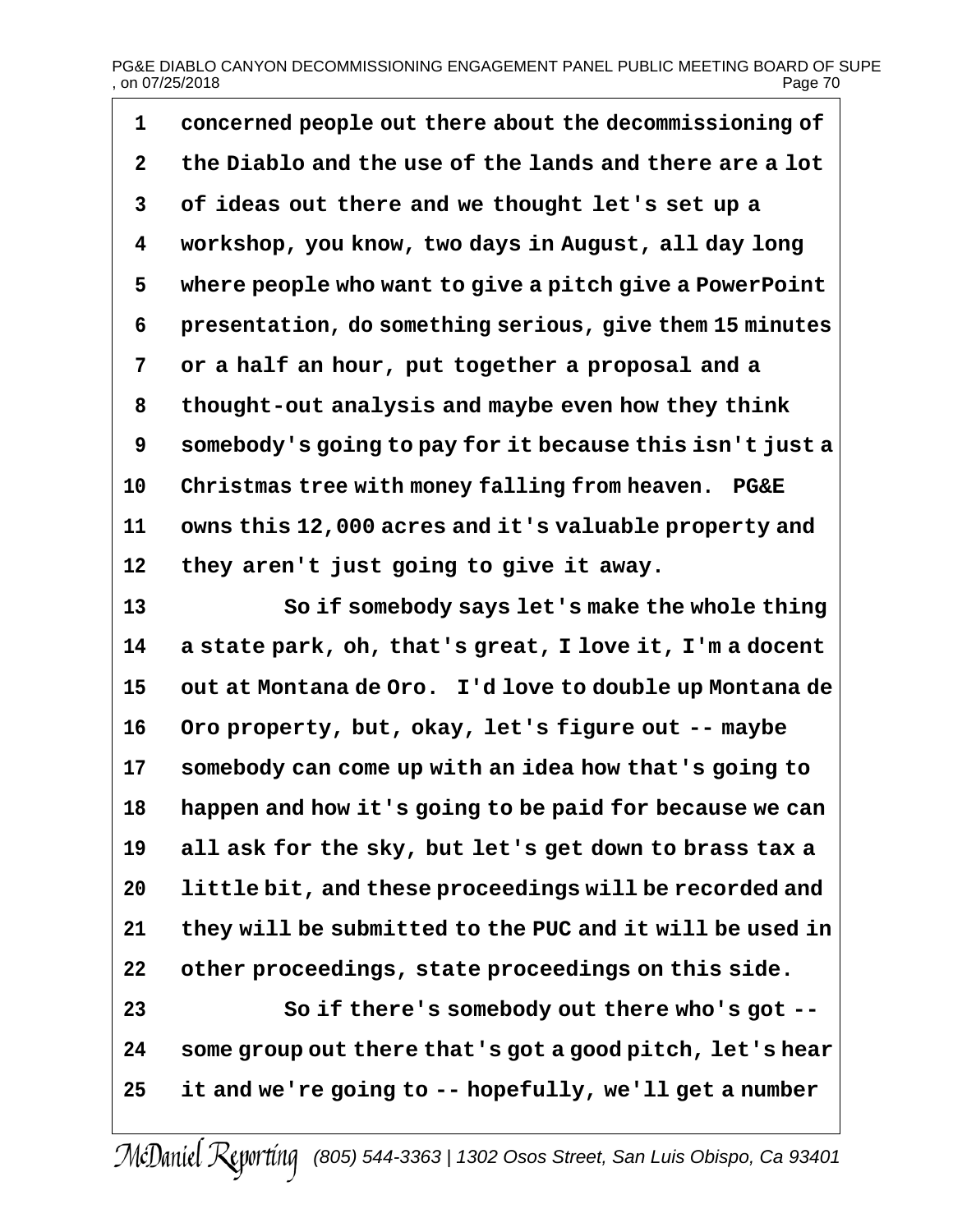# PG&E DIABLO CANYON DECOMMISSIONING ENGAGEMENT PANEL PUBLIC MEETING BOARD OF SUPE<br>on 07/25/2018 Page 71  $.$  on 07/25/2018

 **of good ones. We might be over-subscribed and have to shorten it down from an hour to half an hour or do another one or something, but let's hear some good ideas and let's find out how it's going to work and how it's going to be paid for and I hope people will sign up and help us out here.**

 **MR. JONES: And, Mr. Karlin, just to add to that, while they might have a time limitation, there's no limitation on the volume of documentation they wish to supplement that presentation.**

 **MR. KARLIN: Absolutely. There are many ways to submit stuff. That's a point you make. You can submit a comment, you can submit lots of stuff on the web page. So it's not just a pitch, but it would be nice to have a presentation so we could ask some questions so the public could hear it and it could be recorded and you can watch it online or something.**

**MR. ANDERS: Kara?**

 **MS. WOODRUFF: I wanted to tell you a little bit about the groups I've already heard from who are very interested in making workshop presentations and I don't think anybody I've spoken to has come to this with the expectation that good things were going to fall from the tree. I think everybody that I talked to is very realistic about what it takes to create a trail or to**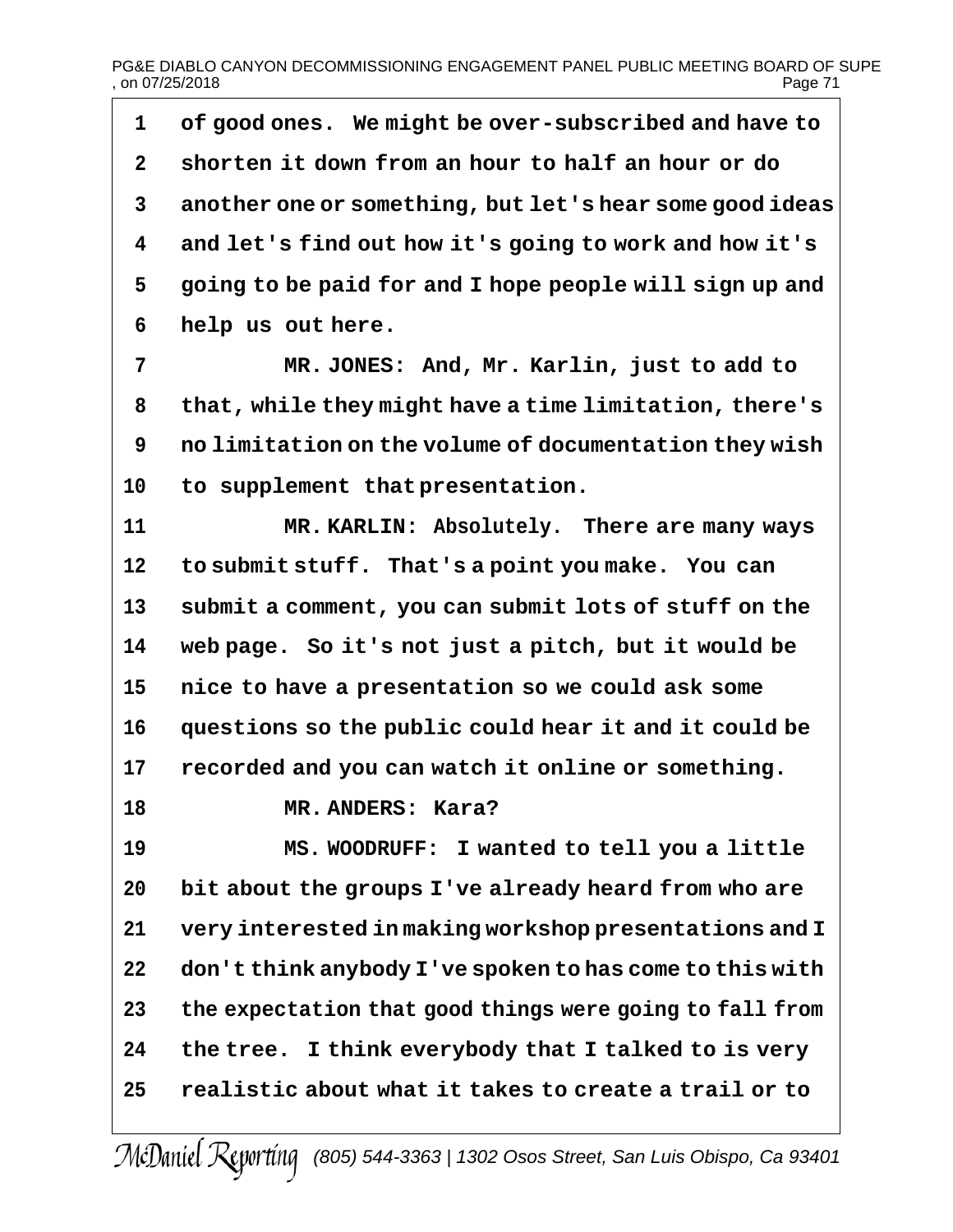**create a state park and have you raise that money and I do think at the presentations we're going to hear very specific recommendations on raising, for example, money from the June Park Bond that just passed. There are monies available from that acquisition and public recreation. So I'm really encouraged by what I've heard so far.**

 **And I just mention already I've heard from trail groups, equestrians, mountain bikers, the SLO Land Conservancy, different plant groups, travel groups, the Sierra Club. That's a small sampling of the people who are talking to me about wanting to try to prepare a presentation and so far I'm just really impressed by the level of expertise amongst these folks who have done a lot of projects like this in the past. So I think we're in for a really interesting month in August. Looking forward to it.**

 **MR. ANDERS: Thank you. Any further comments or observations? Well, that concludes our agenda -- oh, I'm sorry. Scott?**

 **MR. LATHROP: Just sitting, listening and looking towards the future as far as what we're going to be talking about as far as land use and things of that nature, it just keeps coming back to me looking at the map and, really, what I see is two different entities.**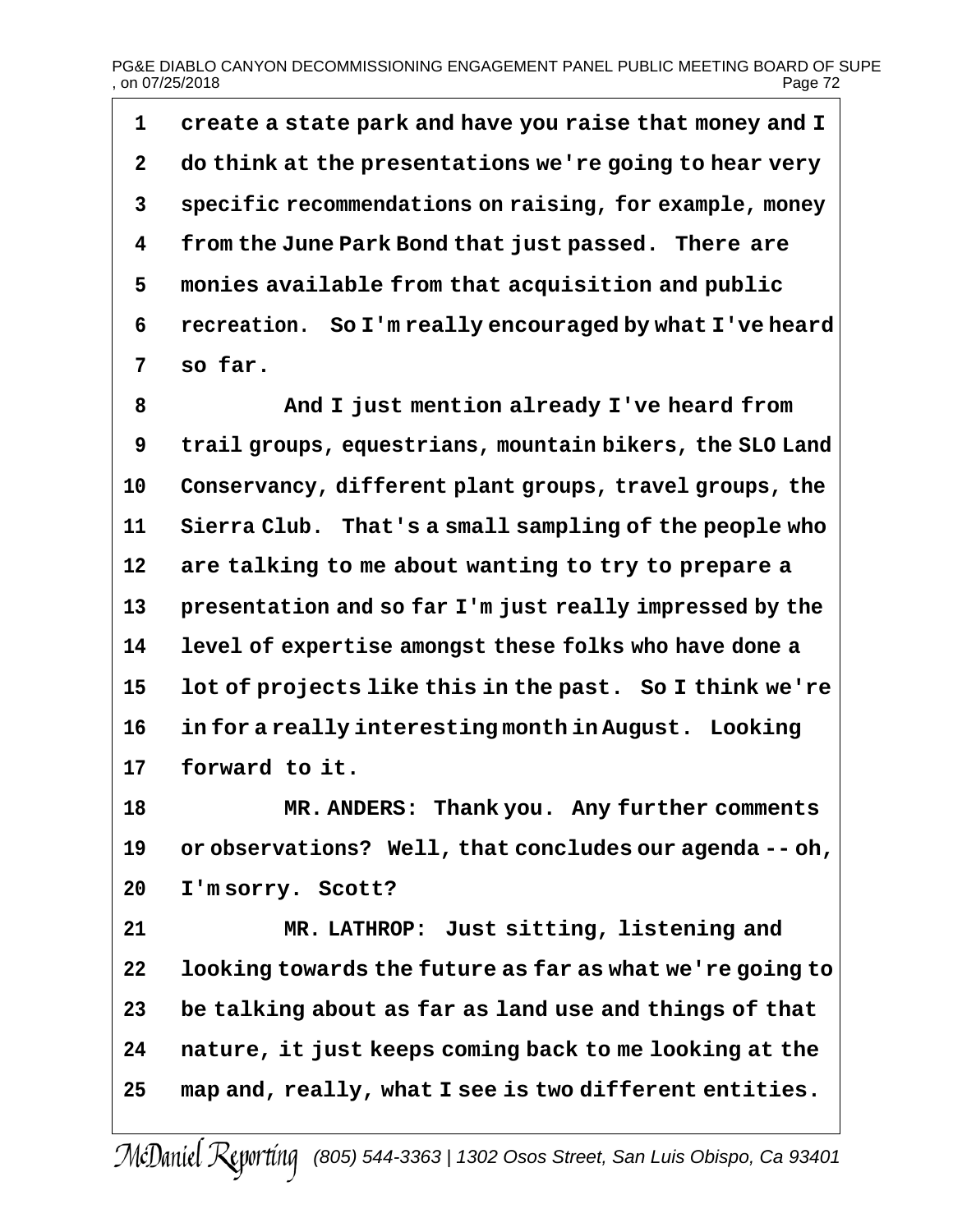# PG&E DIABLO CANYON DECOMMISSIONING ENGAGEMENT PANEL PUBLIC MEETING BOARD OF SUPE<br>on 07/25/2018 Page 73  $.$  on 07/25/2018

 **We see PG&E as the producer of energy and then we have a subsidiary as another entity and so, you know, even though we may have presentations and so forth coming forward, I'm just wondering if we really have the right people in the room because if we're talking about a separate entity, I think they have probably certain rights what they can and cannot do with the property and I know that they're tied together, I know they're associated with each other and there might be some limits as far as what you can do with the property now until there's decisions made on the overall power plant, but I just see that we might be having two different agencies or two different entities that we need to have the discussion with because the people that own probably quite a bit of the property, you know, they're not sitting in the room right now when, of course, there's -- go ahead.**

 **MR. JONES: Two of the four are. So Eureka Energy has a board of directors of three folks, Chief Nuclear Officer Jim Welch of Diablo Canyon, he is the CEO here again and Jon Franke is one of the other impaneled directors of that corporation and then I'm the day-to-day implementer for Eureka Energy. So Jon is one of the three decision-makers on that body, the other is down the street and all three work together very**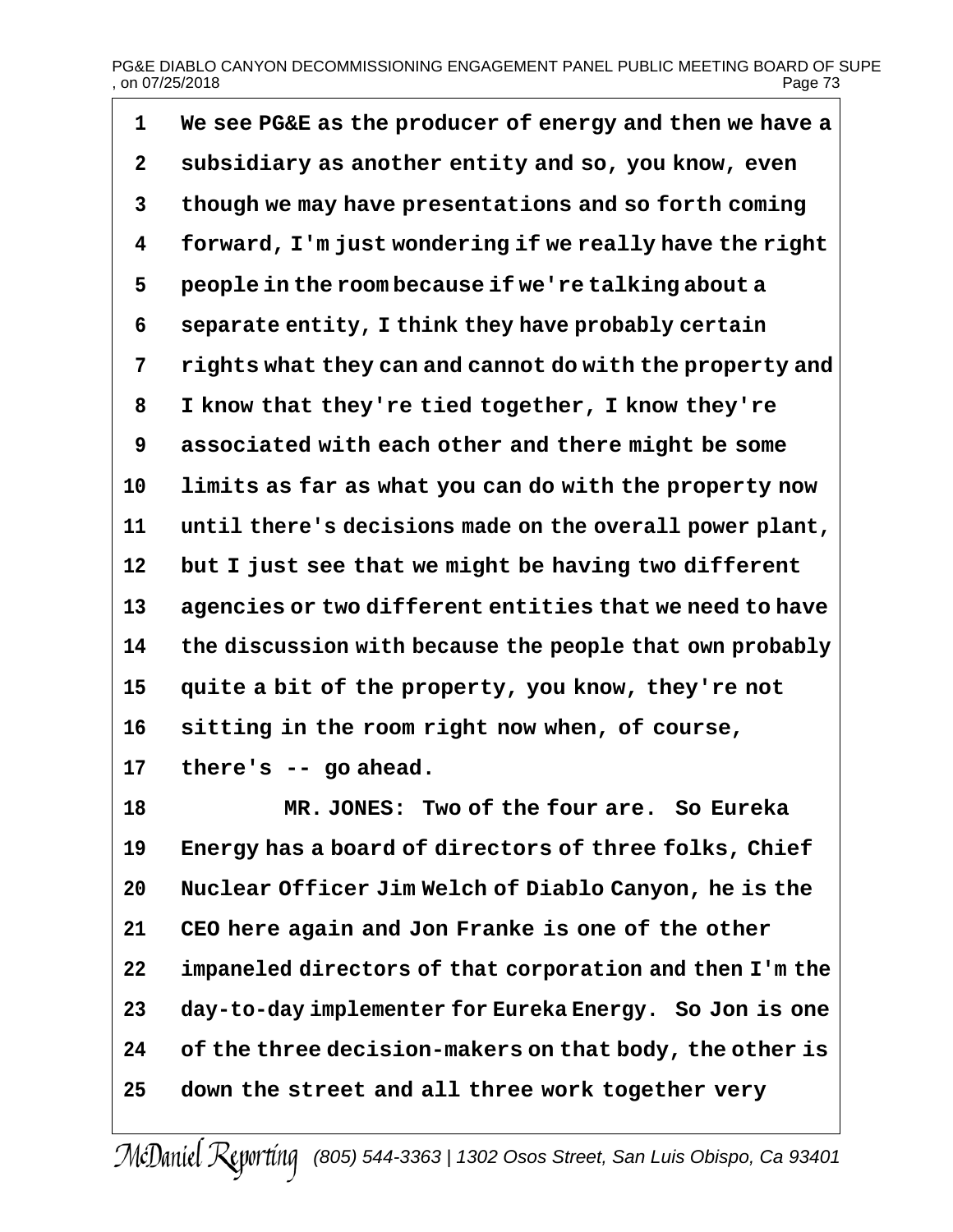PG&E DIABLO CANYON DECOMMISSIONING ENGAGEMENT PANEL PUBLIC MEETING BOARD OF SUPE<br>on 07/25/2018  $,$  on 07/25/2018

 **closely. So this information will get to all the right people and the participant. We have a third of the Board of Directors here today.**

 **MR. FRANKE: We don't use Eureka Energy to say it's not Pacific Gas and Electric's property. The use of that formation really was to distinguish it whether or not it was a regulatory asset that we would earn off of. Our customers aren't paying rates to account for the capital expense of that land, basically. So itdoes mean that the land doesn't roll through the CPUC and the 851 process if we were to sell it. It is a shareholder land, but -- so it is -- it is important to make that distinction. I appreciate you doing that.**

 **MR. ANDERS: Any further comments? Thank you all very much. Consistent with our prior meetings and our agenda, one of the things we want to do is do a quick assessment to identify the things that you feel this meeting -- that you liked and also opportunities for improvement in an effort to continuously improve this process and its effectiveness.**

 **So with that, anyone want to comment on things that you liked about this meeting? Dena? MS. BELLMAN: So I want to thank the PG&E staff. You guys always do a fantastic job of informing us and answering all of our questions. So it was a**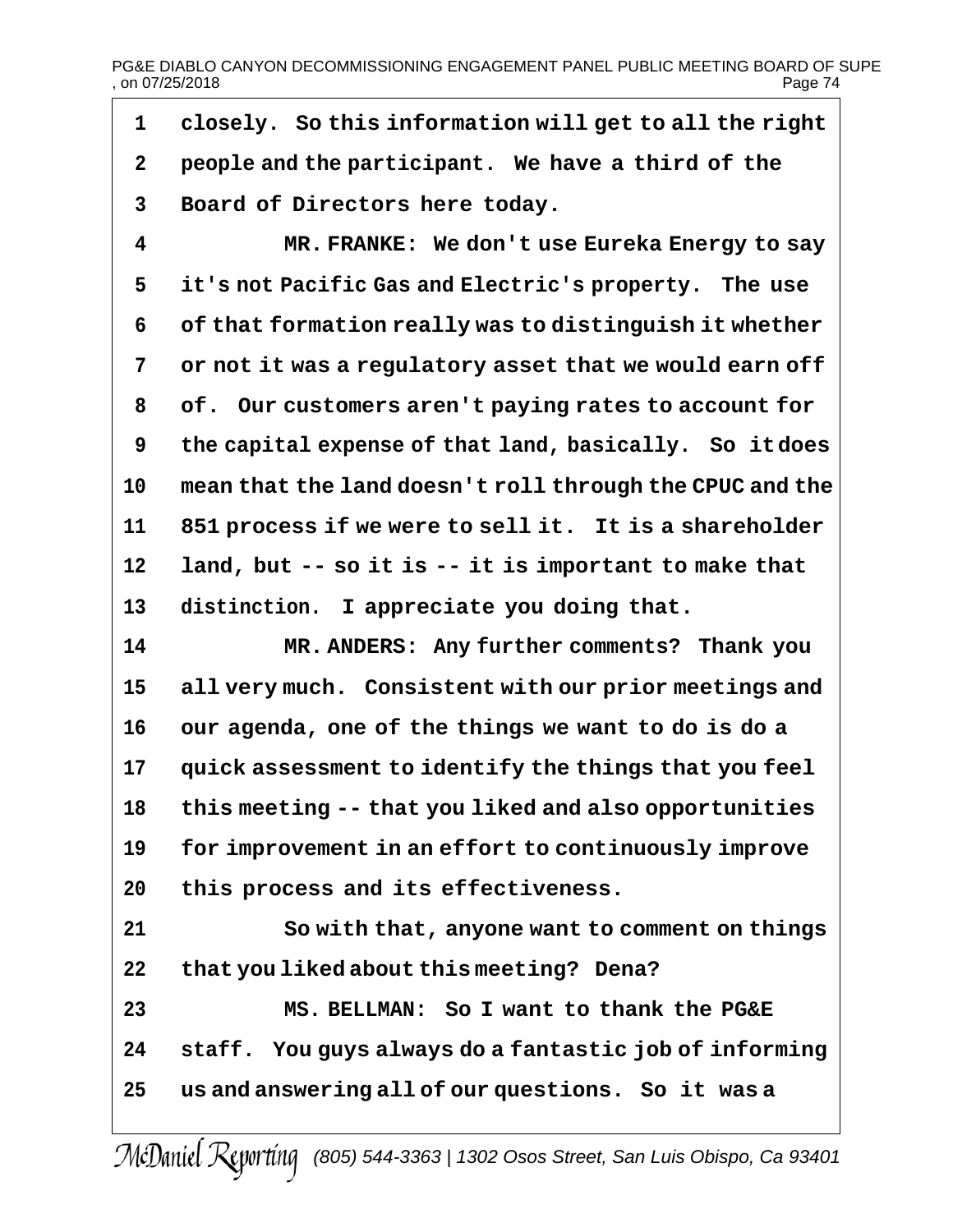# PG&E DIABLO CANYON DECOMMISSIONING ENGAGEMENT PANEL PUBLIC MEETING BOARD OF SUPE<br>page 75 , on 07/25/2018

| 1            | great presentation and, Jon, thank you for all of the    |
|--------------|----------------------------------------------------------|
| $\mathbf{2}$ | information, and Tom and Eric. It's not a                |
| 3            | super-exciting subject and -- but it's very detailed.    |
| 4            | So I know you don't get to do fancy PowerPoints or       |
| 5            | anything, but we really appreciate it. The information   |
| 6            | was very direct, very informative and I think I know I'm |
| 7            | walking away from tonight with a much better picture and |
| 8            | a little different picture than I had originally in my   |
| 9            | mind. So thank you very much.                            |
| 10           | MR. ANDERS: Any other -- yes, Sherri.                    |
| 11           | MS. DANOFF: This is tangential, really, but I            |
| 12           | was so impressed with the dry run that was done for the  |
| 13           | Diablo lands and impressed with the amount of energy     |
| 14           | that's going into it and presentation and so forth. So   |
| 15           | I want to express my thanks for that.                    |
| 16           | MR. ANDERS: Kara?                                        |
| 17           | MS. WOODRUFF: I love the way Dena put it. I              |
| 18           | thought it was a great presentation. I always learn      |
| 19           | from these presentations how much I don't know, but this |
| 20           | was very helpful today. I appreciate the time and        |
| 21           | effort that was put into it. Thank you.                  |
| 22           | MR. ANDERS: Thank you. What could we do                  |
| 23           | better? How can we continuously improve these meetings?  |
| 24           | Is there anything that you would recommend we do         |
| 25           | differently or try to do?                                |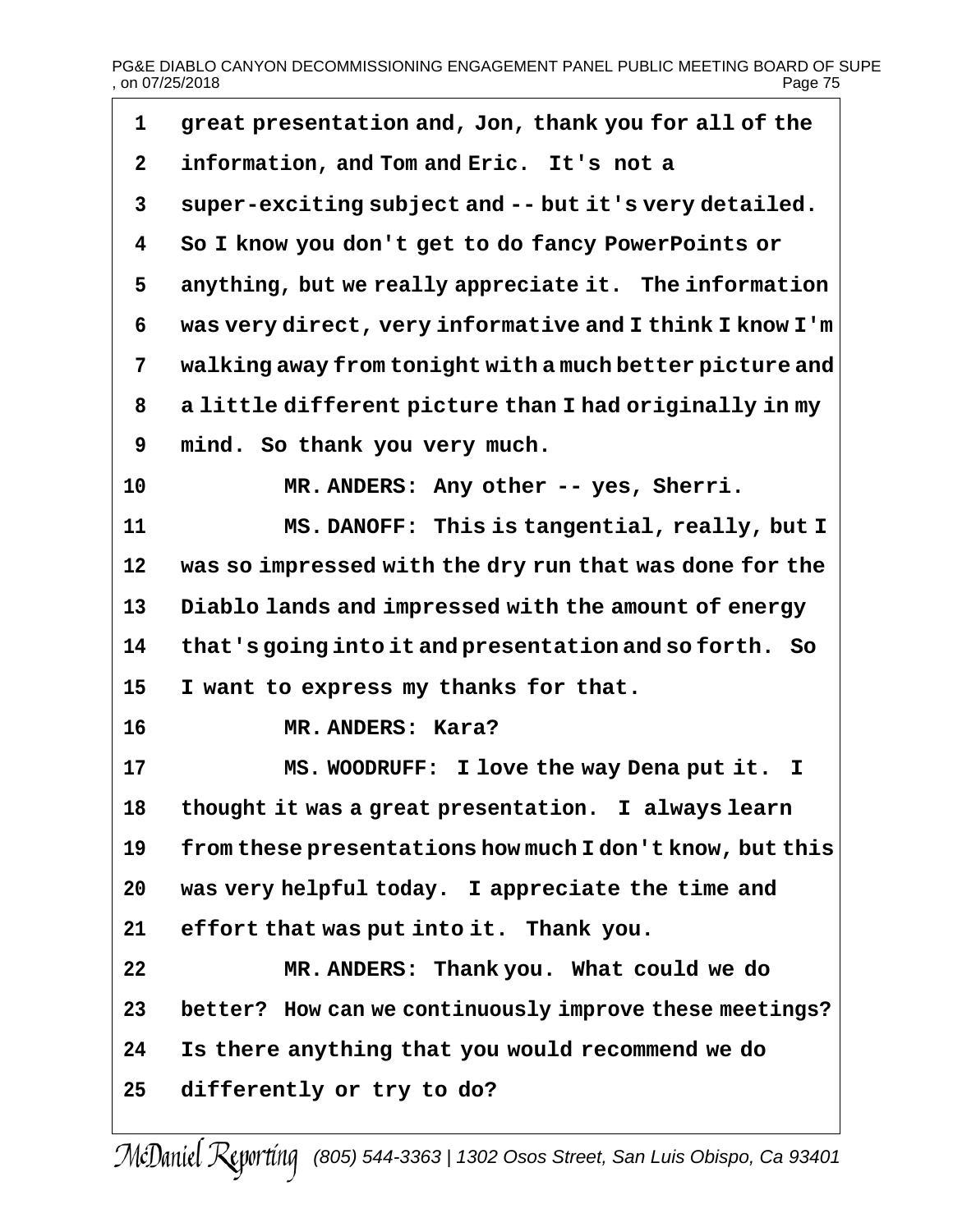PG&E DIABLO CANYON DECOMMISSIONING ENGAGEMENT PANEL PUBLIC MEETING BOARD OF SUPE<br>page 76 , on 07/25/2018

| $\mathbf{1}$   | MS. DANOFF: (Inaudible.)                                 |  |  |
|----------------|----------------------------------------------------------|--|--|
| $\overline{2}$ | MR. FRANKE: What was that? Are you referring             |  |  |
| 3              | to an adult beverage or an act by someone not happy?     |  |  |
| 4              | MR. ANDERS: I did just get a -- oh, I'm sorry.           |  |  |
| 5              | Lauren?                                                  |  |  |
| 6              | MR. BROWN: I'm just aware of how much we're              |  |  |
| 7              | trying to pack into a very short period of time and the  |  |  |
| 8              | pressure on PG&E team has only increased with a now      |  |  |
| 9              | updated requirement to finish their process by the end   |  |  |
| 10             | of this year and one of the consequences of that is that |  |  |
| 11             | I think it's very tough to really publicize adequately   |  |  |
| 12             | and far enough in advance the opportunities that the     |  |  |
| 13             | public has to get involved in this and I'm sure -- well, |  |  |
| 14             | I just want to encourage PG&E to really put major        |  |  |
| 15             | efforts in the publicizing the workshops and the two     |  |  |
| 16             | meetings that are coming up. They're super-important.    |  |  |
| 17             | MR. ANDERS: Thank you.                                   |  |  |
| 18             | MR. JONES: Yeah. We have an outage plan for              |  |  |
| 19             | that and it will be pretty aggressive and we'll count on |  |  |
| 20             | your help again through all your different channels.     |  |  |
| 21             | In addition, once we submit the application,             |  |  |
| 22             | that starts approximately a 20-month public process      |  |  |
| 23             | where folks can also participate, and concurrent with    |  |  |
| 24             | that process, this panel will still meet. So remember    |  |  |
| 25             | we have -- I think it was 38 opportunities between now   |  |  |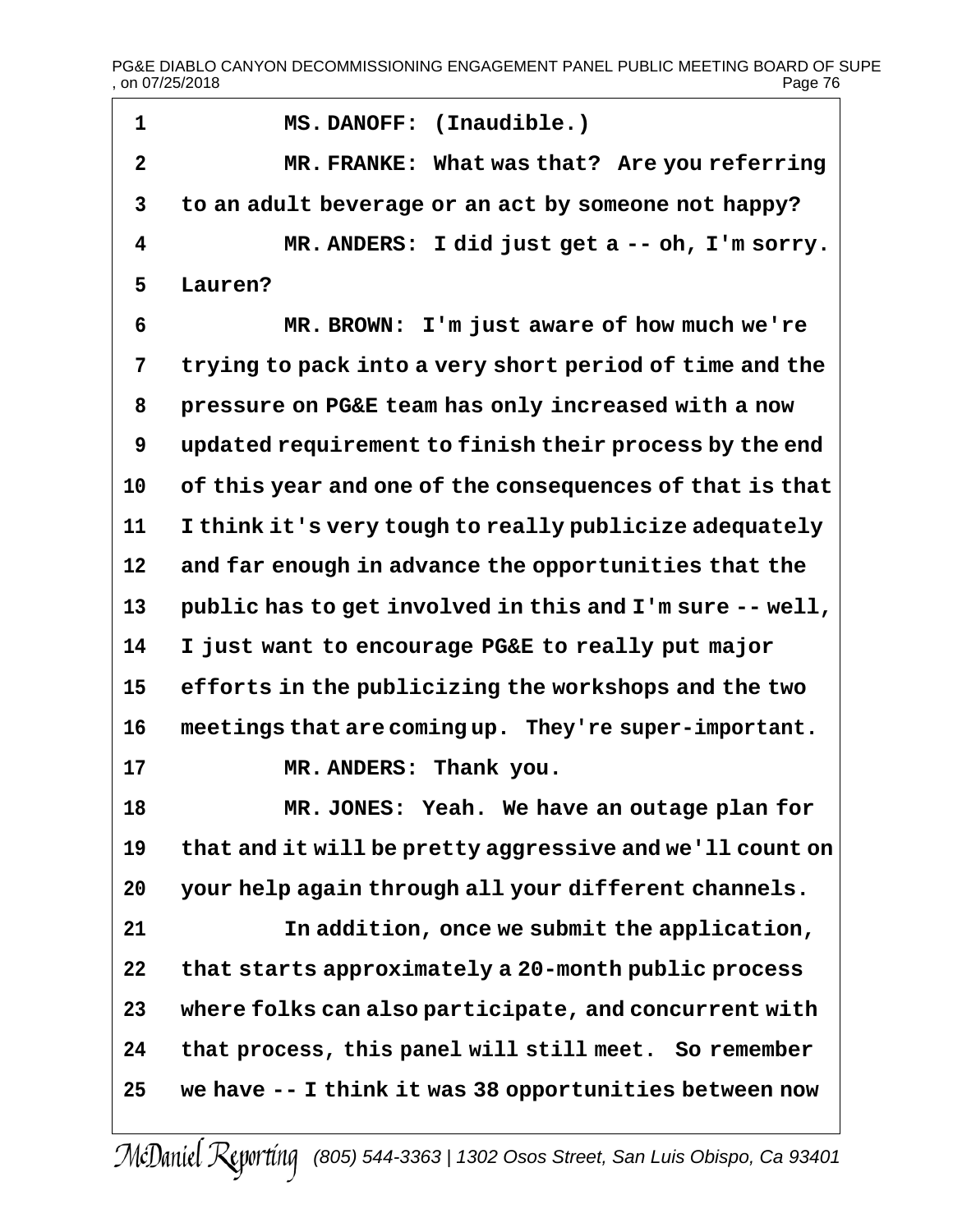# PG&E DIABLO CANYON DECOMMISSIONING ENGAGEMENT PANEL PUBLIC MEETING BOARD OF SUPE<br>on 07/25/2018 Page 77  $,$  on 07/25/2018

 **for this panel to meet through 2025, plus the 50 to 60 somewhat of the regulatory proceedings. So we're going to count on this panel to help us keep pushing that information out and we'll do the same in parallel, as will those agencies. They will have their own public outreach that they do. The Utilities Commission will reach out to consumer groups. They'll notice their own meetings, et cetera.**

 **MR. ANDERS: Suzanne pointed out that Trevor said he wanted to make the point he was still alive and watching and he said there was a good level of content and detail.**

 **I also want to point out to the members of the public that we want your input also and there are white cards out there, and if there's anything you think would improve these meetings that we could consider for the next meeting, please fill out a card and give it to one of the staff.**

 **In closing, I would like to recognize the panel and each of you for the time and effort that you've put into this process. As was pointed out, you are not being paid for this and this is time and effort dedicated on your behalf, dedicated on behalf of the people of the community and your neighbors and you're signed up for somewhere between a one and three-year**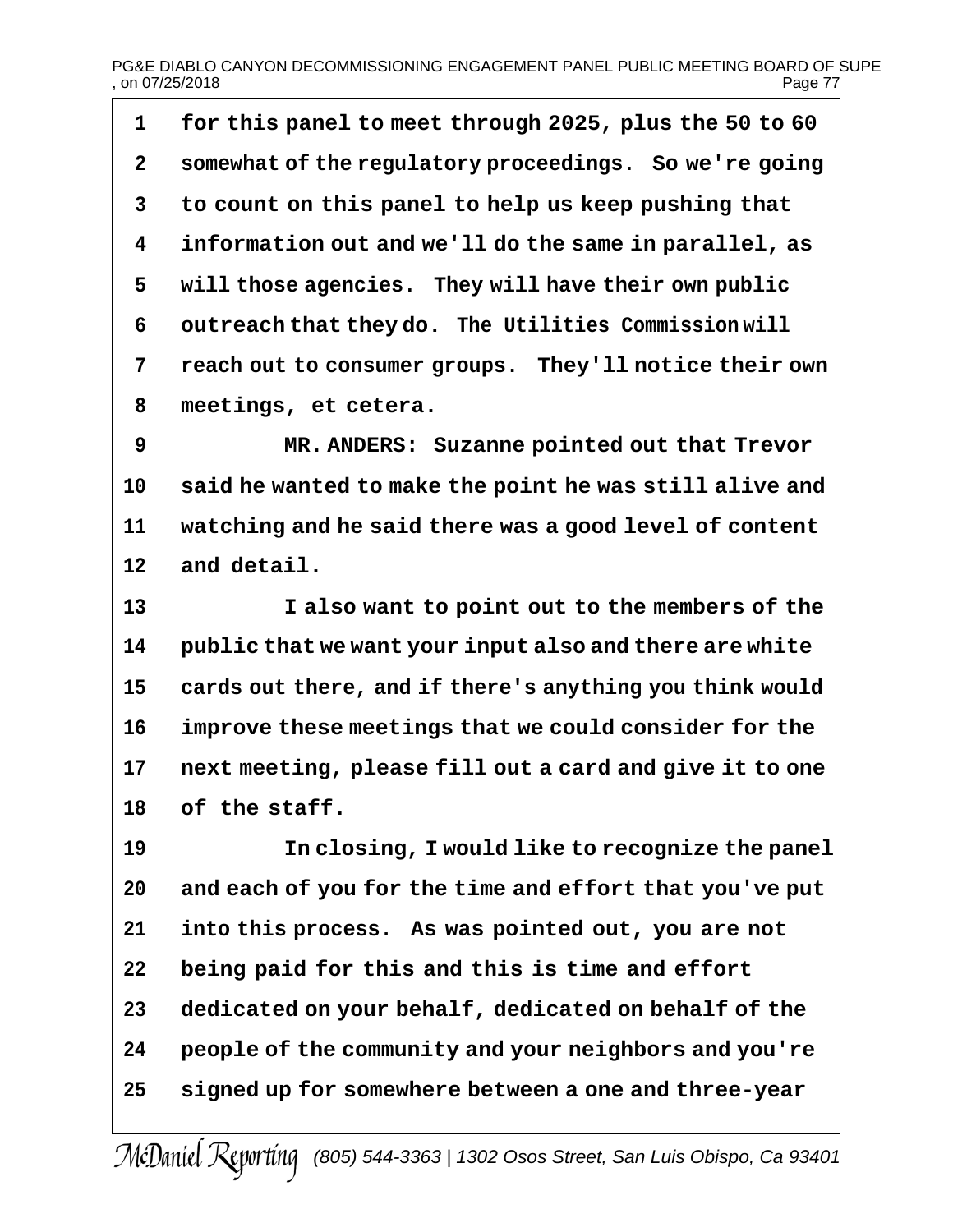# PG&E DIABLO CANYON DECOMMISSIONING ENGAGEMENT PANEL PUBLIC MEETING BOARD OF SUPE<br>Page 78 , on 07/25/2018

| $\mathbf{1}$ | commitment and it's -- I just want to recognize you for  |
|--------------|----------------------------------------------------------|
| $\mathbf{2}$ | the time and effort that each one of you has put into    |
| $\mathbf{3}$ | this process and what you've committed to in the future. |
| 4            | Thank you. With that, the meeting is adjourned.          |
| 5            | (The proceedings adjourned at 8:57 p.m.)                 |
| 6            |                                                          |
| 7            |                                                          |
| 8            |                                                          |
| 9            |                                                          |
| 10           |                                                          |
| 11           |                                                          |
| 12           |                                                          |
| 13           |                                                          |
| 14           |                                                          |
| 15           |                                                          |
| 16           |                                                          |
| 17           |                                                          |
| 18           |                                                          |
| 19           |                                                          |
| 20           |                                                          |
| 21           |                                                          |
| 22           |                                                          |
| 23           |                                                          |
| 24           |                                                          |
| 25           |                                                          |
|              |                                                          |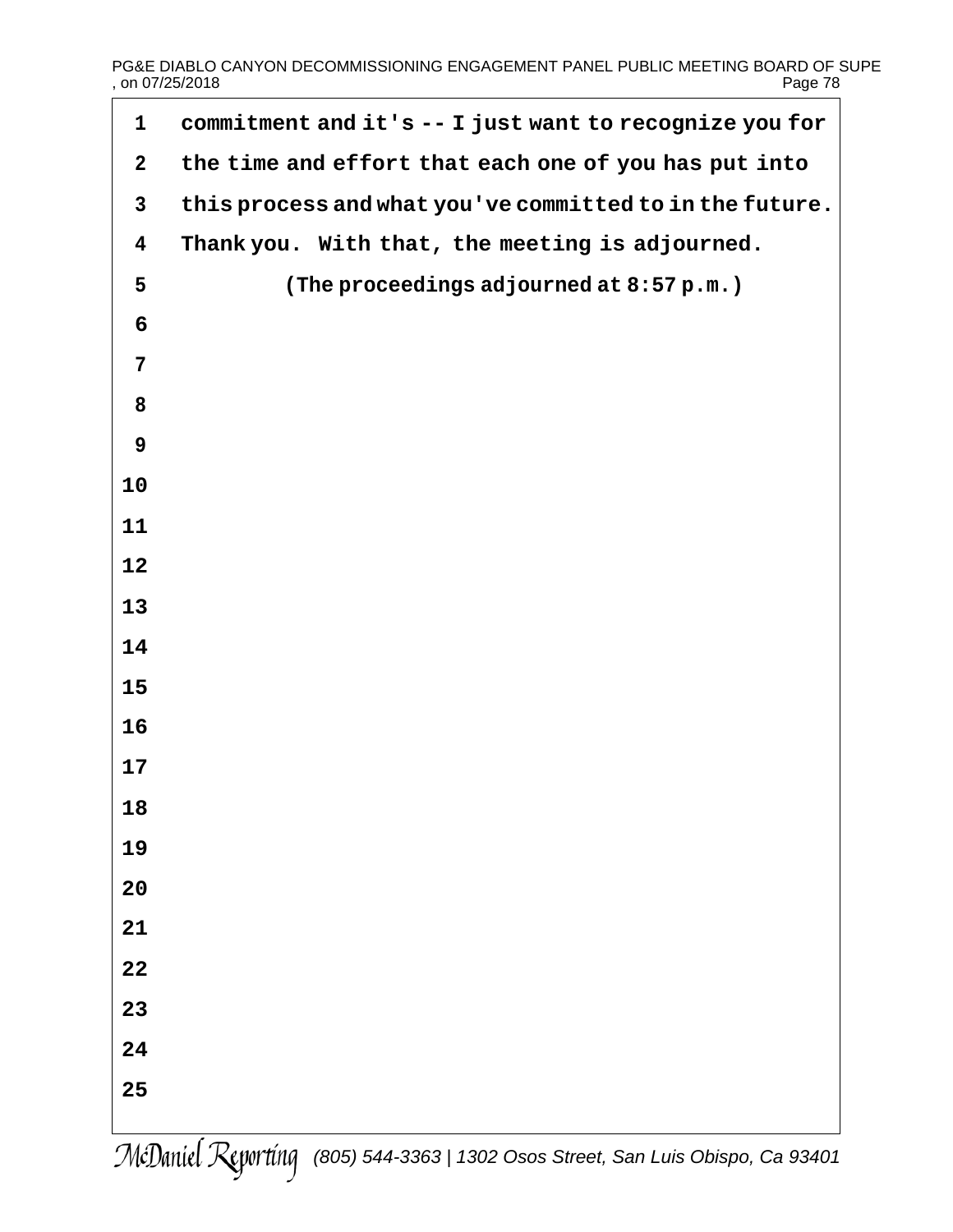PG&E DIABLO CANYON DECOMMISSIONING ENGAGEMENT PANEL PUBLIC MEETING BOARD OF SUPE<br>page 79 , on 07/25/2018

| 1            | REPORTER'S CERTIFICATE                                   |
|--------------|----------------------------------------------------------|
| $\mathbf{2}$ | STATE OF CALIFORNIA) SS.                                 |
| 3            |                                                          |
| 4            | I, MELISSA PLOOY, Certified Shorthand Reporter,          |
| 5            | licensed in the State of California, holding CSR License |
| 6            | No. 13068, do hereby certify:                            |
| 7            | That said proceeding was verbatim-reported by me by      |
| 8            | the use of computer shorthand at the time and place      |
| 9            | therein stated and thereafter transcribed into writing   |
| 10           | under my direction.                                      |
| 11           | I further certify that I am not of counselnor            |
| 12           | attorney for or related to the parties hereto, nor am I  |
| 13           | in any way interested in the outcome of this action.     |
| 14           | In compliance with Section 8016 of the Business and      |
| 15           | Professions Code, I certify under penalty of perjury     |
| 16           | that I am a Certified Shorthand Reporter with License    |
| 17           | No. 13068 in full force and effect.                      |
| 18           | day of<br>WITNESS my hand this __<br>19                  |
|              |                                                          |
| 20           | MELISSA PLOOY, CSR#13068                                 |
| 21           |                                                          |
| 22           |                                                          |
| 23           |                                                          |
| 24           |                                                          |
| 25           |                                                          |
|              |                                                          |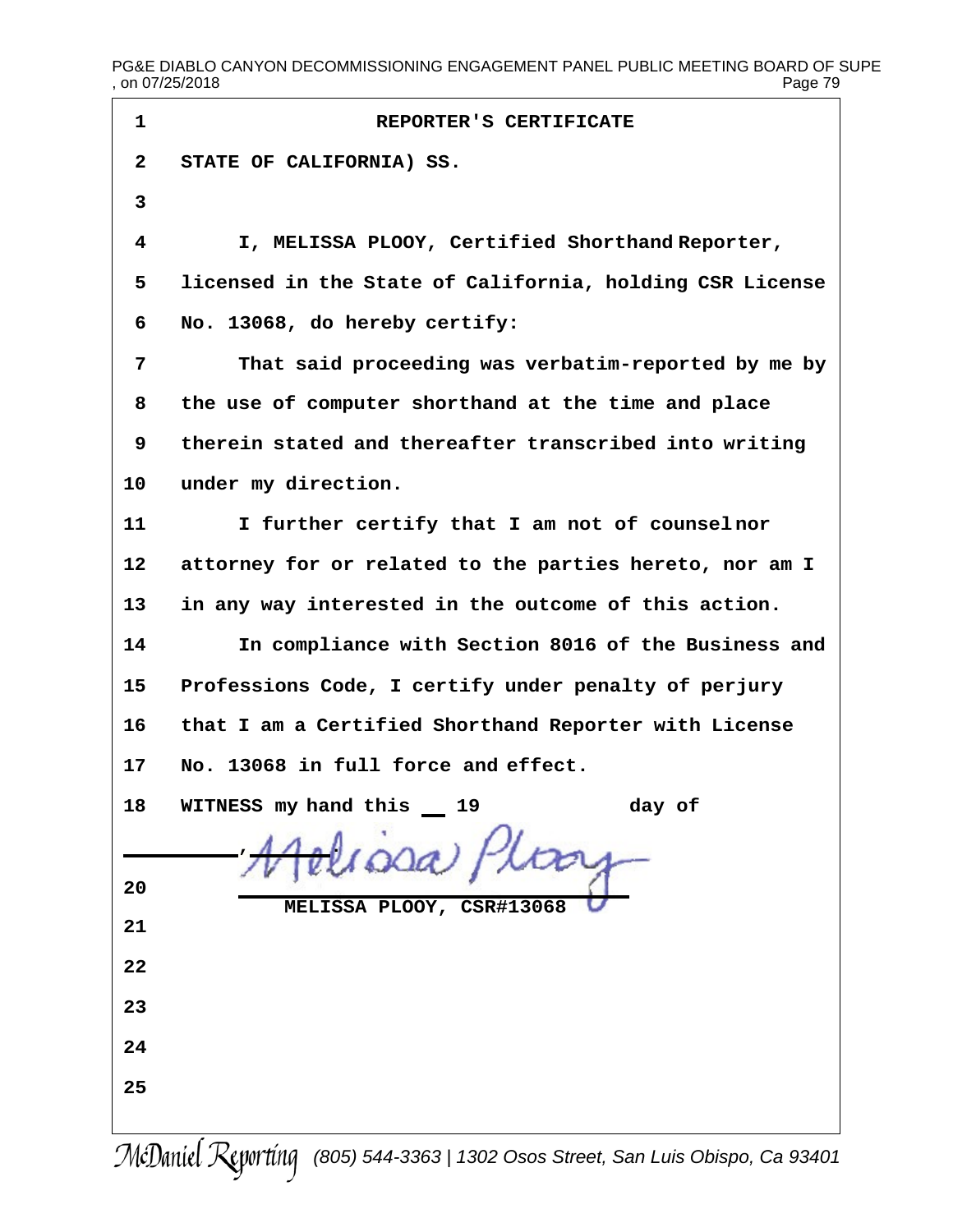PG&E DIABLO CANYON DECOMMISSIONING ENGAGEMENT PANEL PUBLIC MEETING BOARD OF SUPE<br>on 07/25/2018<br>Index: 1..addition , on 07/25/2018

|                                                                         | 25 24:4 63:4               |                                                                  |
|-------------------------------------------------------------------------|----------------------------|------------------------------------------------------------------|
| 1                                                                       | 26 65:13                   | 9                                                                |
| 1 24:3,6,7                                                              | <b>26th 65:10</b>          | 90 12:20                                                         |
| 1,020 67:5                                                              | 29th 61:25 65:10           |                                                                  |
| 1.145:5                                                                 |                            | A                                                                |
| 1.2 47:16,20 48:2,8,14,15                                               | 3                          | ability 9:4 11:25 29:17 30:6,25                                  |
| 10 9:1 24:20                                                            | <b>30-minute 67:15</b>     | 36:1,8                                                           |
| 1090 63:5                                                               | 300 25:14 47:8             | absolute 33:6                                                    |
| 11,000 25:13                                                            | 37 55:1                    | Absolutely 71:11                                                 |
| 11.3 63:3                                                               | 37.2 9:23 12:7 55:6,11,25  | access 12:13,21 13:8 16:16 17:1                                  |
| 12,000 25:8 27:13 31:4 51:20                                            |                            | 30:6,21,24 33:8 34:4 41:24 42:2,7<br>61:13                       |
| 70:11                                                                   | 4                          | accessed 40:24                                                   |
| 13 19:8                                                                 | 4.4 10:23                  | accommodate 67:1                                                 |
| 15 63:4 70:6                                                            | 44 53:5,10                 | accomplishes 39:6                                                |
| 16th 26:21 27:4                                                         |                            | accomplishing 17:24                                              |
| 18 46:9 67:2                                                            | 5                          | account 17:14 35:7,8 36:6,7,23                                   |
| 19 46:7,8,10                                                            | 50 24:20 60:4 67:16        | 42:10 48:6 53:24,25 54:15,17,18                                  |
| 1976 45:11,12                                                           | 50.75 9:1 32:11            | 55:10,23                                                         |
| $\mathbf 2$                                                             | 50.82 32:11                | accounted 38:1                                                   |
|                                                                         | 50/50 29:6                 | accounting 34:1                                                  |
| 2 9:1 24:4                                                              | 55/45 29:11                | accounts 35:14,18                                                |
| 2.4 11:9                                                                |                            | acquired 52:7                                                    |
| 2.5 10:13 11:10 14:5 20:4,13                                            | 6                          | acquisition 72:5                                                 |
| 21:12 47:2 55:4 59:9                                                    | 60 67:8                    | acres 24:24 25:4,5,8,12,14 26:4,5<br>27:13 31:4 51:21 70:11      |
| 2.8 14:7 19:24 20:13 44:14,23<br>47:5 48:3                              |                            | act 51:10                                                        |
| 20 11:18 12:21,22                                                       | 660 66:17                  | action 27:6 28:13 67:12                                          |
| 2014 20:6,7                                                             | 7                          | actively 10:18,22 11:16 45:18                                    |
| 2015 10:12,13 11:9,19 14:6 18:6,                                        |                            | 59:4                                                             |
| 12 20:5,13 65:15                                                        | 700 24:25 25:1,4,5,12 26:4 | activities 10:5 12:19 13:17,23<br>14:18 15:18 31:20 32:2,3 34:21 |
| 2018 20:13 26:22 27:5 36:24<br>38:2,10 39:1,16 54:5 55:14 57:20<br>64:6 | 8                          | 39:11,12,15,19 40:24 41:1,25<br>43:2 58:5                        |
| 2019 31:21 34:8 39:15 41:1                                              | 8 24:18 29:15 48:24        | activity 13:12 15:4 43:10                                        |
| 2024 31:21 39:16 41:1                                                   | 85 18:7,12 45:4            | actual 33:13                                                     |
| 2025 16:14 51:18 59:15                                                  | 85-million-dollar 36:19    | add 25:25 31:3 71:7                                              |
| 21 53:23                                                                | 851 22:16 52:24 53:3       | added 64:16                                                      |
| 24 24:3                                                                 | 8:25 56:20                 | addition 12:24 21:3 38:4 44:6<br>60:10 66:25                     |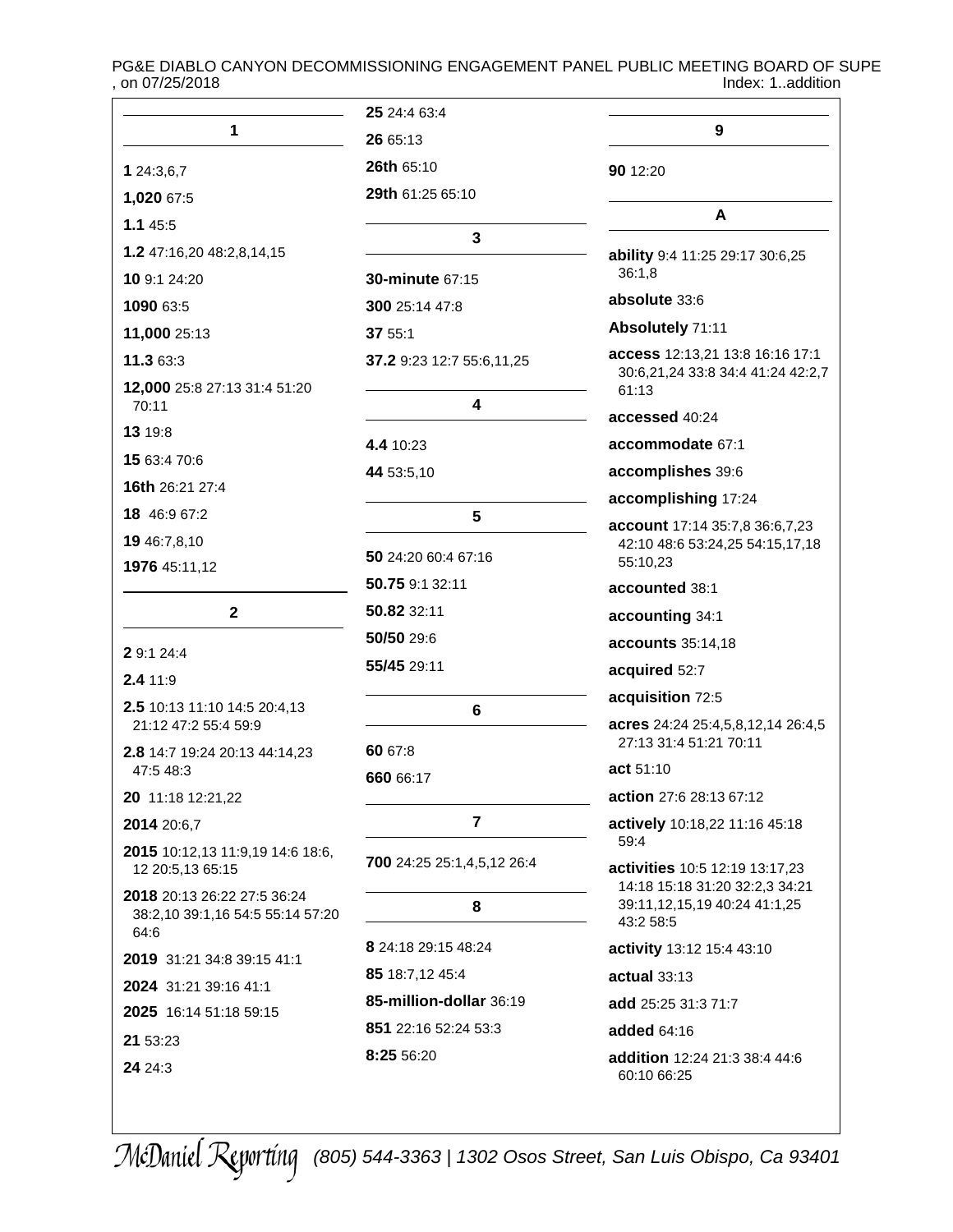# PG&E DIABLO CANYON DECOMMISSIONING ENGAGEMENT PANEL PUBLIC MEETING BOARD OF SUPE<br>on 07/25/2018 Index: additional..board

**additional** [11:11,18](#page-10-0) [12:13](#page-11-0) [24:13](#page-23-0) [31:19](#page-30-0) [34:5](#page-33-0) [39:10](#page-38-0) [41:21](#page-40-0) [58:19](#page-57-0) [67:1](#page-66-0)

**address** [32:4](#page-31-0) [36:3](#page-35-0) [54:4](#page-53-0) [55:12](#page-54-0) [57:3](#page-56-0) [58:16](#page-57-0) [62:7,8](#page-61-0)

**adjust** [57:24](#page-56-0)

**administrative** [58:8](#page-57-0) [67:15](#page-66-0)

**advance** [36:18](#page-35-0)

**advantage** [11:25](#page-10-0) [13:3,5](#page-12-0) [15:10](#page-14-0) [19:3](#page-18-0) [32:18](#page-31-0) [36:17](#page-35-0)

**affected** [22:2](#page-21-0)

**affiliate** [53:6](#page-52-0)

**affiliation** [61:8](#page-60-0)

**agency** [17:23](#page-16-0)

**agenda** [60:1,15,20](#page-59-0) [64:13,16](#page-63-0) [72:19](#page-71-0)

**agree** [57:24](#page-56-0) [69:20](#page-68-0)

**agreement** [35:12](#page-34-0) [51:3,6](#page-50-0)

**ahead** [13:4](#page-12-0) [19:1,2](#page-18-0) [32:19](#page-31-0) [64:24](#page-63-0)

**Alex** [19:6](#page-18-0) [24:2,16](#page-23-0) [44:10](#page-43-0) [46:6](#page-45-0) [53:22](#page-52-0) [55:22](#page-54-0) [69:18,19](#page-68-0)

**align** [35:20](#page-34-0)

**allocate** [37:12](#page-36-0)

**allowance** [33:11](#page-32-0)

**allowed** [35:10](#page-34-0) [62:21](#page-61-0)

**alternative** [41:15](#page-40-0)

**amendments** [28:19](#page-27-0)

**amount** [17:15](#page-16-0) [19:13](#page-18-0) [28:1](#page-27-0) [33:16,](#page-32-0) [20,23](#page-32-0) [44:12,20,21,22](#page-43-0) [45:10](#page-44-0) [57:22](#page-56-0) [58:11,14](#page-57-0)

**analysis** [70:8](#page-69-0)

**ANDERS** [15:22](#page-14-0) [16:11](#page-15-0) [17:9](#page-16-0) [19:5](#page-18-0) [24:2,16](#page-23-0) [28:23](#page-27-0) [29:13](#page-28-0) [31:10](#page-30-0) [39:25](#page-38-0) [40:3](#page-39-0) [42:14](#page-41-0) [44:9](#page-43-0) [45:25](#page-44-0) [46:6](#page-45-0) [48:21](#page-47-0) [53:21](#page-52-0) [56:13,23](#page-55-0) [59:24](#page-58-0) [61:3](#page-60-0) [62:12](#page-61-0) [64:12,21](#page-63-0) [65:1,3](#page-64-0) [68:4,22](#page-67-0) [69:19](#page-68-0) **bills** [37:11](#page-36-0) [71:18](#page-70-0) [72:18](#page-71-0)

**annual** [18:7](#page-17-0)

**answering** [56:10](#page-55-0) [57:18](#page-56-0)

**anticipate** [60:17](#page-59-0)

**anymore** [19:18](#page-18-0) [23:21](#page-22-0) [49:9](#page-48-0)

**approval** [10:23](#page-9-0) [33:2](#page-32-0) [36:6](#page-35-0) [42:5](#page-41-0) [55:5](#page-54-0) **approvals** [69:12](#page-68-0)

**approve** [42:20](#page-41-0)

**approved** [10:13,14](#page-9-0) [11:10](#page-10-0) [14:6](#page-13-0) [19:9](#page-18-0) [23:18](#page-22-0) [33:23](#page-32-0) [43:22](#page-42-0)

**approving** [26:22](#page-25-0) [44:1](#page-43-0)

**approximately** [19:24](#page-18-0) [67:15](#page-66-0)

**approximation** [11:6](#page-10-0)

**area** [26:1,2,8](#page-25-0) [29:19](#page-28-0) [30:15,17,21,](#page-29-0) [23](#page-29-0) [48:24](#page-47-0) [49:18,19](#page-48-0) [50:14](#page-49-0)

**areas** [29:17,21](#page-28-0) [49:2,4,5](#page-48-0) [58:18](#page-57-0) [59:5](#page-58-0)

**arrived** [58:22](#page-57-0)

**articulate** [57:23](#page-56-0) [58:4](#page-57-0)

**asks** [18:13](#page-17-0)

**aspect** [33:19](#page-32-0)

**aspects** [32:5](#page-31-0) [63:7](#page-62-0)

**assessments** [53:8](#page-52-0)

**asset** [23:13](#page-22-0) [53:2](#page-52-0)

**assets** [22:8,17,20,24](#page-21-0) [52:2,16,24](#page-51-0) [66:21](#page-65-0)

**associations** [60:8](#page-59-0)

**Atascadero** [66:3](#page-65-0)

**attaining** [39:14](#page-38-0)

**attempts** [11:14](#page-10-0)

**audience** [56:16,19,25](#page-55-0)

**augmented** [63:25](#page-62-0)

**August** [61:21,25](#page-60-0) [65:9,10](#page-64-0) [66:11](#page-65-0) [70:4](#page-69-0) [72:16](#page-71-0)

**average** [18:7](#page-17-0)

**Avila** [52:4](#page-51-0)

**awarded** [63:4](#page-62-0)

### **B**

**back** [11:14](#page-10-0) [22:20,22,23](#page-21-0) [23:3,14](#page-22-0) [28:9,25](#page-27-0) [29:15](#page-28-0) [36:2](#page-35-0) [37:16](#page-36-0) [47:9](#page-46-0) [51:2](#page-50-0) [56:14](#page-55-0) [63:19](#page-62-0) [65:14](#page-64-0) [72:24](#page-71-0)

**badged** [30:24](#page-29-0)

**balance** [63:7](#page-62-0) **bankrupt** [52:6](#page-51-0) **bar** [11:23](#page-10-0) **barbwire** [30:21](#page-29-0) **barriers** [18:24](#page-17-0) **base** [52:15](#page-51-0) **based** [20:1,2,4](#page-19-0) [30:5](#page-29-0) [33:1](#page-32-0) [43:9](#page-42-0) [47:24](#page-46-0) [55:24](#page-54-0) [67:2](#page-66-0) **baseline** [66:17](#page-65-0) **basically** [52:17](#page-51-0) **basis** [32:14](#page-31-0) **Bay** [37:8](#page-36-0) [40:11,18](#page-39-0) [43:19](#page-42-0) [44:5,13](#page-43-0) [45:3,11](#page-44-0) **Beach** [52:4](#page-51-0) [65:23](#page-64-0) **begin** [56:15](#page-55-0) **beginning** [26:14](#page-25-0) [27:15](#page-26-0) **begs** [65:18](#page-64-0) **behalf** [22:17](#page-21-0) [53:1](#page-52-0) **believed** [11:17](#page-10-0) [34:9](#page-33-0) **believes** [19:20](#page-18-0) **belongs** [38:24](#page-37-0) **benchmarking** [32:13](#page-31-0) **benefiting** [21:18,23](#page-20-0) **benefits** [38:12](#page-37-0) **biennial** [33:17](#page-32-0) [47:23](#page-46-0) **big** [21:8](#page-20-0) [49:18](#page-48-0) [61:24](#page-60-0) **bikers** [72:9](#page-71-0) **bill** [19:13](#page-18-0) [21:12](#page-20-0) [37:7](#page-36-0) [40:10,15,16](#page-39-0) [41:6,7,13](#page-40-0) [44:12](#page-43-0) [57:6](#page-56-0) [63:5](#page-62-0) [64:8](#page-63-0) **billion** [10:14,23](#page-9-0) [11:10](#page-10-0) [14:5,6,7](#page-13-0)

[18:15](#page-17-0) [19:24](#page-18-0) [20:4,13](#page-19-0) [44:14,23](#page-43-0) [45:5](#page-44-0) [47:2,5,16,20](#page-46-0) [48:3,8,14,15](#page-47-0) [59:9](#page-58-0)

**bit** [9:3](#page-8-0) [10:9](#page-9-0) [11:3,23](#page-10-0) [14:4](#page-13-0) [15:19](#page-14-0) [19:7](#page-18-0) [22:13](#page-21-0) [47:9](#page-46-0) [56:11](#page-55-0) [62:19](#page-61-0) [70:20](#page-69-0) [71:20](#page-70-0)

**blue** [56:18](#page-55-0)

**board** [20:20](#page-19-0) [26:24](#page-25-0)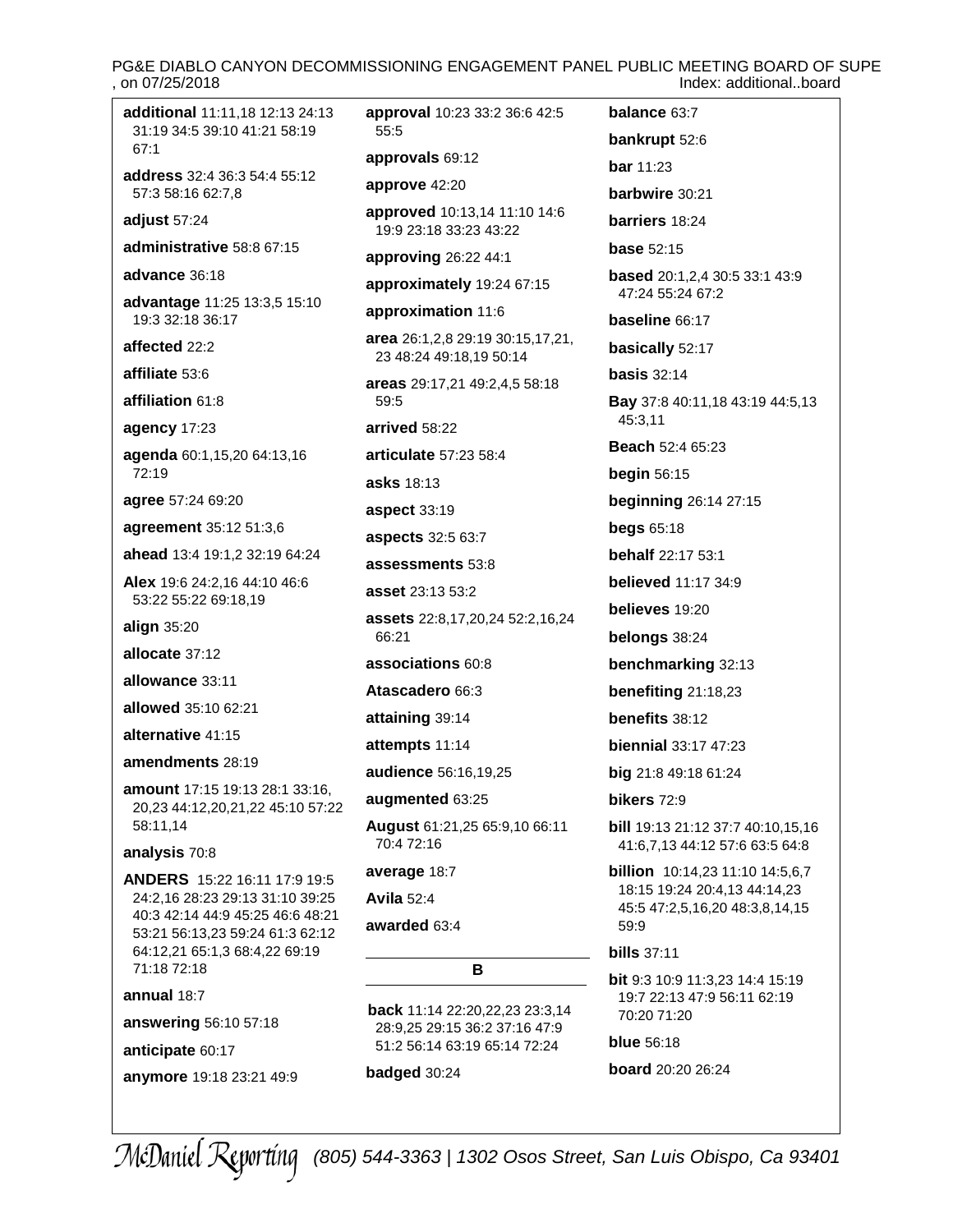# PG&E DIABLO CANYON DECOMMISSIONING ENGAGEMENT PANEL PUBLIC MEETING BOARD OF SUPE<br>Index: bodies.concerned Index: bodies..concerned

| 0.10112012010                                                       |                                               |                                                           |
|---------------------------------------------------------------------|-----------------------------------------------|-----------------------------------------------------------|
| <b>bodies 69:12</b>                                                 | cases 22:25 60:9 63:17                        | coalition 63:10                                           |
| <b>Bond 72:4</b>                                                    | cask 26:9 30:10 50:9,13                       | coast 59:18                                               |
| <b>bottom</b> 27:3 49:18                                            | catch 65:1                                    | coastline 66:20                                           |
| boundaries 29:21                                                    | <b>Cattle 52:5</b>                            | collapse 26:1                                             |
| boundary 24:20,22 30:4,11                                           | cell 52:8                                     | collect 38:3,7 42:11 64:1 67:13                           |
| <b>brass 70:19</b>                                                  | central 59:10,18                              | collected 44:16,18,19,22                                  |
| break 53:22 56:14,17 65:17                                          | certificate 16:13                             | collecting 37:6,20 45:10                                  |
| <b>bridge 55:23 56:8</b>                                            | certify 12:15,17                              | collection 64:6                                           |
| broadly 25:6                                                        | cetera $63:23$                                | color 53:16                                               |
| broken 48:14                                                        | <b>CFR 9:1 24:20</b>                          | comment 23:16 24:2 46:1 53:22                             |
| <b>brown</b> 20:6 42:15 44:8 49:1<br>64:13,23,25 65:2 68:24         | change 18:22,23 30:4,7,8,9,12<br>31:1         | 56:15,17,24 57:1 59:25 60:6,10<br>67:22 68:25 69:21 71:13 |
| <b>bucket 42:12</b>                                                 | changed 11:19                                 | comments 60:3,4,20 61:1 62:13<br>65:3 68:22 72:18         |
| buckets 37:21                                                       | changing 54:16                                | commingled 14:9 23:8 37:15                                |
| <b>buildings 48:9 49:19</b>                                         | characterized 43:9                            | commingling 48:12                                         |
| <b>burden</b> 57:20 64:4                                            | charge 31:14                                  | commission 11:11 19:20 20:17                              |
| burdened 22:17                                                      | charging 23:19                                | 22:16 34:18 35:7,15 54:18 55:14                           |
| <b>bus</b> 50:17                                                    | check 62:2                                    | 57:7 68:9                                                 |
|                                                                     | Cherry 61:7 62:3                              | commissioned 56:2                                         |
| $\mathbf{C}$                                                        | choices 40:6                                  | commissioner 27:11                                        |
| calculated 58:11                                                    | chose 38:17                                   | commissioning 33:25                                       |
| <b>California</b> 10:16 13:22 19:20                                 | Christmas 70:10                               | committed 28:7                                            |
| 34:17,20 35:7,15 57:13                                              | <b>Chuck 65:8</b>                             | <b>common</b> 14:12                                       |
| call 9:23 30:23 45:3 67:11<br>called 12:19 22:16 53:25 58:17        | <b>chunk 16:7</b>                             | community 15:9,15 17:23 25:11<br>41:5 51:11 60:7          |
| Canyon 10:12,25 11:7,16,17                                          | circulating 18:9                              | compact 11:5                                              |
| 15:9 19:18 26:23 27:12 34:15                                        | circumstances 42:18                           | companies 46:14                                           |
| 37:6 40:18 43:17 44:7,17 45:1,22<br>47:6,14,15 55:16 57:9 61:7 62:3 | City 65:23,24 66:1                            | company 20:23 21:5 47:23 52:6                             |
| 63:21                                                               | clarification 19:8 26:12 27:20<br>28:22 48:24 | 67:3                                                      |
| capability 59:18                                                    | clarifications 48:5 63:1                      | complete 9:17 18:16 27:16 45:4                            |
| capacity 66:17 67:4                                                 | clarify 16:12 40:13                           | completion 9:12 27:8,14                                   |
| card 56:18 57:1                                                     | clarity 33:7                                  | complex 66:8                                              |
| careful 9:11 19:25 49:11 54:14                                      | clear 41:16                                   | compliance 55:8                                           |
| carefully 20:22 32:25 37:18                                         | closely 46:24                                 | complicated 51:24                                         |
| carrying 18:7,11 36:19 66:17                                        | closer 65:24                                  | components 49:21,22                                       |
| 67:4                                                                | Club 72:11                                    | concepts 65:12 66:8                                       |
| case 17:7 34:18,20 35:22 43:15,<br>24 45:7,17 54:23 57:21,24 62:21  | co-authored 63:6                              | concern 29:18                                             |
|                                                                     |                                               | concerned 25:12,17 26:14 29:18                            |

*(805) 544-3363 | 1302 Osos Street, San Luis Obispo, Ca 93401*

[47:19](#page-46-0) [64:18](#page-63-0) [70:1](#page-69-0)

[63:25](#page-62-0) [64:5](#page-63-0)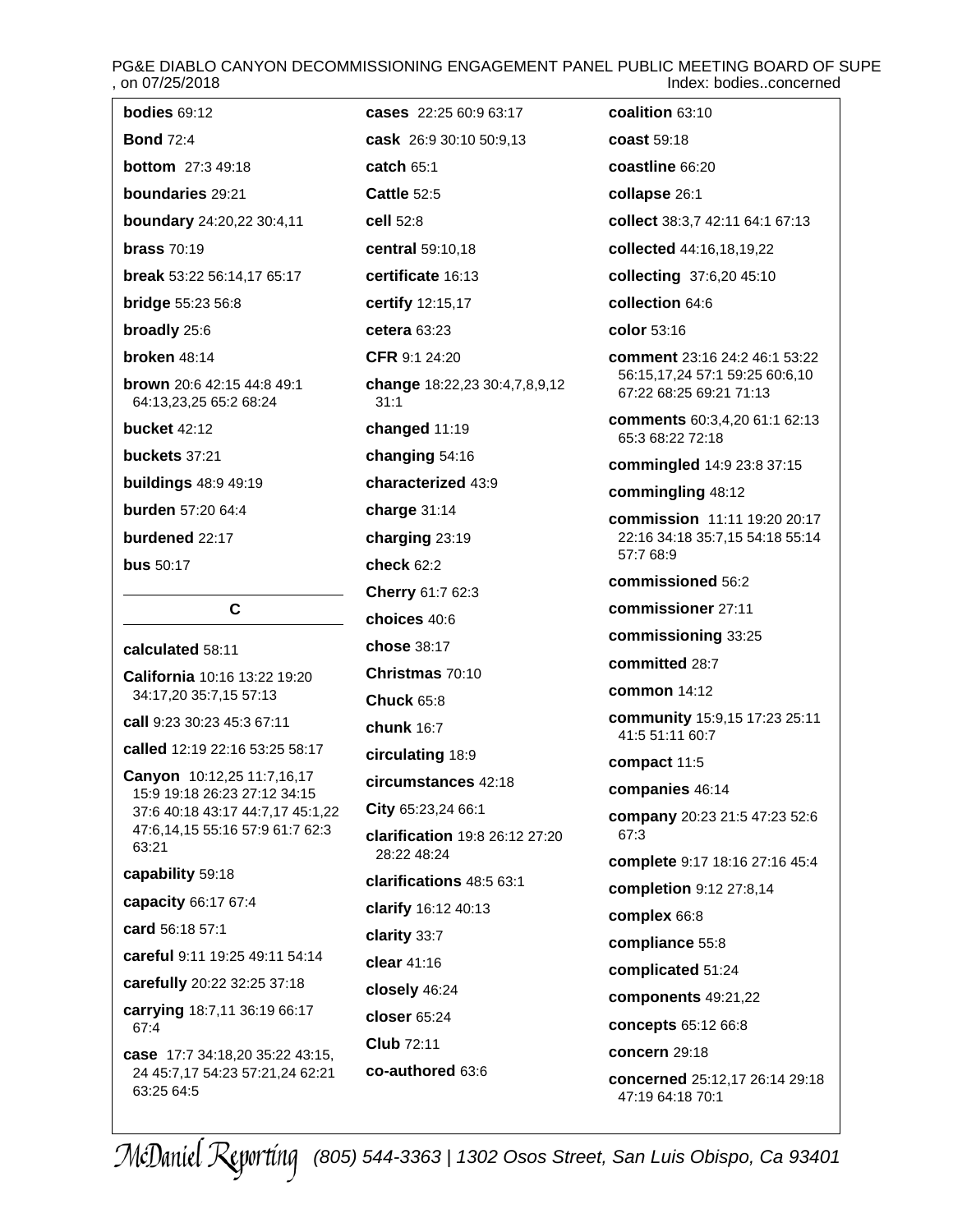# PG&E DIABLO CANYON DECOMMISSIONING ENGAGEMENT PANEL PUBLIC MEETING BOARD OF SUPE , on 07/25/2018 Index: concerns..demonstrate

| concerns 60:21                                                  |
|-----------------------------------------------------------------|
| concludes 59:25 72:19                                           |
| conclusion 34:2                                                 |
| concrete 57:12                                                  |
| condition 52:23                                                 |
| confidence 36:1                                                 |
| confuse 44:25                                                   |
| confused 63:18                                                  |
| conjunction 10:16                                               |
| consequence 30:12 45:23                                         |
| Conservancy 72:10                                               |
| conservation 61:6,13 66:8<br>67:24                              |
| conservative 33:11 34:1                                         |
| considerations $32:15$ $33:15$                                  |
| considered 32:7,8 42:23 43:4                                    |
| <b>consistent</b> 33:19 38:14 39:3                              |
| <b>constituencies 67:12</b>                                     |
| consult 65:17                                                   |
| consume 18:10                                                   |
| contacted 61:9                                                  |
| contamination 29:22                                             |
| continue 13:19 26:2 28:14 34:11<br>36:12,13 38:7,13 39:10 51:15 |
| <b>continued</b> 44:19 63:20                                    |
| continues 15:6                                                  |
| continuing 61:15                                                |
| contract 16:8                                                   |
| <b>control</b> 14:2,10 30:21                                    |
| controlled 13:24                                                |
| controlling 12:4                                                |
| controls 20:14                                                  |
| conundrum 37:25                                                 |
| conversation 69:6                                               |
| convincing 57:24                                                |
| correct 19:14 23:11 31:15 41:20<br>47:4,7,21 50:22 52:12 53:15  |

[58:12](#page-57-0) [59:22](#page-58-0)

**correctly** [19:12](#page-18-0)

```
cost 10:20 11:8 12:4,23 13:6
14:16,24 15:16,25 17:21 18:4,7,
11,18 19:4 20:2,3,8 22:11,21
27:23,25 30:12 33:4 34:12 35:14,
17 36:7,9,14,24 37:7,11 40:16
41:23 45:4 47:25 48:2 54:4,8 56:3
57:8,14,16 58:3,9,25 59:9 63:16
```
**costs** [15:2,6](#page-14-0) [16:2](#page-15-0) [18:4,23](#page-17-0) [21:22](#page-20-0) [34:22](#page-33-0) [35:9,12,13](#page-34-0) [36:2,20](#page-35-0) [37:8](#page-36-0) [38:3,7,25](#page-37-0) [39:2,20](#page-38-0) [42:19](#page-41-0) [43:8,21](#page-42-0) [54:9,10](#page-53-0) [55:11,15](#page-54-0) [62:20](#page-61-0)

**count** [40:8](#page-39-0)

**country** [16:5](#page-15-0)

**county** [52:8](#page-51-0)

**couple** [12:14](#page-11-0) [15:8](#page-14-0) [26:4](#page-25-0) [28:15](#page-27-0) [48:5](#page-47-0) [60:16](#page-59-0) [61:17](#page-60-0) [63:1](#page-62-0)

**cover** [42:19](#page-41-0) [62:20](#page-61-0)

**covered** [25:22](#page-24-0)

**covering** [32:6](#page-31-0) [39:8](#page-38-0)

**CPC** [18:13](#page-17-0)

**CPUC** [33:20,23,24](#page-32-0) [34:24](#page-33-0) [35:12,](#page-34-0) [18](#page-34-0) [37:10,19](#page-36-0) [38:25](#page-37-0) [39:4](#page-38-0) [40:19,21](#page-39-0) [41:9](#page-40-0) [42:20](#page-41-0) [44:1](#page-43-0) [52:25](#page-51-0) [55:21](#page-54-0) [57:23](#page-56-0) [62:21](#page-61-0) [63:4](#page-62-0)

**create** [71:25](#page-70-0) [72:1](#page-71-0)

**creation** [69:13](#page-68-0)

**creative** [69:25](#page-68-0)

**credibility** [68:10,19](#page-67-0)

**criteria** [49:23](#page-48-0)

**critical** [38:13](#page-37-0)

**Cunningham** [63:6](#page-62-0)

**curious** [21:8](#page-20-0) [29:7](#page-28-0) [42:16](#page-41-0)

**current** [9:21](#page-8-0) [10:8,11](#page-9-0) [12:20](#page-11-0) [19:17](#page-18-0) [22:6,7](#page-21-0) [25:25](#page-24-0) [54:10](#page-53-0)

#### **customer** [23:3](#page-22-0)

**customers** [15:16](#page-14-0) [18:18](#page-17-0) [19:17](#page-18-0) [21:18,23](#page-20-0) [22:18](#page-21-0) [23:14,25](#page-22-0) [34:13](#page-33-0) [36:14](#page-35-0) [37:4,21](#page-36-0) [40:17](#page-39-0) [41:4](#page-40-0) [43:1](#page-42-0) [45:8](#page-44-0)

#### **D**

**DANOFF** [17:10,14](#page-16-0)

#### **data** [48:1](#page-47-0)

**date** [13:4](#page-12-0) [18:1](#page-17-0) [39:16,17](#page-38-0) [44:19](#page-43-0) [45:14](#page-44-0) [66:22](#page-65-0)

**dates** [61:23](#page-60-0) [62:5](#page-61-0) [65:22](#page-64-0) [66:2,11,](#page-65-0) [14](#page-65-0) [67:4,9,20](#page-66-0)

**day** [41:4](#page-40-0) [70:4](#page-69-0)

**days** [12:20](#page-11-0) [61:17](#page-60-0) [67:8](#page-66-0) [70:4](#page-69-0)

**de** [70:15](#page-69-0)

**deadline** [16:15](#page-15-0) [59:3](#page-58-0)

**deal** [13:16](#page-12-0) [23:12](#page-22-0) [63:21](#page-62-0) [65:10](#page-64-0)

**dealt** [26:21,25](#page-25-0)

**decades** [31:8](#page-30-0)

**December** [39:16](#page-38-0) [56:7](#page-55-0)

**decision** [10:22](#page-9-0) [17:20](#page-16-0) [26:21,22](#page-25-0) [42:24](#page-41-0) [51:18](#page-50-0) [58:8](#page-57-0) [63:8](#page-62-0) [65:15](#page-64-0)

**decommission** [10:22](#page-9-0) [12:5](#page-11-0) [33:21](#page-32-0) [45:21](#page-44-0) [58:6](#page-57-0)

**decommissioning** [9:9,23](#page-8-0) [10:8,](#page-9-0) [18,20,21](#page-9-0) [11:1](#page-10-0) [12:1,10](#page-11-0) [13:14,23](#page-12-0) [14:11,25](#page-13-0) [15:1,12,24](#page-14-0) [18:2](#page-17-0) [19:18](#page-18-0) [20:19](#page-19-0) [21:20,22,25](#page-20-0) [22:4,7,22](#page-21-0) [23:9](#page-22-0) [24:1](#page-23-0) [28:2](#page-27-0) [30:3](#page-29-0) [31:14](#page-30-0) [32:2,19](#page-31-0) [34:12,21,24](#page-33-0) [35:9,23](#page-34-0) [36:12,16,24](#page-35-0) [37:3,7,11,23](#page-36-0) [38:4,5,13,25](#page-37-0) [39:3,9,](#page-38-0) [11,12,20](#page-38-0) [40:16,25](#page-39-0) [41:11,23](#page-40-0) [42:23](#page-41-0) [43:2,23](#page-42-0) [44:4,5](#page-43-0) [45:1,2,8,19,24](#page-44-0) [46:15,22](#page-45-0) [47:1,12,19](#page-46-0) [48:2,7,13](#page-47-0) [54:7,24](#page-53-0) [55:5,7,16,18](#page-54-0) [56:3](#page-55-0) [57:8,22](#page-56-0) [58:3,9,15](#page-57-0) [63:16](#page-62-0) [64:7](#page-63-0) [70:1](#page-69-0)

**decontaminated** [25:15](#page-24-0)

**decontamination** [9:17](#page-8-0) [10:3](#page-9-0)

**dedicating** [69:16](#page-68-0)

**deep** [29:9](#page-28-0)

**default** [52:8](#page-51-0)

**deficit** [63:12,14](#page-62-0) [64:3](#page-63-0)

- **defined** [68:21](#page-67-0)
- **definitive** [68:12](#page-67-0)

**defueled** [30:9](#page-29-0)

**delay** [23:20](#page-22-0)

**delayed** [36:20](#page-35-0) [66:7](#page-65-0)

**demand** [63:22](#page-62-0)

**demonstrate** [36:2](#page-35-0)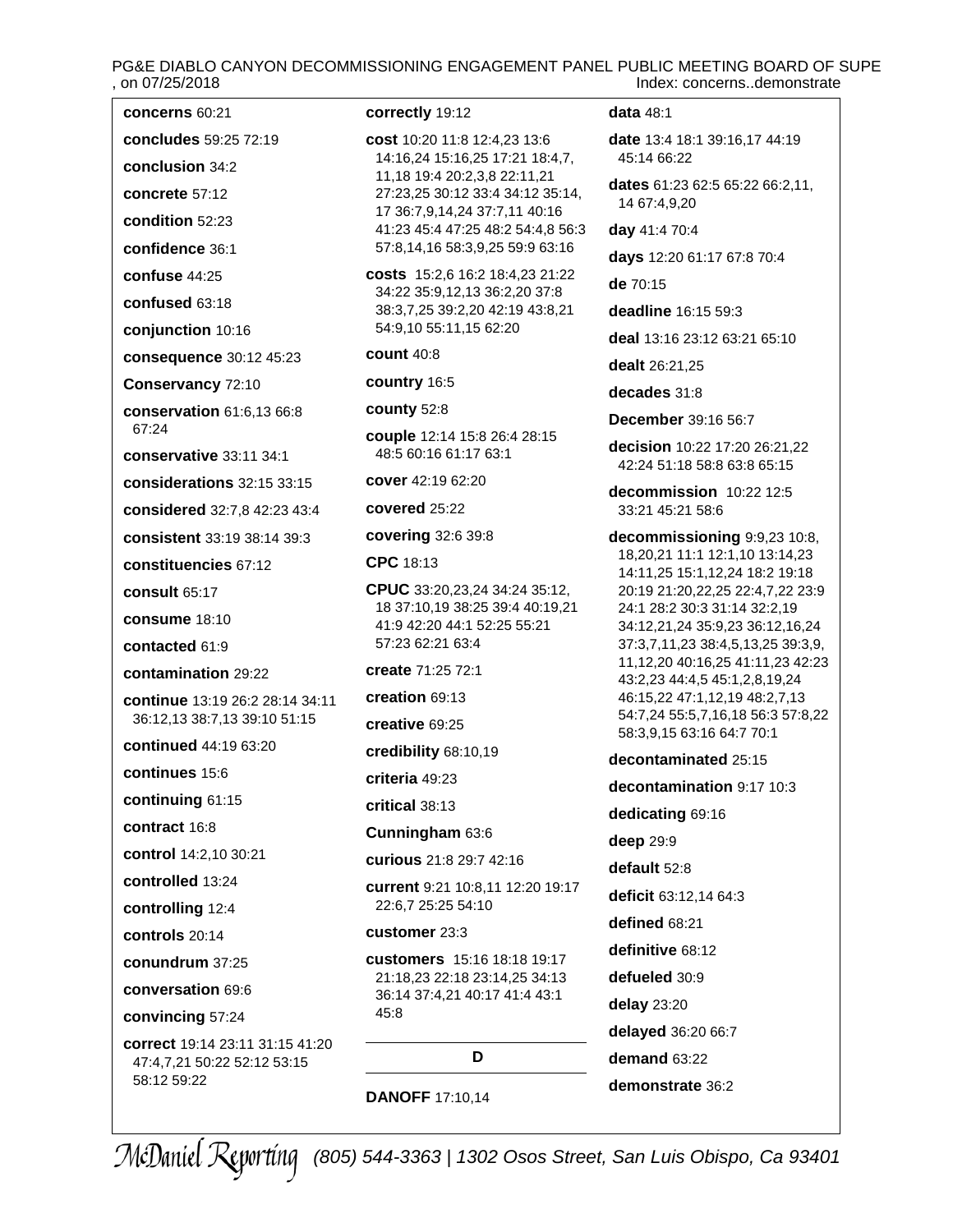# PG&E DIABLO CANYON DECOMMISSIONING ENGAGEMENT PANEL PUBLIC MEETING BOARD OF SUPE Index: depend..estimates

**depend** [38:17](#page-37-0)

**depends** [51:6](#page-50-0)

**describe** [9:7](#page-8-0)

**design** [14:13](#page-13-0)

**designated** [37:21](#page-36-0) [53:15](#page-52-0)

**desired** [28:6](#page-27-0)

**desires** [23:24](#page-22-0)

**detail** [49:13](#page-48-0)

**detailed** [10:19](#page-9-0) [11:8](#page-10-0) [14:16](#page-13-0) [31:16](#page-30-0) [32:12](#page-31-0) [33:6](#page-32-0) [62:10](#page-61-0)

**details** [62:4](#page-61-0)

**determine** [29:20](#page-28-0) [67:13](#page-66-0)

**determined** [40:21](#page-39-0)

**Diablo** [10:12,25](#page-9-0) [11:7,15,16](#page-10-0) [15:9](#page-14-0) [19:18](#page-18-0) [25:2,6](#page-24-0) [26:22](#page-25-0) [27:12](#page-26-0) [34:14](#page-33-0) [37:6](#page-36-0) [40:18](#page-39-0) [43:17](#page-42-0) [44:7,17](#page-43-0) [45:1,22](#page-44-0) [47:6,14,15](#page-46-0) [55:16](#page-54-0) [57:9](#page-56-0) [58:9](#page-57-0) [59:20](#page-58-0) [61:7,14](#page-60-0) [63:21](#page-62-0) [70:2](#page-69-0)

**difference** [57:14](#page-56-0)

**differences** [57:8](#page-56-0)

**dip** [46:21](#page-45-0)

**directed** [9:1](#page-8-0)

**direction** [66:4](#page-65-0) [68:13](#page-67-0)

**director** [44:3](#page-43-0)

**disaster** [35:16,17,20,23](#page-34-0)

**discuss** [67:14,17](#page-66-0)

**discussed** [31:21](#page-30-0) [65:5](#page-64-0) [68:9](#page-67-0)

**discussing** [31:20](#page-30-0)

**discussion** [25:9,19](#page-24-0) [29:16](#page-28-0) [30:16](#page-29-0) [31:18](#page-30-0) [60:1,20](#page-59-0) [64:16](#page-63-0) [65:14,20](#page-64-0)

**discussions** [66:9](#page-65-0)

**disposed** [22:19](#page-21-0)

**disposition** [27:11](#page-26-0) [31:8](#page-30-0) [51:11](#page-50-0) [52:25](#page-51-0)

**distinction** [48:20](#page-47-0)

**distributed** [51:4](#page-50-0)

**diversity** [66:4](#page-65-0)

**docent** [70:14](#page-69-0)

**dividends** [18:17](#page-17-0)

**document** [58:5](#page-57-0)

**documentation** [58:19](#page-57-0) [71:9](#page-70-0)

**dollar** [19:13](#page-18-0) [44:11,20](#page-43-0) [59:9](#page-58-0)

**dollars** [9:24](#page-8-0) [10:14](#page-9-0) [11:10](#page-10-0) [12:7](#page-11-0) [18:8,15](#page-17-0) [20:24](#page-19-0) [22:5](#page-21-0) [23:7](#page-22-0) [44:23](#page-43-0) [47:8,17,20](#page-46-0) [48:3,8](#page-47-0) [55:12](#page-54-0) [63:3](#page-62-0)

**double** [70:15](#page-69-0)

**double-check** [56:25](#page-55-0)

**draft** [64:13](#page-63-0)

**dramatic** [58:18](#page-57-0)

**dramatically** [15:2](#page-14-0)

**drove** [50:17](#page-49-0)

**dry** [26:6,8,9](#page-25-0) [30:10](#page-29-0) [50:9,13](#page-49-0) [66:19](#page-65-0)

**dual-unit** [11:1](#page-10-0)

**due** [52:8](#page-51-0)

**dug** [29:9](#page-28-0)

### **E**

**earlier** [11:3](#page-10-0) [12:25](#page-11-0) [14:21](#page-13-0) [36:22](#page-35-0) [37:14](#page-36-0) [39:23](#page-38-0) [41:22](#page-40-0) [42:3](#page-41-0) [48:12](#page-47-0) **early** [41:9](#page-40-0) [56:11](#page-55-0) **earned** [44:23](#page-43-0) [53:2](#page-52-0) **easier** [31:17](#page-30-0) **easy** [62:8](#page-61-0) **Edison** [10:16](#page-9-0) **effective** [31:6](#page-30-0) **effectively** [12:1,4](#page-11-0) [36:16](#page-35-0) **efficiency** [63:22](#page-62-0) **efficiently** [13:15](#page-12-0) **effort** [61:1](#page-60-0) **efforts** [14:15](#page-13-0) **Electric** [27:5](#page-26-0) [44:25](#page-43-0) **electricity** [21:19](#page-20-0) [42:25](#page-41-0) **eligible** [24:6](#page-23-0) **email** [61:18](#page-60-0) [62:5,6,7,8,10](#page-61-0) **emails** [60:9](#page-59-0)

**employed** [14:12](#page-13-0) **employee** [63:2](#page-62-0) **employees** [62:18](#page-61-0) **encourage** [60:13](#page-59-0) [62:1](#page-61-0) [69:7](#page-68-0) **encouraged** [72:6](#page-71-0)

**encumbered** [52:1](#page-51-0)

**emphasizing** [69:18](#page-68-0)

**encumbrances** [53:8](#page-52-0)

**end** [15:21](#page-14-0) [25:19](#page-24-0) [27:2,16,22](#page-26-0) [28:16](#page-27-0) [41:4](#page-40-0) [56:4](#page-55-0) [61:24](#page-60-0)

**endorse** [69:8](#page-68-0)

**energy** [52:7,10](#page-51-0) [53:19](#page-52-0) [63:22](#page-62-0)

**enforced** [63:8](#page-62-0)

**engage** [51:11](#page-50-0)

**engaged** [16:3](#page-15-0) [26:15](#page-25-0)

**engagement** [13:20](#page-12-0) [28:3,14,15](#page-27-0) [32:4](#page-31-0) [39:13,18](#page-38-0) [46:4](#page-45-0) [68:20](#page-67-0)

**engineering** [15:4](#page-14-0)

**ensure** [23:25](#page-22-0)

**entire** [34:22](#page-33-0)

**entities** [72:25](#page-71-0)

**envision** [13:11](#page-12-0)

**envisioning** [17:24](#page-16-0)

**equated** [44:23](#page-43-0)

**equestrians** [72:9](#page-71-0)

**equipment** [13:18](#page-12-0) [17:19](#page-16-0)

**Eric** [14:3](#page-13-0) [17:13](#page-16-0) [29:10](#page-28-0) [31:13](#page-30-0) [44:6](#page-43-0) [46:7](#page-45-0) [53:23](#page-52-0) [57:17](#page-56-0)

**Eric's** [15:19](#page-14-0) [37:15](#page-36-0)

**essentially** [9:8](#page-8-0) [11:1](#page-10-0) [23:18](#page-22-0) [25:16,](#page-24-0) [20](#page-24-0) [33:8](#page-32-0) [35:11](#page-34-0) [38:19](#page-37-0)

**establish** [26:24](#page-25-0)

**established** [13:22](#page-12-0) [22:2](#page-21-0)

**estimate** [10:14](#page-9-0) [11:8](#page-10-0) [12:23](#page-11-0) [18:4,6](#page-17-0) [19:9](#page-18-0) [20:3](#page-19-0) [21:10](#page-20-0) [23:17,18](#page-22-0) [27:25](#page-26-0) [33:4](#page-32-0) [47:1,12](#page-46-0) [57:16](#page-56-0) [58:3,23](#page-57-0) [59:9](#page-58-0) [65:15](#page-64-0)

**estimates** [10:20](#page-9-0) [17:21](#page-16-0) [27:24](#page-26-0) [57:8,15](#page-56-0)

*(805) 544-3363 | 1302 Osos Street, San Luis Obispo, Ca 93401*

**emergency** [50:6](#page-49-0) **emphasize** [14:22](#page-13-0)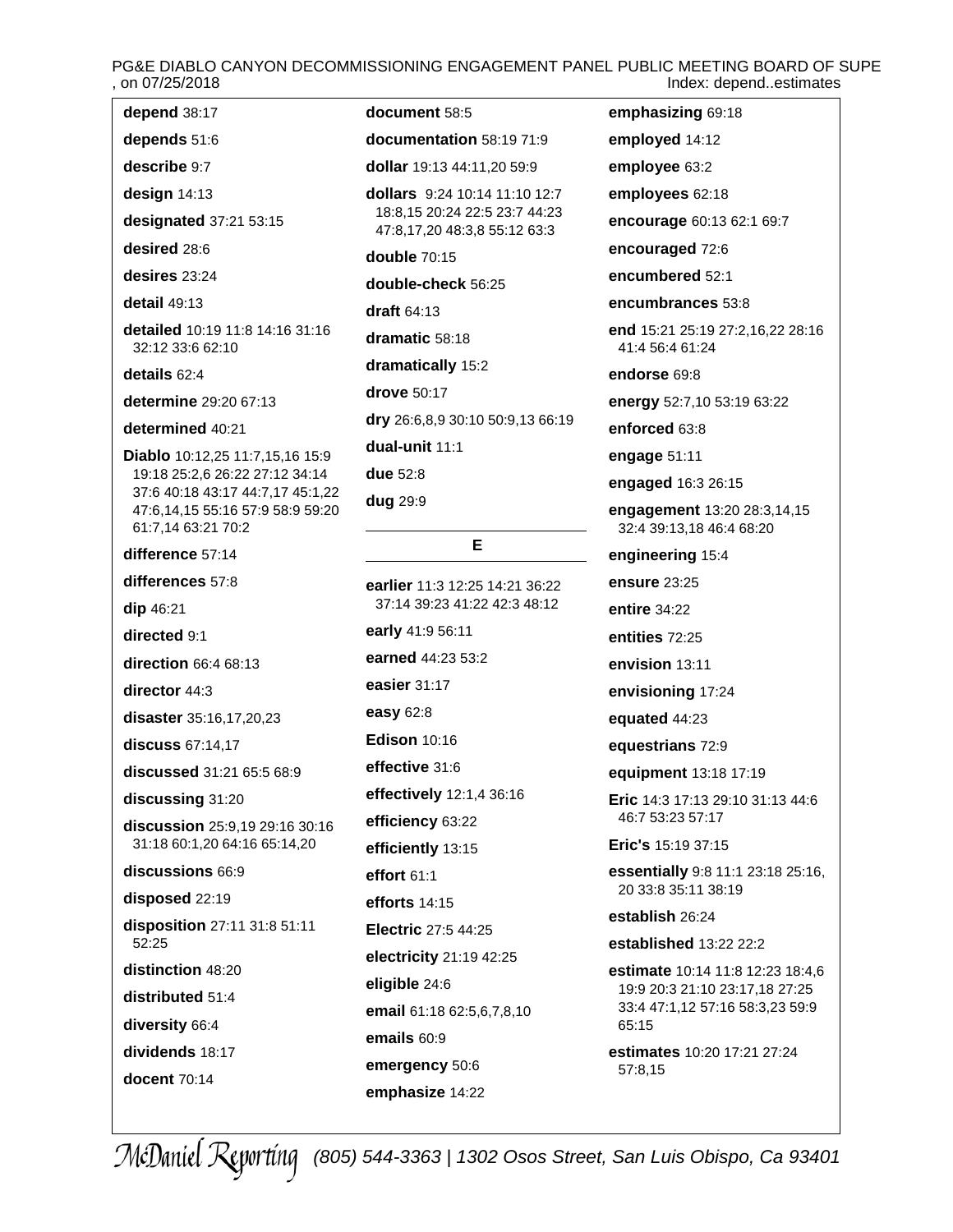PG&E DIABLO CANYON DECOMMISSIONING ENGAGEMENT PANEL PUBLIC MEETING BOARD OF SUPE<br>on 07/25/2018<br>Index: estimation..fund's Index: estimation..fund's

| estimation 58:25               | facility 10:24 11:4 17:6 26:9                                | follow-up 58:7                                                      |
|--------------------------------|--------------------------------------------------------------|---------------------------------------------------------------------|
| <b>ETA 22:8</b>                | 30:10 43:21 45:3 49:25 50:19<br>64:10                        | footprint 11:5                                                      |
| Eureka 52:7,10 53:18           | fact 9:6 18:3 20:19 33:2 37:5,14                             | forced 42:19                                                        |
| evaluation 33:7                | 45:9                                                         | forgot 40:2                                                         |
| evening 69:24                  | factors 33:14                                                | form 60:6 61:19                                                     |
| eventual 9:9 15:16             | fair $23:22$                                                 | format $67:14$                                                      |
| eventually 9:22                | fairly $11:6$                                                | <b>forward</b> 15:18 18:14 28:2 65:4                                |
| exact 59:6                     | fairness 22:3                                                | 72:17                                                               |
| examples 18:21                 | fall 71:23                                                   | frame 35:24                                                         |
| exceed 14:19                   | falling 70:10                                                | frames $45:15$                                                      |
| exception 32:21                | fashion 43:7                                                 | <b>Frank 15:22 28:23 29:13 30:2</b><br>44:10 45:25 68:4             |
| excluded 29:20                 | faster 14:25                                                 | <b>Frank's 68:24</b>                                                |
| exclusion 14:2                 | federal 55:8                                                 | <b>FRANKE</b> 16:1,15,19 17:5,12,16                                 |
| exclusive 66:9                 | feedback 39:4                                                | 18:20 19:15,17,24 20:7,12,16,25                                     |
| execute 14:18 43:6,18 48:16    | feel 11:12 17:25 62:6                                        | 21:4,14 22:12 23:2,11,24 24:10,<br>23 25:1,24 27:18,20 28:9 29:2,5, |
| executing 45:2                 | felt 27:21 58:14                                             | 8,23 30:1,19 41:8,20 42:7,22                                        |
| exemption 32:8,9,16,24,25 33:1 | fence 30:21                                                  | 44:3,24 45:14,17 48:5 49:4,10,16<br>50:8,13,17,22,24 51:6,9,14,23   |
| 34:3 38:18                     | figure 47:10 70:16                                           | 52:12,14,19,22 54:11,14 55:22<br>57:17                              |
| exemptions 32:10,13,14         | file 12:18 16:13 24:5 56:4                                   | free $62:6$                                                         |
| exercise 68:15                 | <b>filed</b> 10:15                                           | Friends 62:3                                                        |
| exhaust 34:10                  | filing 10:12,13,15 11:12,19 27:22                            | front 11:22 66:13                                                   |
| exist $26:2$                   | 28:17 35:21 38:10 39:2,6,16,17<br>40:23 42:12 56:6,7,10 64:6 | frustrated 69:22                                                    |
| expect 55:24 56:1              | filings 28:19                                                | fuel 12:18 16:14,24 17:4 18:1,14,                                   |
| expectation 71:23              | <b>filled 66:24</b>                                          | 21 24:6 26:1,2,5,6,8 30:9 32:3                                      |
| expecting 17:18                | filling 60:5                                                 | 37:23 39:12                                                         |
| expensive 42:1 43:6            | final 12:12 13:13 28:18 45:11                                | full 25:1,2 66:20                                                   |
| experience 66:20               | 64:16                                                        | fully $63:3$                                                        |
| expertise 16:5 72:14           | finally 29:9 59:8                                            | fun 46:5                                                            |
| experts 16:4 58:4 59:4         | find 15:12,15,17 21:22 66:11<br>68:16 71:4                   | function 69:6                                                       |
| explains 11:22                 | finish $45:10$                                               | fund 9:1,7,15,21 10:1,9 12:14<br>13:19,22,24 14:9 15:18 16:17,20    |
| extent 33:3                    |                                                              | 19:14, 18, 19 20: 4, 7, 11, 18, 19, 22                              |
| external 58:3                  | finished 55:25<br>firm $21:8$                                | 21:5,6,19,20 22:22 23:9 28:2<br>31:22,24 32:1 33:2,12,19,22 34:1,   |
| extremely 61:10                | fold 54:7                                                    | 25 35:2 37:3,15,17 38:4,5 39:9,10                                   |
| F                              | <b>folks</b> 15:23 16:1,6,9 66:5,20 67:2,                    | 40:10,20 41:1,11 44:14 46:15,17<br>47:1,6 48:4,11,13 54:24 55:7,18  |
|                                | 7,22 68:2,7 72:14                                            | 64:2,7                                                              |
| Facebook 62:2                  | follow 68:24                                                 | fund's 19:10                                                        |
| facilities 27:6,12             |                                                              |                                                                     |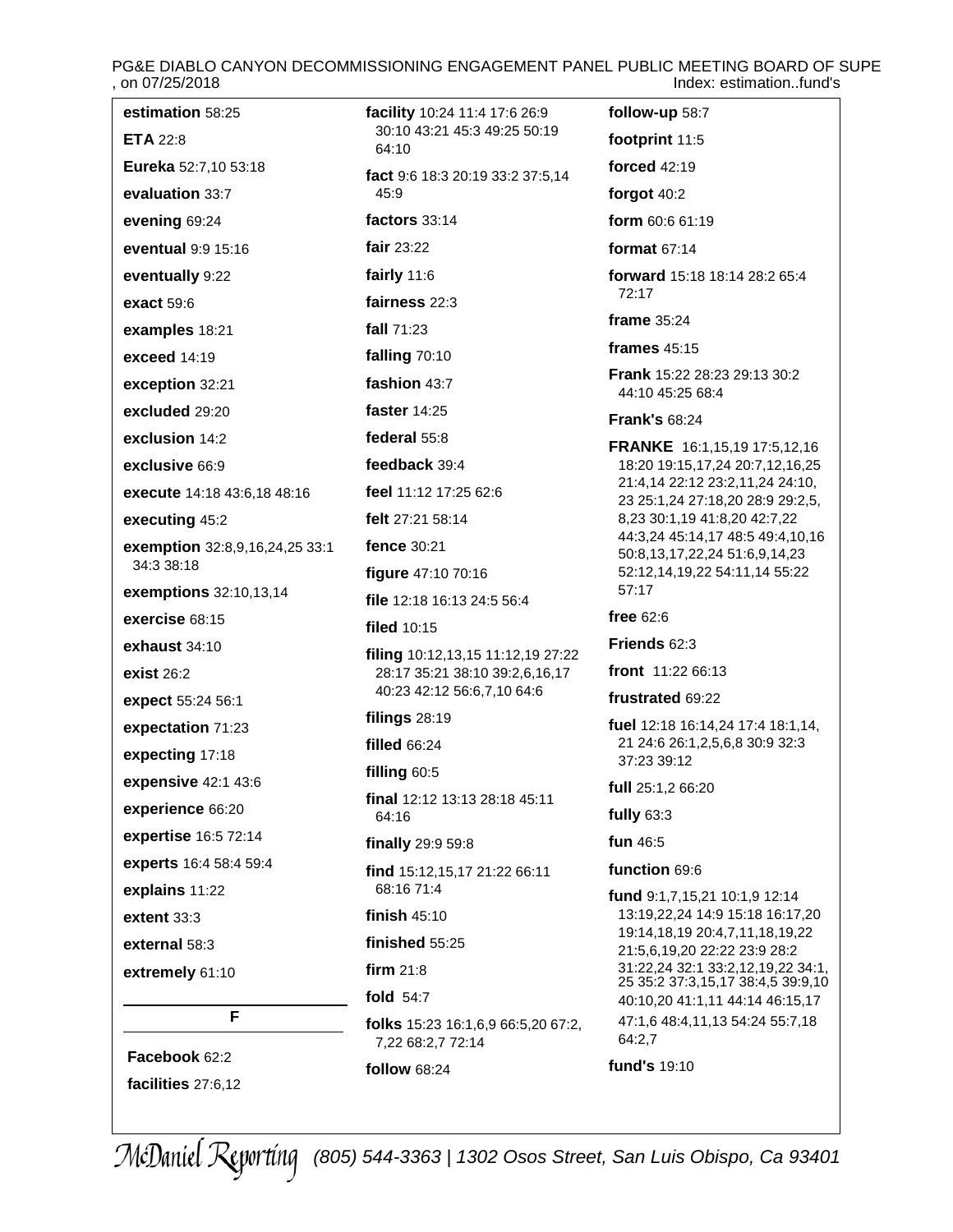# OARD OF SUPE<br>.individuals , on 07/25/2018 Index: funded..individuals

| , on 07/25/2018                                                                                  |                                                         | Index: fundedindividua                                          |
|--------------------------------------------------------------------------------------------------|---------------------------------------------------------|-----------------------------------------------------------------|
| funded 21:21 33:3 41:16 63:3,23                                                                  | grand 29:3,5                                            | higher 21:11 48:18 57:16                                        |
| funding 10:4,7,11 11:21 12:23<br>13:9,25 14:12 24:13 28:16,25<br>32:5 34:7 37:2 38:6,20 39:15,17 | granted 21:11 32:10,16,20                               | highlighted 48:25 49:1                                          |
|                                                                                                  | 35:15,18                                                | hit 67:5                                                        |
| 40:8,23 41:10 42:11 45:20,23                                                                     | granting 32:14                                          | <b>hits 20:1</b>                                                |
| 46:3 48:17 56:6 59:6                                                                             | <b>GRC 35:1</b>                                         | hold 42:9,10 61:2                                               |
| fundraising 69:14<br>funds 9:3,5 12:13 14:13 17:1                                                | great 13:16 17:16 20:16 26:11<br>40:14 57:18 65:5 70:14 | <b>holds</b> 10:3                                               |
| 24:11 29:1 31:19 33:20 34:10,20                                                                  | greater 16:17 34:4                                      | holistic 55:15                                                  |
| 37:6,12 38:5,22 39:10 48:12<br>54:23 57:22                                                       | green 53:17                                             | hope 42:4 71:5                                                  |
|                                                                                                  | ground 69:11                                            | <b>hoping 68:10</b>                                             |
| future 11:20 23:22 27:8,14 35:14<br>36:10 50:1 61:20 65:11,25 66:22                              | group 66:10 67:18,23 70:24                              | hour 69:24 70:7 71:2                                            |
| 72:22                                                                                            | groups 61:10 65:25 68:1 71:20                           | <b>hours 66:20</b>                                              |
|                                                                                                  | 72:9,10                                                 | Humboldt 37:8 40:11,18 43:15,                                   |
| G                                                                                                | grow 20:3,8,9                                           | 19 44:5,13 45:3,11                                              |
| gain 12:21 16:16 63:15 68:19                                                                     | growth 20:10 33:12 34:2                                 | п                                                               |
| gap 62:24                                                                                        | guarantee 36:7                                          |                                                                 |
| Gas 27:5 44:25                                                                                   | guard 46:24                                             | i.e. $54:9$                                                     |
| gates 59:11                                                                                      | guess 26:14 29:1,18,20 30:14,19                         | <b>idea</b> 69:8 70:17                                          |
| gather 68:15                                                                                     | 40:9 41:12,14 44:11 53:24                               | ideas 68:16 69:3,4,9,15 70:3 71:3                               |
| gathered 37:25                                                                                   | н                                                       | ideation 65:11                                                  |
| gave 66:3                                                                                        |                                                         | identified 58:14                                                |
| general 22:23,25 34:18,20 35:22                                                                  | half 9:20,21 69:24 70:7 71:2                            | identify 33:18                                                  |
| 60:12,22 63:25 69:4,10                                                                           | Hall 65:24 66:1                                         | impact 15:15                                                    |
| generate 16:6 42:25                                                                              | <b>handed</b> 56:18                                     | important 10:7,23 11:24 12:2                                    |
| Generating 10:17 17:17 32:23                                                                     | happen 12:14 24:8 65:12 68:7,19                         | 13:10 14:21,23 21:15,16,17 22:1<br>25:10 26:12 27:1,21,24 41:21 |
| generation 21:19,24                                                                              | 70:18                                                   | 46:2,11 48:1,20 59:17 68:5 69:3,                                |
| generator 50:7,21                                                                                | happened 20:4 37:9                                      | 11                                                              |
| generators 29:1 50:24                                                                            | <b>happy</b> 25:16                                      | impose 25:20                                                    |
| generic 9:12 31:24 47:11,18,24                                                                   | <b>hate 68:14</b>                                       | impressed 67:6 72:13                                            |
| 58:23                                                                                            | hear 68:1 69:15 70:24 71:3,16<br>72:2                   | imprudent 43:4                                                  |
| generically 40:19                                                                                | heard 71:20 72:6,8                                      | include 39:17 59:9                                              |
| geographic 66:4                                                                                  | hearing 25:6 61:24 62:4                                 | included 26:24 64:21                                            |
| give 17:10,12 42:11 43:14 69:23<br>70:5,6,12                                                     | hearings 43:11                                          | including 27:9,14 39:11                                         |
| good 11:6 20:12 25:16 26:19                                                                      | heaven 70:10                                            | increase 13:6 58:9                                              |
| 31:16 36:15 65:1 70:24 71:1,3,23                                                                 | heavily 42:16                                           | increasing 11:12                                                |
| governance 20:18                                                                                 | helped 66:18                                            | indicating 16:22 22:13                                          |
| government 69:12                                                                                 | helpful 28:22                                           | individually 38:1                                               |
| graciously 65:23                                                                                 | hey 36:1                                                | individuals 60:5                                                |
|                                                                                                  |                                                         |                                                                 |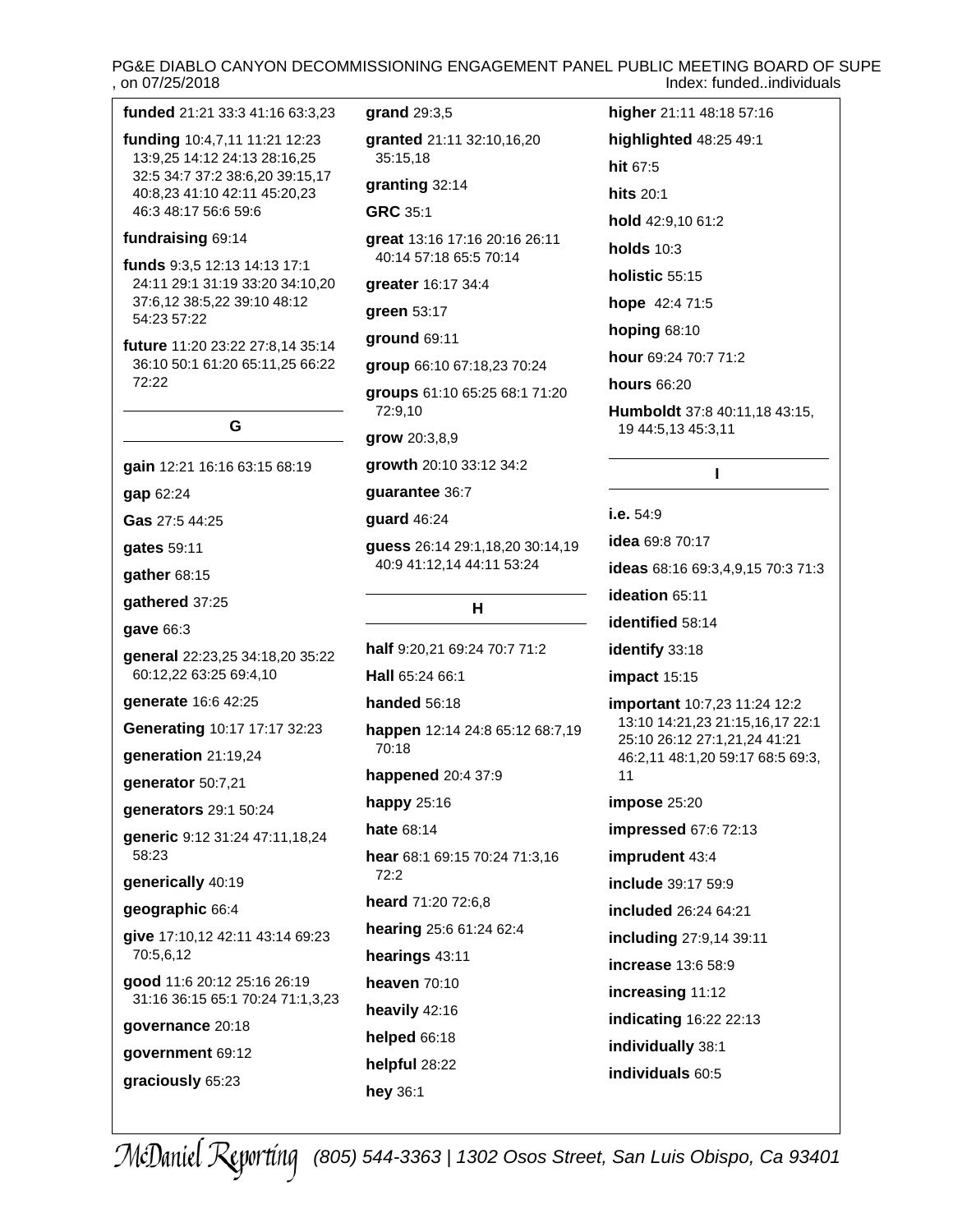# PG&E DIABLO CANYON DECOMMISSIONING ENGAGEMENT PANEL PUBLIC MEETING BOARD OF SUPE<br>on 07/25/2018 Index: industry..locations

**industry** [16:4](#page-15-0) [59:4](#page-58-0)

#### **inflation** [20:1](#page-19-0)

**inform** [27:23](#page-26-0)

**information** [11:11](#page-10-0) [27:23](#page-26-0) [61:20](#page-60-0) [62:1,10](#page-61-0) [66:16,22](#page-65-0) [67:13](#page-66-0)

**informs** [28:16](#page-27-0)

**infrastructure** [59:17](#page-58-0)

**input** [27:10](#page-26-0) [60:7,12,13](#page-59-0) [68:15](#page-67-0)

**instance** [18:13](#page-17-0) [22:22](#page-21-0)

**institution** [52:6](#page-51-0)

**intending** [13:19](#page-12-0)

**interest** [44:22](#page-43-0)

**interested** [19:11](#page-18-0) [61:6,10,11,13](#page-60-0) [67:24](#page-66-0) [71:21](#page-70-0)

**interesting** [40:5](#page-39-0) [72:16](#page-71-0)

**interpretation** [50:2](#page-49-0)

**intro** [31:16](#page-30-0)

**introduce** [69:4](#page-68-0)

**introduction** [40:4](#page-39-0) [64:14](#page-63-0) [65:5](#page-64-0)

**invested** [14:6](#page-13-0) [20:8](#page-19-0)

**investigate** [65:17](#page-64-0)

**invited** [26:17,19](#page-25-0) [67:22](#page-66-0)

**involve** [69:16](#page-68-0)

**involved** [69:25](#page-68-0)

**Irrespective** [33:22](#page-32-0)

**ISFSI** [26:9](#page-25-0)

**issue** [17:19](#page-16-0) [36:4](#page-35-0) [38:21](#page-37-0)

**issued** [66:15](#page-65-0)

**issues** [23:12](#page-22-0) [58:17](#page-57-0) [60:21](#page-59-0) [61:10](#page-60-0)

**issuing** [67:10](#page-66-0)

**item** [41:7](#page-40-0) [60:15,20](#page-59-0) [64:8,14](#page-63-0) [65:4](#page-64-0)

### **items** [60:21](#page-59-0)

**J**

**January** [26:21](#page-25-0) [27:4](#page-26-0) **job** [12:4](#page-11-0) [45:6,10](#page-44-0) [57:18](#page-56-0) **join** [17:13](#page-16-0)

**joint** [58:22](#page-57-0) [62:16](#page-61-0) [63:2,7,20](#page-62-0)

#### **joke** [47:9](#page-46-0)

**Jon** [24:22](#page-23-0) [26:14](#page-25-0) [31:18,21](#page-30-0) [32:11,](#page-31-0) [15](#page-31-0) [33:13](#page-32-0) [36:14](#page-35-0) [37:5,14](#page-36-0) [38:9](#page-37-0) [39:22](#page-38-0)

### **Jon's** [39:8](#page-38-0)

**Jones** [18:6](#page-17-0) [22:15](#page-21-0) [23:4](#page-22-0) [24:25](#page-23-0) [25:4](#page-24-0) [31:3](#page-30-0) [51:25](#page-50-0) [52:1](#page-51-0) [53:4,15](#page-52-0) [59:16,21](#page-58-0) [63:1,14,19](#page-62-0) [64:24](#page-63-0) [65:7,8](#page-64-0) [71:7](#page-70-0)

**judge** [58:8,13,17](#page-57-0)

**judge's** [65:15](#page-64-0)

**June** [72:4](#page-71-0)

**justification** [57:15](#page-56-0) [58:19](#page-57-0)

**justified** [11:12](#page-10-0) [58:10,15](#page-57-0)

### **K**

**Kara** [40:3](#page-39-0) [60:23](#page-59-0) [62:12](#page-61-0) [71:18](#page-70-0)

**[Karaslo@charter.net](mailto:Karaslo@charter.net)** [62:9](#page-61-0)

**Karlin** [24:17,24](#page-23-0) [25:5](#page-24-0) [26:11](#page-25-0) [27:19](#page-26-0) [28:7,21](#page-27-0) [45:12,15](#page-44-0) [46:7](#page-45-0) [47:5,8,15,](#page-46-0) [18,22](#page-46-0) [53:23](#page-52-0) [54:6,12,25](#page-53-0) [55:9](#page-54-0) [69:20](#page-68-0) [71:7,11](#page-70-0)

#### **keeping** [54:21](#page-53-0)

**key** [27:8](#page-26-0) [39:7](#page-38-0)

**kick** [21:13](#page-20-0)

**kind** [11:22](#page-10-0) [13:1](#page-12-0) [16:4](#page-15-0) [17:19,22](#page-16-0) [21:5](#page-20-0) [22:3](#page-21-0) [28:24](#page-27-0) [29:7](#page-28-0) [43:9,12](#page-42-0) [45:15](#page-44-0) [50:5](#page-49-0) [62:24](#page-61-0) [68:19](#page-67-0) [69:6](#page-68-0)

**knowing** [20:3](#page-19-0)

**knowledge** [11:13](#page-10-0)

#### **L**

**land** [23:12,13](#page-22-0) [25:2,9](#page-24-0) [26:16](#page-25-0) [28:12,](#page-27-0) [13](#page-27-0) [29:16](#page-28-0) [30:16](#page-29-0) [51:4,21](#page-50-0) [60:15](#page-59-0) [61:6,10,20,24](#page-60-0) [65:25](#page-64-0) [66:7](#page-65-0) [68:9](#page-67-0) [72:9,23](#page-71-0)

**lands** [25:6,21](#page-24-0) [26:25](#page-25-0) [27:6,12](#page-26-0) [51:11](#page-50-0) [52:14,22](#page-51-0) [61:8,14](#page-60-0) [65:11](#page-64-0) [69:16](#page-68-0) [70:2](#page-69-0)

**large** [49:18](#page-48-0) [57:8,14](#page-56-0) [63:10](#page-62-0)

### **larger** [16:3](#page-15-0) [69:9](#page-68-0)

**LATHROP** [19:7,16,22](#page-18-0) [20:10,14,](#page-19-0) [23](#page-19-0) [21:3,8](#page-20-0) [22:5](#page-21-0) [23:1,7,16](#page-22-0) [28:24](#page-27-0) [29:3,6](#page-28-0) [44:11,18](#page-43-0) [72:21](#page-71-0)

**Lauren** [20:5](#page-19-0) [40:3](#page-39-0) [42:14](#page-41-0) [43:15](#page-42-0) [64:12](#page-63-0) [65:5,8](#page-64-0) [68:23](#page-67-0)

**law** [9:2,3](#page-8-0) [21:20](#page-20-0) [39:20](#page-38-0) [42:23](#page-41-0) [43:1](#page-42-0) [58:8](#page-57-0)

**laws** [58:20](#page-57-0)

**lease** [22:18](#page-21-0) [23:4](#page-22-0)

**leased** [52:5](#page-51-0)

**leases** [53:9](#page-52-0)

**leave** [48:9,10](#page-47-0) [49:22](#page-48-0)

**leaves** [32:2](#page-31-0) [34:2](#page-33-0)

**led** [17:19](#page-16-0)

**left** [50:16](#page-49-0)

**left-hand** [11:24](#page-10-0)

**legacy** [15:15](#page-14-0)

**legally** [20:16](#page-19-0)

**legislation** [62:20](#page-61-0)

**length** [45:22](#page-44-0)

**letter** [16:22,24](#page-15-0)

**level** [10:11](#page-9-0) [19:19,22](#page-18-0) [36:13](#page-35-0) [38:24](#page-37-0) [48:18](#page-47-0) [53:7](#page-52-0) [72:14](#page-71-0)

**license** [26:3](#page-25-0)

**licensing** [13:15](#page-12-0) [15:4](#page-14-0) [36:18](#page-35-0) [39:19](#page-38-0)

**life** [46:16](#page-45-0)

**limit** [9:20](#page-8-0) [10:7](#page-9-0) [11:21](#page-10-0) [14:7](#page-13-0) [31:24,](#page-30-0) [25](#page-30-0)

**limitation** [71:8,9](#page-70-0)

**limitations** [31:23](#page-30-0)

**limited** [12:7](#page-11-0) [14:10](#page-13-0) [67:2](#page-66-0)

**limits** [10:1,7](#page-9-0) [25:15](#page-24-0)

**Linda** [16:11](#page-15-0) [19:5](#page-18-0) [24:2](#page-23-0) [39:25](#page-38-0) [48:21](#page-47-0) [62:13](#page-61-0)

**lines** [59:10,15](#page-58-0)

**list** [62:7](#page-61-0)

**listening** [72:21](#page-71-0)

**local** [13:16](#page-12-0) [27:10](#page-26-0)

**locations** [65:22](#page-64-0) [66:5](#page-65-0)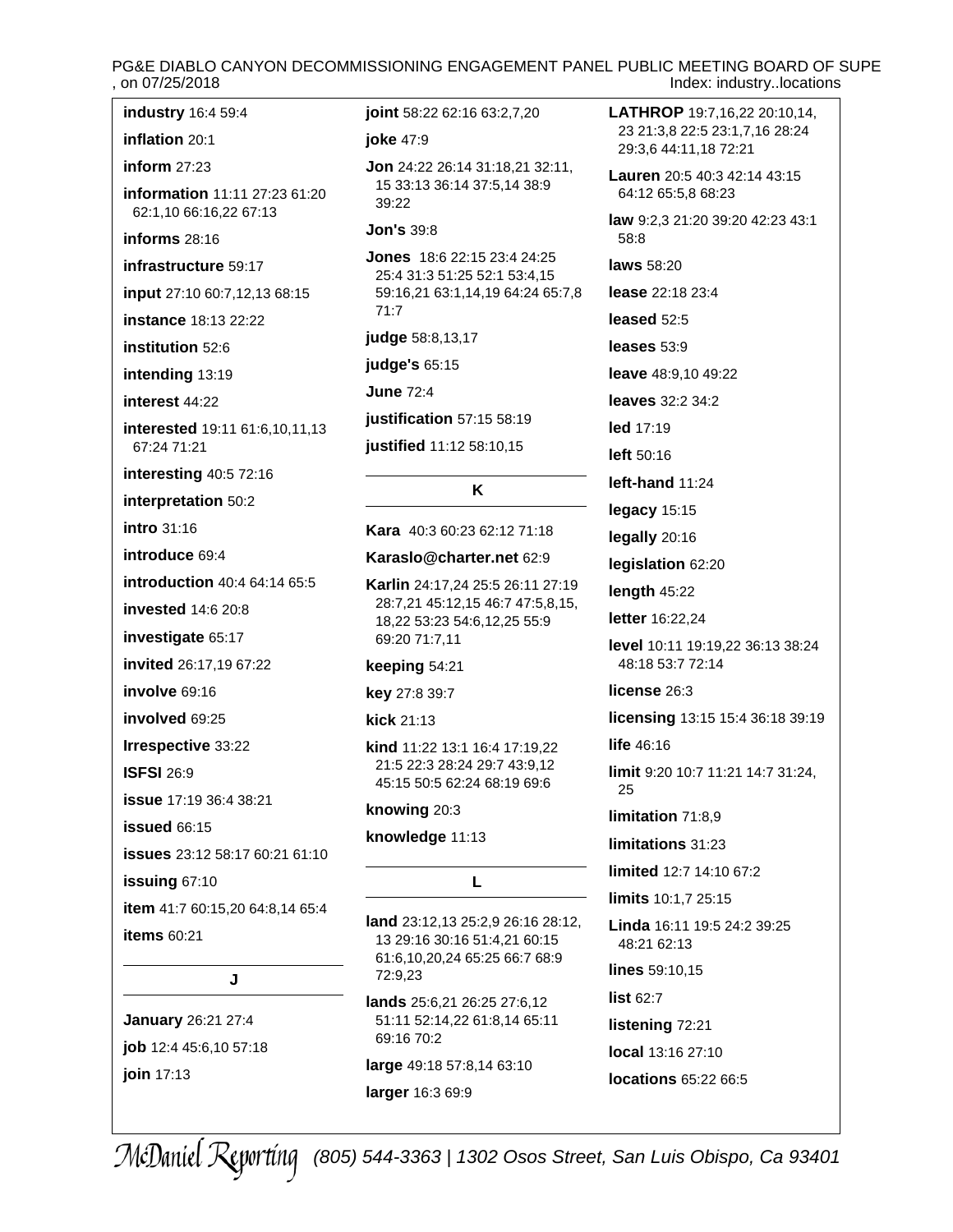# PG&E DIABLO CANYON DECOMMISSIONING ENGAGEMENT PANEL PUBLIC MEETING BOARD OF SUPE Index: lockbox..NRC

| lockbox 46:17 |  |
|---------------|--|
|---------------|--|

**logistics** [67:19](#page-66-0)

**long** [15:11](#page-14-0) [46:23](#page-45-0) [50:2,13](#page-49-0) [70:4](#page-69-0)

**long-term** [17:20](#page-16-0)

**longer** [21:23](#page-20-0)

**looked** [36:10](#page-35-0) [50:18](#page-49-0) [53:4](#page-52-0)

**Loren** [43:11](#page-42-0) [44:3](#page-43-0)

**Los** [57:6](#page-56-0)

**lot** [11:18](#page-10-0) [12:8](#page-11-0) [13:5,12](#page-12-0) [14:16](#page-13-0) [15:5](#page-14-0) [16:3](#page-15-0) [25:21](#page-24-0) [30:17](#page-29-0) [43:16](#page-42-0) [46:3](#page-45-0) [49:12](#page-48-0) [56:8,12](#page-55-0) [62:3](#page-61-0) [67:25](#page-66-0) [68:2,7](#page-67-0) [69:25](#page-68-0) [70:2](#page-69-0) [72:15](#page-71-0)

**lots** [71:13](#page-70-0)

**loud** [22:9](#page-21-0)

**love** [70:14,15](#page-69-0)

**lower** [14:24](#page-13-0) [41:22](#page-40-0) [58:11](#page-57-0)

**lowest** [36:13](#page-35-0)

# **M**

**made** [10:21](#page-9-0) [43:5](#page-42-0) [48:12](#page-47-0) [51:19](#page-50-0)

**maintain** [26:7](#page-25-0) [30:25](#page-29-0)

**majority** [55:18](#page-54-0) [61:12](#page-60-0)

**make** [31:16](#page-30-0) [33:9](#page-32-0) [36:15,25](#page-35-0) [46:12](#page-45-0) [49:8](#page-48-0) [56:16,17](#page-55-0) [57:21](#page-56-0) [60:25](#page-59-0) [62:7,9,](#page-61-0) [24](#page-61-0) [63:6,9](#page-62-0) [66:10,11](#page-65-0) [68:25](#page-67-0) [69:2,14](#page-68-0) [70:13](#page-69-0) [71:12](#page-70-0)

**makes** [11:3](#page-10-0)

**making** [64:5](#page-63-0) [67:11](#page-66-0) [71:21](#page-70-0)

**man** [31:14](#page-30-0)

**manage** [21:6](#page-20-0)

**management** [20:21](#page-19-0) [21:5](#page-20-0) [32:3](#page-31-0) [37:23](#page-36-0) [39:13](#page-38-0)

**manager** [21:5](#page-20-0) [43:6](#page-42-0)

**manages** [20:14,23](#page-19-0)

**managing** [44:24](#page-43-0)

**manner** [43:3](#page-42-0)

**map** [53:4,16](#page-52-0) [72:25](#page-71-0)

**mark** [67:6](#page-66-0)

**means** [21:12](#page-20-0) [42:17](#page-41-0) [54:21](#page-53-0)

#### **measures** [57:11](#page-56-0)

**MECHAM** [15:23](#page-14-0) [16:10](#page-15-0) [29:15,25](#page-28-0) [30:14](#page-29-0) [31:2,9](#page-30-0) [46:1](#page-45-0) [68:5](#page-67-0)

**mechanism** [35:25](#page-34-0) [37:10,19](#page-36-0) [38:6](#page-37-0) [55:13,19](#page-54-0)

**mechanisms** [38:14](#page-37-0) [69:14](#page-68-0)

### **medium** [60:5](#page-59-0)

**meet** [20:21](#page-19-0) [24:12](#page-23-0) [39:16](#page-38-0) [49:23](#page-48-0) [59:3](#page-58-0)

**meeting** [64:15](#page-63-0) [65:6](#page-64-0) [66:2](#page-65-0) [67:15](#page-66-0)

**meetings** [15:9](#page-14-0) [60:11](#page-59-0) [65:9,24](#page-64-0) [67:20](#page-66-0)

### **member** [20:20](#page-19-0)

**members** [60:7](#page-59-0) [66:15](#page-65-0) [69:23](#page-68-0)

**memorandum** [35:6,8,18](#page-34-0) [36:7,23](#page-35-0) [40:8](#page-39-0) [53:24,25](#page-52-0) [54:15,17](#page-53-0) [55:10,23](#page-54-0) [56:5](#page-55-0)

**mention** [27:15](#page-26-0) [72:8](#page-71-0)

**mentioned** [26:13](#page-25-0) [28:25](#page-27-0) [44:12](#page-43-0)

**met** [16:1,7](#page-15-0)

**met all** [15:23](#page-14-0)

**midway** [59:11](#page-58-0)

**milestones** [15:1](#page-14-0) [17:1](#page-16-0) [19:2](#page-18-0) [24:12](#page-23-0)

**million** [9:24](#page-8-0) [12:7](#page-11-0) [18:8,12](#page-17-0) [47:8](#page-46-0) [55:1,12](#page-54-0) [63:3](#page-62-0)

**mind** [9:12](#page-8-0)

**mine** [39:8](#page-38-0)

**Mine's** [28:24](#page-27-0)

**minimal** [49:20](#page-48-0)

**minute** [24:19](#page-23-0)

**minutes** [57:3](#page-56-0) [62:15](#page-61-0) [67:16](#page-66-0) [69:23](#page-68-0) [70:6](#page-69-0)

#### **mixing** [44:24](#page-43-0)

#### **Monday** [35:6](#page-34-0)

**money** [10:4](#page-9-0) [12:8,11](#page-11-0) [14:6](#page-13-0) [18:4](#page-17-0) [23:1,2](#page-22-0) [24:7](#page-23-0) [28:1](#page-27-0) [33:5,9](#page-32-0) [40:10](#page-39-0) [41:21](#page-40-0) [42:1,3](#page-41-0) [43:4](#page-42-0) [44:16](#page-43-0) [46:15,18,](#page-45-0) [21,23,24](#page-45-0) [48:18](#page-47-0) [51:22](#page-50-0) [53:13](#page-52-0) [54:19](#page-53-0) [55:3,4,13](#page-54-0) [56:8](#page-55-0) [62:15,17,19,21](#page-61-0) [70:10](#page-69-0) [72:1,3](#page-71-0)

**monies** [37:20](#page-36-0) [72:5](#page-71-0)

### **monitored** [20:22](#page-19-0)

**Monning** [63:5](#page-62-0)

**Montana** [70:15](#page-69-0)

**month** [26:15,16](#page-25-0) [61:21,24,25](#page-60-0) [62:11](#page-61-0) [72:16](#page-71-0)

**months** [60:16](#page-59-0)

**Moray** [52:5](#page-51-0)

**mountain** [72:9](#page-71-0)

**move** [13:14](#page-12-0) [29:13](#page-28-0) [31:10](#page-30-0) [36:16](#page-35-0) [60:19](#page-59-0) [65:4](#page-64-0)

**moving** [18:14](#page-17-0) [38:19,23](#page-37-0)

### **N**

**natural** [35:16,17,19,23](#page-34-0)

**nature** [11:5](#page-10-0) [72:24](#page-71-0)

**NCR** [25:17](#page-24-0)

**NDCTP** [36:24](#page-35-0) [38:3](#page-37-0) [54:5](#page-53-0) [55:14](#page-54-0) [57:20](#page-56-0) [65:15](#page-64-0)

**necessarily** [34:9](#page-33-0)

**needed** [40:23](#page-39-0)

**needing** [31:19](#page-30-0)

**negligent** [43:7,9](#page-42-0)

**Nelson** [29:11](#page-28-0) [31:13,15](#page-30-0) [40:13,15](#page-39-0) [44:15,21](#page-43-0) [47:4,7,14,16,21](#page-46-0) [50:9,12](#page-49-0) [54:3](#page-53-0) [55:6,10](#page-54-0) [57:19](#page-56-0) [58:13](#page-57-0) [59:1,12](#page-58-0)

**networks** [68:3](#page-67-0)

**nice** [71:15](#page-70-0)

**non-radiological** [14:11](#page-13-0) [39:12,](#page-38-0) [13](#page-38-0)

**normal** [13:1](#page-12-0) [16:19](#page-15-0) [35:1](#page-34-0)

**north** [31:5](#page-30-0) [52:3](#page-51-0)

**note** [28:4](#page-27-0) [41:21](#page-40-0)

**noted** [57:10](#page-56-0) [64:7](#page-63-0)

**notice** [59:5](#page-58-0)

**NRC** [9:2,11](#page-8-0) [10:3](#page-9-0) [13:24](#page-12-0) [14:1,2](#page-13-0) [15:3](#page-14-0) [16:20](#page-15-0) [20:17](#page-19-0) [24:5](#page-23-0) [25:11,16,](#page-24-0) [22](#page-24-0) [26:3](#page-25-0) [31:24,25](#page-30-0) [32:8,9,10,14,16,](#page-31-0) [21](#page-31-0) [33:1,7,14,17,18,19,24](#page-32-0) [34:3,8](#page-33-0) [35:10](#page-34-0) [38:18,23](#page-37-0) [39:8](#page-38-0) [40:25](#page-39-0) [41:10,](#page-40-0) [24](#page-40-0) [46:13,18](#page-45-0) [47:10,24](#page-46-0) [48:6,7](#page-47-0) [49:12,14,15,16,23](#page-48-0) [50:2](#page-49-0) [55:2,9](#page-54-0)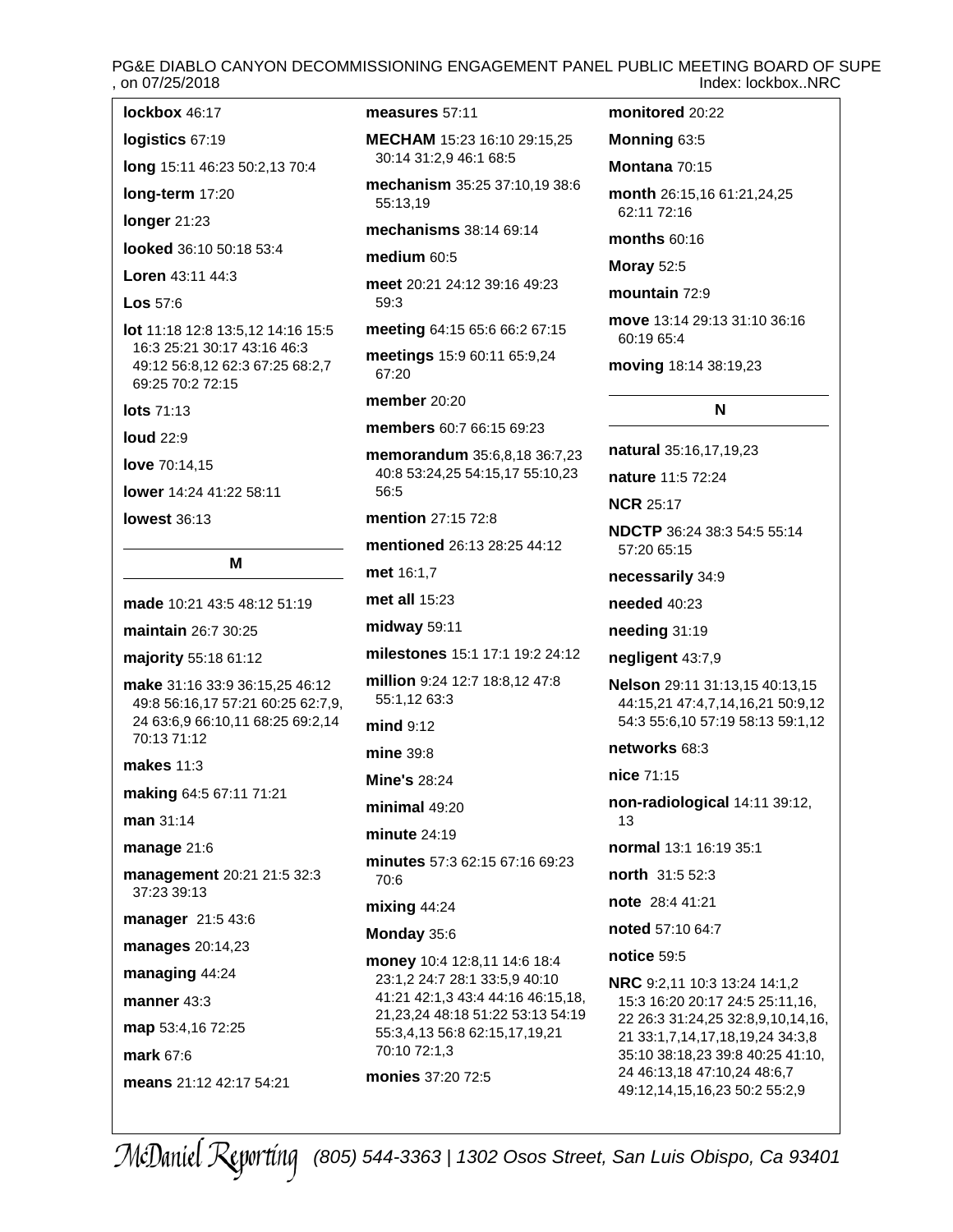# PG&E DIABLO CANYON DECOMMISSIONING ENGAGEMENT PANEL PUBLIC MEETING BOARD OF SUPE<br>. on 07/25/2018 Index: Nrc's..physically

### **NRC's** [9:19](#page-8-0) [47:10,18](#page-46-0) [48:1](#page-47-0)

#### **NRC-REGULATED** [24:22](#page-23-0)

**nuclear** [10:17](#page-9-0) [12:18](#page-11-0) [17:17](#page-16-0) [26:23](#page-25-0) [36:24](#page-35-0) [39:9,20](#page-38-0) [40:25](#page-39-0) [42:25](#page-41-0) [45:2](#page-44-0) [46:14](#page-45-0) [56:2](#page-55-0) [63:15](#page-62-0)

**number** [9:12,14,15,16](#page-8-0) [16:2](#page-15-0) [17:12](#page-16-0) [19:1,23](#page-18-0) [21:17](#page-20-0) [24:18](#page-23-0) [29:15](#page-28-0) [40:16](#page-39-0) [47:13](#page-46-0) [58:12](#page-57-0) [60:5](#page-59-0) [62:2](#page-61-0) [66:18](#page-65-0) [70:25](#page-69-0)

**numbers** [18:6](#page-17-0) [19:25](#page-18-0) [60:18](#page-59-0)

#### **numerous** [43:11](#page-42-0)

### **O**

**obligation** [55:20](#page-54-0) [58:1,16](#page-57-0) **oblong** [50:6,13](#page-49-0) **observations** [72:19](#page-71-0) **occur** [16:25](#page-15-0) [19:3](#page-18-0) **occurred** [62:14](#page-61-0) **occurs** [35:17,20,23](#page-34-0) [41:19](#page-40-0) **offer** [67:23](#page-66-0) **offered** [65:23](#page-64-0) **offset** [22:11,20](#page-21-0) [23:5](#page-22-0) **ongoing** [28:11,20](#page-27-0) **online** [71:17](#page-70-0) **Onofre** [10:17](#page-9-0) [17:17](#page-16-0) [32:22](#page-31-0) [57:9](#page-56-0) **open** [67:21](#page-66-0) **operate** [15:6](#page-14-0) [16:23](#page-15-0) [18:9](#page-17-0) [64:1](#page-63-0) **operated** [43:21](#page-42-0) **operating** [22:3,21](#page-21-0) [43:24](#page-42-0) [54:9,10](#page-53-0) **operation** [25:9](#page-24-0) [63:20](#page-62-0) **operational** [33:16](#page-32-0) [34:22](#page-33-0) [46:16](#page-45-0) [63:24](#page-62-0) **operations** [61:16](#page-60-0) [64:9](#page-63-0) **opinion** [37:16](#page-36-0) **opportunities** [28:18](#page-27-0) [30:11](#page-29-0) **opportunity** [30:1](#page-29-0) [69:1,3](#page-68-0) **opposed** [38:22](#page-37-0) [58:11](#page-57-0) **option** [32:7](#page-31-0) [34:14,16,18](#page-33-0) [35:3,4](#page-34-0) **options** [32:7](#page-31-0) [35:4](#page-34-0) [38:16](#page-37-0)

#### **orange** [53:16](#page-52-0)

**order** [12:10,13,21,22](#page-11-0) [15:2](#page-14-0) [18:13](#page-17-0) [28:4,5,11](#page-27-0) [48:16](#page-47-0) [60:25](#page-59-0) [65:16](#page-64-0) [68:19](#page-67-0)

**ordered** [26:23](#page-25-0) [27:4](#page-26-0) [28:10](#page-27-0)

**organizations** [60:8](#page-59-0)

**original** [63:9](#page-62-0)

**originally** [37:17](#page-36-0) [52:4](#page-51-0) [63:4](#page-62-0)

**Oro** [70:15,16](#page-69-0)

**Osos** [57:6](#page-56-0)

**outreach** [60:19](#page-59-0) [61:1](#page-60-0) [68:2](#page-67-0)

**over-subscribed** [71:1](#page-70-0)

**overseeing** [44:5](#page-43-0)

**Oversight** [20:20](#page-19-0)

**owned** [27:7](#page-26-0) [53:5,6,17](#page-52-0)

**owner-controlled** [30:23](#page-29-0)

**owners** [53:9](#page-52-0)

**ownership** [53:19](#page-52-0)

**owns** [67:3](#page-66-0) [70:11](#page-69-0)

#### **P**

**Pacific** [27:5](#page-26-0) [44:25](#page-43-0)

**package** [39:5](#page-38-0)

**paid** [46:5](#page-45-0) [52:18](#page-51-0) [70:18](#page-69-0) [71:5](#page-70-0)

**panel** [13:20](#page-12-0) [15:9](#page-14-0) [27:10](#page-26-0) [28:3](#page-27-0) [32:4](#page-31-0) [39:13,18](#page-38-0) [46:4](#page-45-0) [57:4](#page-56-0) [60:1,7,20,21](#page-59-0) [61:5,9](#page-60-0) [65:9](#page-64-0) [66:2,3,16,25](#page-65-0) [67:10,](#page-66-0) [14,16](#page-66-0) [68:20](#page-67-0) [69:2,7](#page-68-0)

**panelists** [66:18](#page-65-0) [67:18](#page-66-0)

**panels** [67:19](#page-66-0)

**paper** [9:8](#page-8-0)

**parallel** [66:13](#page-65-0)

**parcel** [25:2](#page-24-0) [31:6](#page-30-0) [61:11](#page-60-0) **parcels** [52:2,3](#page-51-0) [53:5,10,14](#page-52-0)

**park** [70:14](#page-69-0) [72:1,4](#page-71-0)

**parked** [50:18](#page-49-0)

**parse** [24:4](#page-23-0)

**part** [15:25](#page-14-0) [16:6,8](#page-15-0) [22:25](#page-21-0) [23:13](#page-22-0) [27:10](#page-26-0) [33:17](#page-32-0) [36:23](#page-35-0) [37:2,24](#page-36-0) [40:22](#page-39-0)

[42:23](#page-41-0) [43:22,23](#page-42-0) [54:12,15](#page-53-0) [61:4](#page-60-0) [62:16,17](#page-61-0) [69:5](#page-68-0) **participate** [66:5,19](#page-65-0) **participated** [43:11](#page-42-0)

**partners** [65:23](#page-64-0)

**parts** [49:1](#page-48-0) [62:19](#page-61-0)

**party** [53:9](#page-52-0)

**passed** [63:13](#page-62-0) [72:4](#page-71-0)

**past** [19:15](#page-18-0) [35:18](#page-34-0) [58:21](#page-57-0) [62:15](#page-61-0) [72:15](#page-71-0)

**path** [35:1](#page-34-0)

**pay** [21:4](#page-20-0) [23:23,25](#page-22-0) [43:1,25](#page-42-0) [45:8](#page-44-0) [69:17](#page-68-0) [70:9](#page-69-0)

**paying** [12:2](#page-11-0) [19:12,17](#page-18-0) [21:24](#page-20-0) [22:4](#page-21-0)

#### **pays** [18:17](#page-17-0)

**people** [12:2](#page-11-0) [23:19](#page-22-0) [30:15](#page-29-0) [41:5](#page-40-0) [46:21](#page-45-0) [61:9,12,19,25](#page-60-0) [64:18](#page-63-0) [65:12](#page-64-0) [67:5](#page-66-0) [70:1,5](#page-69-0) [71:5](#page-70-0) [72:11](#page-71-0)

**percent** [9:7,10,15,21,22,25](#page-8-0) [12:9,](#page-11-0) [11,21,22](#page-11-0) [13:9,12](#page-12-0) [14:2,8,11,19](#page-13-0) [15:7,25](#page-14-0) [16:17,21](#page-15-0) [17:2](#page-16-0) [31:24](#page-30-0) [34:4](#page-33-0) [45:4](#page-44-0) [46:20](#page-45-0) [63:4,5](#page-62-0)

**perform** [31:19](#page-30-0) [43:3,18](#page-42-0)

**performed** [10:19](#page-9-0) [49:6](#page-48-0)

**perimeters** [18:22](#page-17-0)

**period** [59:25](#page-58-0)

**permanent** [11:23](#page-10-0) [12:17](#page-11-0) [16:13](#page-15-0)

**permanently** [12:16](#page-11-0) [18:21](#page-17-0) [30:9](#page-29-0)

**permission** [41:18](#page-40-0)

**permitting** [13:16](#page-12-0) [15:3](#page-14-0) [17:22](#page-16-0) [36:17](#page-35-0) [39:19](#page-38-0)

**perspective** [63:24](#page-62-0)

**PG&E** [10:20](#page-9-0) [20:20](#page-19-0) [23:17](#page-22-0) [25:7,20](#page-24-0) [26:23](#page-25-0) [27:4](#page-26-0) [34:13](#page-33-0) [37:20](#page-36-0) [40:17](#page-39-0) [42:15](#page-41-0) [51:21](#page-50-0) [52:11,18](#page-51-0) [56:18](#page-55-0) [57:7,](#page-56-0) [21](#page-56-0) [58:15,22](#page-57-0) [59:18](#page-58-0) [60:22](#page-59-0) [68:20](#page-67-0) [69:2](#page-68-0) [70:10](#page-69-0)

**phases** [31:5](#page-30-0)

**phrase** [27:8](#page-26-0)

**physical** [18:23](#page-17-0)

**physically** [18:22](#page-17-0)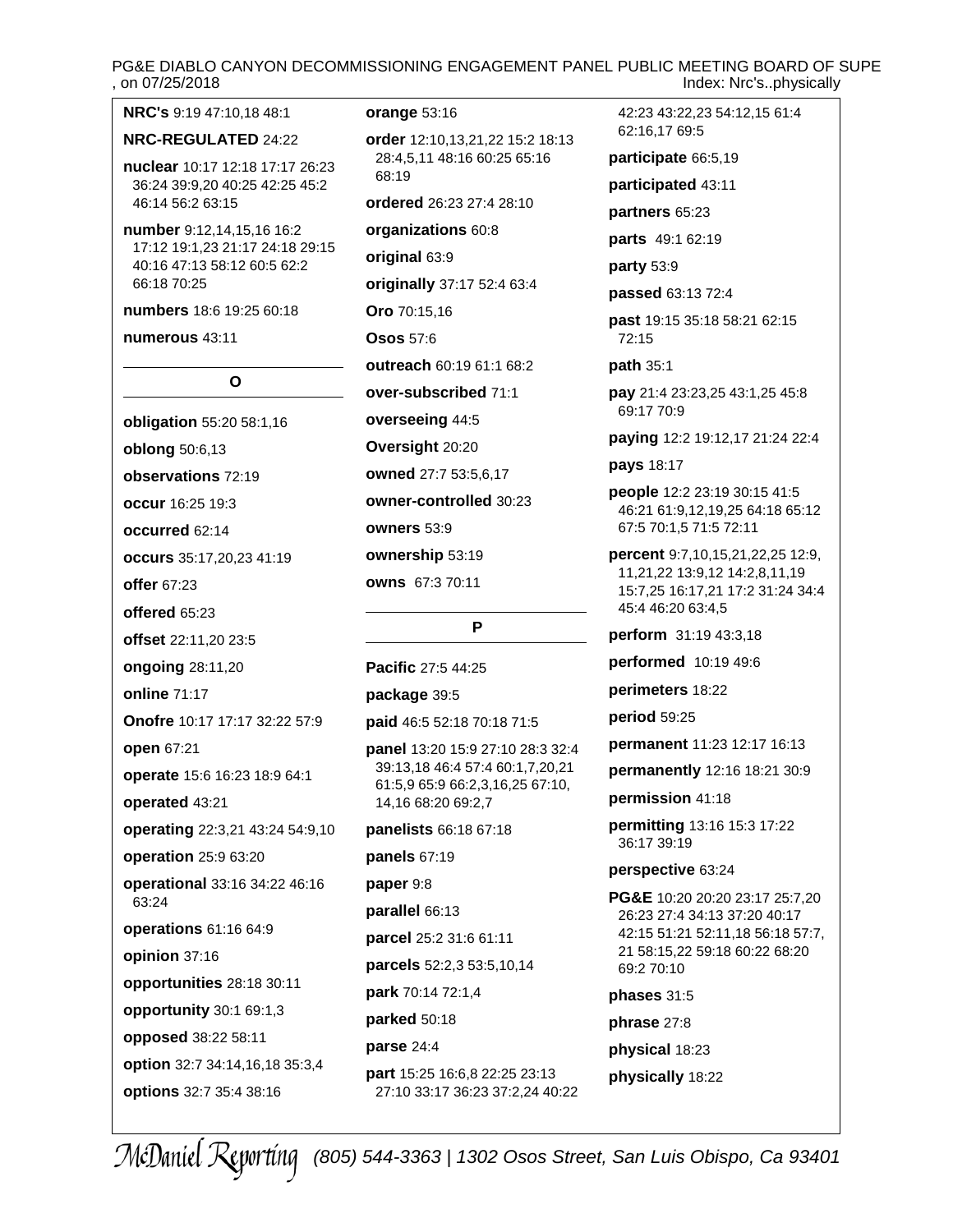# PG&E DIABLO CANYON DECOMMISSIONING ENGAGEMENT PANEL PUBLIC MEETING BOARD OF SUPE<br>on 07/25/2018 Index: pick..questions

- **pick** [18:15](#page-17-0) [43:8](#page-42-0)
- **piece** [22:10](#page-21-0) [40:10](#page-39-0)
- **Pismo** [65:23](#page-64-0)
- **pitch** [70:5,24](#page-69-0) [71:14](#page-70-0)

**place** [35:25](#page-34-0) [38:10,15](#page-37-0) [40:20](#page-39-0) [59:16](#page-58-0)

**places** [38:7](#page-37-0) [61:23](#page-60-0)

**plan** [26:1](#page-25-0) [54:6](#page-53-0)

**planning** [15:4](#page-14-0) [16:21](#page-15-0) [17:21](#page-16-0) [19:1](#page-18-0) [31:20](#page-30-0) [34:11](#page-33-0) [35:3,9](#page-34-0) [36:12](#page-35-0) [38:8,13](#page-37-0) [39:11,15,18](#page-38-0) [41:12](#page-40-0) [55:19](#page-54-0)

**plant** [9:4,5,25](#page-8-0) [10:9,16](#page-9-0) [11:14,17](#page-10-0) [12:5,15](#page-11-0) [14:18,20](#page-13-0) [15:6](#page-14-0) [17:6](#page-16-0) [18:24](#page-17-0) [22:2,24](#page-21-0) [23:10,21](#page-22-0) [26:23](#page-25-0) [30:2,8](#page-29-0) [31:7,14](#page-30-0) [32:17](#page-31-0) [33:21](#page-32-0) [42:25](#page-41-0) [43:24](#page-42-0) [45:6,9,17](#page-44-0) [47:20](#page-46-0) [49:18](#page-48-0) [52:3,4](#page-51-0) [53:18](#page-52-0) [58:6](#page-57-0) [61:15](#page-60-0) [64:3](#page-63-0) [72:10](#page-71-0)

### **plants** [13:2](#page-12-0) [46:14](#page-45-0)

# **podium** [69:23](#page-68-0)

**point** [10:17,19](#page-9-0) [11:12](#page-10-0) [22:1](#page-21-0) [25:18](#page-24-0) [29:9](#page-28-0) [46:11,23](#page-45-0) [48:1,11](#page-47-0) [60:3](#page-59-0) [68:25](#page-67-0) [71:12](#page-70-0)

**pool** [17:7](#page-16-0) [26:1,2,8](#page-25-0)

**pools** [17:4](#page-16-0) [18:9](#page-17-0) [50:6,18](#page-49-0)

- **portion** [16:3](#page-15-0) [38:6](#page-37-0) [55:17](#page-54-0) [63:2](#page-62-0) [64:7](#page-63-0)
- **portions** [24:13](#page-23-0) [52:1](#page-51-0) [61:14](#page-60-0)

**position** [34:11](#page-33-0)

**Post-shutdown** [12:19](#page-11-0)

**posting** [62:3](#page-61-0)

**pot** [23:1,2](#page-22-0)

**power** [17:6](#page-16-0) [18:10](#page-17-0) [22:24](#page-21-0) [26:23](#page-25-0) [31:6](#page-30-0) [46:14](#page-45-0) [49:18](#page-48-0) [52:3](#page-51-0) [53:18](#page-52-0) [63:23](#page-62-0) [64:2](#page-63-0)

**Powerpoint** [70:5](#page-69-0)

**Powerpoints** [26:18](#page-25-0)

**precedence** [34:20](#page-33-0)

**precise** [58:24](#page-57-0)

**preemptive** [25:18](#page-24-0)

**preparation** [44:6](#page-43-0)

**prepare** [12:3](#page-11-0) [64:19](#page-63-0) [72:12](#page-71-0)

**prepared** [19:3](#page-18-0)

**preparing** [9:8](#page-8-0) [32:18](#page-31-0) [45:1](#page-44-0) **preplan** [11:25](#page-10-0)

**preplanning** [12:12](#page-11-0) [17:22](#page-16-0) [40:24](#page-39-0)

**prescribed** [48:2](#page-47-0)

**prescribes** [47:11](#page-46-0)

**prescriptive** [30:20](#page-29-0)

**present** [57:3](#page-56-0)

**presentation** [29:14](#page-28-0) [31:11](#page-30-0) [51:3](#page-50-0) [64:22](#page-63-0) [67:16](#page-66-0) [70:6](#page-69-0) [71:10,15](#page-70-0) [72:13](#page-71-0)

**presentations** [26:17,18](#page-25-0) [64:19](#page-63-0) [69:1](#page-68-0) [71:21](#page-70-0) [72:2](#page-71-0)

**presented** [33:1,17](#page-32-0)

**presenter** [31:13](#page-30-0)

**presenters** [69:2](#page-68-0)

**presenting** [67:14](#page-66-0)

**presently** [56:10](#page-55-0)

**preserve** [46:22](#page-45-0)

**press** [66:15,23](#page-65-0) [67:10](#page-66-0)

**pressured** [11:2](#page-10-0)

**pretty** [20:12](#page-19-0)

**prior** [9:4,5,25](#page-8-0) [10:9](#page-9-0) [11:14](#page-10-0) [12:12](#page-11-0) [14:10,18,23](#page-13-0) [17:21,24](#page-16-0) [27:11,22](#page-26-0) [56:4](#page-55-0) [60:11](#page-59-0)

**priority** [10:4](#page-9-0)

**problem** [30:7](#page-29-0)

**problematic** [55:5](#page-54-0)

**proceeding** [36:25](#page-35-0) [38:25](#page-37-0) [47:2,23](#page-46-0) [54:7](#page-53-0) [56:3](#page-55-0) [63:16](#page-62-0)

**proceedings** [64:2](#page-63-0) [70:20,22](#page-69-0)

**process** [22:15,16,23](#page-21-0) [23:8](#page-22-0) [24:7](#page-23-0) [25:22](#page-24-0) [26:24](#page-25-0) [27:9,14,16](#page-26-0) [28:8,20](#page-27-0) [52:24](#page-51-0) [54:1,2,5,9,20,24](#page-53-0) [55:2](#page-54-0) [69:22](#page-68-0)

**procurement** [13:17](#page-12-0)

**profits** [52:18](#page-51-0) **project** [13:7](#page-12-0) [18:16](#page-17-0) [45:3,4](#page-44-0)

**projects** [72:15](#page-71-0)

**properly** [58:10](#page-57-0)

**properties** [65:13](#page-64-0)

**property** [22:10](#page-21-0) [53:9](#page-52-0) [70:11,16](#page-69-0)

**proposal** [58:22](#page-57-0) [62:16](#page-61-0) [63:2,7,9,](#page-62-0) [20](#page-62-0) [70:7](#page-69-0)

**propose** [55:16](#page-54-0)

**proposed** [58:8](#page-57-0) [62:16](#page-61-0) [63:4](#page-62-0)

**proposing** [55:12](#page-54-0)

**protected** [61:15](#page-60-0)

**protecting** [30:5](#page-29-0)

**provide** [36:13](#page-35-0) [58:18](#page-57-0) [60:12](#page-59-0)

**provided** [41:3](#page-40-0)

**providing** [41:3](#page-40-0)

**prudent** [14:18](#page-13-0) [36:2](#page-35-0) [43:6](#page-42-0)

**PSDAR** [12:19](#page-11-0)

**public** [19:20](#page-18-0) [22:16](#page-21-0) [26:17](#page-25-0) [27:9,15](#page-26-0) [34:17](#page-33-0) [35:7,15](#page-34-0) [42:15](#page-41-0) [46:2](#page-45-0) [56:15,](#page-55-0) [17,25](#page-55-0) [59:25](#page-58-0) [60:2,5,6,10,12,18](#page-59-0) [61:1,13,22](#page-60-0) [67:21,22](#page-66-0) [68:15,20](#page-67-0) [69:4,5,9,10,17,23](#page-68-0) [71:16](#page-70-0) [72:5](#page-71-0)

**PUC** [26:20,23](#page-25-0) [27:4](#page-26-0) [41:19](#page-40-0) [47:1,2](#page-46-0) [51:8](#page-50-0) [54:1](#page-53-0) [62:16](#page-61-0) [70:21](#page-69-0)

**pull** [37:6](#page-36-0)

**purchase** [22:18,24](#page-21-0) [51:22](#page-50-0)

**purchased** [51:21](#page-50-0) [53:1](#page-52-0)

**purpose** [65:19](#page-64-0)

**purposes** [16:21](#page-15-0)

**pursuing** [11:16](#page-10-0) [35:3](#page-34-0)

**purview** [14:1](#page-13-0) [26:7,10](#page-25-0)

**pushed** [66:16,23](#page-65-0)

**put** [35:25](#page-34-0) [67:7](#page-66-0) [70:7](#page-69-0)

**puts** [38:24](#page-37-0) [55:20](#page-54-0)

**putting** [38:5](#page-37-0)

**Q**

**quarter** [18:15](#page-17-0) [34:7](#page-33-0) [56:1,5](#page-55-0)

**quarterly** [20:21](#page-19-0)

**question** [16:12](#page-15-0) [20:16](#page-19-0) [21:15](#page-20-0) [24:17](#page-23-0) [31:11](#page-30-0) [39:25](#page-38-0) [40:9](#page-39-0) [41:14](#page-40-0) [43:12](#page-42-0) [44:9](#page-43-0) [46:9,11](#page-45-0) [47:10](#page-46-0) [48:22](#page-47-0) [51:2,20,24](#page-50-0) [53:21,23](#page-52-0) [57:6](#page-56-0) [59:8](#page-58-0) [65:18](#page-64-0)

**questions** [15:20,21,22](#page-14-0) [39:23](#page-38-0) [56:10](#page-55-0) [60:22](#page-59-0) [62:13](#page-61-0) [65:3](#page-64-0) [71:16](#page-70-0)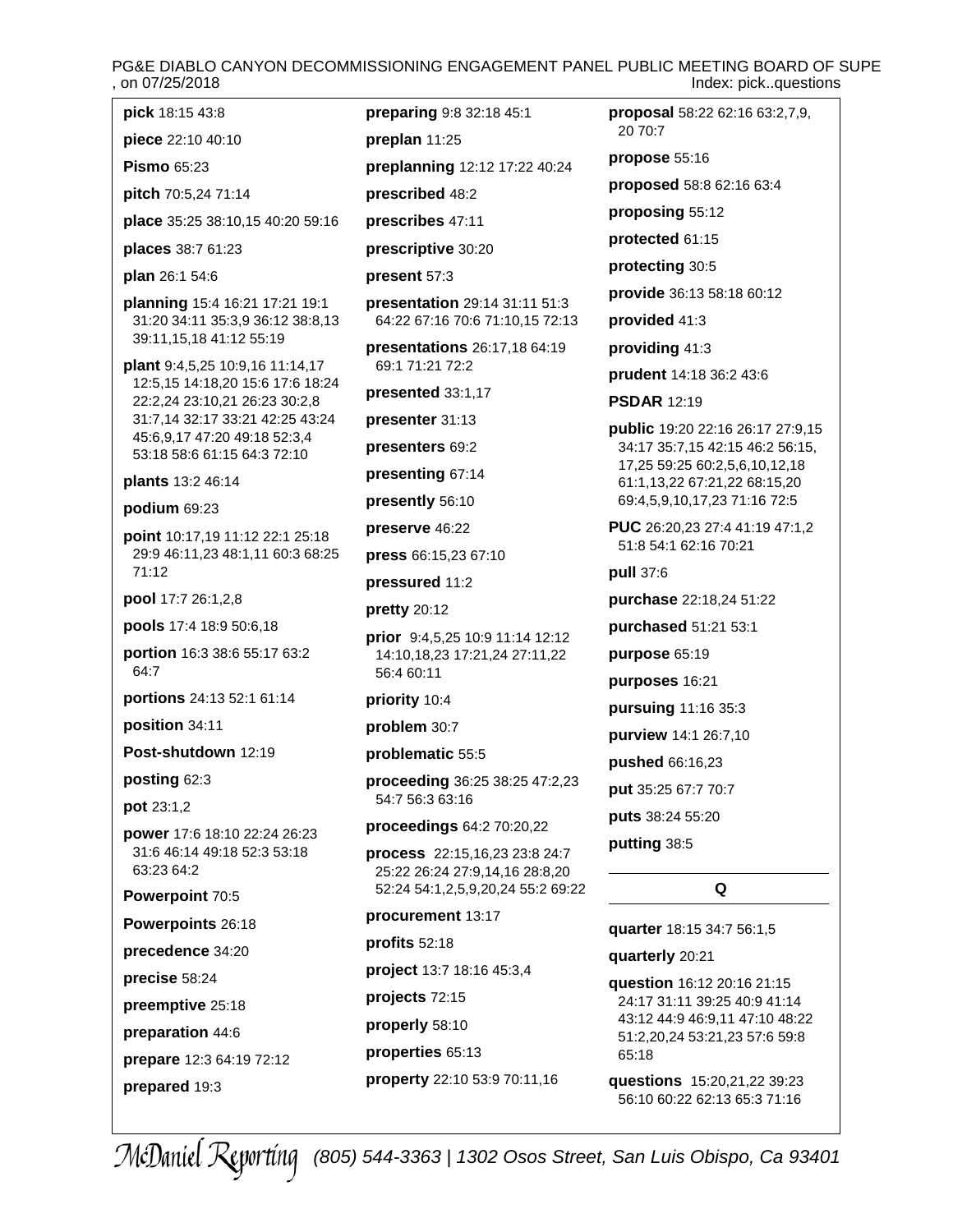# PG&E DIABLO CANYON DECOMMISSIONING ENGAGEMENT PANEL PUBLIC MEETING BOARD OF SUPE<br>on 07/25/2018 Index: quick..retirement

**recommendations** [72:3](#page-71-0)

[54:18](#page-53-0)

**reconcile** [57:7](#page-56-0)

**recover** [55:13](#page-54-0) **recovered** [39:20](#page-38-0)

[38:14](#page-37-0) [54:20](#page-53-0) **recreation** [72:6](#page-71-0)

**reducing** [18:18](#page-17-0) **reference** [21:10](#page-20-0)

**reflected** [23:14](#page-22-0) **reflection** [28:5](#page-27-0) **regulate** [25:12,13](#page-24-0)

[53:7](#page-52-0)

[57:13](#page-56-0)

[53:2](#page-52-0)

**regulators** [65:18](#page-64-0)

**reimburse** [42:8](#page-41-0)

**relate** [22:7](#page-21-0) [44:14](#page-43-0) **relationship** [22:5](#page-21-0)

**remediation** [49:6](#page-48-0)

**quick** [33:6](#page-32-0) [46:1](#page-45-0) **quicker** [23:17](#page-22-0) **quickly** [13:14](#page-12-0) [60:2](#page-59-0) **Quote** [27:5](#page-26-0) **R radiation** [48:8](#page-47-0) [49:21,22](#page-48-0) **radioactive** [30:6](#page-29-0) **radioactivity** [49:20](#page-48-0) [50:3](#page-49-0) **radiological** [9:13,14](#page-8-0) [10:2,6](#page-9-0) [14:10](#page-13-0) [15:14](#page-14-0) [25:15,18](#page-24-0) [30:5](#page-29-0) [32:2](#page-31-0) [37:22](#page-36-0) [41:11](#page-40-0) [48:6,13](#page-47-0) [49:2,6,17](#page-48-0) **raise** [60:22](#page-59-0) [72:1](#page-71-0) **raising** [72:3](#page-71-0) **ran** [45:21](#page-44-0) **rate** [20:10](#page-19-0) [22:1,23,25](#page-21-0) [33:13](#page-32-0) [34:18,20](#page-33-0) [35:22](#page-34-0) [52:15](#page-51-0) [55:13,19,24](#page-54-0) [63:25](#page-62-0) **rate-making** [53:25](#page-52-0) [54:2,5,9,16,](#page-53-0) [20](#page-53-0) [55:17](#page-54-0) **ratepayer** [23:22](#page-22-0) [51:22](#page-50-0) **ratepayers** [19:12](#page-18-0) [21:13](#page-20-0) [41:17](#page-40-0) [44:1](#page-43-0) [53:1](#page-52-0) [62:22](#page-61-0) **rates** [21:21](#page-20-0) [22:20](#page-21-0) [39:21](#page-38-0) [43:1](#page-42-0) [52:2](#page-51-0) [54:16](#page-53-0) [57:25](#page-56-0) [63:23](#page-62-0) **reactor** [11:2](#page-10-0) [12:18](#page-11-0) [16:24](#page-15-0) [17:3,5](#page-16-0) [18:22](#page-17-0) [46:16](#page-45-0) **reactors** [16:14](#page-15-0) **read** [27:1](#page-26-0) [32:24](#page-31-0) **ready** [11:20](#page-10-0) [15:11](#page-14-0) **real** [28:24](#page-27-0) **realistic** [71:25](#page-70-0) **reason** [14:22](#page-13-0) [30:14](#page-29-0) [35:19](#page-34-0) [36:4](#page-35-0) [38:17](#page-37-0) [61:5](#page-60-0) [66:6](#page-65-0) **reasonable** [43:16](#page-42-0) **reasons** [34:13](#page-33-0) [38:16](#page-37-0) [46:19](#page-45-0) [69:21](#page-68-0) **receive** [41:18](#page-40-0) [56:24](#page-55-0) [62:5](#page-61-0) **received** [60:3,4,9,11](#page-59-0) **Recess** [56:22](#page-55-0)

**recognize** [11:19](#page-10-0) [21:16](#page-20-0) [49:12](#page-48-0)

**reconvene** [56:20,23](#page-55-0) **recorded** [70:20](#page-69-0) [71:17](#page-70-0) **recovery** [22:19](#page-21-0) [35:14,16](#page-34-0) [36:7,9](#page-35-0) **reduce** [15:2,16](#page-14-0) [34:12](#page-33-0) **referring** [63:14](#page-62-0) [64:3,4](#page-63-0) **regulated** [23:13](#page-22-0) [42:16](#page-41-0) [52:24](#page-51-0) **regulation** [9:18](#page-8-0) [30:22](#page-29-0) [47:11,19](#page-46-0) **regulations** [9:18,19](#page-8-0) [32:11,24](#page-31-0) [37:18](#page-36-0) [46:18](#page-45-0) [48:1](#page-47-0) [55:8](#page-54-0) **regulatory** [25:22](#page-24-0) [38:14](#page-37-0) [52:16](#page-51-0) **reimbursed** [42:6,10](#page-41-0) **rejected** [58:9](#page-57-0) [62:17](#page-61-0) **release** [49:23](#page-48-0) [66:15,23](#page-65-0) [67:10](#page-66-0) **relicensing** [11:16](#page-10-0) **remain** [50:4](#page-49-0) [59:16](#page-58-0) **remaining** [16:8](#page-15-0) [48:18](#page-47-0) **remember** [9:18](#page-8-0) [20:25](#page-19-0) [28:8](#page-27-0) [65:14](#page-64-0) **remembered** [48:22](#page-47-0) **removed** [18:1](#page-17-0) [57:12](#page-56-0) [59:15,21](#page-58-0) **renewable** [63:23](#page-62-0) **replanning** [18:17](#page-17-0) **report** [12:20](#page-11-0) [16:6](#page-15-0) [21:7](#page-20-0) [60:18](#page-59-0) **representatives** [56:19](#page-55-0) **representing** [69:5](#page-68-0) **represents** [53:18](#page-52-0) **repurposed** [66:21](#page-65-0) **repurposing** [60:16](#page-59-0) [61:11](#page-60-0) [65:14,](#page-64-0) [20](#page-64-0) [66:3,6,10](#page-65-0) [67:25](#page-66-0) [68:8](#page-67-0) **request** [32:23](#page-31-0) [36:22](#page-35-0) [38:18](#page-37-0) [41:10](#page-40-0) [53:24](#page-52-0) [54:23](#page-53-0) **requested** [11:9](#page-10-0) [35:6](#page-34-0) [59:6](#page-58-0) **requesting** [37:1](#page-36-0) [41:2](#page-40-0) **requests** [56:24](#page-55-0) **require** [10:6](#page-9-0) [15:3,4](#page-14-0) **required** [10:2](#page-9-0) [17:1](#page-16-0) [20:17](#page-19-0) [28:4,11](#page-27-0) [30:22](#page-29-0) [33:21](#page-32-0) [42:18,24](#page-41-0) [45:8,23](#page-44-0) [58:5](#page-57-0) **requirement** [28:16](#page-27-0) [33:18](#page-32-0) **requirements** [16:16](#page-15-0) [17:23](#page-16-0) **requires** [46:13](#page-45-0) **reservations** [66:24](#page-65-0) **respect** [27:6](#page-26-0) [31:19](#page-30-0) [57:20](#page-56-0) **response** [34:8](#page-33-0) [61:1](#page-60-0) **responsible** [44:4](#page-43-0) **rest** [31:16](#page-30-0) [48:18](#page-47-0) **restoration** [9:17](#page-8-0) [32:3](#page-31-0) [37:23](#page-36-0) [39:14](#page-38-0) **restricted** [9:6](#page-8-0) [38:22](#page-37-0) **restriction** [31:25](#page-30-0) [32:9](#page-31-0) **restrictions** [40:25](#page-39-0) [53:11](#page-52-0) **restricts** [9:3](#page-8-0) [39:9](#page-38-0) **result** [61:8](#page-60-0) **retention** [62:18](#page-61-0) [63:3](#page-62-0) **retirement** [26:22](#page-25-0)

**removal** [12:17](#page-11-0) [16:14](#page-15-0) [24:5](#page-23-0) [59:10](#page-58-0) **remove** [16:23](#page-15-0) [48:8](#page-47-0) [49:25](#page-48-0) [65:16](#page-64-0)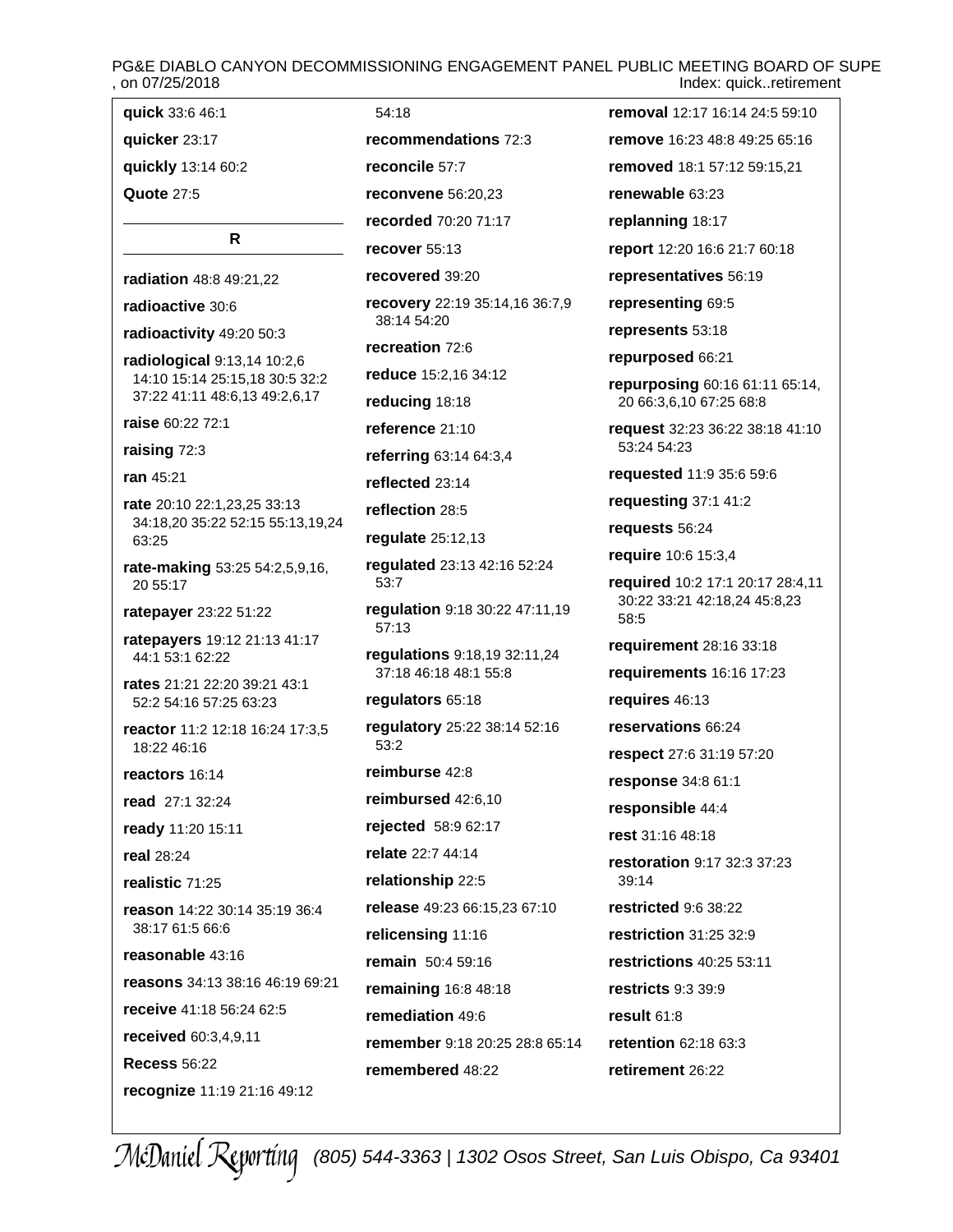# PG&E DIABLO CANYON DECOMMISSIONING ENGAGEMENT PANEL PUBLIC MEETING BOARD OF SUPE<br>on 07/25/2018 – Index: retiring..solid Index: retiring..solid

**retiring** [64:2,10](#page-63-0)

**retraining** [62:17](#page-61-0) [63:2](#page-62-0)

**return** [33:13](#page-32-0) **reuse** [25:9](#page-24-0)

**revenue** [23:4,13](#page-22-0) [64:5,6,9](#page-63-0)

**revenues** [41:3](#page-40-0) [64:1](#page-63-0)

**review** [12:20](#page-11-0) [43:17](#page-42-0) [60:2](#page-59-0)

**reviewed** [20:21](#page-19-0) [60:14](#page-59-0)

**riding** [67:24](#page-66-0)

**rigorous** [46:17](#page-45-0)

**rise** [60:17](#page-59-0)

**roads** [48:9](#page-47-0)

**Robert** [52:5](#page-51-0)

**rough** [17:12](#page-16-0)

**roughly** [18:11](#page-17-0) [29:11](#page-28-0)

**rule** [51:10](#page-50-0) [56:6](#page-55-0)

**ruled** [40:7](#page-39-0) [56:2](#page-55-0)

**rules** [9:2,6,11](#page-8-0) [12:6,20](#page-11-0) [13:24](#page-12-0) [16:20](#page-15-0) [30:4](#page-29-0) [41:24](#page-40-0) [46:20](#page-45-0) [48:6,7](#page-47-0) [49:12,13,14](#page-48-0) [50:2](#page-49-0)

**run** [11:18](#page-10-0) [45:7,21](#page-44-0) [46:14](#page-45-0) [66:19,20](#page-65-0)

**running** [34:7](#page-33-0)

### **S**

**safe** [25:17](#page-24-0) **safely** [15:13](#page-14-0) **SAFSTOR** [18:11](#page-17-0) [45:18,20](#page-44-0) **sale** [23:5](#page-22-0) **sampling** [72:11](#page-71-0) **San** [10:17](#page-9-0) [17:17](#page-16-0) [32:22](#page-31-0) [57:9](#page-56-0) **sat** [45:20](#page-44-0) **savings** [17:11,15](#page-16-0) **scenes** [37:12](#page-36-0) [40:19](#page-39-0) **schedule** [18:19](#page-17-0) [35:21,22](#page-34-0) **scheduled** [35:24](#page-34-0) **scope** [9:13,14](#page-8-0) [10:6,24](#page-9-0) [14:1,17,](#page-13-0) [20](#page-13-0) [33:10](#page-32-0) [55:25](#page-54-0)

**Scott** [19:5](#page-18-0) [21:14](#page-20-0) [27:25](#page-26-0) [28:23](#page-27-0)

[44:9](#page-43-0) [72:20](#page-71-0) **screen** [24:18](#page-23-0)

**seats** [66:18](#page-65-0)

**secured** [29:19](#page-28-0) [30:17](#page-29-0) [61:15](#page-60-0)

**security** [18:8,22,23,24](#page-17-0) [29:24](#page-28-0) [30:2,4,11,22,25](#page-29-0)

**seek** [41:18](#page-40-0) [66:4](#page-65-0)

**seeking** [63:15](#page-62-0)

**seeks** [63:6](#page-62-0)

**SEELEY** [16:12,18](#page-15-0) [17:3,8](#page-16-0) [24:3,15](#page-23-0) [40:2](#page-39-0) [48:22](#page-47-0) [49:7,15](#page-48-0) [50:5,11,15,20,](#page-49-0) [23](#page-49-0) [51:1,8,13,17](#page-50-0) [52:10,13,17,20](#page-51-0) [53:12,20](#page-52-0) [62:14](#page-61-0) [63:11,18](#page-62-0) [64:11](#page-63-0)

**segue** [65:5](#page-64-0)

**seismic** [43:20,22,25](#page-42-0)

**selected** [61:5](#page-60-0)

**Senate** [63:5](#page-62-0)

**Senator** [63:5,6](#page-62-0)

**sending** [61:18](#page-60-0) [62:6](#page-61-0)

**senior** [44:3](#page-43-0)

**sense** [44:15](#page-43-0)

**separate** [34:25](#page-33-0) [35:2](#page-34-0) [37:2](#page-36-0) [38:6](#page-37-0) [40:7](#page-39-0) [41:2](#page-40-0) [42:12](#page-41-0) [54:8](#page-53-0) [63:17](#page-62-0) [64:2,](#page-63-0) [6,8,9](#page-63-0)

**September** [65:10,13](#page-64-0) [66:12](#page-65-0)

**sequence** [16:19](#page-15-0)

**serve** [65:19](#page-64-0)

**session** [69:24](#page-68-0)

**set** [34:23,24](#page-33-0) [35:2](#page-34-0) [36:3,4,8](#page-35-0) [37:17,](#page-36-0) [19,22](#page-36-0) [46:17](#page-45-0) [70:3](#page-69-0)

**sets** [40:21](#page-39-0)

**shading** [53:18](#page-52-0)

**shareholders** [42:18](#page-41-0) [43:8,25](#page-42-0) [52:19,20](#page-51-0)

**sharp** [43:14](#page-42-0) [44:3](#page-43-0) [59:5](#page-58-0)

**Sherri** [17:9](#page-16-0)

**short** [28:24](#page-27-0) [41:17](#page-40-0) [45:7](#page-44-0)

**shorten** [71:2](#page-70-0)

**show** [41:13](#page-40-0)

**shows** [24:19](#page-23-0) [53:17](#page-52-0)

**shut** [12:15,17](#page-11-0) [16:22](#page-15-0) [17:18](#page-16-0) [18:3](#page-17-0) [32:17](#page-31-0) [43:20](#page-42-0) [45:6,9,12](#page-44-0)

**shutdown** [9:4,5,25](#page-8-0) [10:9](#page-9-0) [11:15,](#page-10-0) [23](#page-10-0) [12:12](#page-11-0) [13:4,7,13](#page-12-0) [14:19,24](#page-13-0) [17:20,24](#page-16-0) [28:18](#page-27-0) [45:11,24](#page-44-0) [51:5](#page-50-0)

**shuts** [14:20](#page-13-0)

**shutting** [24:3](#page-23-0)

**side** [11:24](#page-10-0) [70:22](#page-69-0)

**Sierra** [72:11](#page-71-0)

**sign** [71:5](#page-70-0)

**significant** [26:18](#page-25-0) [60:17](#page-59-0)

**significantly** [14:25](#page-13-0)

**similar** [11:1](#page-10-0) [35:14](#page-34-0) [38:15](#page-37-0) [57:10,](#page-56-0) [11,12](#page-56-0)

**simple** [51:23](#page-50-0) [52:22](#page-51-0) [66:8](#page-65-0)

**simply** [55:11](#page-54-0)

**single** [13:22,23](#page-12-0) [27:21](#page-26-0)

**sir** [29:25](#page-28-0)

**sit** [20:19](#page-19-0)

**site** [9:17](#page-8-0) [21:24](#page-20-0) [22:8](#page-21-0) [24:20,22](#page-23-0) [31:8](#page-30-0) [32:3](#page-31-0) [37:23](#page-36-0) [39:14](#page-38-0)

**site-specific** [12:23](#page-11-0) [47:25](#page-46-0) [58:2](#page-57-0)

**sites** [13:21](#page-12-0) [49:25](#page-48-0)

**sitting** [72:21](#page-71-0)

**situation** [18:11](#page-17-0)

**situations** [38:15](#page-37-0)

**size** [11:4](#page-10-0) [53:11](#page-52-0) [57:11](#page-56-0)

**skills** [16:5](#page-15-0)

**sky** [70:19](#page-69-0)

**slide** [24:18,19](#page-23-0) [29:15](#page-28-0) [46:7](#page-45-0) [48:23,](#page-47-0) [24](#page-47-0) [53:23](#page-52-0) [65:21](#page-64-0) [66:14](#page-65-0)

**slides** [31:17](#page-30-0) [64:24](#page-63-0)

**SLO** [72:9](#page-71-0)

**small** [16:2](#page-15-0) [45:10](#page-44-0) [72:11](#page-71-0)

**smaller** [11:4](#page-10-0)

**sock** [46:15](#page-45-0)

**sold** [22:10](#page-21-0) [23:12](#page-22-0) [51:4](#page-50-0)

**solid** [11:23](#page-10-0) [23:17,18](#page-22-0)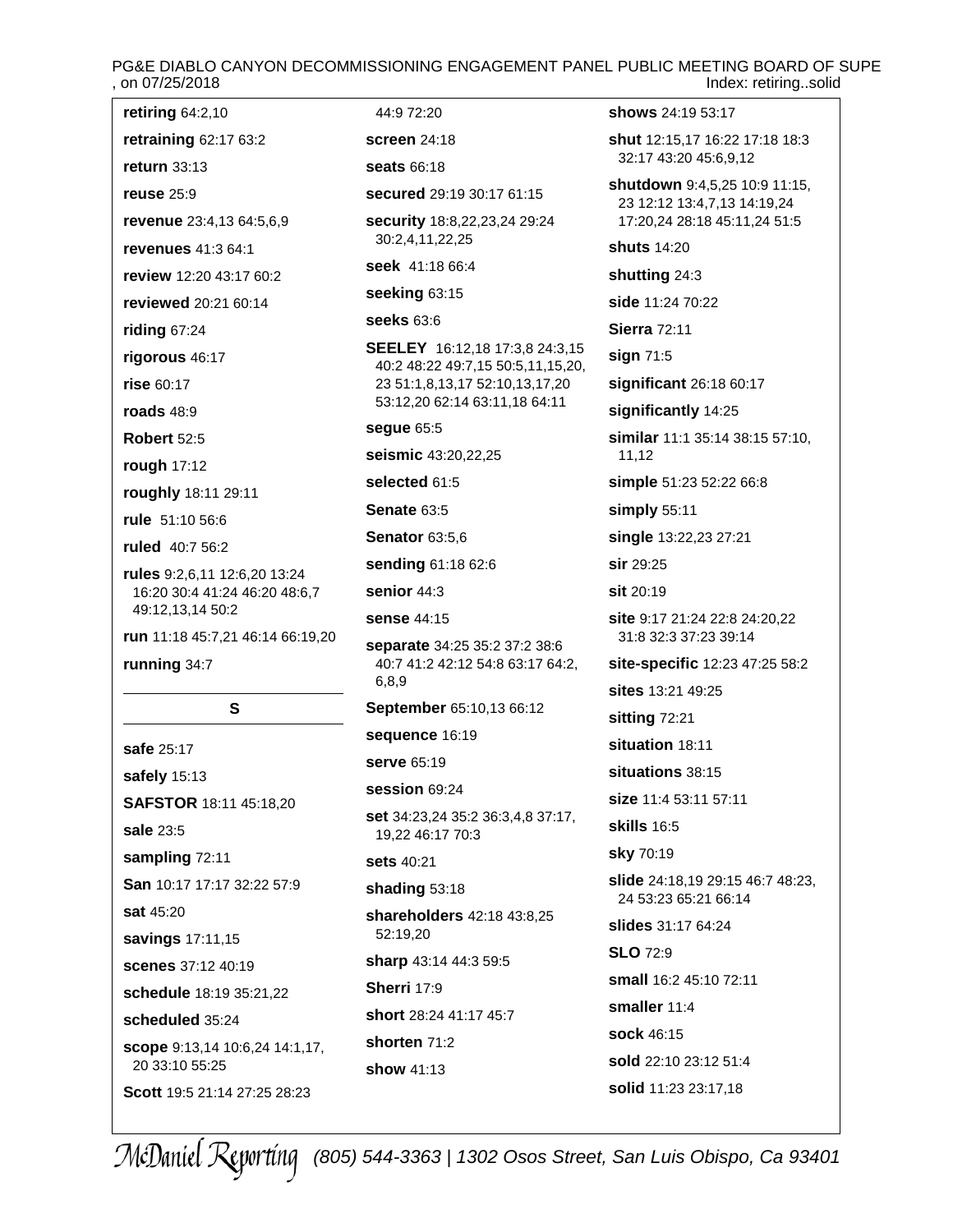# PG&E DIABLO CANYON DECOMMISSIONING ENGAGEMENT PANEL PUBLIC MEETING BOARD OF SUPE<br>ndex: solution..time [1] on 07/25/2018 Index: solution..time

| solution 38:20                                                        | <b>station</b> 10:17 17:17 32:23 49:23   | surrounding 27:12                                                 |
|-----------------------------------------------------------------------|------------------------------------------|-------------------------------------------------------------------|
| somebody's 70:9                                                       | <b>status</b> 25:19                      | swell 69:11                                                       |
| SONGS 10:16,24 11:3 17:16                                             | stays 50:16 65:18                        | swing 27:21                                                       |
| 32:25 57:16                                                           | steam 50:7,21,24                         | swish 59:20                                                       |
| <b>sooner</b> 18:16                                                   | <b>step 63:19</b>                        |                                                                   |
| sort 21:21 22:12 37:24 38:19,23<br>40:11,19 68:12                     | steps $15:3$                             | т                                                                 |
| soundly 15:13                                                         | stimulate 69:6                           | tagged 40:11                                                      |
| sounds 12:7 41:17                                                     | stimulating 69:13                        | takeaway 39:7                                                     |
| <b>source 41:15,16</b>                                                | storage 17:6 26:6,9 30:10 50:9,<br>14,19 | takes 18:23 66:19 71:25                                           |
| <b>sources</b> 30:5,7 49:17                                           | strategy 14:12                           | taking 55:4 58:24 59:4                                            |
| south 31:6 52:4 53:18                                                 | streams 64:9                             | <b>talk</b> 10:9 11:21 14:3 15:19 22:13                           |
| Southern 10:16                                                        | <b>street</b> 52:8                       | 34:16 36:19 41:5                                                  |
| special 42:10 63:24                                                   | stretch $15:11$                          | talked 15:8 36:21 37:5,14 38:9,<br>15 52:24 60:8 71:24            |
| specialty 16:9                                                        | <b>strict</b> 46:20 50:2                 | talking 19:8 22:9 24:21 27:13                                     |
| specific 20:5 37:21 54:15,22                                          | studies 9:8 58:23                        | 29:24 30:16,20 31:4,7 45:16 46:2,<br>3,25 49:15 51:7,9 61:12 68:8 |
| 59:5 65:16 72:3                                                       | study 9:25 14:16                         | 72:12,23                                                          |
| specifically 32:22 34:24 58:17                                        | stuff 71:12,13                           | $\textbf{tax}$ 70:19                                              |
| specifics 61:18                                                       | subject 9:2 14:1                         | <b>taxes</b> 52:9                                                 |
| spend 9:7 41:22 43:4 48:7                                             | submit 16:22,24 20:1,2 36:9              | taxpayers 62:22                                                   |
| spending 12:11 41:22 54:19,21<br>55:24                                | 47:23 71:12,13                           | team 15:23 20:20 67:6                                             |
| spent 9:24 17:4 26:1,2,5,6,8 32:3                                     | submittal 11:15 28:5 37:2                | ten 45:19                                                         |
| 37:23 39:12 45:5 58:2                                                 | submittals 12:24                         | ten-minute 56:14                                                  |
| <b>split 29:6</b>                                                     | submitted 36:22 70:21                    | term 46:23 54:15                                                  |
| spoken 71:22                                                          | submitting 27:24                         | terms 33:6,13 39:4,5 59:2 63:15                                   |
| <b>staff</b> 18:9                                                     | Subparcels 31:5                          | thing 14:17 18:20 25:25 26:13                                     |
| stages $30:3,8$                                                       | Subsequently 52:6                        | 30:24 34:5 39:8 60:1 70:13                                        |
| stakeholder 27:9                                                      | subsidiary 27:7 52:10                    | <b>things</b> 12:14 25:20 43:16 62:2<br>71:23 72:23               |
| standpoint 15:14 22:4 34:6 39:7                                       | successful 34:9                          | thinking 17:3,4                                                   |
| <b>start</b> 13:18 18:14 35:13 45:18                                  | sufficient 19:21 48:15                   | thought 26:11 27:16 50:15 54:25                                   |
| 54:4 66:23 68:2                                                       | suggest 53:10                            | 70:3                                                              |
| started 18:2                                                          | suggested 28:10                          | thought-out 70:8                                                  |
| state 9:18 10:5 13:16 21:20 25:20<br>34:23 38:20,22 39:19 42:23 48:10 | suggesting 40:22                         | three-year 35:21                                                  |
| 49:13 57:2,12 70:14,22 72:1                                           | superlative 63:10                        | throw 24:18                                                       |
| state's 48:16                                                         | supplement 71:10                         | tie 44:11                                                         |
| <b>stated</b> 25:7 36:6                                               | support 23:9 40:23 69:11                 | till 51:4                                                         |
| <b>states</b> 14:13                                                   | supposed 26:25                           | time 10:15 11:9,15,17 13:5 14:8,<br>20 15:11,12 16:23 18:18 19:2  |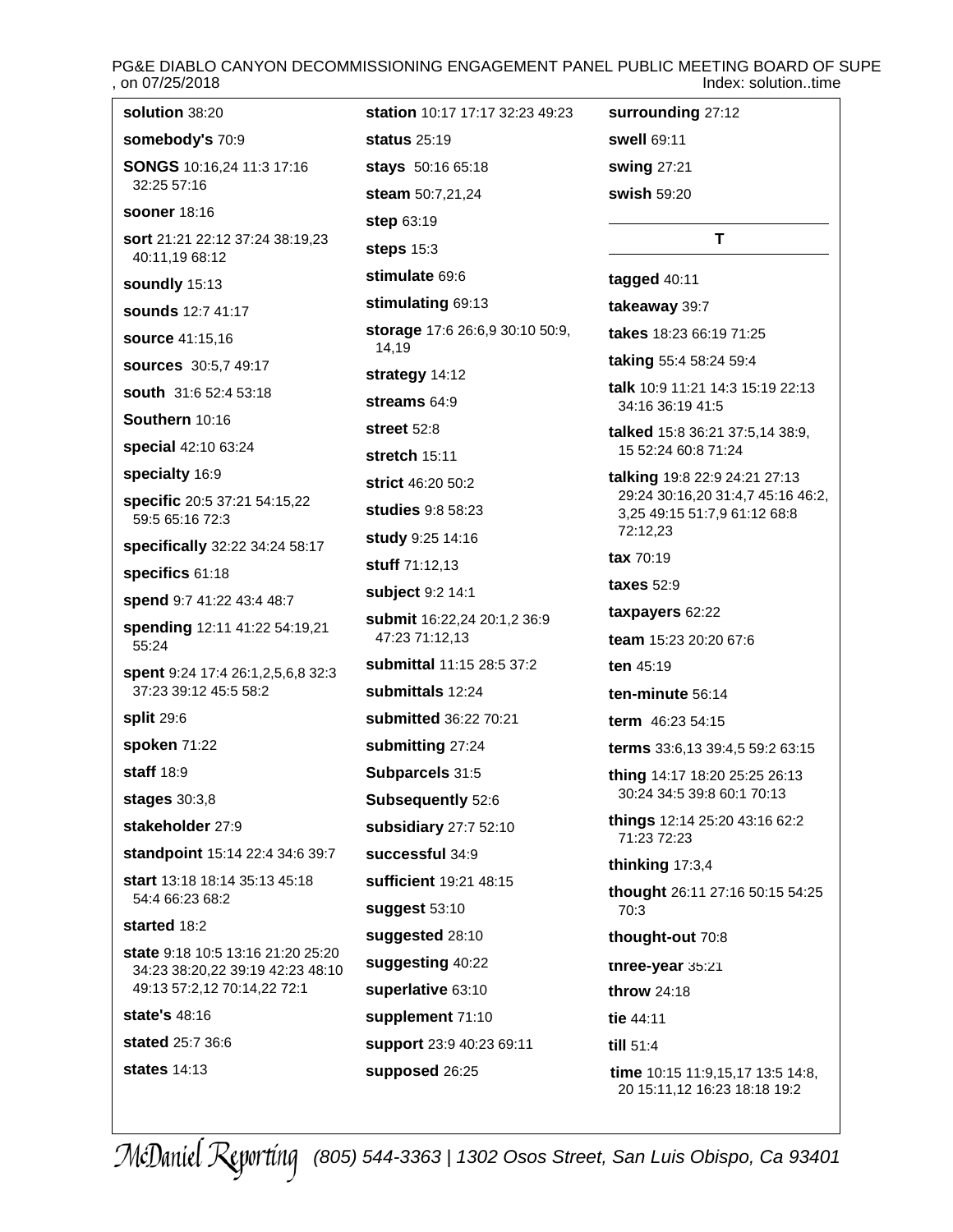### PG&E DIABLO CANYON DECOMMISSIONING ENGAGEMENT PANEL PUBLIC MEETING BOARD OF SUPE , on 07/25/2018 Index: timeline..year

| 20:9 21:11,13 23:15 26:20 34:10<br>35:24 45:15 51:17 53:21 58:2,16<br>64:18 66:11 68:21 71:8 | 38:4,5 39:9,10 41:1,11 44:14<br>55:7.18 64:1.7       | volume 71:9<br>volumes 57:11                                       |
|----------------------------------------------------------------------------------------------|------------------------------------------------------|--------------------------------------------------------------------|
| timeline 11:22 13:1                                                                          | turn 51:25 65:6                                      |                                                                    |
| times 15:8 28:18 61:23                                                                       | type 54:22                                           | W                                                                  |
| timing 34:6                                                                                  | U                                                    | wait 41:23                                                         |
| title 52:7                                                                                   |                                                      | wanted 36:25 41:15 71:19                                           |
| today 19:12 44:16 60:3                                                                       | ultimate 31:7                                        | wanting 72:12                                                      |
| told 33:19,20,24                                                                             | ultimately 52:8                                      | watch 71:17                                                        |
| Tom 17:13,25 18:5 52:23 65:6                                                                 | understand 19:11 24:21 25:7,                         | water 11:2 18:9 65:17                                              |
| <b>Tom's 22:13</b>                                                                           | 10,11 26:20 31:17 40:6 41:15<br>42:17 47:22 54:6     | ways 13:8 15:13,15,17 19:1                                         |
|                                                                                              | understanding 54:22                                  | 63:21 71:11                                                        |
| Toman 57:2,5,6 58:7,21 59:8,14,<br>19,23,24                                                  | understood 37:18                                     | web 71:14                                                          |
| tonight 64:4                                                                                 | unique 53:10                                         | website 60:6 66:22                                                 |
| top 10:3 24:20 50:12 67:1                                                                    | unit 9:1 11:3 12:16 16:22,23 24:3,                   | weeks 64:17                                                        |
| topic 64:15                                                                                  | 4,6,7,11 29:2 48:14                                  | well-received 68:14 69:10                                          |
| topics 65:6                                                                                  | unit's 24:13                                         | Wild 61:7 62:3                                                     |
| total 29:3,5 45:4 58:25 67:4 69:24                                                           | units 24:12                                          | William 57:2                                                       |
| touched 46:19                                                                                | upcoming 62:4                                        | wisely 43:5                                                        |
| tour 62:4 66:14                                                                              | upgrades 43:20,22,25                                 | wondered 37:9                                                      |
| tours 61:20 67:1                                                                             | utilities 14:14 22:16 34:17,23                       | wonderful 69:15                                                    |
| track 35:9 36:8 54:19,21 55:11<br>56:6 60:14                                                 | 35:7,15 46:13 63:8<br>utility 19:20 20:17 22:21 27:7 | <b>WOODRUFF</b> 40:4,14 41:14<br>42:4,13 60:24 61:4 71:19          |
| tracking 35:13 54:4                                                                          | 34:22 35:25 42:16 52:2,5 53:7,17<br>54:17 57:7 64:1  | word 61:22                                                         |
| trail 66:9 67:24 71:25 72:9                                                                  |                                                      | words 16:19 22:9 59:14                                             |
| transition 63:21                                                                             | V                                                    | work 9:25 10:24 11:7 12:1,5,6,10                                   |
| transmission 59:15,17                                                                        | valley 59:10                                         | 13:6,11,14,15,16,18 14:1,16,18,<br>22,23 15:5,6,13,16 16:4,7 17:23 |
| <b>travel 72:10</b>                                                                          | valuable 70:11                                       | 18:2,17 24:9 36:15 38:21 41:12                                     |
| treated 52:16 53:2                                                                           | <b>vans 67:3,5</b>                                   | 42:21,23,24 43:18 44:6,7 48:19<br>49:12 56:9,11 64:9 66:11 71:4    |
| tree 70:10 71:24                                                                             | vast 61:12                                           | working 15:17,24 38:20 39:14                                       |
| tremendous 15:10 32:18                                                                       | vein 61:17                                           | 44:6 59:4                                                          |
| triennial 36:25 54:7,13 56:3                                                                 | vendor 56:9                                          | workshop 62:4 66:6 70:4 71:21                                      |
| 63:16<br>trigger 54:1                                                                        | <b>venues 60:12</b>                                  | workshops 26:16 61:22 64:17,<br>19 65:22 68:25 69:22               |
| trivial 48:19                                                                                | vessel 16:24 17:3,6                                  |                                                                    |
| trivias 29:8                                                                                 | vestiges 11:2                                        | Y                                                                  |
|                                                                                              | viable $34:14$                                       | <b>yard</b> 59:20                                                  |
| trust 10:8 12:14 13:22 14:9,13<br>19:10,14 20:18,19 21:6 22:22                               | view 25:18 27:11 55:21                               | year 18:8,12 20:5 24:8 27:3,17,22                                  |
| 23:9 29:1 31:22,24 32:1 33:2,12,<br>19,22 34:1,24 35:2 37:3,15,17                            | vintage 57:12                                        | 28:16 47:2 56:1,4,5 58:10                                          |